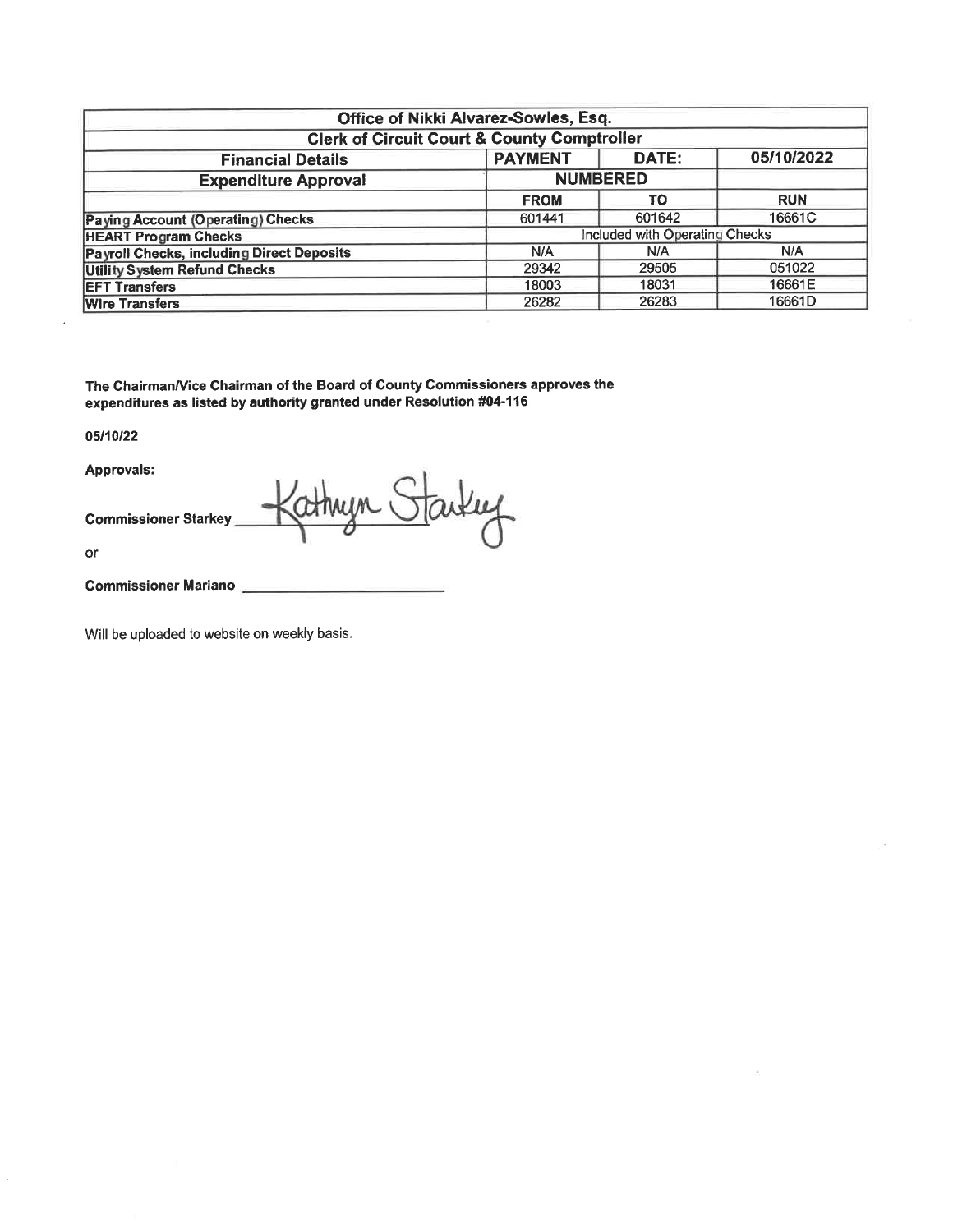#### PAY RUN: 16661C TO FISCAL 2022/08 10/01/2021 TO 09/30/2022

| <b>VENDOR NAME</b> |                                                             | INV DATE VOUCHER PO          |          |                         |  | CHECK NO T CHK DATE GL ACCOUNT                         | GL ACCOUNT DESCRIPTION                                            |           |
|--------------------|-------------------------------------------------------------|------------------------------|----------|-------------------------|--|--------------------------------------------------------|-------------------------------------------------------------------|-----------|
|                    | 10625 1ST NEEDS MEDICAL                                     |                              |          |                         |  |                                                        |                                                                   |           |
|                    | INVOICE: 1265                                               | 03/29/22                     | 22001241 |                         |  |                                                        | 601441 P 05/10/22 10035500 552000 00000 Operating Supplies        | 17,130.00 |
|                    | <b>VENDOR TOTALS</b>                                        |                              |          | 17,130.00 YTD INVOICED  |  | 17,130.00 YTD PAID                                     |                                                                   | 17,130.00 |
|                    | 10668 24 SEVEN GRAPHIC DESIGN & SUPPLY INC                  | 05/03/22                     | 22001358 |                         |  | 601442 P 05/10/22 10041820 562000 FMP00 Buildings      |                                                                   | 606.00    |
|                    | INVOICE: 81465                                              | 05/03/22                     | 22001358 |                         |  | 601442 P 05/10/22 10041890 562000 20F12 Buildings      |                                                                   | 638.00    |
|                    | INVOICE: 81465                                              |                              |          |                         |  |                                                        |                                                                   |           |
|                    | <b>VENDOR TOTALS</b>                                        |                              |          | 1,244.00 YTD INVOICED   |  | 1,244.00 YTD PAID                                      |                                                                   | 1,244.00  |
|                    | 4596 ACCESS MAIL PROCESSING SERVICES LLC                    | 04/30/22                     | 22000217 |                         |  |                                                        | 601443 P 05/10/22 10000540 542000 00000 Freight and Postage Servi | 78.48     |
|                    | INVOICE:                                                    | <b>PSBC22005</b><br>04/30/22 | 22000874 |                         |  | 601443 P 05/10/22 10059920 534000 00000 other Services |                                                                   | 3,383.70  |
|                    | <b>VENDOR TOTALS</b>                                        | INVOICE: PSUT22005           |          | 25,099.01 YTD INVOICED  |  | 27,974.87 YTD PAID                                     |                                                                   |           |
|                    |                                                             |                              |          |                         |  |                                                        |                                                                   | 3,462.18  |
|                    | 8175 ACROSS THE STREET PRODUCTIONS INC<br>INVOICE: INV11221 | 05/05/22                     | 22001409 |                         |  | 601444 P 05/10/22 10012740 555000 00000 Training       |                                                                   | 80,734.50 |
|                    | <b>VENDOR TOTALS</b>                                        |                              |          | 80,734.50 YTD INVOICED  |  | 80,734.50 YTD PAID                                     |                                                                   | 80,734.50 |
|                    | 6753 AD-VANCE PERSONNEL SERVICES INC                        | 05/06/22                     | 22000437 |                         |  | 601445 P 05/10/22 10059920 534000 00000 Other Services |                                                                   | 1,843.08  |
|                    | INVOICE:                                                    | 9166080<br>05/06/22          | 22000437 |                         |  | 601445 P 05/10/22 10059920 534000 00000 other Services |                                                                   | 4,287.84  |
|                    | INVOICE: 9166079                                            |                              |          |                         |  |                                                        |                                                                   |           |
|                    | <b>VENDOR TOTALS</b>                                        |                              |          | 182,513.72 YTD INVOICED |  | 197,933.10 YTD PAID                                    |                                                                   | 6,130.92  |
|                    | 2886 AJAX PAVING INDUSTRIES OF FLORIDA LLC                  | 04/28/22                     | 22000372 |                         |  |                                                        | 601446 P 05/10/22 10010350 552008 00000 Maint Materials-Not Rds&B | 200.33    |
|                    | INVOICE:                                                    | 224760<br>05/03/22           | 22000372 |                         |  |                                                        | 601446 P 05/10/22 10010350 552008 00000 Maint Materials-Not Rds&B | 199.66    |
|                    | INVOICE: 224966                                             |                              |          |                         |  |                                                        |                                                                   |           |
|                    | <b>VENDOR TOTALS</b>                                        |                              |          | 34,121.31 YTD INVOICED  |  | 2,125,277.39 YTD PAID                                  |                                                                   | 399.99    |
|                    | 5488 ALTRA MEDICAL CORPORATION<br>INVOICE: 23504            | 04/08/22                     |          |                         |  |                                                        | 601447 P 05/10/22 10006430 546004 00000 Maintenance - Other Equip | 31.00     |
|                    | <b>VENDOR TOTALS</b>                                        |                              |          | 16,004.00 YTD INVOICED  |  | 16,004.00 YTD PAID                                     |                                                                   | 31.00     |
|                    |                                                             |                              |          |                         |  |                                                        |                                                                   |           |

5328 ANGELOS AGGREGATE MATERIALS LTD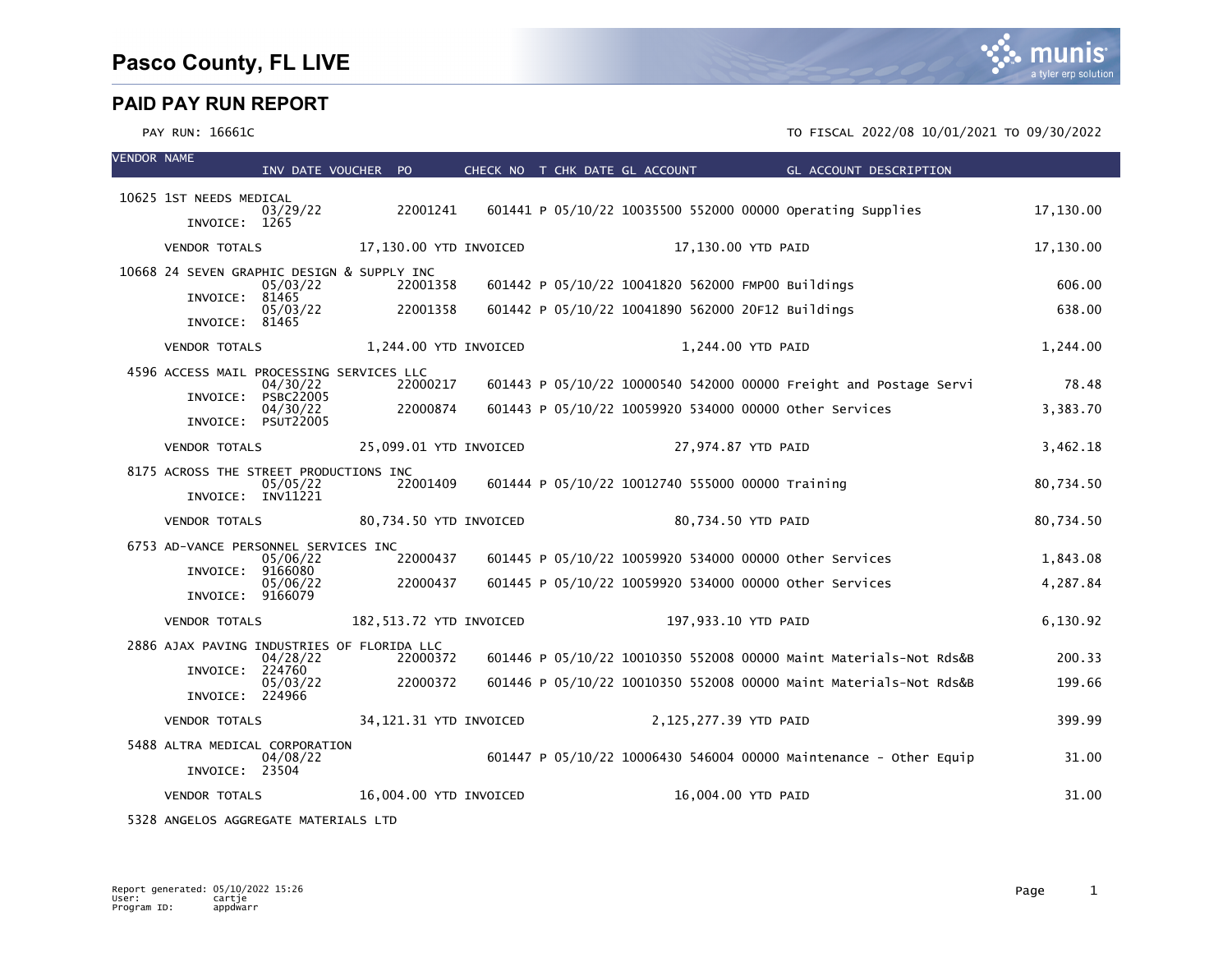| <b>VENDOR NAME</b> |                                                     | INV DATE VOUCHER PO              |                                                        | CHECK NO T CHK DATE GL ACCOUNT |  |                                                        |                   | GL ACCOUNT DESCRIPTION                                            |            |
|--------------------|-----------------------------------------------------|----------------------------------|--------------------------------------------------------|--------------------------------|--|--------------------------------------------------------|-------------------|-------------------------------------------------------------------|------------|
|                    | INVOICE: 94620                                      | 04/17/22                         | 22000236                                               |                                |  | 601448 P 05/10/22 10061410 534000 00000 other Services |                   |                                                                   | 5,786.25   |
|                    | <b>VENDOR TOTALS</b>                                |                                  | 95,998.36 YTD INVOICED                                 |                                |  | 104,183.75 YTD PAID                                    |                   |                                                                   | 5,786.25   |
|                    | 6048 ARBITRAGE COMPLIANCE SPECIALISTS INC           |                                  |                                                        |                                |  |                                                        |                   |                                                                   |            |
|                    | INVOICE: 1030731                                    | 04/29/22                         |                                                        |                                |  |                                                        |                   | 601449 P 05/10/22 10067920 573000 00000 other Debt Service Costs  | 900.00     |
|                    | <b>VENDOR TOTALS</b>                                |                                  | 2,700.00 YTD INVOICED                                  |                                |  |                                                        | 2,700.00 YTD PAID |                                                                   | 900.00     |
|                    | 9383 FISHER FAMILY ADVENTURES INC<br>INVOICE: 16785 | 04/20/22                         | 22000478                                               |                                |  |                                                        |                   | 601450 P 05/10/22 10008130 547000 00000 Printing and Binding      | 18.85      |
|                    | <b>VENDOR TOTALS</b>                                |                                  | 4,598.95 YTD INVOICED                                  |                                |  |                                                        | 2,959.45 YTD PAID |                                                                   | 18.85      |
|                    | 10361 A & V HOLDINGS MIDCO LLC                      | 02/25/22                         | 22000707                                               |                                |  |                                                        |                   | 601451 P 05/10/22 10036510 552009 00000 IT Purchase Hardware/Soft | 11.267.95  |
|                    | INVOICE: 1677343                                    |                                  |                                                        |                                |  |                                                        |                   |                                                                   |            |
|                    | <b>VENDOR TOTALS</b>                                |                                  | 11,267.95 YTD INVOICED                                 |                                |  | 11,267.95 YTD PAID                                     |                   |                                                                   | 11,267.95  |
|                    | 3663 BADGER METER INC                               | 04/27/22                         | 22000095                                               |                                |  |                                                        |                   | 601452 P 05/10/22 10060190 141000 00000 Materials and Supplies    | 327.79     |
|                    | INVOICE:                                            | 1501612<br>04/27/22              | 22000095                                               |                                |  |                                                        |                   | 601452 P 05/10/22 10060190 141000 00000 Materials and Supplies    | 5,184.80   |
|                    | INVOICE:                                            | 1501613<br>04/28/22              | 22000095                                               |                                |  |                                                        |                   | 601452 P 05/10/22 10060190 141000 00000 Materials and Supplies    | 80,520.00  |
|                    | INVOICE:                                            | 1501960<br>04/29/22              | 22000095                                               |                                |  |                                                        |                   | 601452 P 05/10/22 10060190 141000 00000 Materials and Supplies    | 84,168.00  |
|                    | INVOICE:                                            | 1502371                          |                                                        |                                |  |                                                        |                   |                                                                   |            |
|                    | INVOICE:                                            | 04/29/22<br>1502372              | 22000095                                               |                                |  |                                                        |                   | 601452 P 05/10/22 10060190 141000 00000 Materials and Supplies    | 80,520.00  |
|                    | INVOICE: 1502751                                    | 05/02/22                         | 22000095                                               |                                |  |                                                        |                   | 601452 P 05/10/22 10060190 141000 00000 Materials and Supplies    | 1,209.12   |
|                    | <b>VENDOR TOTALS</b>                                |                                  | 2,916,935.04 YTD INVOICED                              |                                |  | 3,278,626.78 YTD PAID                                  |                   |                                                                   | 251,929.71 |
|                    |                                                     | 04/19/22                         | 5708 BANK OF AMERICA MERCHANT SERVICES LLC<br>22000391 |                                |  | 601453 P 05/10/22 10002620 534000 00000 other Services |                   |                                                                   | 319.69     |
|                    | INVOICE:                                            | REMI1599755<br>04/19/22          | 22000391                                               |                                |  | 601453 P 05/10/22 10002620 534000 00000 other Services |                   |                                                                   | 329.91     |
|                    | INVOICE:                                            | REMI1600014                      | 22000391                                               |                                |  |                                                        |                   |                                                                   | 1,009.36   |
|                    |                                                     | 04/19/22<br>INVOICE: REMI1599699 |                                                        |                                |  | 601453 P 05/10/22 10002620 534000 00000 other Services |                   |                                                                   |            |
|                    | <b>VENDOR TOTALS</b>                                |                                  | 13,693.40 YTD INVOICED                                 |                                |  | 15,197.71 YTD PAID                                     |                   |                                                                   | 1.658.96   |
|                    | 10641 BAY CITY OUTFITTERS LLC                       | 04/27/22                         | 22001286                                               |                                |  |                                                        |                   | 601454 P 05/10/22 10005710 552106 00000 Uncapitalized Equipment   | 2,089.00   |

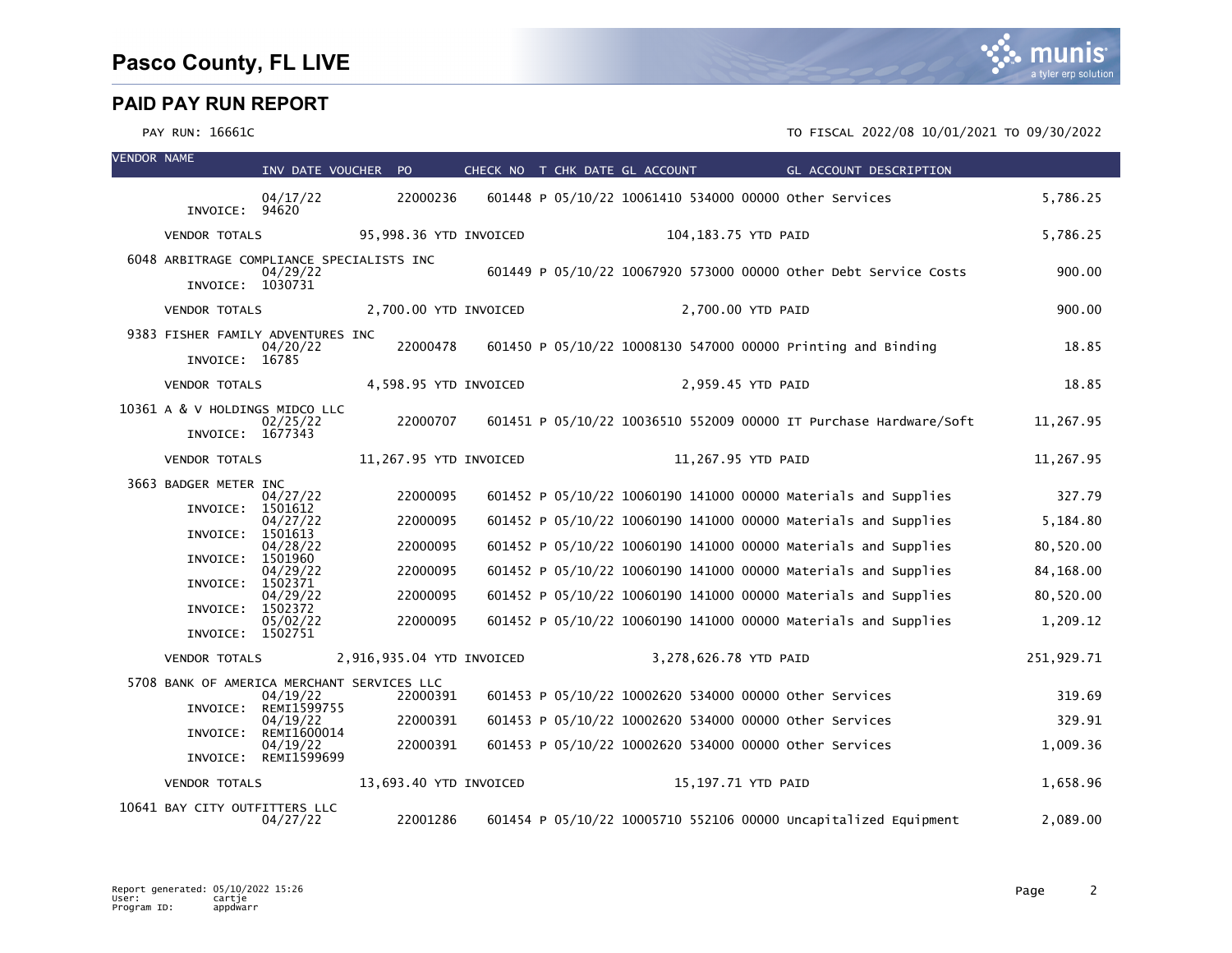| <b>VENDOR NAME</b> |                                    | INV DATE VOUCHER PO                |                         | CHECK NO T CHK DATE GL ACCOUNT |  |                     | <b>Example 20 GL ACCOUNT DESCRIPTION</b>                          |           |
|--------------------|------------------------------------|------------------------------------|-------------------------|--------------------------------|--|---------------------|-------------------------------------------------------------------|-----------|
|                    | INVOICE: D75                       |                                    |                         |                                |  |                     |                                                                   |           |
|                    |                                    |                                    |                         |                                |  |                     |                                                                   |           |
|                    | <b>VENDOR TOTALS</b>               |                                    | 2,089.00 YTD INVOICED   |                                |  | 2,089.00 YTD PAID   |                                                                   | 2,089.00  |
|                    | 4496 BEST LINE OIL COMPANY INC     |                                    |                         |                                |  |                     |                                                                   |           |
|                    | INVOICE: 548668                    | 04/28/22                           | 22000055                |                                |  |                     | 601455 P 05/10/22 10062060 552001 00000 Gas 011 Lubricants        | 1,785.83  |
|                    | INVOICE: 548667                    | 04/28/22                           | 22000055                |                                |  |                     | 601455 P 05/10/22 10062060 552001 00000 Gas 011 Lubricants        | 765.36    |
|                    | <b>VENDOR TOTALS</b>               |                                    | 169,503.66 YTD INVOICED |                                |  | 178,882.88 YTD PAID |                                                                   | 2,551.19  |
|                    | 3982 BLUE BEACON INTERNATIONAL INC |                                    |                         |                                |  |                     |                                                                   |           |
|                    | INVOICE: 3788251                   | 04/30/22                           | 22000246                |                                |  |                     | 601456 P 05/10/22 10062010 534000 00000 other Services            | 178.50    |
|                    |                                    |                                    |                         |                                |  |                     |                                                                   | 178.50    |
|                    | <b>VENDOR TOTALS</b>               |                                    | 1,044.90 YTD INVOICED   |                                |  | 865.70 YTD PAID     |                                                                   |           |
|                    | 5670 BOARD OF COUNTY COMMISSIONERS | 04/26/22                           |                         |                                |  |                     | 601457 P 05/10/22 10001360 543003 00000 Utilities - Water/Wastewa | 234.18    |
|                    |                                    | INVOICE: 0423610042622             |                         |                                |  |                     |                                                                   |           |
|                    |                                    | 04/26/22<br>INVOICE: 0423605042622 |                         |                                |  |                     | 601457 P 05/10/22 10001360 543003 00000 Utilities - Water/Wastewa | 58.99     |
|                    |                                    | 04/25/22<br>INVOICE: 0424030042522 |                         |                                |  |                     | 601457 P 05/10/22 10001370 543003 00000 Utilities - Water/Wastewa | 202.42    |
|                    |                                    | 04/25/22                           |                         |                                |  |                     | 601457 P 05/10/22 10001370 543003 00000 Utilities - Water/Wastewa | 145.12    |
|                    |                                    | INVOICE: 0424035042522<br>05/03/22 |                         |                                |  |                     | 601457 P 05/10/22 10012590 543003 00000 Utilities - Water/Wastewa | 133.23    |
|                    |                                    | INVOICE: 0143115050322             |                         |                                |  |                     |                                                                   | 25.48     |
|                    |                                    | 05/03/22<br>INVOICE: 0004060050322 |                         |                                |  |                     | 601457 P 05/10/22 10012600 543003 00000 Utilities - Water/Wastewa |           |
|                    |                                    | 05/03/22<br>INVOICE: 0136570050322 |                         |                                |  |                     | 601457 P 05/10/22 10012480 543003 00000 Utilities - Water/Wastewa | 38.06     |
|                    |                                    | 05/03/22                           |                         |                                |  |                     | 601457 P 05/10/22 10012660 543003 00000 Utilities - Water/Wastewa | 54.14     |
|                    |                                    | INVOICE: 0427705050322<br>05/03/22 |                         |                                |  |                     | 601457 P 05/10/22 10012690 543003 00000 Utilities - Water/Wastewa | 30.50     |
|                    |                                    | INVOICE: 0255110050322             |                         |                                |  |                     |                                                                   |           |
|                    |                                    | 05/03/22<br>INVOICE: 0141650050322 |                         |                                |  |                     | 601457 P 05/10/22 10012710 543003 00000 Utilities - Water/Wastewa | 184.03    |
|                    |                                    | 05/03/22                           |                         |                                |  |                     | 601457 P 05/10/22 10012730 543003 00000 Utilities - Water/Wastewa | 202.93    |
|                    |                                    | INVOICE: 0141405050322<br>05/04/22 |                         |                                |  |                     | 601457 P 05/10/22 10000200 543003 00000 Utilities - Water/Wastewa | 71.05     |
|                    |                                    | INVOICE: 0142465050422<br>05/04/22 |                         |                                |  |                     | 601457 P 05/10/22 10000200 543003 00000 Utilities - Water/Wastewa | 152.80    |
|                    |                                    | INVOICE: 0142645050422             |                         |                                |  |                     |                                                                   |           |
|                    |                                    | 05/03/22<br>INVOICE: 0212620050322 |                         |                                |  |                     | 601457 P 05/10/22 10012520 543003 00000 Utilities - Water/Wastewa | 286.58    |
|                    |                                    | 05/03/22                           |                         |                                |  |                     | 601457 P 05/10/22 10000200 543003 00000 Utilities - Water/Wastewa | 1,099.65  |
|                    |                                    | INVOICE: 0142895050322<br>05/04/22 |                         |                                |  |                     | 601457 P 05/10/22 10000200 543003 00000 Utilities - Water/Wastewa | 42.707.42 |
|                    | INVOICE:                           | 0143120050422                      |                         |                                |  |                     |                                                                   |           |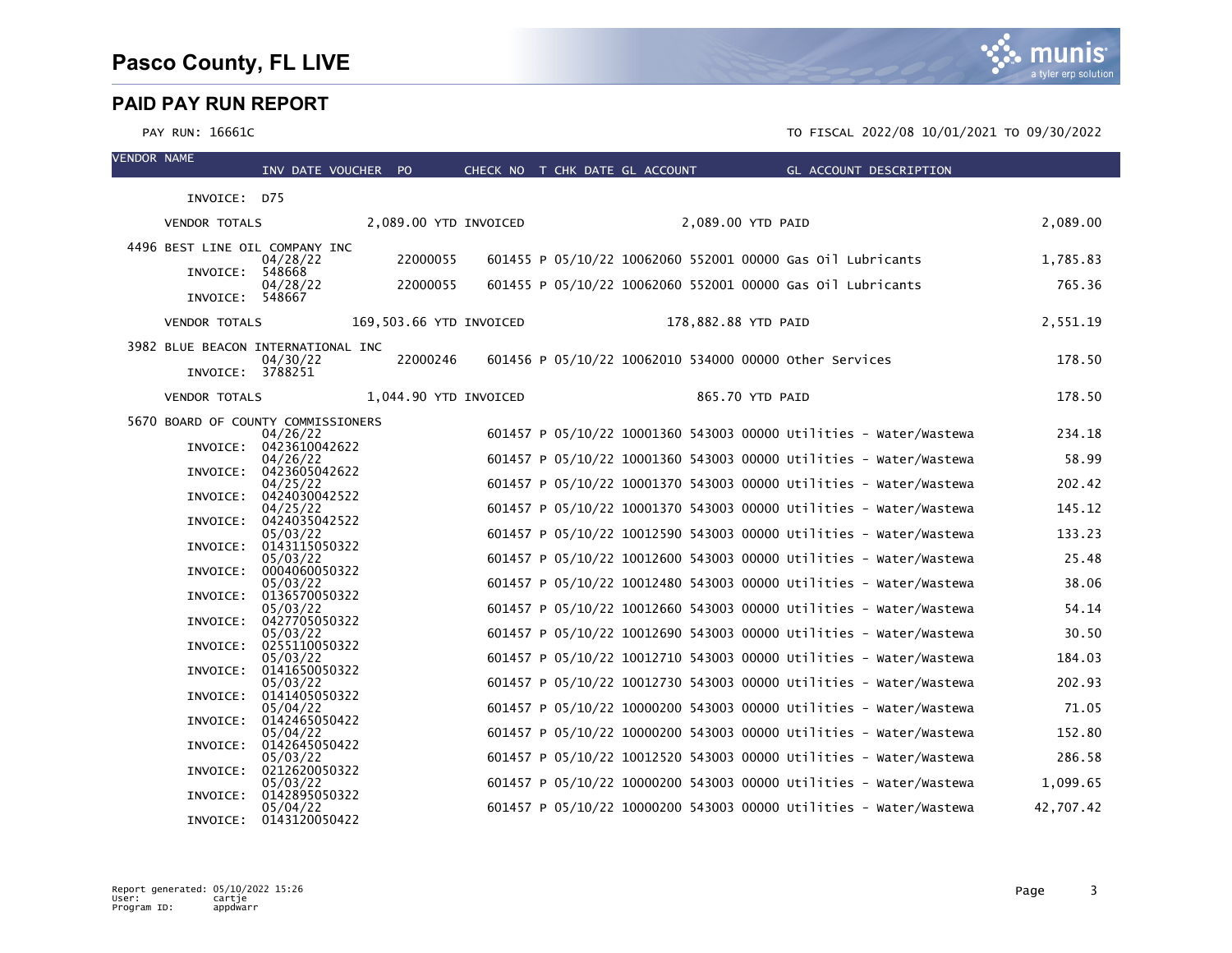| <b>VENDOR NAME</b> |                             | INV DATE VOUCHER PO                |                           | CHECK NO T CHK DATE GL ACCOUNT |                                                       |                       |  | GL ACCOUNT DESCRIPTION                                            |           |
|--------------------|-----------------------------|------------------------------------|---------------------------|--------------------------------|-------------------------------------------------------|-----------------------|--|-------------------------------------------------------------------|-----------|
|                    |                             | 05/04/22<br>INVOICE: 0143130050422 |                           |                                |                                                       |                       |  | 601457 P 05/10/22 10000200 543003 00000 Utilities - Water/Wastewa | 185.88    |
|                    | <b>VENDOR TOTALS</b>        |                                    | 3,687,555.06 YTD INVOICED |                                |                                                       | 4,078,374.19 YTD PAID |  |                                                                   | 45,812.46 |
|                    | 3378 BOUND TREE MEDICAL LLC | 04/13/22                           | 22001243                  |                                |                                                       |                       |  | 601458 P 05/10/22 10035500 552000 00000 Operating Supplies        | 1,027.50  |
|                    | INVOICE:                    | 64662425<br>04/13/22               | 22001243                  |                                |                                                       |                       |  | 601458 P 05/10/22 10035500 552000 00000 Operating Supplies        | 369.90    |
|                    | INVOICE:                    | 64662214                           |                           |                                |                                                       |                       |  |                                                                   |           |
|                    | <b>VENDOR TOTALS</b>        |                                    | 97,064.61 YTD INVOICED    |                                |                                                       | 32,756.53 YTD PAID    |  |                                                                   | 1,397.40  |
|                    | 2752 BRODART CO             | 04/21/22                           | 22000260                  |                                | 601459 P 05/10/22 10001410 566000 00000 Library Books |                       |  |                                                                   | 7.21      |
|                    | INVOICE:                    | B6411778<br>04/21/22               | 22000260                  |                                | 601459 P 05/10/22 10001410 566000 00000 Library Books |                       |  |                                                                   | 18.75     |
|                    | INVOICE:                    | B6412075<br>04/21/22               | 22000260                  |                                | 601459 P 05/10/22 10001410 566000 00000 Library Books |                       |  |                                                                   | 26.79     |
|                    | INVOICE:                    | B6412120                           |                           |                                |                                                       |                       |  |                                                                   |           |
|                    | INVOICE:                    | 04/21/22<br>B6412121               | 22000260                  |                                | 601459 P 05/10/22 10001410 566000 00000 Library Books |                       |  |                                                                   | 27.69     |
|                    | INVOICE:                    | 04/21/22<br>B6412126               | 22000260                  |                                | 601459 P 05/10/22 10001410 566000 00000 Library Books |                       |  |                                                                   | 25.80     |
|                    |                             | 04/26/22<br>B6414531               | 22000260                  |                                | 601459 P 05/10/22 10001410 566000 00000 Library Books |                       |  |                                                                   | 295.12    |
|                    | INVOICE:                    | 04/26/22                           | 22000260                  |                                | 601459 P 05/10/22 10001410 566000 00000 Library Books |                       |  |                                                                   | 83.57     |
|                    | INVOICE:                    | B6414532<br>04/26/22               | 22000260                  |                                | 601459 P 05/10/22 10001410 566000 00000 Library Books |                       |  |                                                                   | 27.69     |
|                    | INVOICE:                    | B6414536<br>04/26/22               | 22000260                  |                                | 601459 P 05/10/22 10001410 566000 00000 Library Books |                       |  |                                                                   | 15.19     |
|                    | INVOICE:                    | B6414539<br>04/27/22               | 22000260                  |                                | 601459 P 05/10/22 10001410 566000 00000 Library Books |                       |  |                                                                   | 128.27    |
|                    | INVOICE:                    | B6415352                           |                           |                                |                                                       |                       |  |                                                                   |           |
|                    | INVOICE:                    | 04/27/22<br>B6415353               | 22000260                  |                                | 601459 P 05/10/22 10001410 566000 00000 Library Books |                       |  |                                                                   | 167.18    |
|                    | INVOICE:                    | 04/27/22<br>B6415355               | 22000260                  |                                | 601459 P 05/10/22 10001410 566000 00000 Library Books |                       |  |                                                                   | 51.01     |
|                    | INVOICE:                    | 04/27/22<br>B6415356               | 22000260                  |                                | 601459 P 05/10/22 10001410 566000 00000 Library Books |                       |  |                                                                   | 165.15    |
|                    |                             | 04/27/22                           | 22000260                  |                                | 601459 P 05/10/22 10001410 566000 00000 Library Books |                       |  |                                                                   | 125.91    |
|                    | INVOICE:                    | B6415362<br>04/27/22               | 22000260                  |                                | 601459 P 05/10/22 10001410 566000 00000 Library Books |                       |  |                                                                   | 214.89    |
|                    | INVOICE:                    | B6415365<br>04/27/22               | 22000260                  |                                | 601459 P 05/10/22 10001410 566000 00000 Library Books |                       |  |                                                                   | 32.76     |
|                    | INVOICE:                    | B6415369<br>04/27/22               | 22000260                  |                                | 601459 P 05/10/22 10001410 566000 00000 Library Books |                       |  |                                                                   | 234.80    |
|                    | INVOICE:                    | B6415370                           |                           |                                |                                                       |                       |  |                                                                   |           |
|                    | INVOICE:                    | 04/27/22<br>B6415373               | 22000260                  |                                | 601459 P 05/10/22 10001410 566000 00000 Library Books |                       |  |                                                                   | 44.69     |
|                    |                             | 04/27/22                           | 22000260                  |                                | 601459 P 05/10/22 10001410 566000 00000 Library Books |                       |  |                                                                   | 35.72     |

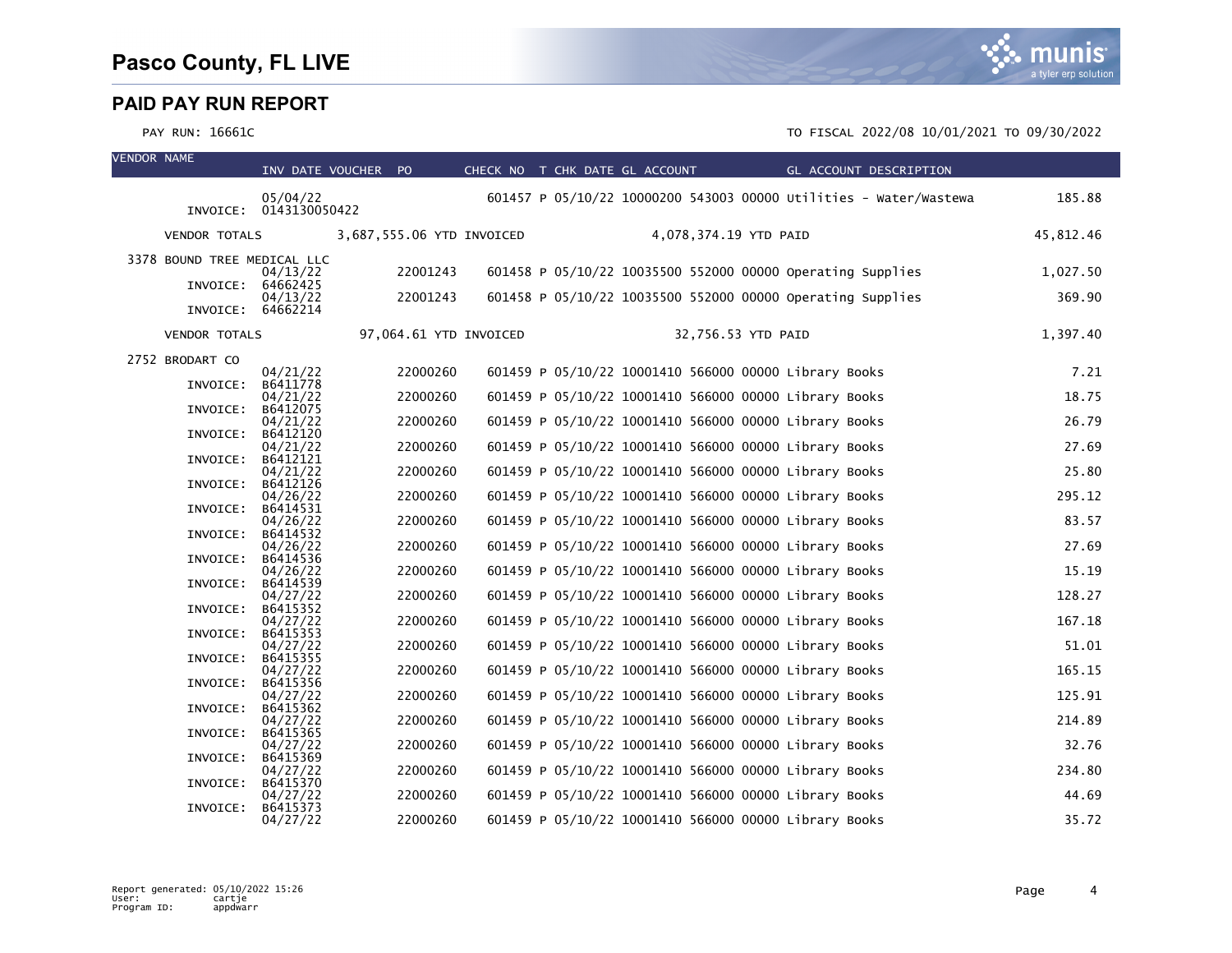PAY RUN: 16661C TO FISCAL 2022/08 10/01/2021 TO 09/30/2022

| <b>VENDOR NAME</b> |                                      | INV DATE VOUCHER PO |                         |  | CHECK NO T CHK DATE GL ACCOUNT |                     | GL ACCOUNT DESCRIPTION                                            |            |
|--------------------|--------------------------------------|---------------------|-------------------------|--|--------------------------------|---------------------|-------------------------------------------------------------------|------------|
|                    | INVOICE: B6415375                    |                     |                         |  |                                |                     |                                                                   |            |
|                    | <b>VENDOR TOTALS</b>                 |                     | 27,496.86 YTD INVOICED  |  |                                | 27,496.86 YTD PAID  |                                                                   | 1,728.19   |
|                    | 10639 BUYERS POINT LLC               | 04/27/22            | 22001253                |  |                                |                     | 601460 P 05/10/22 10035500 552000 00000 Operating Supplies        | 30,130.98  |
|                    | INVOICE:                             | 2303<br>05/03/22    | 22001271                |  |                                |                     | 601460 P 05/10/22 10035500 552000 00000 Operating Supplies        | 80,640.00  |
|                    | INVOICE:                             | 2305<br>04/19/22    | 22001271                |  |                                |                     | 601460 P 05/10/22 10035500 552000 00000 Operating Supplies        | 55,104.00  |
|                    | INVOICE: 2307                        |                     |                         |  |                                |                     |                                                                   |            |
|                    | <b>VENDOR TOTALS</b>                 |                     | 215,602.98 YTD INVOICED |  |                                | 215,602.98 YTD PAID |                                                                   | 165,874.98 |
|                    | 4465 CARLTON FIELDS PA               | 04/11/22            |                         |  |                                |                     | 601461 P 05/10/22 10006000 531002 00000 Outside Legal Counsel     | 560.40     |
|                    | INVOICE: 1155367                     |                     |                         |  |                                |                     |                                                                   |            |
|                    | <b>VENDOR TOTALS</b>                 |                     | 45,238.64 YTD INVOICED  |  |                                | 45,358.88 YTD PAID  |                                                                   | 560.40     |
|                    | 8134 CARR RIGGS & INGRAM LLC         | 04/29/22            | 22000606                |  |                                |                     | 601462 P 05/10/22 10007090 532000 00000 Accounting & Auditing     | 65,000.00  |
|                    | INVOICE: 17350340                    |                     |                         |  |                                |                     |                                                                   |            |
|                    | <b>VENDOR TOTALS</b>                 |                     | 340,900.00 YTD INVOICED |  |                                | 340,900.00 YTD PAID |                                                                   | 65,000.00  |
|                    | 3526 CDW LLC                         | 04/15/22            | 22000778                |  |                                |                     | 601463 P 05/10/22 10000400 552009 00000 IT Purchase Hardware/Soft | 347.58     |
|                    | INVOICE:                             | w013009<br>01/06/22 | 22000778                |  |                                |                     | 601463 P 05/10/22 10000400 552009 00000 IT Purchase Hardware/Soft | 4,322.78   |
|                    | INVOICE:                             | 0534702<br>04/28/22 | 22000547                |  |                                |                     | 601463 P 05/10/22 10000400 546009 00000 IT Maint/Suppt Hardware/S | 164.75     |
|                    | INVOICE:                             | w563473             |                         |  |                                |                     |                                                                   |            |
|                    | <b>VENDOR TOTALS</b>                 |                     | 259,226.51 YTD INVOICED |  |                                | 268,375.81 YTD PAID |                                                                   | 4,835.11   |
|                    | 4659 CENTRAL FLORIDA LANDSCAPING INC | 03/31/22            | 22000934                |  |                                |                     | 601464 P 05/10/22 10026530 534000 00000 other Services            | 1,512.00   |
|                    | INVOICE:                             | 23719<br>04/30/22   | 22000934                |  |                                |                     | 601464 P 05/10/22 10026530 534000 00000 Other Services            | 1,512.00   |
|                    | INVOICE: 23792                       |                     |                         |  |                                |                     |                                                                   |            |
|                    | <b>VENDOR TOTALS</b>                 |                     | 4,158.00 YTD INVOICED   |  |                                | 4,158.00 YTD PAID   |                                                                   | 3,024.00   |
|                    | 7234 CENTRAL FLORIDA TRANSPORT LLC   | 04/25/22            | 22000433                |  |                                |                     | 601465 P 05/10/22 10010350 552008 00000 Maint Materials-Not Rds&B | 8,744.18   |
|                    |                                      | INVOICE: 00103784M  |                         |  |                                |                     |                                                                   |            |
|                    | <b>VENDOR TOTALS</b>                 |                     | 55,478.15 YTD INVOICED  |  |                                | 139,805.11 YTD PAID |                                                                   | 8,744.18   |

10548 CENTRAL STATE GLASS INC

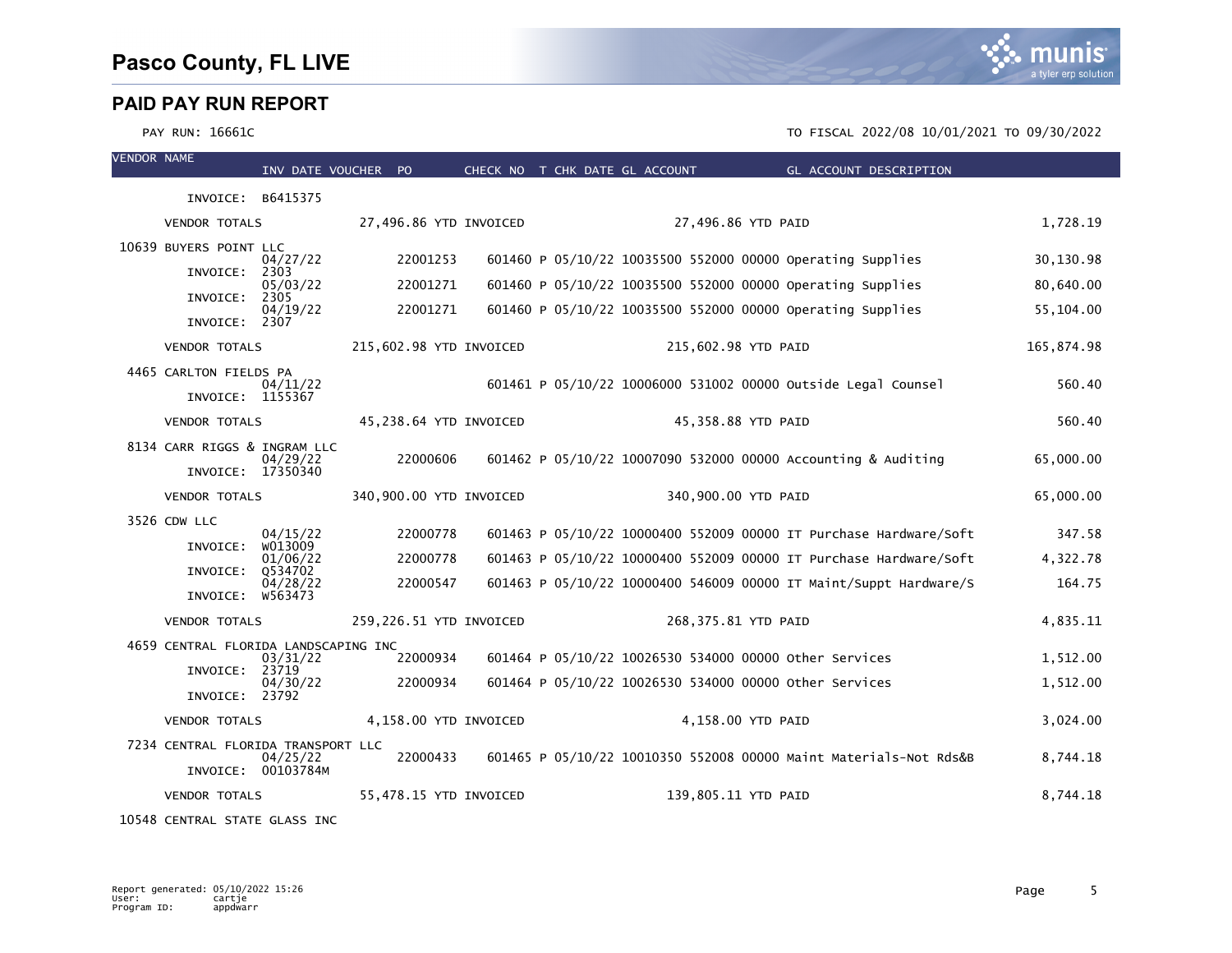| <b>VENDOR NAME</b> |                              | INV DATE VOUCHER PO                  |                        | CHECK NO T CHK DATE GL ACCOUNT |  |                    | GL ACCOUNT DESCRIPTION                                            |          |
|--------------------|------------------------------|--------------------------------------|------------------------|--------------------------------|--|--------------------|-------------------------------------------------------------------|----------|
|                    |                              | 05/02/22                             | 22000987               |                                |  |                    | 601466 P 05/10/22 10017360 546004 00000 Maintenance - Other Equip | 1,353.30 |
|                    | INVOICE:                     | 1735113                              |                        |                                |  |                    |                                                                   |          |
|                    | <b>VENDOR TOTALS</b>         |                                      | 21,098.89 YTD INVOICED |                                |  | 20,231.81 YTD PAID |                                                                   | 1,353.30 |
|                    | 4318 EMBARQ FLORIDA INC      | 05/01/22                             | 22000061               |                                |  |                    | 601467 P 05/10/22 10026670 541000 00000 Communications            | 3.009.72 |
|                    |                              | INVOICE: 311183166050122<br>04/22/22 |                        |                                |  |                    | 601467 P 05/10/22 10000400 541000 00000 Communications            | 1,319.69 |
|                    |                              | INVOICE: 311611368042222<br>04/22/22 |                        |                                |  |                    | 601467 P 05/10/22 10000400 541002 00000 Communications - Sheriff  | 997.35   |
|                    | INVOICE:                     | 311611368042222                      |                        |                                |  |                    |                                                                   | 169.23   |
|                    | INVOICE:                     | 04/22/22<br>311611368042222          |                        |                                |  |                    | 601467 P 05/10/22 10000400 541003 00000 Communications - Clerk    |          |
|                    |                              | 04/22/22<br>INVOICE: 311611368042222 |                        |                                |  |                    | 601467 P 05/10/22 10000400 541008 00000 Communications- State Att | 56.41    |
|                    | INVOICE:                     | 04/22/22<br>311611368042222          |                        |                                |  |                    | 601467 P 05/10/22 10061410 541000 00000 Communications            | 242.06   |
|                    | INVOICE:                     | 04/22/22<br>311611368042222          |                        |                                |  |                    | 601467 P 05/10/22 10012740 541000 00000 Communications            | 477.70   |
|                    |                              | 04/22/22                             |                        |                                |  |                    | 601467 P 05/10/22 10006430 534000 00000 other Services            | 145.34   |
|                    | INVOICE:                     | 311611368042222<br>04/22/22          |                        |                                |  |                    | 601467 P 05/10/22 10000790 541000 00000 Communications            | 56.41    |
|                    |                              | INVOICE: 311611368042222<br>04/22/22 |                        |                                |  |                    | 601467 P 05/10/22 10005160 541000 00000 Communications            | 56.41    |
|                    | INVOICE:                     | 311611368042222<br>04/22/22          |                        |                                |  |                    | 601467 P 05/10/22 10060130 541000 00000 Communications            | 56.41    |
|                    | INVOICE:                     | 311611368042222                      |                        |                                |  |                    |                                                                   |          |
|                    |                              | 04/22/22<br>INVOICE: 311611368042222 |                        |                                |  |                    | 601467 P 05/10/22 10008920 541000 00000 Communications            | 111.06   |
|                    | <b>VENDOR TOTALS</b>         |                                      | 77,048.35 YTD INVOICED |                                |  | 86,370.82 YTD PAID |                                                                   | 6,697.79 |
|                    | 3375 CINTAS CORPORATION NO 2 |                                      | 22000354               |                                |  |                    | 601468 P 05/10/22 10059830 552007 00000 Apparel and Other Clothin | 30.35    |
|                    | INVOICE:                     | 03/17/22<br>1902891698               |                        |                                |  |                    |                                                                   |          |
|                    | INVOICE:                     | 05/03/22<br>4118259380               | 22000083               |                                |  |                    | 601468 P 05/10/22 10062010 534000 00000 Other Services            | 74.38    |
|                    | INVOICE:                     | 02/18/22<br>1902821054               | 22000252               |                                |  |                    | 601468 P 05/10/22 10004390 552007 00000 Apparel and Other Clothin | 257.35   |
|                    | INVOICE:                     | 02/25/22<br>1902839372               | 22000252               |                                |  |                    | 601468 P 05/10/22 10004390 552007 00000 Apparel and Other Clothin | 87.69    |
|                    |                              | 02/10/22                             | 22000252               |                                |  |                    | 601468 P 05/10/22 10004390 552007 00000 Apparel and Other Clothin | 60.48    |
|                    | INVOICE:                     | 1902797603<br>02/10/22               | 22000252               |                                |  |                    | 601468 P 05/10/22 10004390 552007 00000 Apparel and Other Clothin | 12.64    |
|                    | INVOICE:                     | 1902797581<br>02/16/22               | 22000252               |                                |  |                    | 601468 P 05/10/22 10004390 552007 00000 Apparel and Other Clothin | 53.00    |
|                    | INVOICE:                     | 1902812526<br>02/17/22               | 22000252               |                                |  |                    | 601468 P 05/10/22 10004390 552007 00000 Apparel and Other Clothin | 37.50    |
|                    | INVOICE:                     | 1902816970<br>02/18/22               | 22000252               |                                |  |                    | 601468 P 05/10/22 10004390 552007 00000 Apparel and Other Clothin | 61.15    |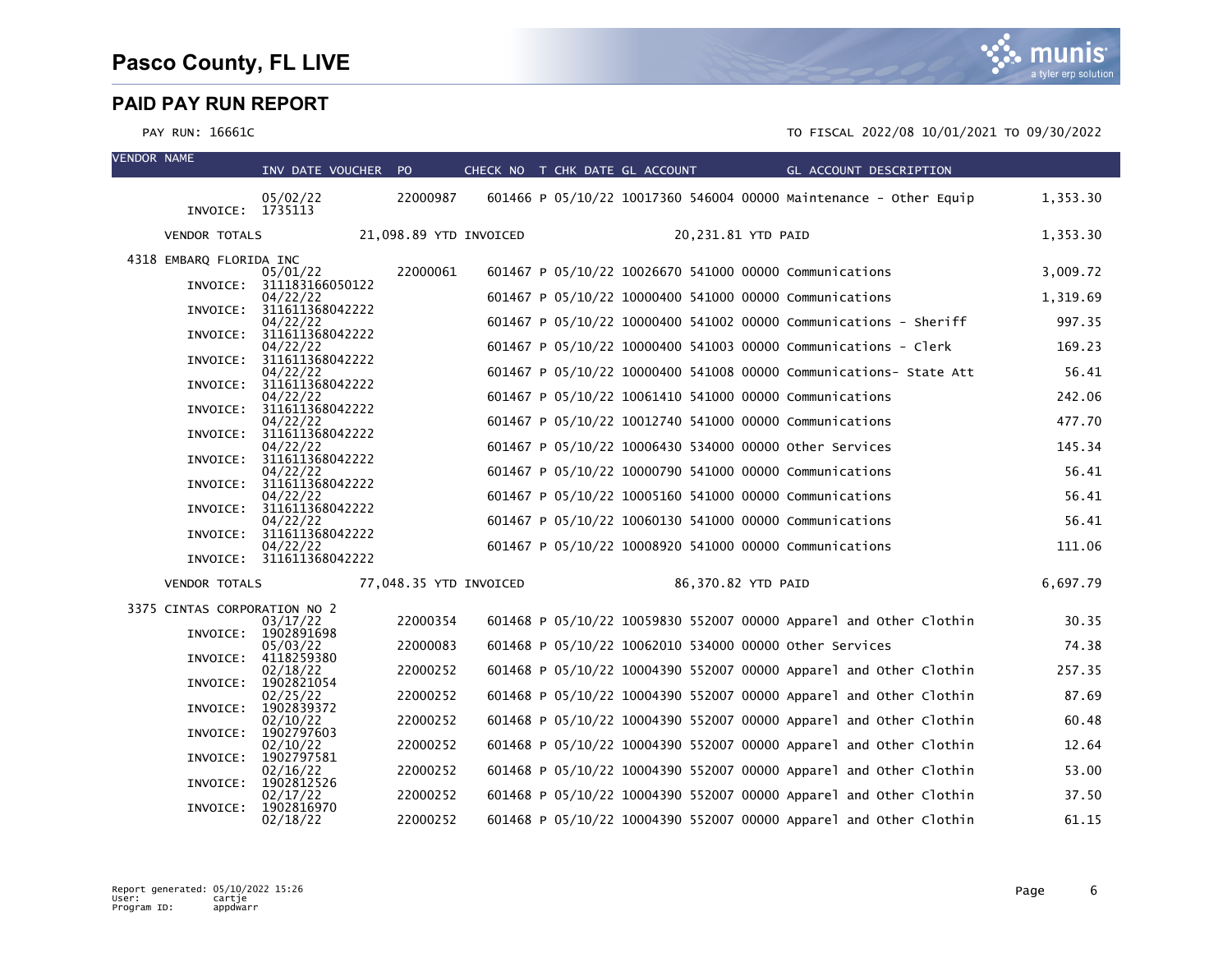#### PAY RUN: 16661C TO FISCAL 2022/08 10/01/2021 TO 09/30/2022

| <b>VENDOR NAME</b>           |                      | INV DATE VOUCHER PO                  |          | CHECK NO T CHK DATE GL ACCOUNT |                                                                  |                       |  | GL ACCOUNT DESCRIPTION |                                                                   |          |
|------------------------------|----------------------|--------------------------------------|----------|--------------------------------|------------------------------------------------------------------|-----------------------|--|------------------------|-------------------------------------------------------------------|----------|
|                              |                      | INVOICE: 1902821526                  |          |                                |                                                                  |                       |  |                        |                                                                   |          |
|                              |                      | 02/02/22                             | 22000252 |                                |                                                                  |                       |  |                        | 601468 P 05/10/22 10005830 552007 00000 Apparel and Other Clothin | 88.84    |
|                              | INVOICE:             | 1902775292<br>05/03/22               | 22000198 |                                | 601468 P 05/10/22 10060370 549022 00000 Laundry and Dry Cleaning |                       |  |                        |                                                                   | 25.75    |
|                              | INVOICE:             | 4118259356                           | 22000198 |                                | 601468 P 05/10/22 10010350 544000 00000 Rentals and Leases       |                       |  |                        |                                                                   |          |
|                              | INVOICE:             | 05/02/22<br>4118108054               |          |                                |                                                                  |                       |  |                        |                                                                   | 16.09    |
|                              | INVOICE:             | 05/02/22<br>4118108054               | 22000198 |                                | 601468 P 05/10/22 10036510 544000 00000 Rentals and Leases       |                       |  |                        |                                                                   | 9.57     |
|                              |                      | 04/28/22                             | 22000198 |                                | 601468 P 05/10/22 10036510 544000 00000 Rentals and Leases       |                       |  |                        |                                                                   | 6.21     |
|                              | INVOICE:             | 4117882349<br>01/10/22               | 22000252 |                                |                                                                  |                       |  |                        | 601468 P 05/10/22 10004390 552007 00000 Apparel and Other Clothin | 237.31   |
|                              | INVOICE:             | 1902716376<br>01/10/22               | 22000252 |                                |                                                                  |                       |  |                        | 601468 P 05/10/22 10005830 552007 00000 Apparel and Other Clothin | 103.27   |
|                              | INVOICE:             | 1902716376                           |          |                                |                                                                  |                       |  |                        |                                                                   |          |
|                              | INVOICE:             | 04/15/22<br>1902967429               | 22000354 |                                |                                                                  |                       |  |                        | 601468 P 05/10/22 10059960 552007 00000 Apparel and Other Clothin | 31.11    |
|                              | INVOICE:             | 04/14/22<br>1902964241               | 22000354 |                                |                                                                  |                       |  |                        | 601468 P 05/10/22 10059960 552007 00000 Apparel and Other Clothin | 20.48    |
|                              |                      | 04/15/22                             | 22000354 |                                |                                                                  |                       |  |                        | 601468 P 05/10/22 10059960 552007 00000 Apparel and Other Clothin | 31.11    |
|                              | INVOICE:             | 1902967333<br>04/15/22               | 22000354 |                                |                                                                  |                       |  |                        | 601468 P 05/10/22 10059960 552007 00000 Apparel and Other Clothin | 68.38    |
|                              | INVOICE:             | 1902967342<br>04/20/22               | 22000354 |                                |                                                                  |                       |  |                        | 601468 P 05/10/22 10059960 552007 00000 Apparel and Other Clothin | 78.39    |
|                              | INVOICE:             | 1902977517                           |          |                                |                                                                  |                       |  |                        |                                                                   |          |
|                              |                      | 04/07/22<br>INVOICE: 1902946990      | 22000113 |                                | 601468 P 05/10/22 10060190 141000 00000 Materials and Supplies   |                       |  |                        |                                                                   | 444.75   |
|                              |                      | 03/31/22<br>INVOICE: 1902929822      | 22000354 |                                |                                                                  |                       |  |                        | 601468 P 05/10/22 10059920 552007 00000 Apparel and Other Clothin | 49.90    |
|                              | <b>VENDOR TOTALS</b> |                                      |          | 131,484.22 YTD INVOICED        |                                                                  | 153,531.77 YTD PAID   |  |                        |                                                                   | 1,885.70 |
| 5647 CITY OF NEW PORT RICHEY |                      | 05/03/22                             |          |                                |                                                                  |                       |  |                        | 601469 P 05/10/22 10000200 543003 00000 Utilities - Water/Wastewa | 98.13    |
|                              | INVOICE:             | 30867137800050322                    |          |                                |                                                                  |                       |  |                        |                                                                   |          |
|                              | INVOICE:             | 05/03/22<br>30986267670050322        |          |                                |                                                                  |                       |  |                        | 601469 P 05/10/22 10000200 543003 00000 Utilities - Water/Wastewa | 356.47   |
|                              | INVOICE:             | 05/03/22<br>31158145370050322        |          |                                |                                                                  |                       |  |                        | 601469 P 05/10/22 10000200 543003 00000 Utilities - Water/Wastewa | 782.73   |
|                              |                      | 05/03/22<br>INVOICE: 39957050322     |          |                                |                                                                  |                       |  |                        | 601469 P 05/10/22 10012650 543003 00000 Utilities - Water/Wastewa | 399.39   |
|                              | <b>VENDOR TOTALS</b> |                                      |          | 2,939,634.71 YTD INVOICED      |                                                                  | 3,101,082.33 YTD PAID |  |                        |                                                                   | 1,636.72 |
| 5643 CITY OF DADE CITY       |                      |                                      |          |                                |                                                                  |                       |  |                        |                                                                   |          |
|                              |                      | 04/27/22<br>INVOICE: 110278100042722 |          |                                | 601470 P 05/10/22 10060360 543065 00000 Purchased Wtr Dade City  |                       |  |                        |                                                                   | 181.38   |
|                              | <b>VENDOR TOTALS</b> |                                      |          | 506,695.28 YTD INVOICED        |                                                                  | 525,054.53 YTD PAID   |  |                        |                                                                   | 181.38   |

4517 CITY OF SAN ANTONIO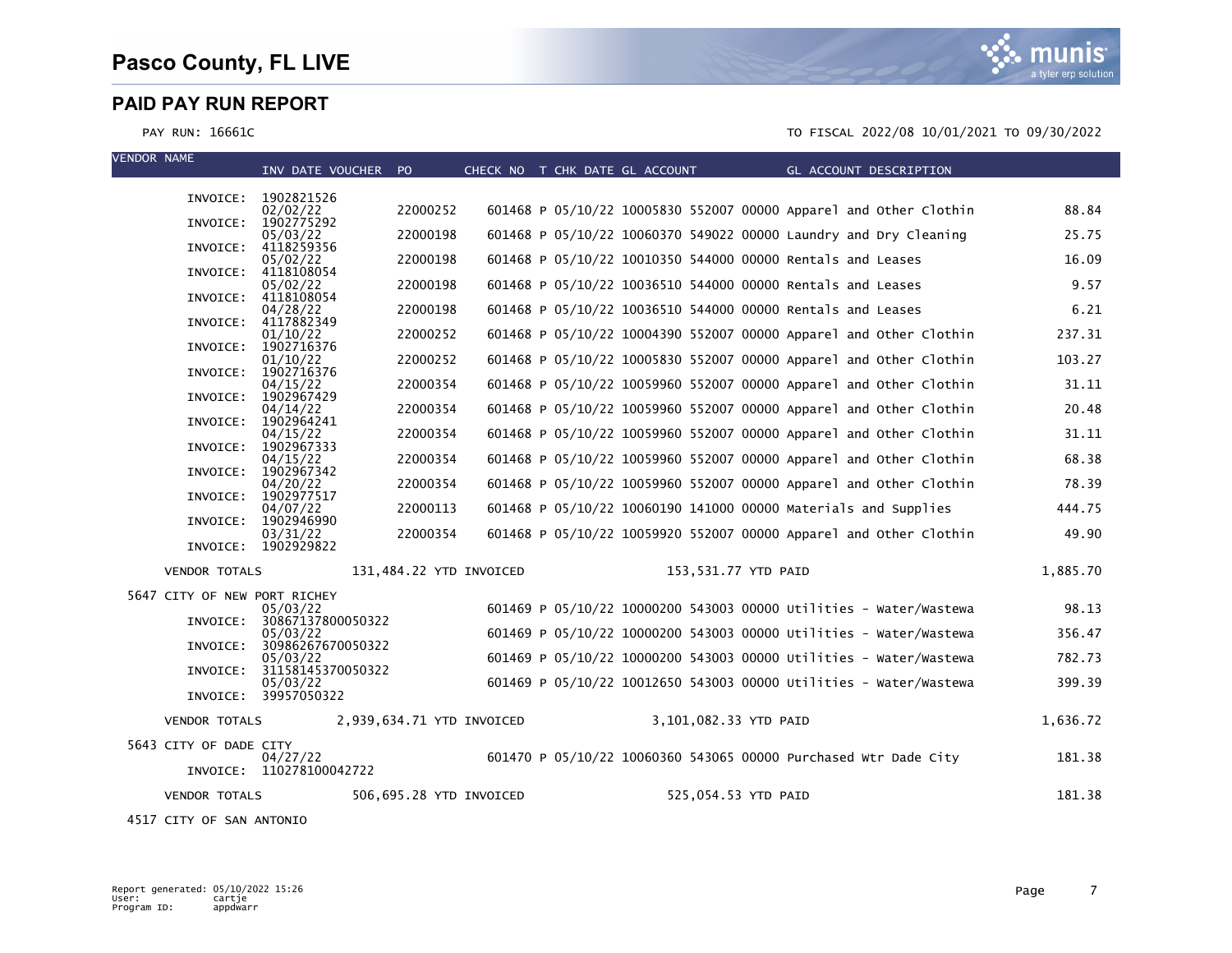| <b>VENDOR NAME</b> |                                                                        | INV DATE VOUCHER PO                      |                      | CHECK NO T CHK DATE GL ACCOUNT |  |                       |                                                                                                                  | <b>Example 2018 GL ACCOUNT DESCRIPTION</b>                                                                                             |                      |
|--------------------|------------------------------------------------------------------------|------------------------------------------|----------------------|--------------------------------|--|-----------------------|------------------------------------------------------------------------------------------------------------------|----------------------------------------------------------------------------------------------------------------------------------------|----------------------|
|                    |                                                                        | 04/28/22<br>INVOICE: 1497042822          |                      |                                |  |                       |                                                                                                                  | 601471 P 05/10/22 10060360 543060 00000 Purchased Water San Anton                                                                      | 16.65                |
|                    | <b>VENDOR TOTALS</b>                                                   |                                          |                      | 1,033.69 YTD INVOICED          |  | 1,162.06 YTD PAID     |                                                                                                                  |                                                                                                                                        | 16.65                |
|                    | 5650 CITY OF TARPON SPRINGS                                            | 04/22/22<br>INVOICE: 9677280000343042222 |                      |                                |  |                       |                                                                                                                  | 601472 P 05/10/22 10005020 543003 00000 Utilities - Water/Wastewa                                                                      | 968.54               |
|                    | <b>VENDOR TOTALS</b>                                                   |                                          |                      | 6,510.72 YTD INVOICED          |  | 7,394.49 YTD PAID     |                                                                                                                  |                                                                                                                                        | 968.54               |
|                    | 10709 CITY OF WEST PALM BEACH<br>INVOICE: ILL53729                     | 05/05/22                                 |                      |                                |  |                       | 601473 P 05/10/22 10001410 566000 00000 Library Books                                                            |                                                                                                                                        | 10.25                |
|                    | <b>VENDOR TOTALS</b>                                                   |                                          |                      | 10.25 YTD INVOICED             |  | 10.25 YTD PAID        |                                                                                                                  |                                                                                                                                        | 10.25                |
|                    | 4990 COALITION FOR THE HOMELESS OF PASCO COUNTY INC<br>INVOICE: 4747P1 | 01/25/22                                 |                      |                                |  |                       | 601474 P 05/10/22 10033450 534000 00000 other Services                                                           |                                                                                                                                        | 30,200.39            |
|                    | <b>VENDOR TOTALS</b>                                                   |                                          |                      | 683,389.30 YTD INVOICED        |  | 1,033,858.37 YTD PAID |                                                                                                                  |                                                                                                                                        | 30,200.39            |
|                    | 5363 COASTAL DESIGN CONSULTANTS INC<br>INVOICE: 6450<br>INVOICE: 6455  | 04/30/22<br>04/30/22                     |                      |                                |  |                       | 601475 P 05/10/22 10049580 562000 20F02 Buildings                                                                | 601475 P 05/10/22 10048990 565081 20F38 DNU-Project Expenses - Ca                                                                      | 4,562.50<br>1,566.00 |
|                    | <b>VENDOR TOTALS</b>                                                   |                                          |                      | 228,785.70 YTD INVOICED        |  | 304,182.05 YTD PAID   |                                                                                                                  |                                                                                                                                        | 6,128.50             |
|                    | 6209 CROCKETTS TOWING LLC<br>INVOICE: 274769<br>INVOICE: 274257        | 05/02/22<br>04/30/22                     | 22000155<br>22000155 |                                |  |                       | 601476 P 05/10/22 10062010 534000 00000 other Services<br>601476 P 05/10/22 10062010 534000 00000 other Services |                                                                                                                                        | 121.00<br>279.00     |
|                    | INVOICE: 274181                                                        | 05/02/22                                 | 22000155             |                                |  |                       | 601476 P 05/10/22 10062010 534000 00000 other Services                                                           |                                                                                                                                        | 405.00               |
|                    | INVOICE: 274734                                                        | 05/02/22                                 | 22000155             |                                |  |                       | 601476 P 05/10/22 10062010 534000 00000 other Services                                                           |                                                                                                                                        | 180.00               |
|                    | INVOICE: 276020                                                        | 05/04/22                                 | 22000155             |                                |  |                       | 601476 P 05/10/22 10062010 534000 00000 Other Services                                                           |                                                                                                                                        | 185.00               |
|                    | <b>VENDOR TOTALS</b>                                                   |                                          |                      | 26,284.00 YTD INVOICED         |  | 28,405.00 YTD PAID    |                                                                                                                  |                                                                                                                                        | 1,170.00             |
|                    | 7878 DADE CITY ANIMAL CLINIC<br>INVOICE:                               | 03/21/22<br>32122<br>04/28/22            |                      |                                |  |                       |                                                                                                                  | 601477 P 05/10/22 10008380 534019 00000 Animal Services Spay Pasc<br>601477 P 05/10/22 10008380 534019 00000 Animal Services Spay Pasc | 35.00<br>75.00       |
|                    | INVOICE: 42822                                                         |                                          |                      |                                |  |                       |                                                                                                                  |                                                                                                                                        |                      |

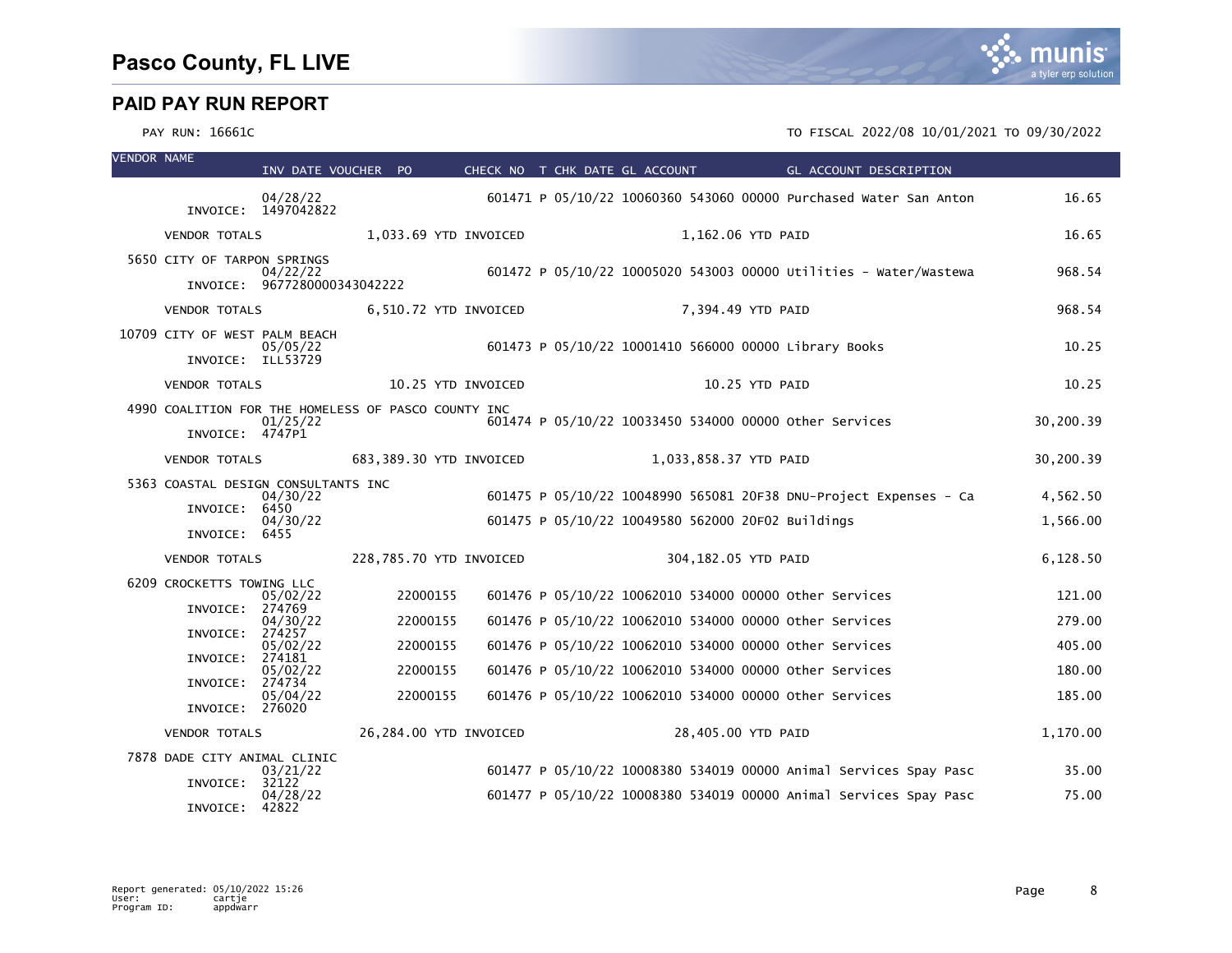VENDOR NAME

munis a tyler erp solution

|                            | INV DATE VOUCHER PO                     |          | CHECK NO T CHK DATE GL ACCOUNT |                                                              |                     |  | GL ACCOUNT DESCRIPTION |                                                                   |            |
|----------------------------|-----------------------------------------|----------|--------------------------------|--------------------------------------------------------------|---------------------|--|------------------------|-------------------------------------------------------------------|------------|
| <b>VENDOR TOTALS</b>       |                                         |          | 1,545.00 YTD INVOICED          |                                                              | 2,095.00 YTD PAID   |  |                        |                                                                   | 110.00     |
| 2180 DENNIS KULIK          |                                         |          |                                |                                                              |                     |  |                        |                                                                   |            |
| INVOICE: 12919             | 05/03/22                                | 22000084 |                                | 601478 P 05/10/22 10062010 534000 00000 other Services       |                     |  |                        |                                                                   | 65.00      |
|                            | 05/03/22                                | 22000084 |                                | 601478 P 05/10/22 10062010 534000 00000 other Services       |                     |  |                        |                                                                   | 90.00      |
| INVOICE:                   | 12923<br>05/06/22                       | 22000084 |                                | 601478 P 05/10/22 10062010 534000 00000 other Services       |                     |  |                        |                                                                   | 90.00      |
| INVOICE: 12944             | 05/03/22                                | 22000084 |                                | 601478 P 05/10/22 10062010 534000 00000 other Services       |                     |  |                        |                                                                   | 105.00     |
| INVOICE:                   | 12921<br>05/03/22                       | 22000084 |                                | 601478 P 05/10/22 10062010 534000 00000 Other Services       |                     |  |                        |                                                                   | 105.00     |
| INVOICE:                   | 12922<br>05/06/22                       | 22000084 |                                | 601478 P 05/10/22 10062010 534000 00000 other Services       |                     |  |                        |                                                                   | 105.00     |
| INVOICE: 12942             |                                         |          |                                |                                                              |                     |  |                        |                                                                   |            |
| INVOICE: 12920             | 05/03/22                                | 22000084 |                                | 601478 P 05/10/22 10062010 534000 00000 other Services       |                     |  |                        |                                                                   | 140.00     |
| <b>VENDOR TOTALS</b>       |                                         |          | 24,785.00 YTD INVOICED         |                                                              | 25,610.00 YTD PAID  |  |                        |                                                                   | 700.00     |
| 3619 DOUGLAS N HIGGINS INC |                                         |          |                                |                                                              |                     |  |                        |                                                                   |            |
| INVOICE: 3226P5            | 03/20/22                                |          |                                |                                                              |                     |  |                        | 601479 P 05/10/22 10047150 563000 20067 Improvements Other Than B | 178,910.00 |
|                            | 03/20/22<br>INVOICE: 3226P5RR           |          |                                |                                                              |                     |  |                        | 601479 P 05/10/22 10047020 205999 00000 Contracts Payable Retaina | 61,531.08  |
| <b>VENDOR TOTALS</b>       |                                         |          | 415,937.89 YTD INVOICED        |                                                              | 613,460.89 YTD PAID |  |                        |                                                                   | 240,441.08 |
| 8116 PROGRESS ENERGY INC   |                                         |          |                                |                                                              |                     |  |                        |                                                                   |            |
|                            | 04/14/22<br>INVOICE: 910085441274041422 |          |                                | 601480 P 05/10/22 10063170 543001 00000 Utilities - Electric |                     |  |                        |                                                                   | 6,845.40   |
|                            | 04/14/22<br>INVOICE: 910085519013041422 |          |                                | 601480 P 05/10/22 10063460 543001 00000 Utilities - Electric |                     |  |                        |                                                                   | 1,658.17   |
|                            | 04/11/22                                |          |                                | 601480 P 05/10/22 10060110 543001 00000 Utilities - Electric |                     |  |                        |                                                                   | 4,449.01   |
|                            | INVOICE: 910085984064041122<br>04/21/22 |          |                                | 601480 P 05/10/22 10060130 543001 00000 Utilities - Electric |                     |  |                        |                                                                   | 4,761.72   |
| INVOICE:                   | 910080825549042122<br>04/27/22          |          |                                | 601480 P 05/10/22 10061430 543001 00000 Utilities - Electric |                     |  |                        |                                                                   | 10,656.21  |
|                            | INVOICE: 910081427741042722<br>03/28/22 |          |                                | 601480 P 05/10/22 10012560 543001 00000 Utilities - Electric |                     |  |                        |                                                                   | 610.34     |
| INVOICE:                   | 910085901213042822<br>04/12/22          |          |                                | 601480 P 05/10/22 10060130 543001 00000 Utilities - Electric |                     |  |                        |                                                                   | 82.98      |
| INVOICE:                   | 910085519162041222                      |          |                                |                                                              |                     |  |                        |                                                                   |            |
| INVOICE:                   | 04/12/22<br>910085827351041222          |          |                                | 601480 P 05/10/22 10060110 543001 00000 Utilities - Electric |                     |  |                        |                                                                   | 30.41      |
| INVOICE:                   | 04/12/22<br>910085791843041222          |          |                                | 601480 P 05/10/22 10060130 543001 00000 Utilities - Electric |                     |  |                        |                                                                   | 160.25     |
|                            | 04/21/22<br>INVOICE: 910080777465042122 |          |                                | 601480 P 05/10/22 10063930 543001 00000 Utilities - Electric |                     |  |                        |                                                                   | 54.07      |
|                            | 04/21/22                                |          |                                | 601480 P 05/10/22 10064060 543001 00000 Utilities - Electric |                     |  |                        |                                                                   | 103.77     |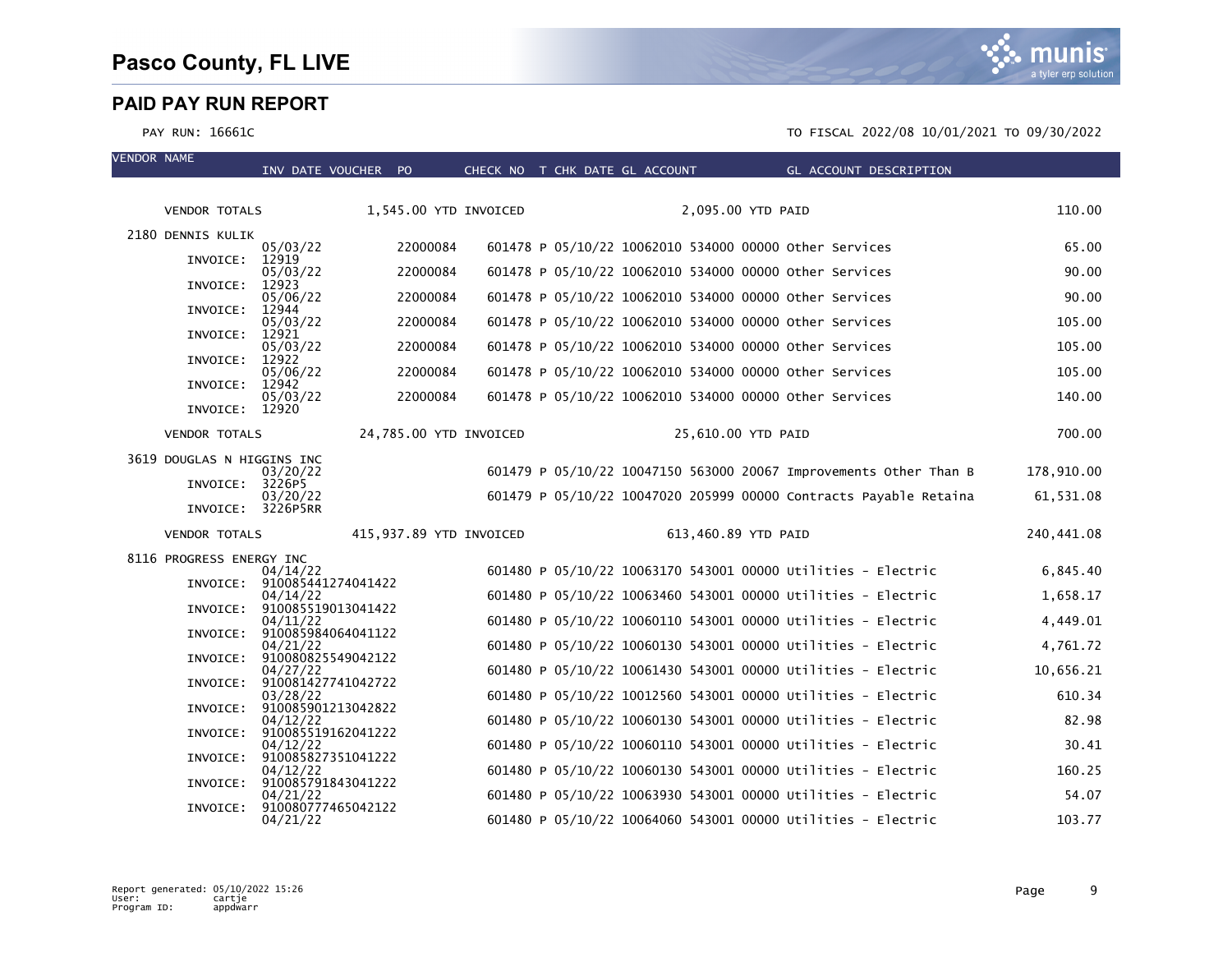VENDOR NAME

PAY RUN: 16661C TO FISCAL 2022/08 10/01/2021 TO 09/30/2022

|                      | INV DATE VOUCHER PO                      |                           | CHECK NO T CHK DATE GL ACCOUNT |  |                       |                                                              | GL ACCOUNT DESCRIPTION                                            |           |
|----------------------|------------------------------------------|---------------------------|--------------------------------|--|-----------------------|--------------------------------------------------------------|-------------------------------------------------------------------|-----------|
|                      | INVOICE: 910085985205042122              |                           |                                |  |                       |                                                              |                                                                   |           |
|                      | 04/19/22                                 |                           |                                |  |                       | 601480 P 05/10/22 10010410 543001 00000 Utilities - Electric |                                                                   | 30.41     |
|                      | INVOICE: 910080823125041922              |                           |                                |  |                       | 601480 P 05/10/22 10010410 543001 00000 Utilities - Electric |                                                                   | 30.41     |
|                      | 04/21/22<br>INVOICE: 910080778763042122  |                           |                                |  |                       |                                                              |                                                                   |           |
|                      | 04/21/22                                 |                           |                                |  |                       | 601480 P 05/10/22 10010410 543001 00000 Utilities - Electric |                                                                   | 30.41     |
|                      | INVOICE: 910080825036042122<br>04/22/22  |                           |                                |  |                       | 601480 P 05/10/22 10064710 543001 00000 Utilities - Electric |                                                                   | 48.22     |
|                      | INVOICE: 910093786223042222              |                           |                                |  |                       |                                                              |                                                                   |           |
|                      | 04/22/22                                 |                           |                                |  |                       | 601480 P 05/10/22 10064710 543001 00000 Utilities - Electric |                                                                   | 48.22     |
|                      | INVOICE: 910093786223042222A<br>04/22/22 |                           |                                |  |                       | 601480 P 05/10/22 10064710 543001 00000 Utilities - Electric |                                                                   | 10.85     |
|                      | INVOICE: 910093786223042222B             |                           |                                |  |                       |                                                              |                                                                   |           |
|                      | 04/19/22<br>INVOICE: 910080824291041922  |                           |                                |  |                       | 601480 P 05/10/22 10064380 543001 00000 Utilities - Electric |                                                                   | 2,458.23  |
|                      | 04/21/22                                 |                           |                                |  |                       | 601480 P 05/10/22 10064710 543001 00000 Utilities - Electric |                                                                   | 48.22     |
|                      | INVOICE: 910093786223042122              |                           |                                |  |                       |                                                              |                                                                   |           |
|                      | 04/21/22<br>INVOICE: 910080996505042122  |                           |                                |  |                       | 601480 P 05/10/22 10063430 543001 00000 Utilities - Electric |                                                                   | 1,137.51  |
|                      | 05/03/22                                 |                           |                                |  |                       |                                                              | 601481 P 05/10/22 21315060 549003 00000 Public Assistance Utiliti | 382.70    |
|                      | INVOICE: COLLINS207914<br>05/03/22       |                           |                                |  |                       |                                                              | 601481 P 05/10/22 21315060 549003 00000 Public Assistance Utiliti | 57.10     |
| INVOICE:             | BOGART207944                             |                           |                                |  |                       |                                                              |                                                                   |           |
|                      | 05/04/22                                 |                           |                                |  |                       |                                                              | 601481 P 05/10/22 21315060 549003 00000 Public Assistance Utiliti | 104.93    |
| INVOICE:             | <b>DUNLAP207916</b><br>05/03/22          |                           |                                |  |                       |                                                              | 601481 P 05/10/22 21315060 549003 00000 Public Assistance Utiliti | 439.26    |
|                      | INVOICE: ANTUNA209079                    |                           |                                |  |                       |                                                              |                                                                   |           |
|                      | 04/13/22<br>INVOICE: AITKEN207298        |                           |                                |  |                       |                                                              | 601481 P 05/10/22 21315060 549003 00000 Public Assistance Utiliti | 660.68    |
|                      | 05/03/22                                 |                           |                                |  |                       | 601480 P 05/10/22 10012750 543001 H0309 Utilities - Electric |                                                                   | 740.92    |
|                      | INVOICE: 910080715833050322              |                           |                                |  |                       |                                                              |                                                                   |           |
| INVOICE:             | 05/06/22<br>ROBERTS207312                |                           |                                |  |                       |                                                              | 601481 P 05/10/22 21315060 549003 00000 Public Assistance Utiliti | 1,647.60  |
|                      | 05/06/22                                 |                           |                                |  |                       |                                                              | 601481 P 05/10/22 21315060 549003 00000 Public Assistance Utiliti | 927.11    |
|                      | INVOICE: ZUNICH207339                    |                           |                                |  |                       | 601480 P 05/10/22 10000200 543001 00000 Utilities - Electric |                                                                   | 18.42     |
|                      | 05/05/22<br>INVOICE: 910093477695050522  |                           |                                |  |                       |                                                              |                                                                   |           |
|                      | 05/04/22                                 |                           |                                |  |                       | 601480 P 05/10/22 10000200 543001 00000 Utilities - Electric |                                                                   | 514.24    |
|                      | INVOICE: 910080673757050422<br>05/04/22  |                           |                                |  |                       | 601480 P 05/10/22 10000200 543001 00000 Utilities - Electric |                                                                   | 288.15    |
|                      | INVOICE: 910080674518050422              |                           |                                |  |                       |                                                              |                                                                   |           |
|                      | 05/06/22<br>INVOICE: 910081211135050622  |                           |                                |  |                       | 601480 P 05/10/22 10000200 543001 00000 Utilities - Electric |                                                                   | 74.11     |
|                      |                                          |                           |                                |  |                       |                                                              |                                                                   |           |
| <b>VENDOR TOTALS</b> |                                          | 2,787,366.90 YTD INVOICED |                                |  | 3,367,627.10 YTD PAID |                                                              |                                                                   | 39,110.03 |
|                      | 10387 EAST PASCO MATERIALS LLC           |                           |                                |  |                       |                                                              |                                                                   |           |
|                      | 04/28/22                                 | 22000344                  |                                |  |                       |                                                              | 601482 P 05/10/22 10010350 552008 00000 Maint Materials-Not Rds&B | 915.74    |

04/28/22<br>INVOICE: 210558

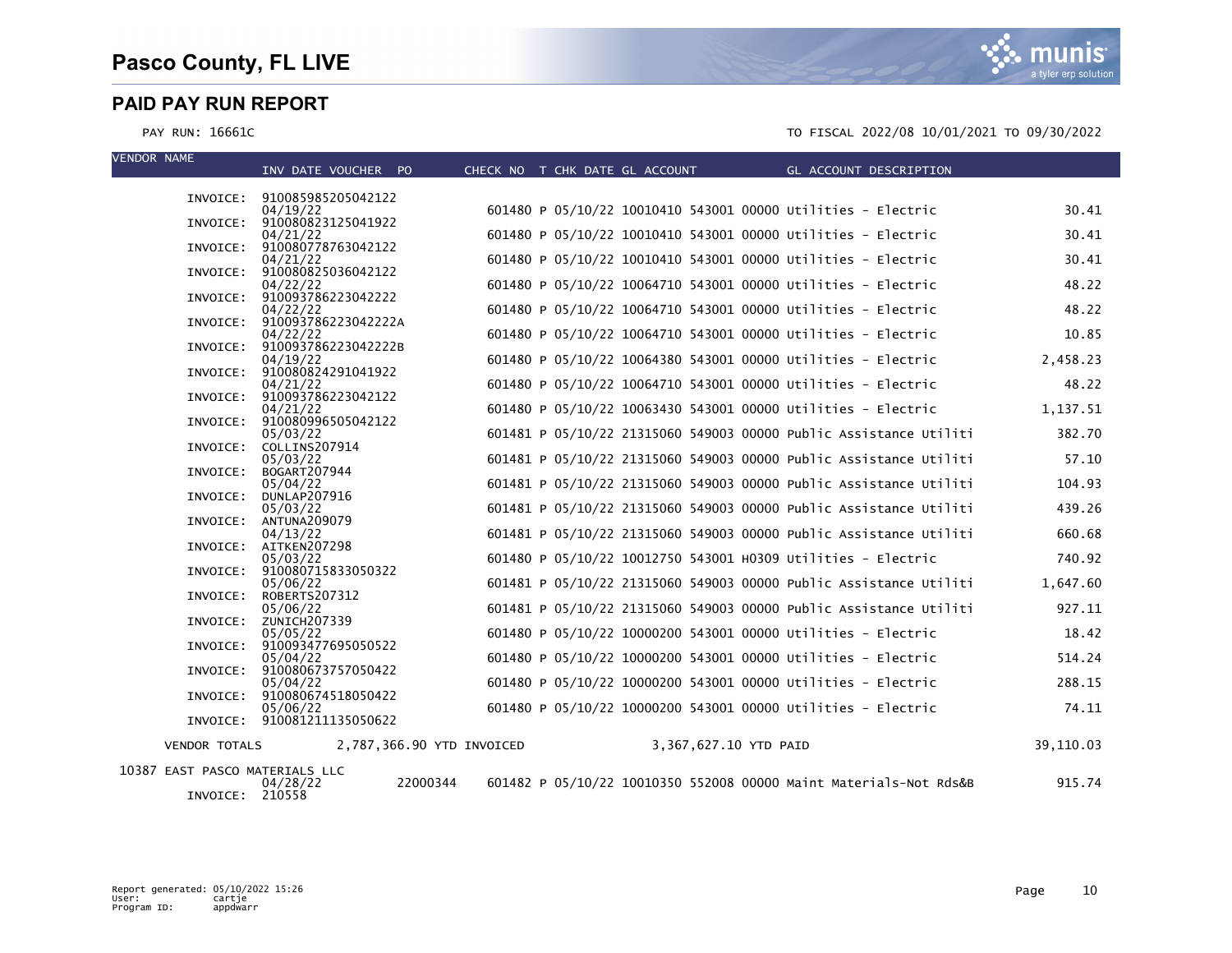| <b>VENDOR NAME</b> |                               | INV DATE VOUCHER PO  |                         |  |  |                     | CHECK NO T CHK DATE GL ACCOUNT GL ACCOUNT DESCRIPTION             |           |
|--------------------|-------------------------------|----------------------|-------------------------|--|--|---------------------|-------------------------------------------------------------------|-----------|
|                    |                               |                      |                         |  |  |                     |                                                                   |           |
|                    | <b>VENDOR TOTALS</b>          |                      | 37,589.16 YTD INVOICED  |  |  | 37,589.16 YTD PAID  |                                                                   | 915.74    |
|                    | 5039 REDS AUTO BODY & MARINE  | 05/03/22             | 22000856                |  |  |                     | 601483 P 05/10/22 10062010 534000 00000 other Services            | 603.75    |
|                    | INVOICE: EST346               |                      |                         |  |  |                     |                                                                   |           |
|                    | <b>VENDOR TOTALS</b>          |                      | 47,958.09 YTD INVOICED  |  |  | 42,111.84 YTD PAID  |                                                                   | 603.75    |
|                    | 2561 CCA INDUSTRIES INC       | 04/30/22             | 22000229                |  |  |                     | 601484 P 05/10/22 10062010 534000 00000 other Services            | 132.36    |
|                    | INVOICE: 043022               |                      |                         |  |  |                     |                                                                   |           |
|                    | <b>VENDOR TOTALS</b>          |                      | 1,001.15 YTD INVOICED   |  |  | 1,001.15 YTD PAID   |                                                                   | 132.36    |
|                    | 9246 FERGUSON US HOLDINGS INC | 04/28/22             | 22001133                |  |  |                     | 601485 P 05/10/22 10060110 552004 00000 Tools and Implements      | 2,130.26  |
|                    | INVOICE:                      | 19417132<br>04/28/22 | 22001133                |  |  |                     | 601485 P 05/10/22 10060130 552004 00000 Tools and Implements      | 2,130.26  |
|                    | INVOICE: 19417132             | 04/28/22             | 22001133                |  |  |                     | 601485 P 05/10/22 10060140 552004 00000 Tools and Implements      | 1,065.13  |
|                    | INVOICE:                      | 19417132<br>04/19/22 | 22000092                |  |  |                     | 601485 P 05/10/22 10060190 141000 00000 Materials and Supplies    | 5,339.31  |
|                    | INVOICE:                      | 1962104<br>04/19/22  | 22000332                |  |  |                     | 601485 P 05/10/22 10010350 552008 00000 Maint Materials-Not Rds&B | 3,458.00  |
|                    | INVOICE:                      | 1961196<br>04/19/22  | 22000332                |  |  |                     | 601485 P 05/10/22 10036510 552008 00000 Maint Materials-Not Rds&B | 10,927.28 |
|                    | INVOICE:                      | 1961196              |                         |  |  |                     |                                                                   |           |
|                    | INVOICE:                      | 03/09/22<br>1954944  | 22000092                |  |  |                     | 601485 P 05/10/22 10060190 141000 00000 Materials and Supplies    | 228.60    |
|                    | INVOICE:                      | 03/09/22<br>1954963  | 22000092                |  |  |                     | 601485 P 05/10/22 10060190 141000 00000 Materials and Supplies    | 1,521.00  |
|                    |                               | 03/14/22             | 22000092                |  |  |                     | 601485 P 05/10/22 10060190 141000 00000 Materials and Supplies    | 3,042.48  |
|                    | INVOICE:                      | 1955886<br>03/09/22  | 22000092                |  |  |                     | 601485 P 05/10/22 10060190 141000 00000 Materials and Supplies    | 38.40     |
|                    | INVOICE:                      | 19369911             |                         |  |  |                     |                                                                   |           |
|                    | INVOICE:                      | 04/15/22<br>1962095  | 22000092                |  |  |                     | 601485 P 05/10/22 10060190 141000 00000 Materials and Supplies    | 1,215.65  |
|                    | INVOICE:                      | 04/19/22<br>19613721 | 22000108                |  |  |                     | 601485 P 05/10/22 10060190 141000 00000 Materials and Supplies    | 184.00    |
|                    |                               | 04/21/22             | 22000092                |  |  |                     | 601485 P 05/10/22 10060190 141000 00000 Materials and Supplies    | 1,662.28  |
|                    | INVOICE:                      | 19436762<br>04/21/22 | 22000092                |  |  |                     | 601485 P 05/10/22 10060190 141000 00000 Materials and Supplies    | 10,176.00 |
|                    | INVOICE:                      | 1963678              |                         |  |  |                     |                                                                   |           |
|                    | INVOICE:                      | 04/20/22<br>19556851 | 22000092                |  |  |                     | 601485 P 05/10/22 10060190 141000 00000 Materials and Supplies    | 924.30    |
|                    | INVOICE: 19461612             | 04/21/22             | 22000092                |  |  |                     | 601485 P 05/10/22 10060190 141000 00000 Materials and Supplies    | 3,267.24  |
|                    | <b>VENDOR TOTALS</b>          |                      | 934,062.82 YTD INVOICED |  |  | 990,124.04 YTD PAID |                                                                   | 47,310.19 |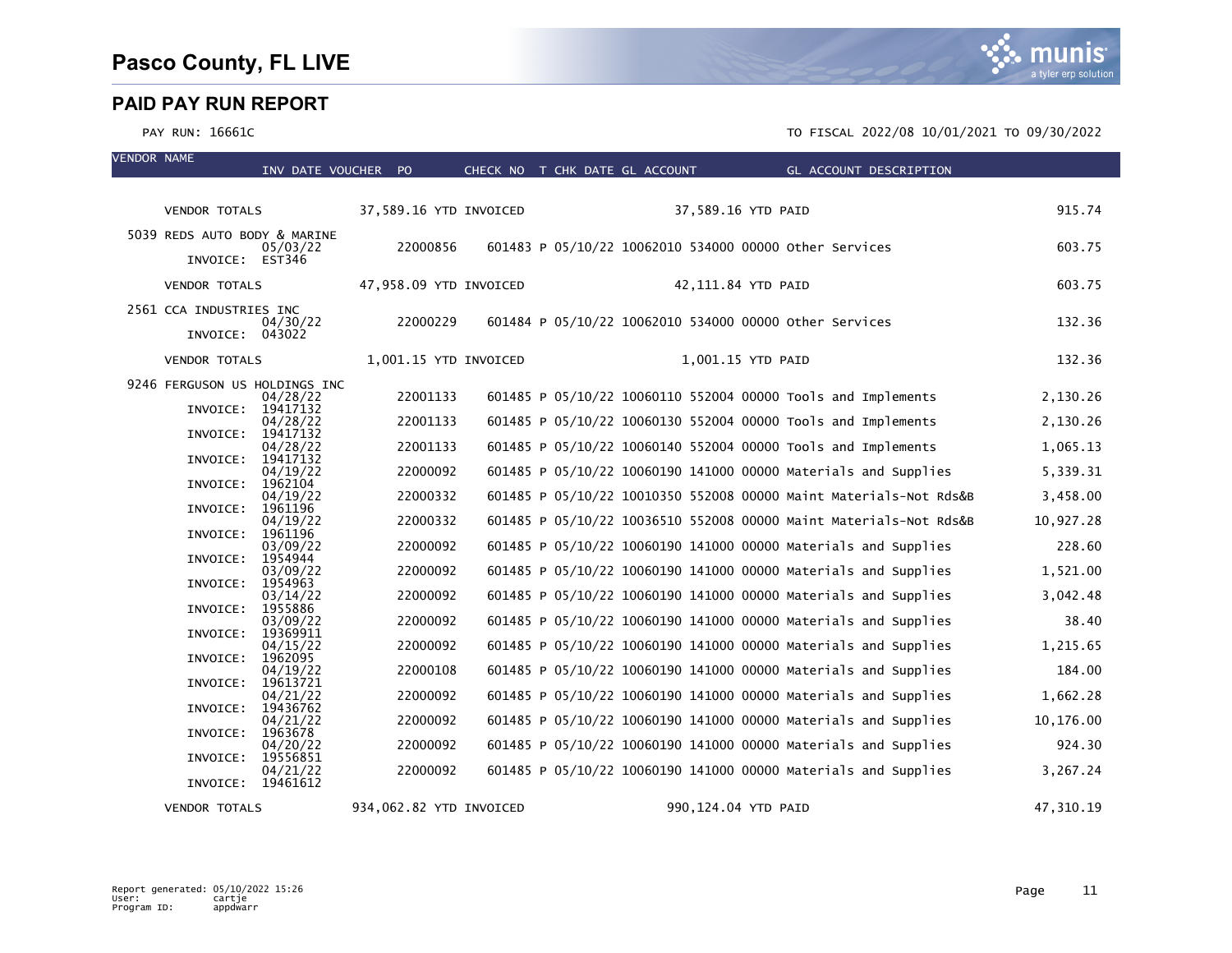VENDOR NAME

|                                                        | INV DATE VOUCHER PO            |          |                         |  | CHECK NO T CHK DATE GL ACCOUNT |                     | GL ACCOUNT DESCRIPTION                                         |                                                                   |            |
|--------------------------------------------------------|--------------------------------|----------|-------------------------|--|--------------------------------|---------------------|----------------------------------------------------------------|-------------------------------------------------------------------|------------|
| 2765 FISHER SCIENTIFIC COMPANY LLC<br>INVOICE: 2210033 | 04/26/22                       | 22000128 |                         |  |                                |                     | 601486 P 05/10/22 10060130 552006 00000 Laboratory Supplies    |                                                                   | 719.52     |
| <b>VENDOR TOTALS</b>                                   |                                |          | 84,339.35 YTD INVOICED  |  |                                | 87,975.58 YTD PAID  |                                                                |                                                                   | 719.52     |
| 4997 FLAMMER FORD OF SPRING HILL INC                   | 04/29/22                       | 22000355 |                         |  |                                |                     | 601487 P 05/10/22 10062010 534000 00000 other Services         |                                                                   | 238.36     |
| INVOICE:                                               | 316619<br>04/28/22             | 22000355 |                         |  |                                |                     | 601487 P 05/10/22 10062010 534000 00000 other Services         |                                                                   | 69.95      |
| INVOICE:                                               | 316566<br>05/02/22             | 22000355 |                         |  |                                |                     | 601487 P 05/10/22 10062010 534000 00000 other Services         |                                                                   | 46.91      |
| INVOICE:                                               | 316700C<br>04/29/22            | 22000355 |                         |  |                                |                     | 601487 P 05/10/22 10062010 534000 00000 other Services         |                                                                   | 206.38     |
| INVOICE:                                               | 316372C<br>05/06/22            | 22000355 |                         |  |                                |                     | 601487 P 05/10/22 10062010 534000 00000 other Services         |                                                                   | 1,015.32   |
| INVOICE:                                               | 316645C<br>05/05/22            | 22000355 |                         |  |                                |                     | 601487 P 05/10/22 10062010 534000 00000 other Services         |                                                                   | 669.09     |
| INVOICE: 316767                                        |                                |          |                         |  |                                |                     |                                                                |                                                                   |            |
| <b>VENDOR TOTALS</b>                                   |                                |          | 40,440.82 YTD INVOICED  |  |                                | 35,698.05 YTD PAID  |                                                                |                                                                   | 2,246.01   |
| 9931 FLORIDA ARMATURE WORKS INC<br>INVOICE: 20962      | 04/27/22                       | 22000254 |                         |  |                                |                     |                                                                | 601488 P 05/10/22 10060130 546004 00000 Maintenance - Other Equip | 100.00     |
| <b>VENDOR TOTALS</b>                                   |                                |          | 85,982.84 YTD INVOICED  |  |                                | 104,208.80 YTD PAID |                                                                |                                                                   | 100.00     |
| 4982 FLORIDA DEPT OF AGRICULTURE & CONSUMER SERVICES   | 03/31/22<br>INVOICE: I22010204 | 22000867 |                         |  |                                |                     | 601489 P 05/10/22 10008320 531000 00000 Professional Services  |                                                                   | 50.00      |
| <b>VENDOR TOTALS</b>                                   |                                |          | 3,090.89 YTD INVOICED   |  |                                | 2,181.00 YTD PAID   |                                                                |                                                                   | 50.00      |
| 5272 FLORIDA DESIGN CONSULTANTS INC                    |                                |          |                         |  |                                |                     |                                                                |                                                                   |            |
| INVOICE: 43840                                         | 04/29/22                       |          |                         |  |                                |                     |                                                                | 601490 P 05/10/22 10044860 563000 22024 Improvements Other Than B | 28,162.50  |
| <b>VENDOR TOTALS</b>                                   |                                |          | 214,516.70 YTD INVOICED |  |                                | 290,617.00 YTD PAID |                                                                |                                                                   | 28, 162.50 |
| 4179 FORTILINE INC                                     |                                |          |                         |  |                                |                     |                                                                |                                                                   |            |
| INVOICE:                                               | 04/25/22<br>5649356            | 22000100 |                         |  |                                |                     | 601491 P 05/10/22 10060190 141000 00000 Materials and Supplies |                                                                   | 709.80     |
| INVOICE:                                               | 04/25/22<br>5652797            | 22000100 |                         |  |                                |                     | 601491 P 05/10/22 10060190 141000 00000 Materials and Supplies |                                                                   | 1,297.68   |
| INVOICE:                                               | 04/29/22<br>5656299            | 22000100 |                         |  |                                |                     | 601491 P 05/10/22 10060190 141000 00000 Materials and Supplies |                                                                   | 7,487.92   |
| INVOICE:                                               | 03/28/22<br>5613923            | 22000100 |                         |  |                                |                     | 601491 P 05/10/22 10060190 141000 00000 Materials and Supplies |                                                                   | 7,640.00   |
| INVOICE:                                               | 04/29/22<br>5650164            | 22000100 |                         |  |                                |                     | 601491 P 05/10/22 10060190 141000 00000 Materials and Supplies |                                                                   | 3,839.36   |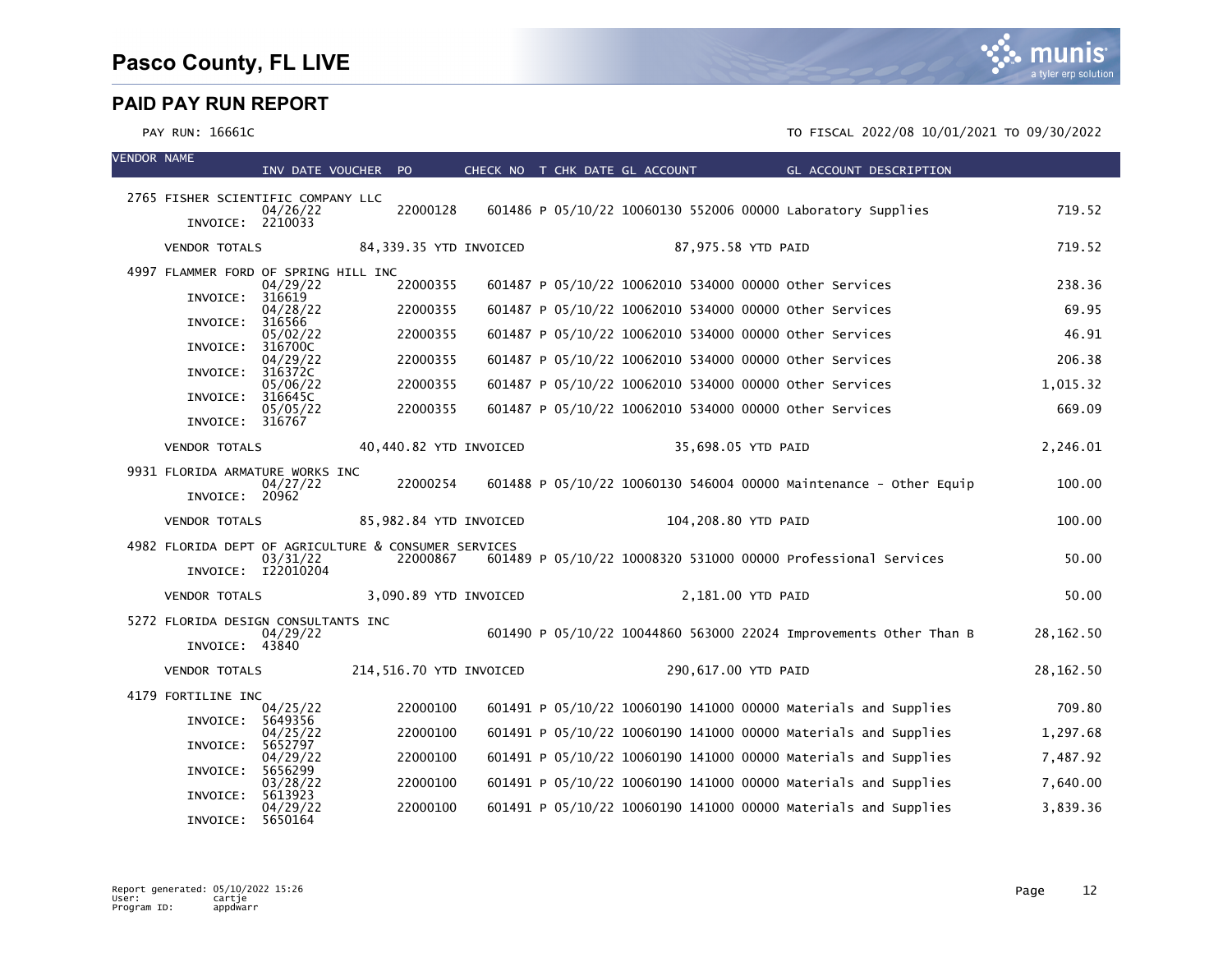VENDOR NAME



|                           | INV DATE VOUCHER PO                   |                         | CHECK NO T CHK DATE GL ACCOUNT |                     | GL ACCOUNT DESCRIPTION                                            |           |
|---------------------------|---------------------------------------|-------------------------|--------------------------------|---------------------|-------------------------------------------------------------------|-----------|
|                           |                                       |                         |                                |                     |                                                                   |           |
| <b>VENDOR TOTALS</b>      |                                       | 235,714.81 YTD INVOICED |                                | 175,974.22 YTD PAID |                                                                   | 20,974.76 |
| 4328 FRONTIER FLORIDA LLC |                                       |                         |                                |                     |                                                                   |           |
|                           | 04/14/22                              |                         |                                |                     | 601492 P 05/10/22 10036510 541000 00000 Communications            | 4,202.00  |
|                           | INVOICE: 8131971700041422<br>05/02/22 |                         |                                |                     | 601492 P 05/10/22 10000400 541000 00000 Communications            | 225.99    |
| INVOICE:                  | 7278153405050222                      |                         |                                |                     |                                                                   |           |
|                           | 05/01/22<br>INVOICE: 8139943473050122 |                         |                                |                     | 601492 P 05/10/22 10060130 541000 00000 Communications            | 110.98    |
|                           | 04/01/22                              |                         |                                |                     | 601492 P 05/10/22 10000400 541000 00000 Communications            | 1,200.00  |
|                           | INVOICE: 8131971829040122<br>05/01/22 |                         |                                |                     | 601492 P 05/10/22 10012740 541000 00000 Communications            | 197.22    |
|                           | INVOICE: 2391880194050122             |                         |                                |                     |                                                                   | 117.34    |
|                           | 05/01/22<br>INVOICE: 2391880194050122 |                         |                                |                     | 601492 P 05/10/22 10036510 541000 00000 Communications            |           |
| INVOICE:                  | 05/01/22<br>2391880194050122          |                         |                                |                     | 601492 P 05/10/22 10000200 541000 00000 Communications            | 115.59    |
|                           | 05/01/22                              |                         |                                |                     | 601492 P 05/10/22 10005020 541000 00000 Communications            | 58.83     |
|                           | INVOICE: 2391880194050122<br>05/01/22 |                         |                                |                     | 601492 P 05/10/22 10010410 541000 00000 Communications            | 117.34    |
| INVOICE:                  | 2391882026050122                      |                         |                                |                     |                                                                   |           |
| INVOICE:                  | 05/01/22<br>2391882026050122          |                         |                                |                     | 601492 P 05/10/22 10000400 541002 00000 Communications - Sheriff  | 174.26    |
|                           | 05/01/22                              |                         |                                |                     | 601492 P 05/10/22 10000400 541000 00000 Communications            | 1,357.99  |
| INVOICE:                  | 7278472411050122<br>05/01/22          |                         |                                |                     | 601492 P 05/10/22 10000400 541000 00000 Communications            | 4,660.47  |
|                           | INVOICE: 2391882765050122             |                         |                                |                     |                                                                   |           |
|                           | 05/01/22<br>INVOICE: 2391881570050122 |                         |                                |                     | 601492 P 05/10/22 10010410 541000 00000 Communications            | $-47.28$  |
|                           | 05/01/22                              |                         |                                |                     | 601492 P 05/10/22 10060130 541000 00000 Communications            | 102.07    |
| INVOICE:                  | 2391881570050122<br>05/01/22          |                         |                                |                     | 601492 P 05/10/22 10000400 541000 00000 Communications            | 23.27     |
| INVOICE:                  | 2391881570050122                      |                         |                                |                     |                                                                   |           |
| INVOICE:                  | 05/01/22<br>2391881570050122          |                         |                                |                     | 601492 P 05/10/22 10000400 541005 00000 Communications - Tax Coll | 163.79    |
|                           | 05/01/22                              |                         |                                |                     | 601492 P 05/10/22 10000400 541008 00000 Communications- State Att | 9.92      |
| INVOICE:                  | 2391881570050122<br>05/01/22          |                         |                                |                     | 601492 P 05/10/22 10008770 541000 00000 Communications            | 30.26     |
|                           | INVOICE: 2391881570050122             |                         |                                |                     |                                                                   |           |
|                           | 05/01/22<br>INVOICE: 2391881570050122 |                         |                                |                     | 601492 P 05/10/22 10012740 541000 00000 Communications            | 404.17    |
|                           | 05/01/22                              |                         |                                |                     | 601492 P 05/10/22 10060110 541000 00000 Communications            | 92.12     |
| INVOICE:                  | 2391881570050122<br>05/01/22          |                         |                                |                     | 601492 P 05/10/22 10000750 541000 00000 Communications            | 20.76     |
|                           | INVOICE: 2391881570050122             |                         |                                |                     |                                                                   |           |
| INVOICE:                  | 05/01/22<br>2391881570050122          |                         |                                |                     | 601492 P 05/10/22 10006600 541000 00000 Communications            | 30.26     |
|                           | 05/01/22                              |                         |                                |                     | 601492 P 05/10/22 10026670 541000 00000 Communications            | $-67.00$  |
|                           | INVOICE: 2391881570050122             |                         |                                |                     |                                                                   |           |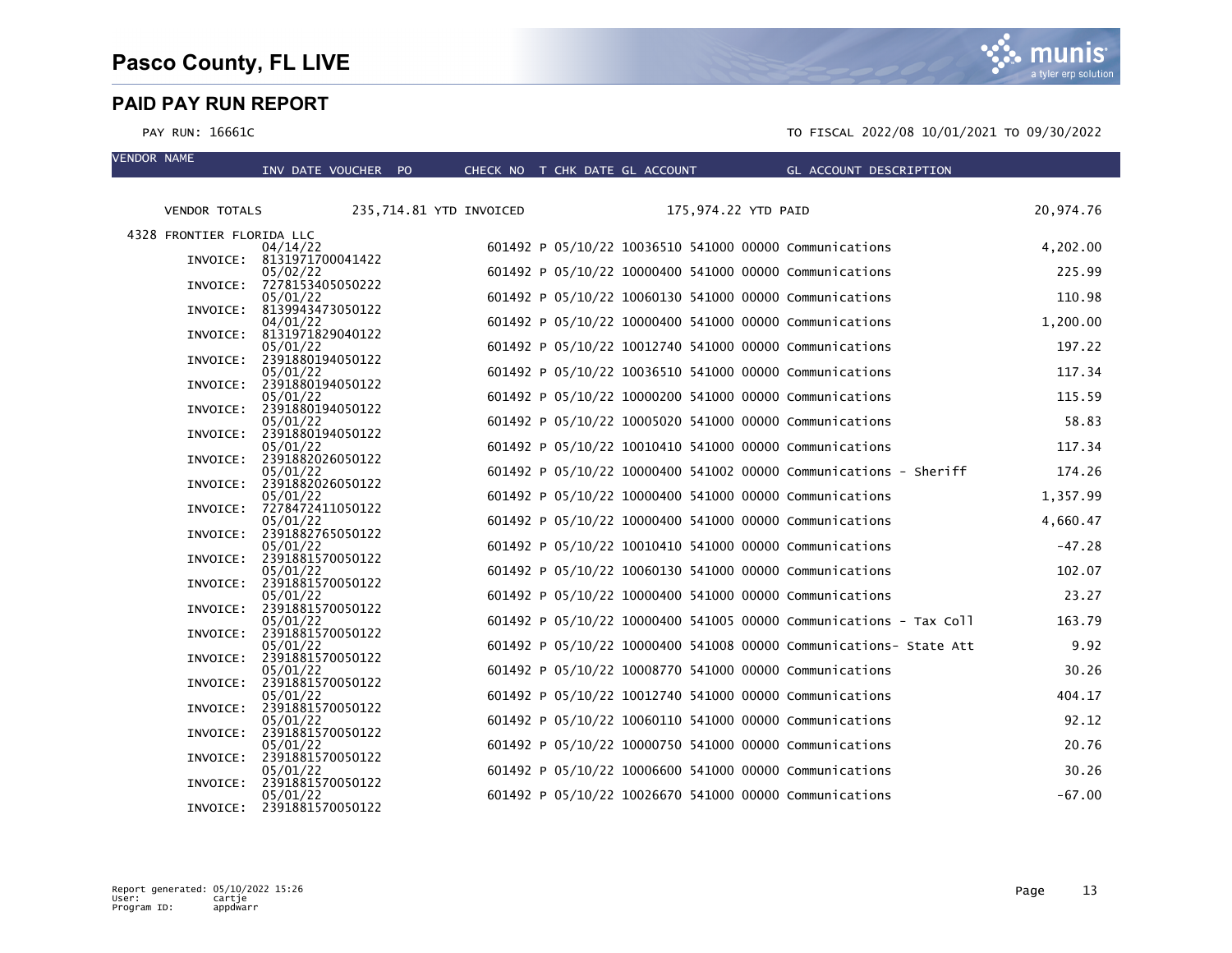VENDOR NAME

|                       | INV DATE VOUCHER PO                      |                         | CHECK NO T CHK DATE GL ACCOUNT |  |                     | GL ACCOUNT DESCRIPTION                                            |             |
|-----------------------|------------------------------------------|-------------------------|--------------------------------|--|---------------------|-------------------------------------------------------------------|-------------|
|                       |                                          |                         |                                |  |                     |                                                                   |             |
| <b>VENDOR TOTALS</b>  |                                          | 376,010.27 YTD INVOICED |                                |  | 449,579.21 YTD PAID |                                                                   | 13,300.35   |
|                       | 4533 GA FOOD SERVICES OF PINELLAS CO INC |                         |                                |  |                     |                                                                   |             |
|                       | 04/30/22<br>INVOICE: C001379043022       | 22000135                |                                |  |                     | 601493 P 05/10/22 10000750 549023 00000 Food and Dietary          | 18,150.78   |
| <b>VENDOR TOTALS</b>  |                                          | 496,717.12 YTD INVOICED |                                |  | 568,678.59 YTD PAID |                                                                   | 18,150.78   |
| 3613 SPX CORPORATION  |                                          |                         |                                |  |                     |                                                                   |             |
| INVOICE:              | 04/13/22<br>90182457                     | 22001267                |                                |  |                     | 601494 P 05/10/22 10020080 534000 00000 other Services            | 73.90       |
| INVOICE:              | 04/13/22<br>90182457                     | 22001267                |                                |  |                     | 601494 P 05/10/22 10020080 564010 00000 other Equipment           | 14,090.00   |
|                       |                                          |                         |                                |  |                     |                                                                   |             |
| <b>VENDOR TOTALS</b>  |                                          | 14,475.19 YTD INVOICED  |                                |  | 14,163.90 YTD PAID  |                                                                   | 14, 163. 90 |
| 3498 W W GRAINGER INC | 04/20/22                                 | 22000377                |                                |  |                     | 601495 P 05/10/22 10005020 552000 00000 Operating Supplies        | 224.76      |
| INVOICE:              | 9284555746<br>05/03/22                   | 22000393                |                                |  |                     | 601495 P 05/10/22 10000200 552106 00000 Uncapitalized Equipment   | 72.64       |
| INVOICE:              | 9298906794                               |                         |                                |  |                     |                                                                   |             |
| INVOICE:              | 05/03/22<br>9299236662                   | 22000393                |                                |  |                     | 601495 P 05/10/22 10000200 552000 00000 Operating Supplies        | 51.16       |
| INVOICE:              | 05/04/22<br>9301294394                   | 22000393                |                                |  |                     | 601495 P 05/10/22 10000200 552008 00000 Maint Materials-Not Rds&B | 32.54       |
|                       | 04/19/22                                 | 22000377                |                                |  |                     | 601495 P 05/10/22 10004240 552000 00000 Operating Supplies        | 67.14       |
| INVOICE:              | 9284108678<br>04/19/22                   | 22000377                |                                |  |                     | 601495 P 05/10/22 10004240 552000 00000 Operating Supplies        | 162.00      |
| INVOICE:              | 9284264208<br>05/05/22                   | 22000393                |                                |  |                     | 601495 P 05/10/22 10000200 552008 00000 Maint Materials-Not Rds&B | 881.00      |
| INVOICE:              | 9302158887                               |                         |                                |  |                     |                                                                   |             |
| INVOICE:              | 05/05/22<br>9302484820                   | 22000393                |                                |  |                     | 601495 P 05/10/22 10000200 552008 00000 Maint Materials-Not Rds&B | 86.44       |
| INVOICE:              | 05/05/22<br>9302557856                   | 22000393                |                                |  |                     | 601495 P 05/10/22 10000200 552008 00000 Maint Materials-Not Rds&B | 1,216.44    |
|                       | 05/05/22                                 | 22000393                |                                |  |                     | 601495 P 05/10/22 10000200 552000 00000 Operating Supplies        | 301.20      |
| INVOICE:              | 9303223300<br>05/05/22                   | 22000393                |                                |  |                     | 601495 P 05/10/22 10000200 552000 00000 Operating Supplies        | 258.88      |
| INVOICE:              | 9303263462<br>05/05/22                   | 22000393                |                                |  |                     | 601495 P 05/10/22 10000200 552000 00000 Operating Supplies        | 980.16      |
| INVOICE:              | 9303325758                               |                         |                                |  |                     |                                                                   |             |
|                       | 05/06/22<br>INVOICE: 9303963038          | 22000393                |                                |  |                     | 601495 P 05/10/22 10000200 552000 00000 Operating Supplies        | 93.84       |
| <b>VENDOR TOTALS</b>  |                                          | 358,015.12 YTD INVOICED |                                |  | 374,925.52 YTD PAID |                                                                   | 4,428.20    |
| 3896 BICI FITNESS LLC |                                          |                         |                                |  |                     |                                                                   |             |
| INVOICE:              | 04/28/22<br>0100352                      | 22001178                |                                |  |                     | 601496 P 05/10/22 10010880 582001 00000 Sports Events Sponsorship | 5,100.00    |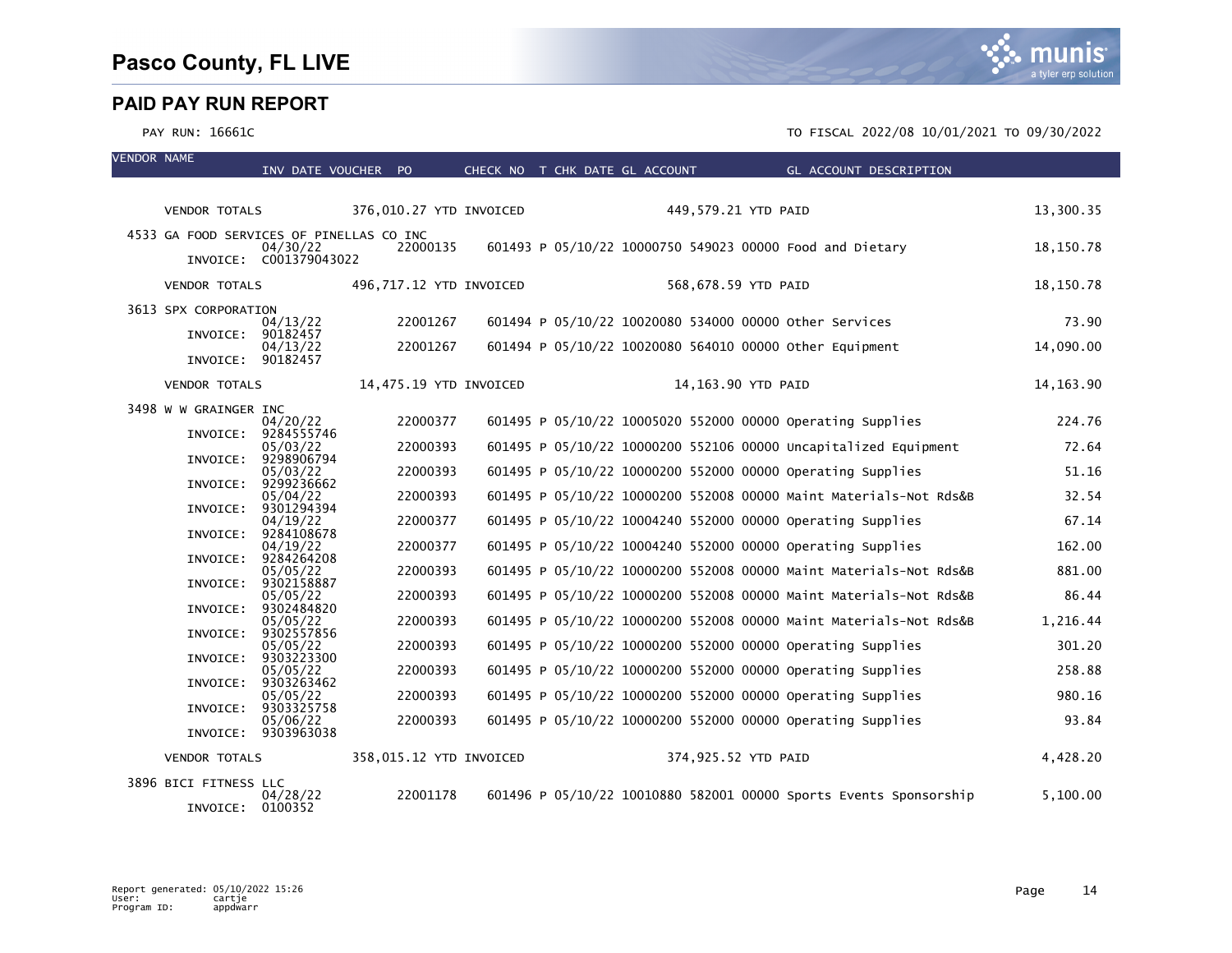VENDOR NAME



|                                           | INV DATE VOUCHER PO    |  | CHECK NO T CHK DATE GL ACCOUNT | GL ACCOUNT DESCRIPTION                                          |           |
|-------------------------------------------|------------------------|--|--------------------------------|-----------------------------------------------------------------|-----------|
|                                           |                        |  |                                |                                                                 |           |
| <b>VENDOR TOTALS</b>                      | 5,100.00 YTD INVOICED  |  |                                | 5,100.00 YTD PAID                                               | 5,100.00  |
| 2254 GRAYBAR ELECTRIC CO INC<br>05/05/22  | 22000453               |  |                                | 601497 P 05/10/22 10060190 141000 00000 Materials and Supplies  | 402.40    |
| INVOICE: 9326750505                       |                        |  |                                |                                                                 |           |
| <b>VENDOR TOTALS</b>                      | 62,357.94 YTD INVOICED |  |                                | 11,118.32 YTD PAID                                              | 402.40    |
| 9212 H2O DIVING SOLUTIONS LLC<br>04/26/22 | 22000253               |  |                                | 601498 P 05/10/22 10060110 534000 00000 Other Services          | 11,500.00 |
| INVOICE: 012836                           |                        |  |                                |                                                                 |           |
| <b>VENDOR TOTALS</b>                      | 11,500.00 YTD INVOICED |  |                                | 11,500.00 YTD PAID                                              | 11,500.00 |
| 3735 HACH COMPANY                         |                        |  |                                |                                                                 |           |
| 01/12/22<br>12829458<br>INVOICE:          | 22000439               |  |                                | 601499 P 05/10/22 10060190 141000 00000 Materials and Supplies  | 1,470.72  |
| 01/17/22<br>12837473<br>INVOICE:          | 22000439               |  |                                | 601499 P 05/10/22 10060370 552000 00000 Operating Supplies      | 682.16    |
| 01/20/22                                  | 22000439               |  |                                | 601499 P 05/10/22 10060190 141000 00000 Materials and Supplies  | 479.00    |
| INVOICE:<br>12843331<br>01/20/22          | 22000439               |  |                                | 601499 P 05/10/22 10060190 141000 00000 Materials and Supplies  | 531.30    |
| INVOICE:<br>12843353<br>02/07/22          | 22000550               |  |                                | 601499 P 05/10/22 10060110 552106 00000 Uncapitalized Equipment | 4,833.00  |
| 12872928<br>INVOICE:<br>04/13/22          | 22000439               |  |                                | 601499 P 05/10/22 10060190 141000 00000 Materials and Supplies  | 103.77    |
| 12984018<br>INVOICE:<br>04/15/22          | 22000439               |  |                                | 601499 P 05/10/22 10060190 141000 00000 Materials and Supplies  | 482.87    |
| INVOICE:<br>12985942<br>04/15/22          | 22000439               |  |                                | 601499 P 05/10/22 10060190 141000 00000 Materials and Supplies  | 137.50    |
| 12987907<br>INVOICE:<br>04/18/22          | 22000439               |  |                                | 601499 P 05/10/22 10060190 141000 00000 Materials and Supplies  | 996.68    |
| 12988833<br>INVOICE:                      |                        |  |                                |                                                                 |           |
| 04/19/22<br>INVOICE:<br>12990090          | 22000439               |  |                                | 601499 P 05/10/22 10060190 141000 00000 Materials and Supplies  | 986.84    |
| 04/19/22<br>12990122<br>INVOICE:          | 22000439               |  |                                | 601499 P 05/10/22 10060190 141000 00000 Materials and Supplies  | 190.32    |
| 04/20/22<br>INVOICE:<br>12992045          | 22000439               |  |                                | 601499 P 05/10/22 10060190 141000 00000 Materials and Supplies  | 113.98    |
| 04/20/22<br>12992147<br>INVOICE:          | 22000439               |  |                                | 601499 P 05/10/22 10060190 141000 00000 Materials and Supplies  | 598.00    |
| 04/21/22                                  | 22000439               |  |                                | 601499 P 05/10/22 10060190 141000 00000 Materials and Supplies  | 270.92    |
| 12995083<br>INVOICE:<br>04/21/22          | 22000439               |  |                                | 601499 P 05/10/22 10060190 141000 00000 Materials and Supplies  | 276.94    |
| 12995100<br>INVOICE:<br>04/22/22          | 22000439               |  |                                | 601499 P 05/10/22 10060190 141000 00000 Materials and Supplies  | 657.00    |
| INVOICE:<br>12996859                      | 22000439               |  |                                | 601499 P 05/10/22 10060190 141000 00000 Materials and Supplies  | 529.50    |
| 04/22/22<br>12996861<br>INVOICE:          |                        |  |                                |                                                                 |           |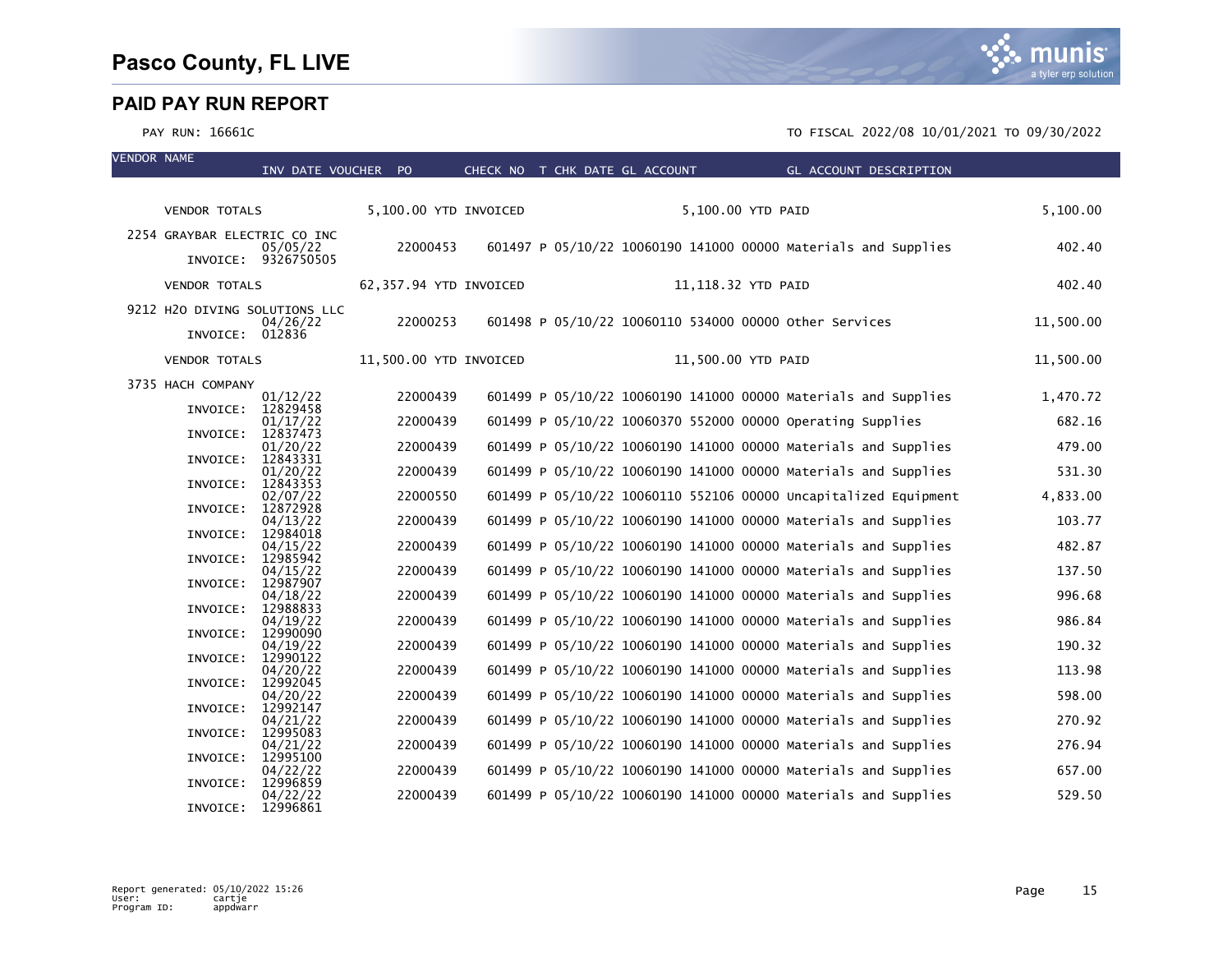mı IS a tyler erp solution

| <b>VENDOR NAME</b> |                          | INV DATE VOUCHER PO                     |                         |  | CHECK NO T CHK DATE GL ACCOUNT                    | <b>Example 2016 GL ACCOUNT DESCRIPTION</b>                        |           |
|--------------------|--------------------------|-----------------------------------------|-------------------------|--|---------------------------------------------------|-------------------------------------------------------------------|-----------|
|                    |                          |                                         |                         |  |                                                   |                                                                   |           |
|                    | <b>VENDOR TOTALS</b>     |                                         | 110,918.35 YTD INVOICED |  | 132,612.55 YTD PAID                               |                                                                   | 13,340.50 |
|                    | 3700 HAWKINS INC         | 04/28/22                                | 22000016                |  | 601500 P 05/10/22 10060130 552010 00000 Chemicals |                                                                   | 570.00    |
|                    | INVOICE:                 | 6172480<br>05/04/22                     | 22000221                |  | 601500 P 05/10/22 10060110 552010 00000 Chemicals |                                                                   | 146.30    |
|                    | INVOICE:                 | 6177099                                 | 22000221                |  | 601500 P 05/10/22 10060110 552010 00000 Chemicals |                                                                   | 574.75    |
|                    | INVOICE:                 | 05/04/22<br>6177100                     |                         |  |                                                   |                                                                   |           |
|                    | INVOICE:                 | 05/04/22<br>6177121                     | 22000314                |  | 601500 P 05/10/22 10060130 552010 00000 Chemicals |                                                                   | 1,614.00  |
|                    |                          | 05/04/22                                | 22000016                |  | 601500 P 05/10/22 10060110 552010 00000 Chemicals |                                                                   | 47.50     |
|                    | INVOICE:                 | 6177261<br>05/04/22                     | 22000016                |  | 601500 P 05/10/22 10060110 552010 00000 Chemicals |                                                                   | 57.00     |
|                    | INVOICE:                 | 6177262<br>05/04/22                     | 22000016                |  | 601500 P 05/10/22 10060110 552010 00000 Chemicals |                                                                   | 38.00     |
|                    | INVOICE:                 | 6177263                                 |                         |  |                                                   |                                                                   |           |
|                    | INVOICE:                 | 05/05/22<br>6177992                     | 22000221                |  | 601500 P 05/10/22 10060110 552010 00000 Chemicals |                                                                   | 574.75    |
|                    | INVOICE:                 | 05/05/22<br>6178006                     | 22000221                |  | 601500 P 05/10/22 10060110 552010 00000 Chemicals |                                                                   | 407.55    |
|                    |                          | 05/05/22                                | 22000016                |  | 601500 P 05/10/22 10060130 552010 00000 Chemicals |                                                                   | 551.00    |
|                    | INVOICE: 6178013         |                                         |                         |  |                                                   |                                                                   |           |
|                    | <b>VENDOR TOTALS</b>     |                                         | 132,181.21 YTD INVOICED |  | 154,785.13 YTD PAID                               |                                                                   | 4,580.85  |
|                    |                          | 2822 HERITAGE-CRYSTAL CLEAN INC         |                         |  |                                                   |                                                                   |           |
|                    | INVOICE: 17325686        | 04/01/22                                | 22001388                |  |                                                   | 601501 P 05/10/22 10061610 534000 00000 other Services            | 130.00    |
|                    | INVOICE: 17310830        | 03/23/22                                | 22001388                |  |                                                   | 601501 P 05/10/22 10061610 534000 00000 Other Services            | 35.00     |
|                    | <b>VENDOR TOTALS</b>     |                                         | 1,513.50 YTD INVOICED   |  |                                                   | 165.00 YTD PAID                                                   | 165.00    |
|                    | 5405 HEYWARD FLORIDA INC |                                         |                         |  |                                                   |                                                                   |           |
|                    |                          | 09/08/21<br>INVOICE: JH090821PASCOCO1   |                         |  |                                                   | 601502 P 05/10/22 10060190 141000 00000 Materials and Supplies    | 2,250.00  |
|                    | <b>VENDOR TOTALS</b>     |                                         | 36,937.76 YTD INVOICED  |  | 36,937.76 YTD PAID                                |                                                                   | 2,250.00  |
|                    |                          | 10245 THE RECOVERY VILLAGE MARYLAND LLC |                         |  |                                                   |                                                                   |           |
|                    | INVOICE: HR22208         | 05/04/22                                |                         |  |                                                   | 601503 P 05/10/22 10062620 534000 00000 other Services            | 5,000.00  |
|                    | <b>VENDOR TOTALS</b>     |                                         | 25,000.00 YTD INVOICED  |  | 25,000.00 YTD PAID                                |                                                                   | 5,000.00  |
|                    | 10304 INFAX INC          |                                         |                         |  |                                                   |                                                                   |           |
|                    | INVOICE:                 | 04/29/22<br>372                         | 21001695                |  |                                                   | 601504 P 05/10/22 10006710 552009 00000 IT Purchase Hardware/Soft | 4,175.00  |
|                    |                          | 04/29/22                                | 21001695                |  |                                                   | 601504 P 05/10/22 10006710 552009 00000 IT Purchase Hardware/Soft | 1,300.00  |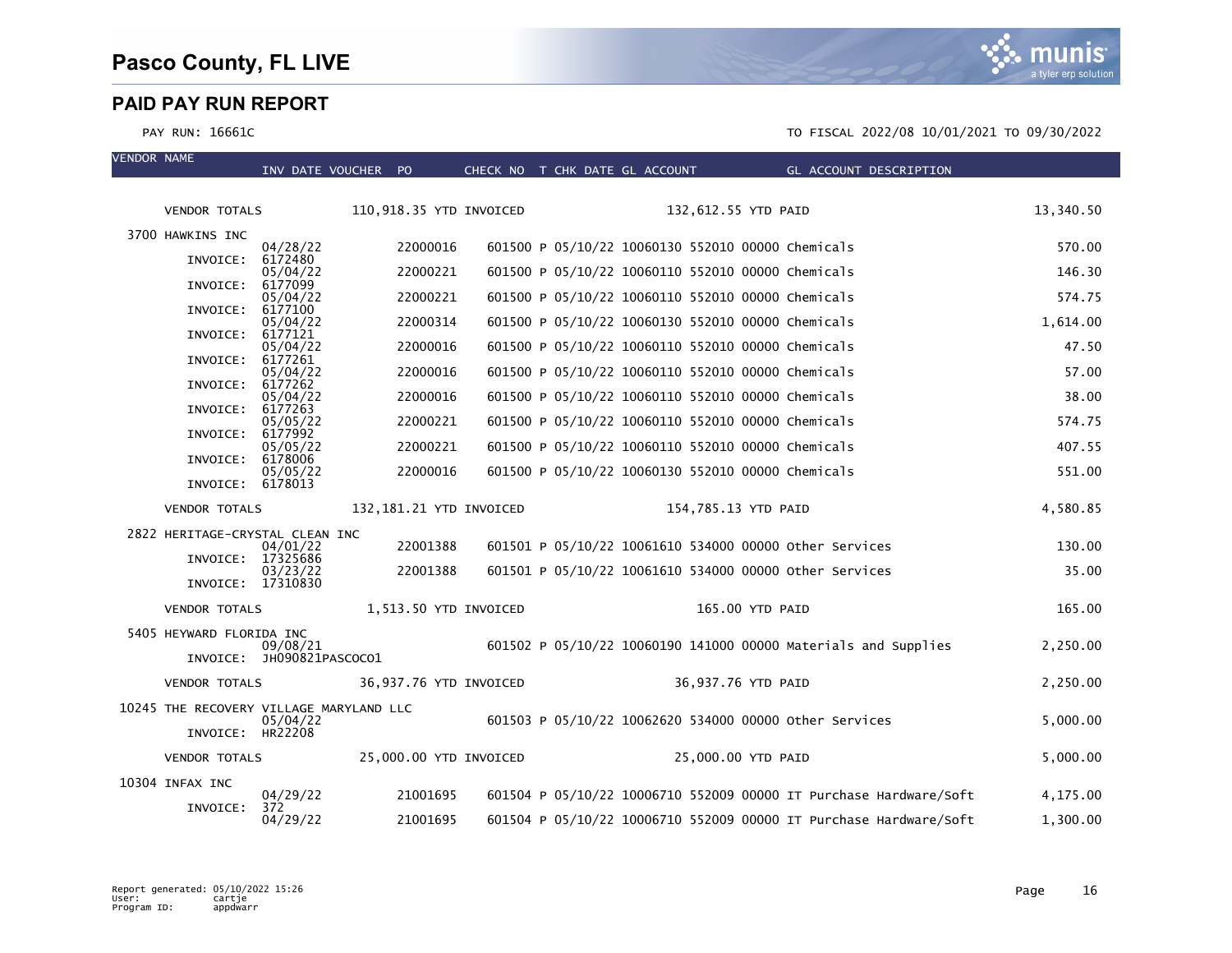

| <b>VENDOR NAME</b> |                                             | INV DATE VOUCHER PO             |                           |          |                       |  | CHECK NO T CHK DATE GL ACCOUNT | <b>Example 2018 GL ACCOUNT DESCRIPTION</b>                        |             |
|--------------------|---------------------------------------------|---------------------------------|---------------------------|----------|-----------------------|--|--------------------------------|-------------------------------------------------------------------|-------------|
|                    | INVOICE: 373                                |                                 |                           |          |                       |  |                                |                                                                   |             |
|                    | INVOICE:                                    | 04/29/22<br>374                 |                           | 21001696 |                       |  |                                | 601504 P 05/10/22 10006710 552009 00000 IT Purchase Hardware/Soft | 1,300.00    |
|                    | INVOICE: 375                                | 04/29/22                        |                           | 21001696 |                       |  |                                | 601504 P 05/10/22 10006710 552009 00000 IT Purchase Hardware/Soft | 4,175.00    |
|                    | <b>VENDOR TOTALS</b>                        |                                 | 15,250.00 YTD INVOICED    |          |                       |  | 15,250.00 YTD PAID             |                                                                   | 10.950.00   |
|                    |                                             |                                 |                           |          |                       |  |                                |                                                                   |             |
|                    | 10346 INVOICE CLOUD INC                     | 04/30/22<br>INVOICE: 286820224  |                           |          |                       |  |                                | 601505 P 05/10/22 10059920 534000 00000 Other Services            | 365.00      |
|                    | <b>VENDOR TOTALS</b>                        |                                 |                           |          | 2,010.00 YTD INVOICED |  | 2,010.00 YTD PAID              |                                                                   | 365.00      |
|                    | 10091 JAMES E LEWIS PHD                     | 05/01/22                        |                           |          |                       |  |                                | 601506 P 05/10/22 10035590 534000 00000 other Services            | 1,442.92    |
|                    | INVOICE: 20659                              |                                 |                           |          |                       |  |                                |                                                                   |             |
|                    | <b>VENDOR TOTALS</b>                        |                                 | 10,100.44 YTD INVOICED    |          |                       |  | 11,831.94 YTD PAID             |                                                                   | 1,442.92    |
|                    | 10475 JASON B LONG<br>INVOICE: 040122       | 04/01/22                        |                           | 22001091 |                       |  |                                | 601507 P 05/10/22 10005830 534000 00000 Other Services            | 952.50      |
|                    | <b>VENDOR TOTALS</b>                        |                                 |                           |          | 1,950.00 YTD INVOICED |  | 1,950.00 YTD PAID              |                                                                   | 952.50      |
|                    | 9199 WASTE PRO OF FLORIDA INC               | 04/30/22                        |                           | 22000117 |                       |  |                                | 601508 P 05/10/22 10036510 543004 00000 Utilities - Waste Disposa | 814.30      |
|                    | INVOICE:                                    | 0000395901<br>04/30/22          |                           | 22000117 |                       |  |                                | 601508 P 05/10/22 10060110 543004 00000 Utilities - Waste Disposa | 137.86      |
|                    | INVOICE:                                    | 0000395901                      |                           |          |                       |  |                                |                                                                   |             |
|                    | INVOICE:                                    | 04/30/22<br>0000395901          |                           | 22000117 |                       |  |                                | 601508 P 05/10/22 10060130 543004 00000 Utilities - Waste Disposa | 1,748.17    |
|                    | INVOICE:                                    | 04/30/22<br>0000395905          |                           | 22000131 |                       |  |                                | 601508 P 05/10/22 10061450 534000 00000 other Services            | 1,000.00    |
|                    | INVOICE:                                    | 04/30/22<br>0000395898          |                           | 22000865 |                       |  |                                | 601508 P 05/10/22 10008320 543004 00000 Utilities - Waste Disposa | 165.96      |
|                    |                                             | 04/30/22<br>INVOICE: 0000395903 |                           | 22000518 |                       |  |                                | 601508 P 05/10/22 10012740 543004 00000 Utilities - Waste Disposa | 1,147.86    |
|                    | <b>VENDOR TOTALS</b>                        |                                 | 140,622.59 YTD INVOICED   |          |                       |  | 181,959.37 YTD PAID            |                                                                   | 5,014.15    |
|                    | 4338 J H WILLIAMS OIL COMPANY INC           | 04/19/22                        |                           | 22000053 |                       |  |                                | 601509 P 05/10/22 10062060 552001 00000 Gas 01l Lubricants        | 30, 310. 31 |
|                    | INVOICE: 1813351                            |                                 |                           |          |                       |  |                                |                                                                   |             |
|                    | <b>VENDOR TOTALS</b>                        |                                 | 2,528,521.85 YTD INVOICED |          |                       |  | 2,732,698.18 YTD PAID          |                                                                   | 30, 310. 31 |
|                    | 5805 KENNETH C EVANS PA<br>INVOICE: 17115L7 | 03/21/22                        |                           |          |                       |  |                                | 601510 P 05/10/22 10053770 561010 20061 Land-Appraisals           | 2,012.50    |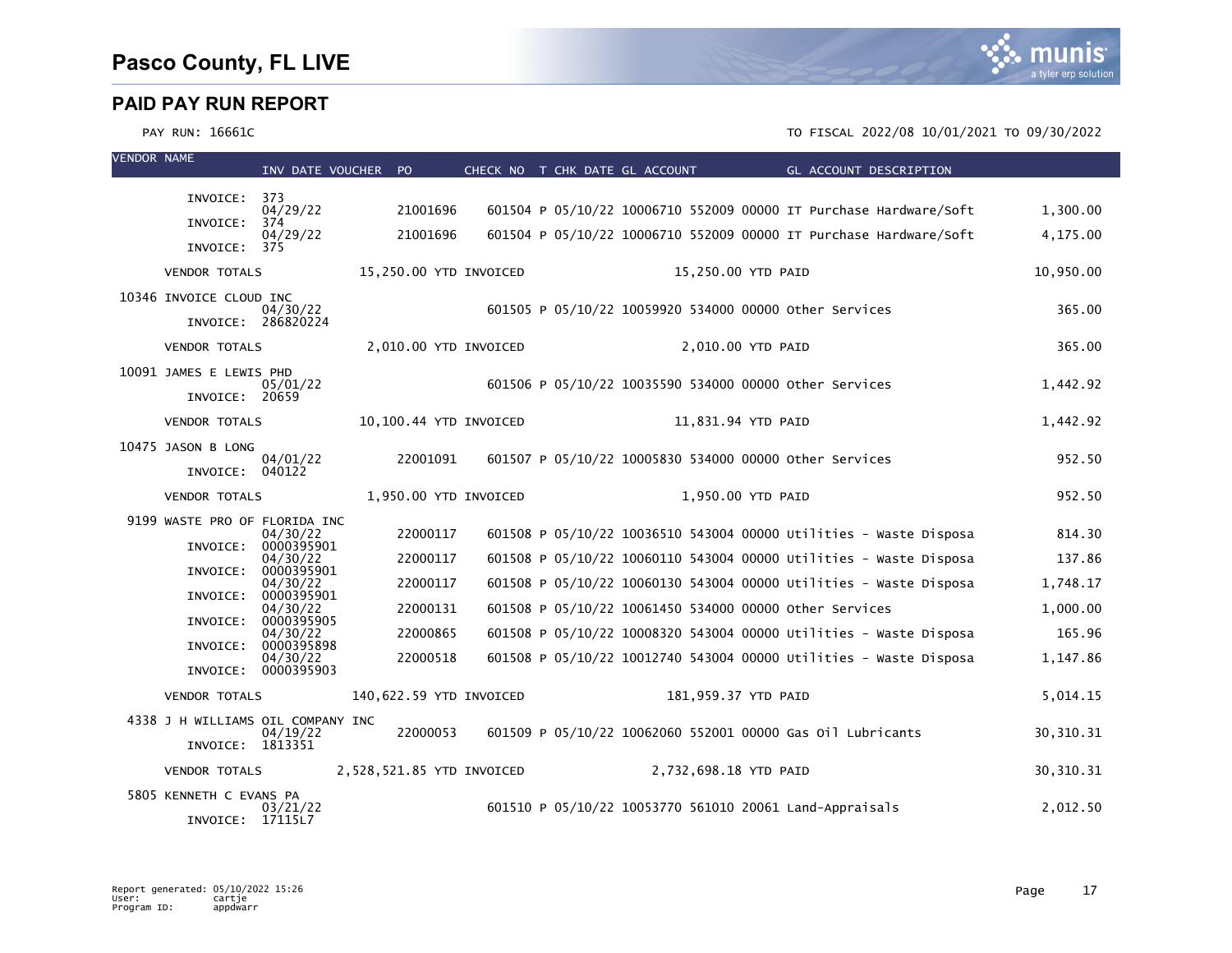VENDOR NAME

munis a tyler erp solution

|                                            | INV DATE VOUCHER PO            |                        | CHECK NO T CHK DATE GL ACCOUNT |  |                    |                                                            | GL ACCOUNT DESCRIPTION |          |
|--------------------------------------------|--------------------------------|------------------------|--------------------------------|--|--------------------|------------------------------------------------------------|------------------------|----------|
| <b>VENDOR TOTALS</b>                       |                                | 11,800.00 YTD INVOICED |                                |  | 11,800.00 YTD PAID |                                                            |                        | 2,012.50 |
|                                            |                                |                        |                                |  |                    |                                                            |                        |          |
| 2268 KONICA MINOLTA BUSINESS SOLUTIONS USA | 11/30/21<br>INVOICE: 277654826 | 22000485               |                                |  |                    | 601511 P 05/10/22 10026670 544000 00000 Rentals and Leases |                        | 231.90   |
|                                            | 01/31/22<br>INVOICE: 278079617 | 22000485               |                                |  |                    | 601511 P 05/10/22 10026670 544000 00000 Rentals and Leases |                        | 173.51   |
|                                            | 02/28/22                       | 22000485               |                                |  |                    | 601511 P 05/10/22 10026670 544000 00000 Rentals and Leases |                        | 235.08   |
| INVOICE:                                   | 278626713<br>04/30/22          | 22000159               |                                |  |                    | 601512 P 05/10/22 10000690 544000 00000 Rentals and Leases |                        | 124.20   |
| INVOICE:                                   | 279903848<br>04/30/22          | 22000226               |                                |  |                    | 601511 P 05/10/22 10000690 544000 00000 Rentals and Leases |                        | 117.25   |
| INVOICE:                                   | 279903962<br>04/30/22          | 22000703               |                                |  |                    | 601511 P 05/10/22 10036510 544000 00000 Rentals and Leases |                        | 45.54    |
|                                            | INVOICE: 279756003<br>04/18/22 | 22000143               |                                |  |                    | 601511 P 05/10/22 10059920 544000 00000 Rentals and Leases |                        | 114.93   |
| INVOICE:                                   | 279526050<br>04/30/22          | 22000275               |                                |  |                    | 601511 P 05/10/22 10060370 544000 00000 Rentals and Leases |                        | 141.53   |
| INVOICE:                                   | 279754985<br>04/30/22          | 22000147               |                                |  |                    | 601511 P 05/10/22 10059860 544000 00000 Rentals and Leases |                        | 161.95   |
|                                            | INVOICE: 279755270<br>04/30/22 | 22000146               |                                |  |                    | 601511 P 05/10/22 10059860 544000 00000 Rentals and Leases |                        | 160.61   |
| INVOICE:                                   | 279755417<br>04/26/22          | 22001121               |                                |  |                    | 601511 P 05/10/22 10059920 544000 00000 Rentals and Leases |                        | 1.78     |
|                                            | INVOICE: 279640029<br>04/30/22 | 22000145               |                                |  |                    | 601511 P 05/10/22 10059920 544000 00000 Rentals and Leases |                        | 191.55   |
| INVOICE:                                   | 279755450<br>04/30/22          | 22000115               |                                |  |                    | 601511 P 05/10/22 10010410 544000 00000 Rentals and Leases |                        | 150.09   |
| INVOICE:                                   | 279755578<br>04/30/22          | 22000186               |                                |  |                    | 601511 P 05/10/22 10008840 544000 00000 Rentals and Leases |                        | 151.82   |
|                                            | INVOICE: 279755679<br>04/30/22 | 22001121               |                                |  |                    | 601511 P 05/10/22 10059920 544000 00000 Rentals and Leases |                        | 1.39     |
| INVOICE:                                   | 279755738<br>04/30/22          | 22001159               |                                |  |                    | 601511 P 05/10/22 10059920 544000 00000 Rentals and Leases |                        | .89      |
| INVOICE:                                   | 279755812<br>04/30/22          | 22000298               |                                |  |                    | 601511 P 05/10/22 10059830 544000 00000 Rentals and Leases |                        | 127.58   |
|                                            | INVOICE: 279755841<br>04/30/22 | 22000705               |                                |  |                    | 601511 P 05/10/22 10010350 544000 00000 Rentals and Leases |                        | 44.55    |
|                                            | INVOICE: 279755851<br>04/30/22 | 22000143               |                                |  |                    | 601511 P 05/10/22 10059920 544000 00000 Rentals and Leases |                        | 96.76    |
|                                            | INVOICE: 279756009<br>04/30/22 | 22000121               |                                |  |                    | 601511 P 05/10/22 10059920 544000 00000 Rentals and Leases |                        | 937.64   |
| INVOICE:                                   | 279903562<br>04/30/22          | 22000125               |                                |  |                    | 601511 P 05/10/22 10060140 544000 00000 Rentals and Leases |                        | 234.97   |
| INVOICE:                                   | 279903659<br>04/30/22          | 22000124               |                                |  |                    | 601511 P 05/10/22 10059860 544000 00000 Rentals and Leases |                        | 99.83    |
|                                            | INVOICE: 279904051<br>04/30/22 | 22000123               |                                |  |                    | 601511 P 05/10/22 10060110 544000 00000 Rentals and Leases |                        | 139.92   |
|                                            | INVOICE: 279904129<br>04/30/22 | 22000154               |                                |  |                    | 601512 P 05/10/22 10009870 544000 00000 Rentals and Leases |                        | 3.28     |
|                                            |                                |                        |                                |  |                    |                                                            |                        |          |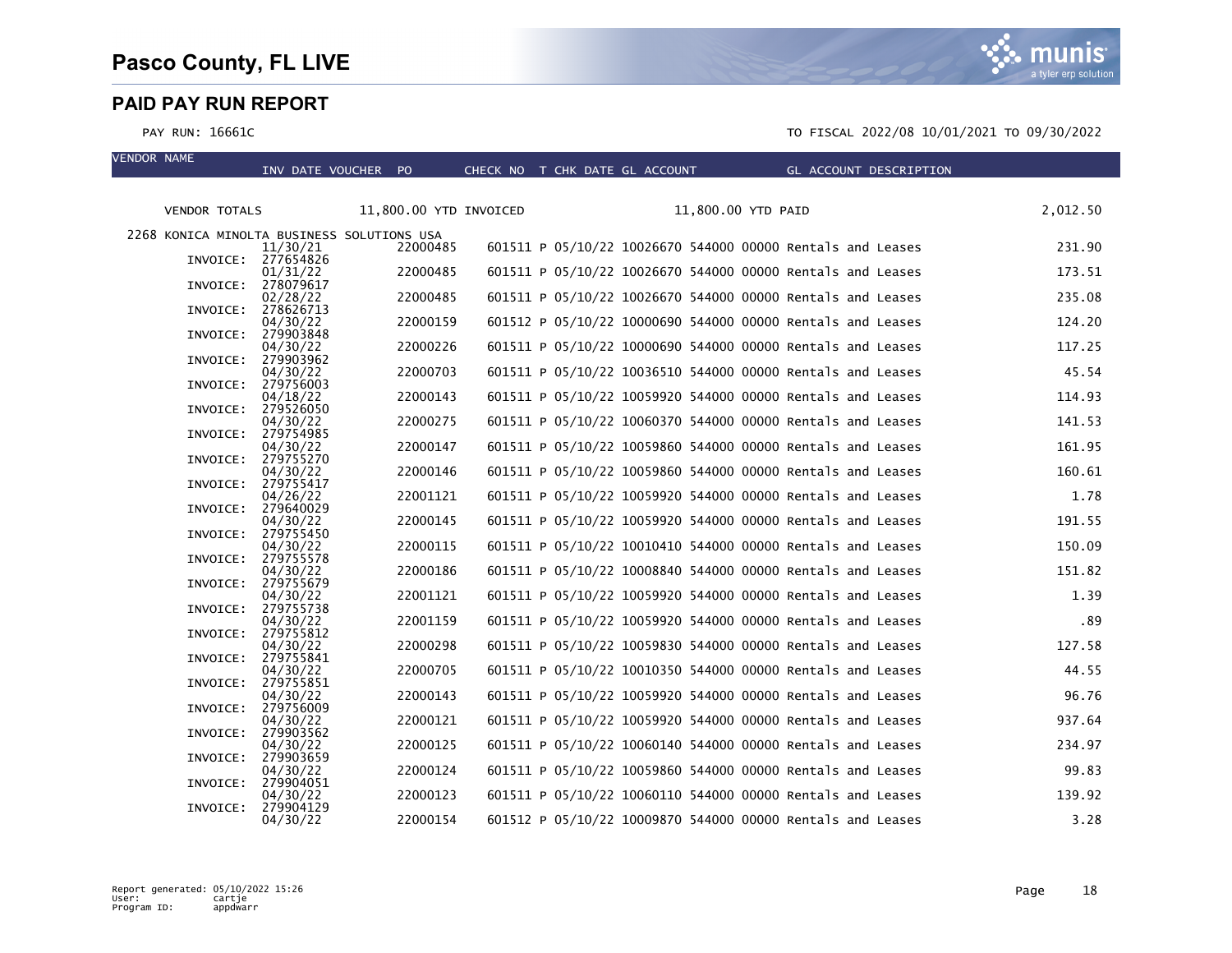

| <b>VENDOR NAME</b> |                      | INV DATE VOUCHER PO                                           |                         | CHECK NO T CHK DATE GL ACCOUNT | GL ACCOUNT DESCRIPTION                                            |           |
|--------------------|----------------------|---------------------------------------------------------------|-------------------------|--------------------------------|-------------------------------------------------------------------|-----------|
|                    |                      | INVOICE: 279904021<br>04/30/22                                | 22000020                |                                | 601511 P 05/10/22 10008130 544000 00000 Rentals and Leases        | 44.55     |
|                    | INVOICE:             | 279755392<br>04/30/22                                         | 22000022                |                                | 601512 P 05/10/22 10009870 544000 00000 Rentals and Leases        | 226.65    |
|                    |                      | INVOICE: 279757536<br>04/28/22                                | 22000023                |                                | 601513 P 05/10/22 10009870 544000 00000 Rentals and Leases        | 1.268.51  |
|                    | INVOICE:             | 39902424                                                      | 22000525                |                                | 601512 P 05/10/22 10000280 544000 00000 Rentals and Leases        | 37.34     |
|                    | INVOICE:             | 04/21/22<br>279581304                                         |                         |                                |                                                                   |           |
|                    |                      | 04/21/22<br>INVOICE: 279581304                                | 22000525                |                                | 601512 P 05/10/22 10062370 544000 00000 Rentals and Leases        | 37.35     |
|                    | <b>VENDOR TOTALS</b> |                                                               | 114,003.23 YTD INVOICED |                                | 132,233.94 YTD PAID                                               | 5,302.95  |
|                    |                      | 5972 MADDEN PREPRINT MEDIA LLC                                |                         |                                |                                                                   |           |
|                    |                      | 04/30/22<br>INVOICE: 2022012605                               | 22000591                |                                | 601514 P 05/10/22 10010880 534043 00000 Miscellaneous Projects    | 14,569.17 |
|                    |                      | 04/30/22<br>INVOICE: 2022012582                               | 22000375                |                                | 601514 P 05/10/22 10010880 549020 00000 Advertising               | 19,347.66 |
|                    | <b>VENDOR TOTALS</b> |                                                               | 169,518.49 YTD INVOICED |                                | 180,544.62 YTD PAID                                               | 33,916.83 |
|                    |                      | 10263 MAGNEGAS WELDING SUPPLY-SOUTHEAST LLC                   |                         |                                |                                                                   |           |
|                    | INVOICE: 00153239    | 04/30/22                                                      |                         |                                | 601515 P 05/10/22 10012740 543002 00000 Utilities - Gas           | 76.50     |
|                    | <b>VENDOR TOTALS</b> |                                                               | 1.006.02 YTD INVOICED   |                                | 1,006.02 YTD PAID                                                 | 76.50     |
|                    |                      | 6869 MARION COUNTY PUBLIC LIBRARY SYSTEM<br>05/04/22          |                         |                                | 601516 P 05/10/22 10001410 566000 00000 Library Books             | 16.95     |
|                    | INVOICE: ILL43376    |                                                               |                         |                                |                                                                   |           |
|                    | <b>VENDOR TOTALS</b> |                                                               | 47.89 YTD INVOICED      |                                | 47.89 YTD PAID                                                    | 16.95     |
|                    |                      | 10708 MARTIN COUNTY BOARD OF COUNTY COMMISSIONERS<br>05/04/22 |                         |                                | 601517 P 05/10/22 10001410 566000 00000 Library Books             | 34.99     |
|                    | INVOICE: 40882       |                                                               |                         |                                |                                                                   |           |
|                    | <b>VENDOR TOTALS</b> |                                                               | 34.99 YTD INVOICED      |                                | 34.99 YTD PAID                                                    | 34.99     |
|                    | 2119 JAMES MATHIEU   | 05/04/22                                                      |                         |                                | 601518 P 05/10/22 10068020 534000 00000 other Services            | 113.75    |
|                    | INVOICE: 050422JM    |                                                               |                         |                                |                                                                   |           |
|                    | <b>VENDOR TOTALS</b> |                                                               | 113.75 YTD INVOICED     |                                | 113.75 YTD PAID                                                   | 113.75    |
|                    |                      | 9361 MEGASCAPES LANDSCAPE AND MAINTENANCE<br>05/02/22         | 22000300                |                                | 601519 P 05/10/22 10036510 552008 00000 Maint Materials-Not Rds&B | 2,033.50  |
|                    | INVOICE:             | 30548                                                         |                         |                                | 601519 P 05/10/22 10036510 552008 00000 Maint Materials-Not Rds&B |           |
|                    | INVOICE:             | 05/02/22<br>30549                                             | 22000300                |                                |                                                                   | 1,952.16  |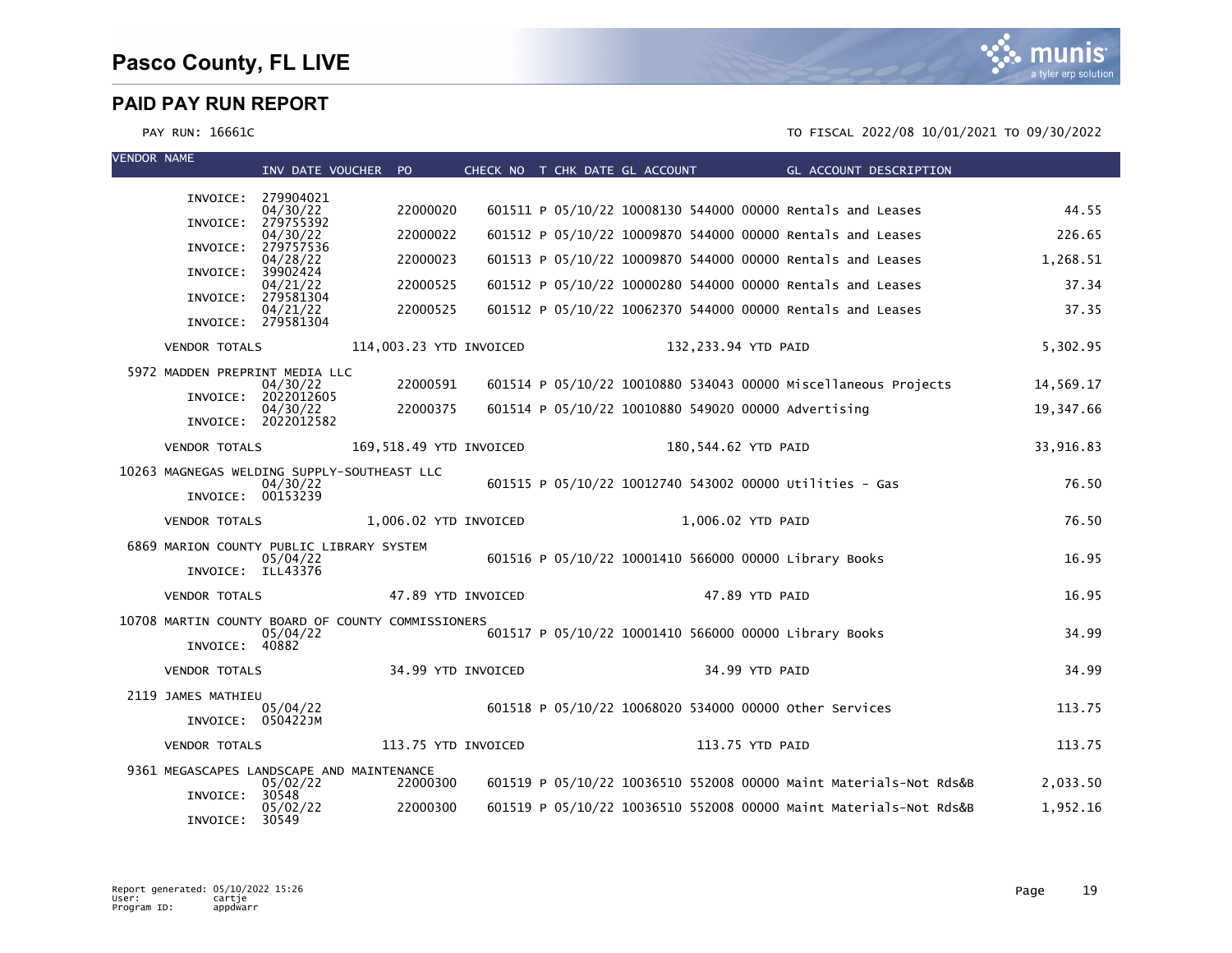VENDOR NAME

munis a tyler erp solution

| VENDUK NAME |                                                    | INV DATE VOUCHER                 | PO.                      | CHECK NO T CHK DATE GL ACCOUNT | GL ACCOUNT DESCRIPTION                                            |           |
|-------------|----------------------------------------------------|----------------------------------|--------------------------|--------------------------------|-------------------------------------------------------------------|-----------|
|             | INVOICE: 30552                                     | 05/02/22                         | 22000300                 |                                | 601519 P 05/10/22 10010350 552008 00000 Maint Materials-Not Rds&B | 574.20    |
|             | <b>VENDOR TOTALS</b>                               |                                  | 384, 251.85 YTD INVOICED |                                | 414,097.07 YTD PAID                                               | 4,559.86  |
|             | 5440 MERIDIAN TITLE COMPANY INC                    | 05/02/22                         | 22000009                 |                                | 601520 P 05/10/22 10026900 534000 00000 other Services            | 75.00     |
|             | INVOICE:                                           | 220437JFP<br>05/02/22            | 22000009                 |                                | 601520 P 05/10/22 10026900 534000 00000 other Services            | 75.00     |
|             |                                                    | INVOICE: 220428JFP               |                          |                                |                                                                   |           |
|             | <b>VENDOR TOTALS</b>                               |                                  | 10,393.21 YTD INVOICED   |                                | 10,858.79 YTD PAID                                                | 150.00    |
|             | 7026 DIGNITY FUNERAL SERVICES INC                  | 05/04/22                         | 22000174                 |                                | 601521 P 05/10/22 10007680 549005 00000 Public Assistance Burials | 175.00    |
|             | INVOICE:                                           | ARCHER050422<br>05/04/22         | 22000174                 |                                | 601521 P 05/10/22 10007680 549005 00000 Public Assistance Burials | 175.00    |
|             | INVOICE:                                           | PALMER050422<br>05/05/22         | 22000174                 |                                | 601521 P 05/10/22 10007680 549005 00000 Public Assistance Burials | 175.00    |
|             |                                                    | INVOICE: YOUNG050522<br>05/05/22 | 22000174                 |                                | 601521 P 05/10/22 10007680 549005 00000 Public Assistance Burials | 175.00    |
|             |                                                    | INVOICE: IPOCK050522<br>05/05/22 | 22000174                 |                                | 601521 P 05/10/22 10007680 549005 00000 Public Assistance Burials | 175.00    |
|             | INVOICE:                                           | EVANS050522<br>05/05/22          | 22000174                 |                                | 601521 P 05/10/22 10007680 549005 00000 Public Assistance Burials | 525.00    |
|             | INVOICE:                                           | LINDERMAN050522<br>05/05/22      | 22000174                 |                                | 601521 P 05/10/22 10007680 549005 00000 Public Assistance Burials | 525.00    |
|             | INVOICE:                                           | STEWART050522<br>05/05/22        | 22000174                 |                                | 601521 P 05/10/22 10007680 549005 00000 Public Assistance Burials | 525.00    |
|             |                                                    | INVOICE: RODEN050522             |                          |                                |                                                                   |           |
|             | <b>VENDOR TOTALS</b>                               |                                  | 121,275.00 YTD INVOICED  |                                | 121,275.00 YTD PAID                                               | 2,450.00  |
|             | 9962 MOLLY COOK ONEAL                              | 05/02/22                         | 22000056                 |                                | 601522 P 05/10/22 10010880 534000 00000 other Services            | 1.034.40  |
|             | INVOICE: 22805                                     |                                  |                          |                                |                                                                   |           |
|             | <b>VENDOR TOTALS</b>                               |                                  | 4,238.40 YTD INVOICED    |                                | 4,621.60 YTD PAID                                                 | 1,034.40  |
|             | 6845 MUNICIPAL EMERGENCY SERVICES, INC.            |                                  |                          |                                |                                                                   |           |
|             |                                                    | 03/24/22<br>INVOICE: IN1691681   | 22000843                 |                                | 601523 P 05/10/22 10012740 552106 00000 Uncapitalized Equipment   | 34,030.08 |
|             | <b>VENDOR TOTALS</b>                               |                                  | 159,895.16 YTD INVOICED  |                                | 180,833.16 YTD PAID                                               | 34,030.08 |
|             | 4666 NATIONAL TRAFFIC SIGNS INC<br>INVOICE: 273172 | 04/22/22                         | 22001314                 |                                | 601524 P 05/10/22 10010350 553000 00000 Road Materials & Supplies | 11,519.75 |
|             | <b>VENDOR TOTALS</b>                               |                                  | 17,106.75 YTD INVOICED   |                                | 11,519.75 YTD PAID                                                | 11,519.75 |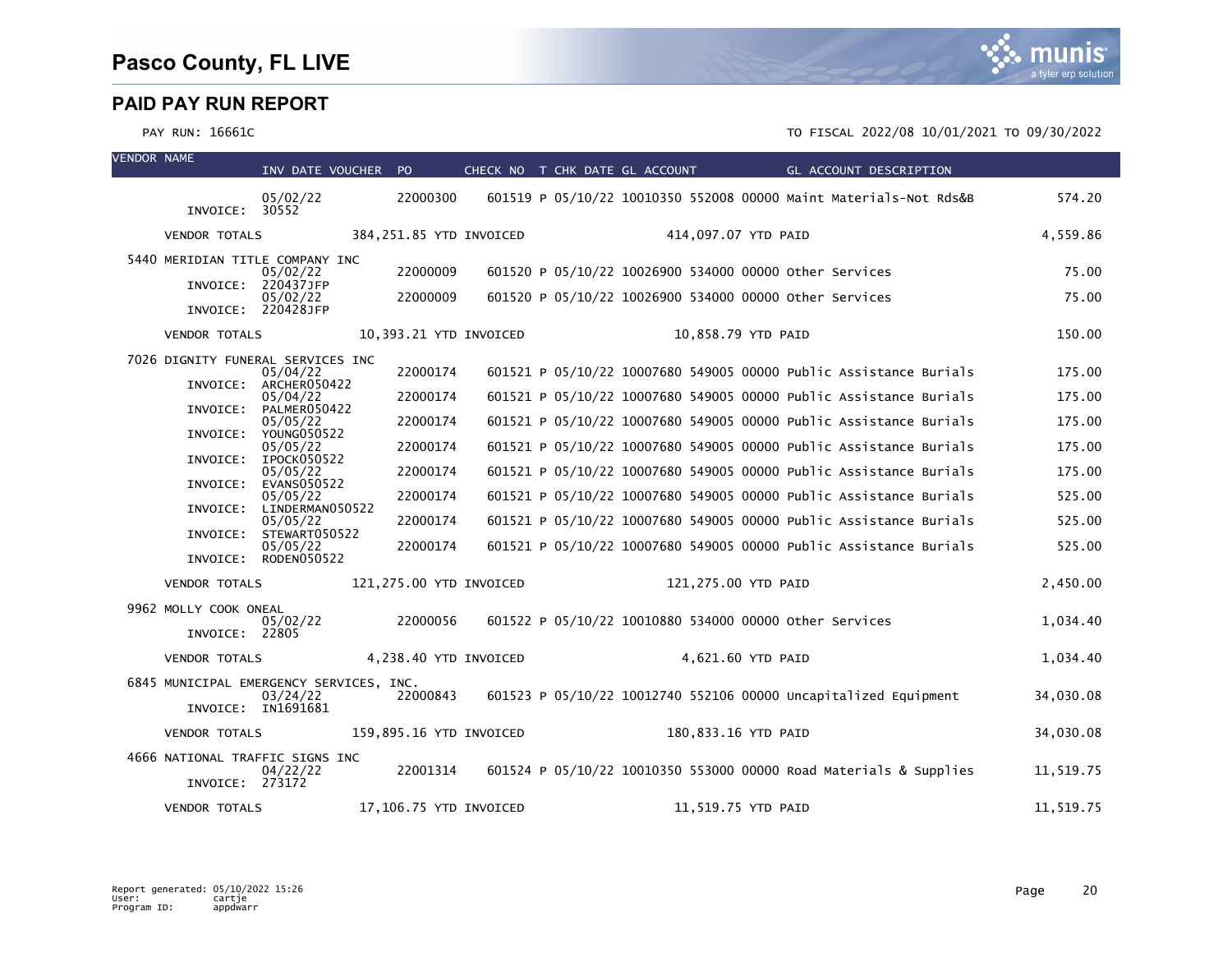VENDOR NAME

|                                                   | INV DATE VOUCHER PO               |                        | CHECK NO T CHK DATE GL ACCOUNT | GL ACCOUNT DESCRIPTION                                    |           |
|---------------------------------------------------|-----------------------------------|------------------------|--------------------------------|-----------------------------------------------------------|-----------|
| 10438 OSCEOLA COUNTY FLORIDA<br>INVOICE: ILL43377 | 05/04/22                          |                        |                                | 601525 P 05/10/22 10001410 566000 00000 Library Books     | 7.95      |
| <b>VENDOR TOTALS</b>                              |                                   | 22.94 YTD INVOICED     |                                | 22.94 YTD PAID                                            | 7.95      |
| 3718 PACE ANALYTICAL SERVICES LLC                 |                                   |                        |                                |                                                           |           |
|                                                   | 04/29/22<br>INVOICE: 2235482560   | 22000465               |                                | 601526 P 05/10/22 10060370 534000 00000 other Services    | 157.75    |
|                                                   | 04/29/22                          | 22000465               |                                | 601526 P 05/10/22 10060370 534000 00000 Other Services    | 4.00      |
|                                                   | INVOICE: 2235482767               |                        |                                |                                                           |           |
|                                                   | 05/02/22<br>INVOICE: 2235483093   | 22000465               |                                | 601526 P 05/10/22 10060110 534000 00000 other Services    | 24.00     |
|                                                   | 05/02/22                          | 22000465               |                                | 601526 P 05/10/22 10060370 534000 00000 other Services    | 458.25    |
| INVOICE:                                          | 2235483155<br>05/02/22            | 22000465               |                                | 601526 P 05/10/22 10060110 534000 00000 other Services    | 24.00     |
| INVOICE:                                          | 2235483191                        |                        |                                |                                                           |           |
| INVOICE:                                          | 05/02/22<br>2235483192            | 22000465               |                                | 601526 P 05/10/22 10060130 534000 00000 other Services    | 76.00     |
|                                                   | 05/03/22                          | 22000465               |                                | 601526 P 05/10/22 10036510 534000 00000 Other Services    | 92.00     |
|                                                   | INVOICE: 2235483257               |                        |                                |                                                           |           |
| <b>VENDOR TOTALS</b>                              |                                   | 36,405.50 YTD INVOICED |                                | 36,405.50 YTD PAID                                        | 836.00    |
| 17 PASCO CARES ACT                                |                                   |                        |                                |                                                           |           |
|                                                   | 03/10/22                          |                        |                                | 601542 P 05/10/22 10033560 549004 00000 Public Assistance | 4,783.94  |
|                                                   | INVOICE: CHANCE206043R            |                        |                                |                                                           |           |
| INVOICE:                                          | 03/10/22<br>CHANCE206043W         |                        |                                | 601544 P 05/10/22 10033560 549004 00000 Public Assistance | 40.14     |
|                                                   | 03/29/22                          |                        |                                | 601530 P 05/10/22 10033560 549004 00000 Public Assistance | 3,448.00  |
| INVOICE:                                          | HERNANDEZREST201146R<br>03/23/22  |                        |                                | 601546 P 05/10/22 10033560 549004 00000 Public Assistance | 7,663.33  |
| INVOICE:                                          | JONES207628R                      |                        |                                |                                                           |           |
| INVOICE:                                          | 04/05/22<br>HOPSON207770E         |                        |                                | 601547 P 05/10/22 10033560 549004 00000 Public Assistance | 192.00    |
|                                                   | 04/13/22                          |                        |                                | 601540 P 05/10/22 10033560 549004 00000 Public Assistance | 2,342.32  |
| INVOICE:                                          | FRENCH207705R<br>04/13/22         |                        |                                | 601536 P 05/10/22 10033560 549004 00000 Public Assistance | 2,890.00  |
| INVOICE:                                          | WAGNER201204R                     |                        |                                |                                                           |           |
| INVOICE:                                          | 04/15/22<br>JEFFERS207709R        |                        |                                | 601539 P 05/10/22 10033560 549004 00000 Public Assistance | 2,792.00  |
|                                                   | 04/12/22                          |                        |                                | 601545 P 05/10/22 10033560 549004 00000 Public Assistance | 715.00    |
| INVOICE:                                          | NEIGER207776R                     |                        |                                |                                                           | 361.55    |
|                                                   | 04/11/22<br>INVOICE: GANT206761E  |                        |                                | 601532 P 05/10/22 10033560 549004 00000 Public Assistance |           |
|                                                   | 04/13/22                          |                        |                                | 601548 P 05/10/22 10033560 549004 00000 Public Assistance | 19,648.20 |
| INVOICE:                                          | WRIGHT207704R<br>04/14/22         |                        |                                | 601528 P 05/10/22 10033560 549004 00000 Public Assistance | 2,760.00  |
| INVOICE:                                          | GROSE207781R                      |                        |                                |                                                           |           |
|                                                   | 04/14/22<br>INVOICE: GROSE207781E |                        |                                | 601533 P 05/10/22 10033560 549004 00000 Public Assistance | 234.88    |
|                                                   |                                   |                        |                                |                                                           |           |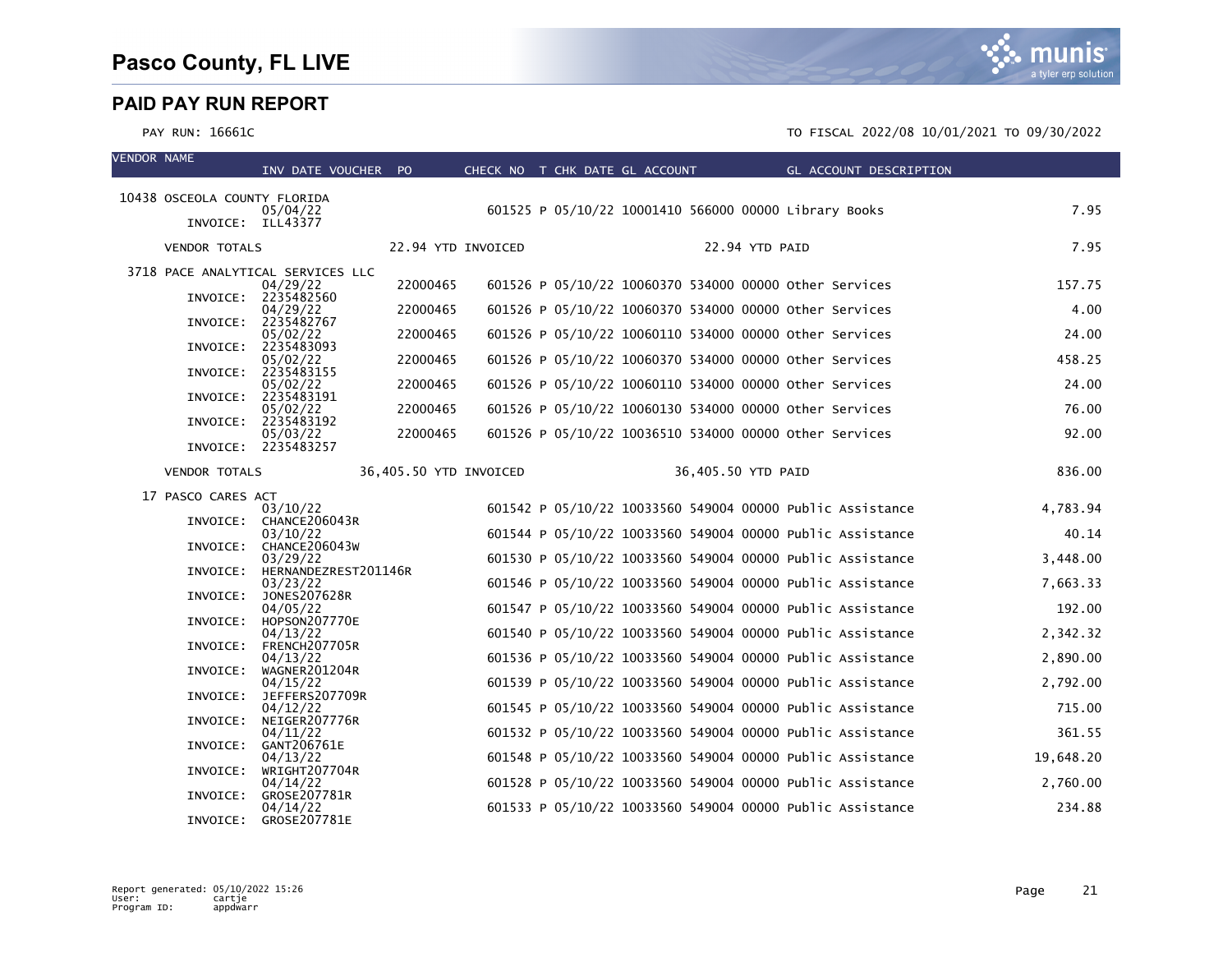| <b>VENDOR NAME</b> |                            | INV DATE VOUCHER PO            |                                               | CHECK NO T CHK DATE GL ACCOUNT | <b>Example 2016 GL ACCOUNT DESCRIPTION</b>                        |           |
|--------------------|----------------------------|--------------------------------|-----------------------------------------------|--------------------------------|-------------------------------------------------------------------|-----------|
|                    |                            | 04/14/22                       |                                               |                                | 601538 P 05/10/22 10033560 549004 00000 Public Assistance         | 1,288.00  |
|                    | INVOICE:                   | DECOIL207884R<br>04/22/22      |                                               |                                | 601543 P 05/10/22 10033560 549004 00000 Public Assistance         | 1,450.00  |
|                    | INVOICE:                   | ODOMS204658R<br>04/22/22       |                                               |                                | 601534 P 05/10/22 10033560 549004 00000 Public Assistance         | 169.57    |
|                    | INVOICE:                   | ODOMS204658E<br>04/22/22       |                                               |                                | 601541 P 05/10/22 10033560 549004 00000 Public Assistance         | 88.39     |
|                    | INVOICE:                   | ODOMS204658W<br>04/19/22       |                                               |                                | 601537 P 05/10/22 10033560 549004 00000 Public Assistance         | 1,844.00  |
|                    | INVOICE:                   | GRIFFIN207784R<br>04/21/22     |                                               |                                | 601531 P 05/10/22 10033560 549004 00000 Public Assistance         | 2,500.00  |
|                    | INVOICE:                   | <b>NERY204657R</b><br>04/21/22 |                                               |                                | 601535 P 05/10/22 10033560 549004 00000 Public Assistance         | 322.15    |
|                    | INVOICE:                   | <b>NERY204657E</b><br>05/02/22 |                                               |                                | 601527 P 05/10/22 10033560 549004 00000 Public Assistance         | 3,861.00  |
|                    | INVOICE:                   | MIMS207134R<br>04/13/22        |                                               |                                | 601529 P 05/10/22 10033560 549004 00000 Public Assistance         | 7,625.00  |
|                    |                            | INVOICE: PERKINS207780R        |                                               |                                |                                                                   |           |
|                    | <b>VENDOR TOTALS</b>       |                                | 3,099,610.50 YTD INVOICED                     |                                | 3,616,080.59 YTD PAID                                             | 67,019.47 |
|                    | 4667 PASCO PIPE SUPPLY INC |                                |                                               |                                |                                                                   |           |
|                    | INVOICE: 198539            | 04/18/22                       | 22000098                                      |                                | 601549 P 05/10/22 10060190 141000 00000 Materials and Supplies    | 288.00    |
|                    | <b>VENDOR TOTALS</b>       |                                | 230,164.56 YTD INVOICED                       |                                | 167,909.74 YTD PAID                                               | 288.00    |
|                    | 9241 PAWS VET CARE CENTER  |                                |                                               |                                |                                                                   |           |
|                    | INVOICE:                   | 05/03/22<br>5322               |                                               |                                | 601550 P 05/10/22 10008380 534019 00000 Animal Services Spay Pasc | 455.00    |
|                    | INVOICE: 5322              | 05/03/22                       |                                               |                                | 601550 P 05/10/22 10008380 534020 00000 Animal Services TNR       | 525.00    |
|                    | <b>VENDOR TOTALS</b>       |                                | 6,500.00 YTD INVOICED                         |                                | 11,120.00 YTD PAID                                                | 980.00    |
|                    | 3464 POLYDYNE INC          |                                |                                               |                                |                                                                   |           |
|                    | INVOICE: 1636601           | 04/20/22                       | 22000440                                      |                                | 601551 P 05/10/22 10060130 552010 00000 Chemicals                 | 853.88    |
|                    | <b>VENDOR TOTALS</b>       |                                | 140, 113.82 YTD INVOICED                      |                                | 140,113.82 YTD PAID                                               | 853.88    |
|                    | 10629 PORT-O-POTTY INC     |                                |                                               |                                |                                                                   |           |
|                    | INVOICE: 76338             | 03/15/22                       | 22001273                                      |                                | 601552 P 05/10/22 10005830 544000 00000 Rentals and Leases        | 475.00    |
|                    | <b>VENDOR TOTALS</b>       |                                | 950.00 YTD INVOICED                           |                                | 950.00 YTD PAID                                                   | 475.00    |
|                    |                            |                                | 4747 PRISON REHAB IND & DIVERSIFIED ENTER INC |                                |                                                                   |           |
|                    | INVOICE: E2041794          | 04/25/22                       | 22000127                                      |                                | 601553 P 05/10/22 10059920 547000 00000 Printing and Binding      | 3,050.00  |

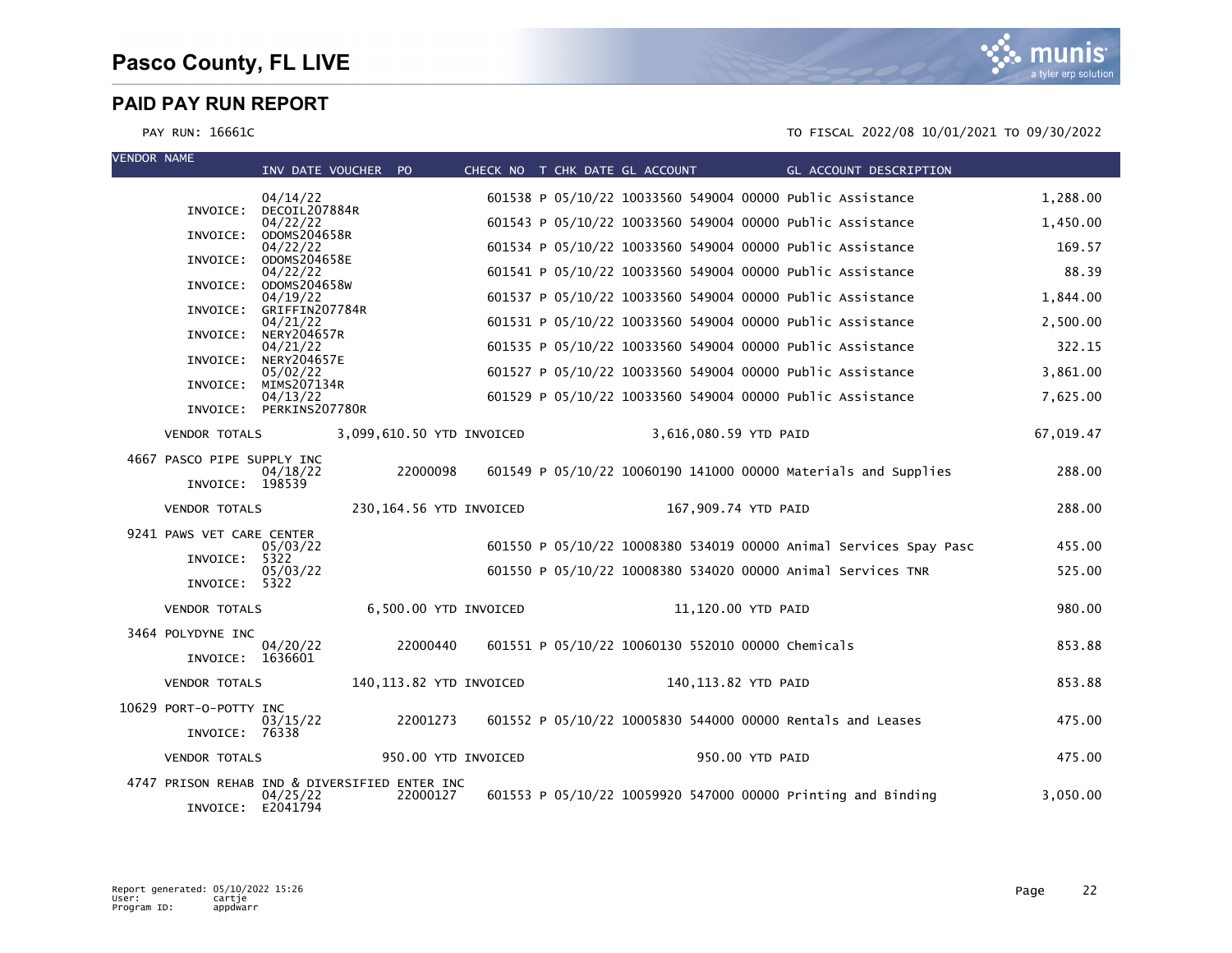munis a tyler erp solution

| <b>VENDOR NAME</b> |                               |                                 |          |                           |                                |                                                   |                                                                   |              |
|--------------------|-------------------------------|---------------------------------|----------|---------------------------|--------------------------------|---------------------------------------------------|-------------------------------------------------------------------|--------------|
|                    |                               | INV DATE VOUCHER PO             |          |                           | CHECK NO T CHK DATE GL ACCOUNT |                                                   | <b>Example 2018 GL ACCOUNT DESCRIPTION</b>                        |              |
|                    | <b>VENDOR TOTALS</b>          |                                 |          | 50,318.25 YTD INVOICED    |                                | 47,117.25 YTD PAID                                |                                                                   | 3,050.00     |
|                    | 9926 PROTEGIS HOLDINGS LLC    | 05/02/22                        | 22000454 |                           |                                |                                                   | 601554 P 05/10/22 10000200 534000 00000 other Services            | 30.80        |
|                    | INVOICE: 12461808             | 05/02/22                        | 22000454 |                           |                                |                                                   | 601554 P 05/10/22 10000200 534000 00000 other Services            | 195.40       |
|                    | INVOICE:                      | 12461856<br>05/02/22            | 22000454 |                           |                                |                                                   | 601554 P 05/10/22 10000200 534000 00000 other Services            | 191.55       |
|                    | INVOICE: 12461883             | 05/04/22                        | 22000454 |                           |                                |                                                   | 601554 P 05/10/22 10000200 534000 00000 other Services            | 263.40       |
|                    | INVOICE: 12462195             | 05/04/22                        | 22000454 |                           |                                |                                                   | 601554 P 05/10/22 10000200 534000 00000 other Services            | 360.65       |
|                    | INVOICE:                      | 12462216                        | 22000454 |                           |                                |                                                   |                                                                   | 79.40        |
|                    | INVOICE:                      | 05/04/22<br>12462225            |          |                           |                                |                                                   | 601554 P 05/10/22 10000200 534000 00000 other Services            |              |
|                    | INVOICE:                      | 05/06/22<br>12462550            | 22000454 |                           |                                |                                                   | 601554 P 05/10/22 10000200 534000 00000 other Services            | 513.20       |
|                    | INVOICE: 12462574             | 05/06/22                        | 22000454 |                           |                                |                                                   | 601554 P 05/10/22 10000200 534000 00000 Other Services            | 15.40        |
|                    | <b>VENDOR TOTALS</b>          |                                 |          | 26,392.32 YTD INVOICED    |                                | 25,294.80 YTD PAID                                |                                                                   | 1,649.80     |
|                    | 5 REFUNDS                     | 05/02/22                        |          |                           |                                |                                                   | 601555 P 05/10/22 10003140 347215 00000 Summer Day Camp           | 1,365.00     |
|                    | INVOICE:                      | PR170086<br>04/27/22            |          |                           |                                |                                                   | 601556 P 05/10/22 10003140 347215 00000 Summer Day Camp           | 150.00       |
|                    | INVOICE: PR170083             |                                 |          |                           |                                |                                                   |                                                                   |              |
|                    | <b>VENDOR TOTALS</b>          |                                 |          | 984,369.05 YTD INVOICED   |                                | 880,702.61 YTD PAID                               |                                                                   | 1,515.00     |
|                    | 9538 R L BURNS INC            | 03/31/22                        |          |                           |                                | 601557 P 05/10/22 10048940 562000 20F39 Buildings |                                                                   | 105,694.24   |
|                    | INVOICE: 4146P10              | 03/31/22                        |          |                           |                                |                                                   | 601557 P 05/10/22 10049010 205999 00000 Contracts Payable Retaina | $-5, 284.71$ |
|                    | INVOICE: 4146P10R             |                                 |          |                           |                                |                                                   |                                                                   |              |
|                    | <b>VENDOR TOTALS</b>          |                                 |          | 4,579,794.35 YTD INVOICED |                                | 5,456,005.52 YTD PAID                             |                                                                   | 100,409.53   |
|                    | 8074 SAFETY-KLEEN SYSTEMS INC | 04/29/22                        | 22000171 |                           |                                |                                                   | 601558 P 05/10/22 10062010 534000 00000 other Services            | 180.00       |
|                    | INVOICE: 88755903             |                                 |          |                           |                                |                                                   |                                                                   |              |
|                    | <b>VENDOR TOTALS</b>          |                                 |          | 9,217.50 YTD INVOICED     |                                | 6,415.00 YTD PAID                                 |                                                                   | 180.00       |
|                    | 5937 SATCOM GLOBAL INC        | 05/01/22<br>INVOICE: AI05220019 |          |                           |                                |                                                   | 601559 P 05/10/22 10006710 541000 00000 Communications            | 52.92        |
|                    | <b>VENDOR TOTALS</b>          |                                 |          | 376.78 YTD INVOICED       |                                | 431.97 YTD PAID                                   |                                                                   | 52.92        |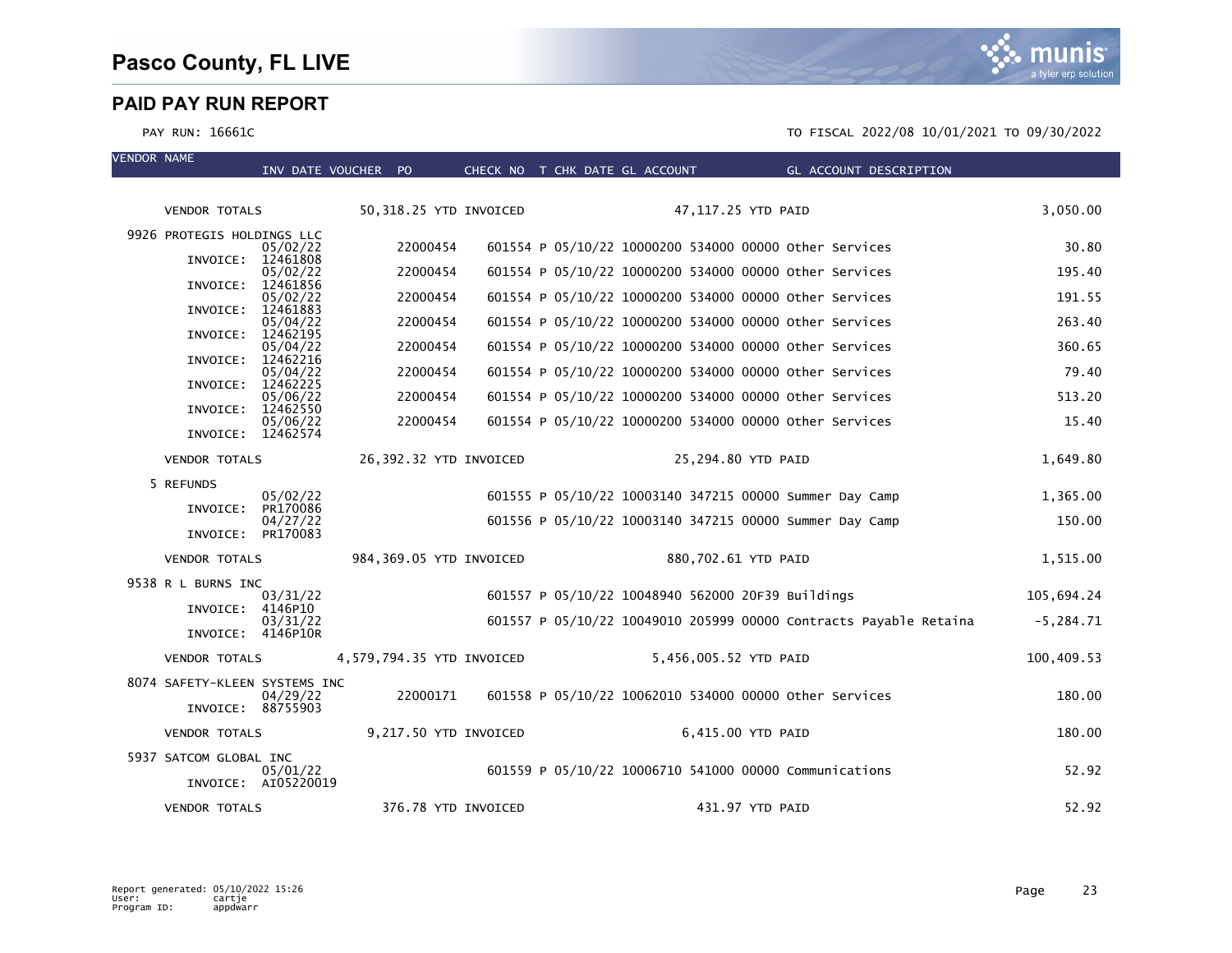

| <b>VENDOR NAME</b> |                               | INV DATE VOUCHER PO                                  |                         |                       | CHECK NO T CHK DATE GL ACCOUNT | GL ACCOUNT DESCRIPTION                                            |            |
|--------------------|-------------------------------|------------------------------------------------------|-------------------------|-----------------------|--------------------------------|-------------------------------------------------------------------|------------|
|                    | 9980 SAVANA OF FLORIDA LLC    |                                                      |                         |                       |                                |                                                                   |            |
|                    |                               | 04/30/22<br>INVOICE: 0401043022                      | 22000605                |                       |                                | 601560 P 05/10/22 10062010 534000 00000 Other Services            | 1,425.00   |
|                    | <b>VENDOR TOTALS</b>          |                                                      |                         | 5,810.00 YTD INVOICED |                                | 6,110.00 YTD PAID                                                 | 1,425.00   |
|                    | 4 SETTLEMENT                  |                                                      |                         |                       |                                |                                                                   |            |
|                    |                               | 04/25/22<br>HR220206                                 |                         |                       |                                | 601563 P 05/10/22 10062370 545003 00000 General Liability Claims  | 500.00     |
|                    | INVOICE:                      | 04/22/22                                             |                         |                       |                                | 601562 P 05/10/22 10062370 545003 00000 General Liability Claims  | 298.08     |
|                    | INVOICE:                      | HR220205<br>05/06/22                                 |                         |                       |                                | 601561 P 05/10/22 10062370 545003 00000 General Liability Claims  | 365.44     |
|                    | INVOICE: HR220211             |                                                      |                         |                       |                                |                                                                   |            |
|                    | <b>VENDOR TOTALS</b>          |                                                      | 67,438.88 YTD INVOICED  |                       |                                | 67,438.88 YTD PAID                                                | 1,163.52   |
|                    |                               | 3553 SITEONE LANDSCAPE SUPPLY, LLC                   |                         |                       |                                |                                                                   |            |
|                    |                               | 11/16/21<br>INVOICE: 114696061001                    | 22000665                |                       |                                | 601564 P 05/10/22 10004390 552003 00000 Insecticides/Pesticides   | 167.58     |
|                    | <b>VENDOR TOTALS</b>          |                                                      | 28,044.68 YTD INVOICED  |                       |                                | 21,404.99 YTD PAID                                                | 167.58     |
|                    | 10611 SONIC SENTINEL LLC      |                                                      |                         |                       |                                |                                                                   |            |
|                    |                               | 03/28/22<br>INVOICE: 20220307SR131411                | 22001235                |                       |                                | 601565 P 05/10/22 10000400 552106 00000 Uncapitalized Equipment   | 1,166.24   |
|                    | <b>VENDOR TOTALS</b>          |                                                      |                         | 1,166.24 YTD INVOICED |                                | 1,166.24 YTD PAID                                                 | 1,166.24   |
|                    | 10013 SOURCE TECHNOLOGIES LLC | 04/29/22                                             | 22001120                |                       |                                | 601566 P 05/10/22 10060130 534000 00000 other Services            | 19,318.50  |
|                    | INVOICE:                      | 2022635                                              |                         |                       |                                |                                                                   |            |
|                    | INVOICE:                      | 04/28/22<br>2022624                                  | 22001120                |                       |                                | 601566 P 05/10/22 10060130 534000 00000 Other Services            | 42,900.00  |
|                    | INVOICE:                      | 04/30/22<br>2022625                                  | 22001120                |                       |                                | 601566 P 05/10/22 10060130 534000 00000 other Services            | 3,750.00   |
|                    |                               | 04/25/22<br>2022623                                  | 22001120                |                       |                                | 601566 P 05/10/22 10060130 534000 00000 other Services            | 26,260.00  |
|                    | INVOICE:                      | 04/25/22                                             | 22001120                |                       |                                | 601566 P 05/10/22 10060130 534000 00000 Other Services            | 19,264.50  |
|                    | INVOICE:                      | 2022608<br>04/18/22                                  | 22001120                |                       |                                | 601566 P 05/10/22 10060130 534000 00000 other Services            | 10,380.50  |
|                    | INVOICE: 2022614              |                                                      |                         |                       |                                |                                                                   |            |
|                    | <b>VENDOR TOTALS</b>          |                                                      | 830,684.00 YTD INVOICED |                       |                                | 912,378.50 YTD PAID                                               | 121,873.50 |
|                    |                               | 7518 CHARTER COMMUNICATIONS HOLDINGS LLC<br>03/16/22 |                         |                       |                                | 601567 P 05/10/22 10000400 541004 00000 Communications - Property | 474.50     |
|                    | INVOICE:                      | 046597901031622<br>03/16/22                          |                         |                       |                                | 601567 P 05/10/22 10000400 541006 00000 Communications - Election | 474.50     |
|                    | INVOICE:                      | 046597901031622                                      |                         |                       |                                |                                                                   |            |
|                    | INVOICE:                      | 03/16/22<br>046597901031622                          |                         |                       |                                | 601567 P 05/10/22 10000400 541005 00000 Communications - Tax Coll | 1.075.00   |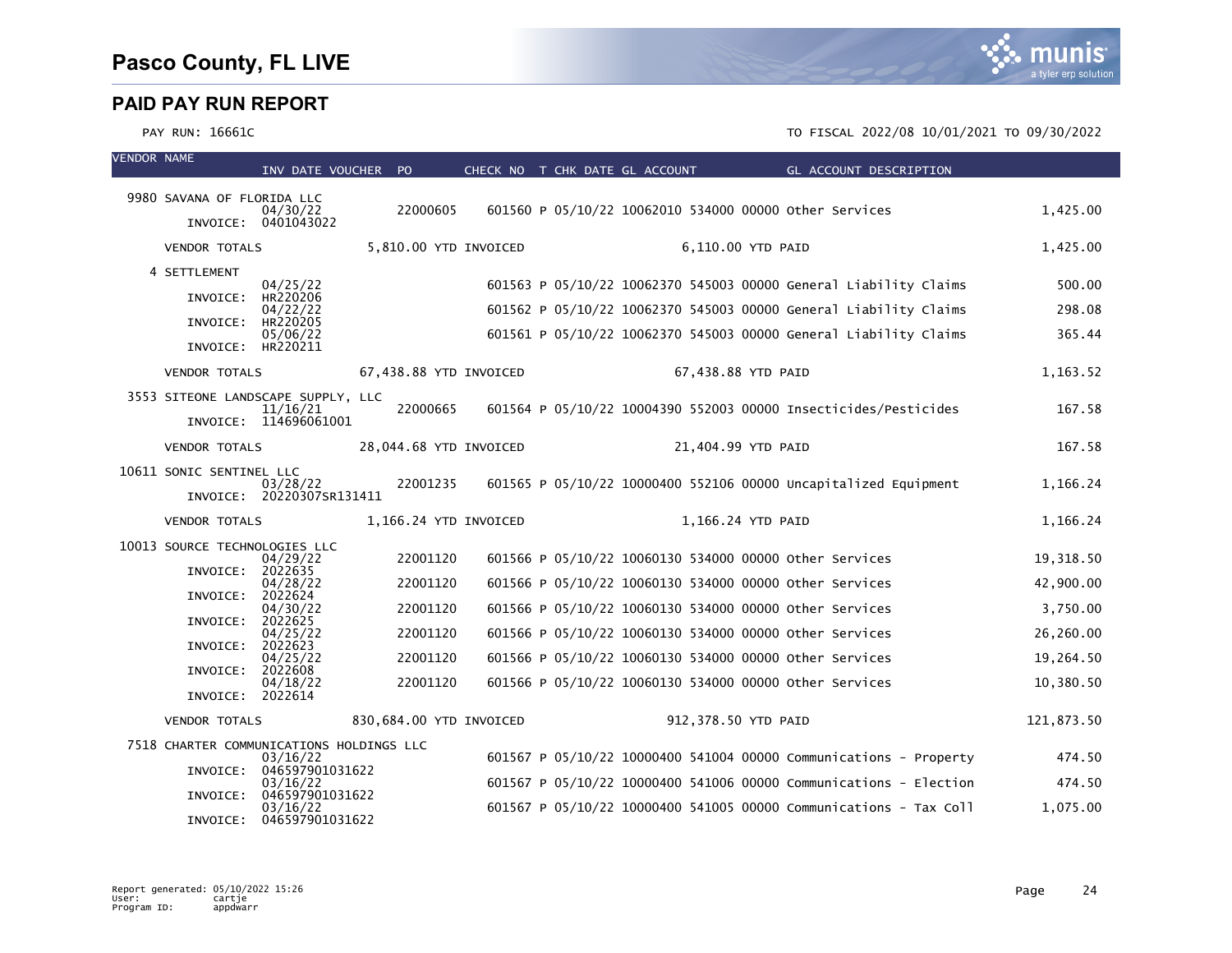| <b>VENDOR NAME</b> | INV DATE VOUCHER PO                  | CHECK NO T CHK DATE GL ACCOUNT |                                                        | GL ACCOUNT DESCRIPTION                                            |           |
|--------------------|--------------------------------------|--------------------------------|--------------------------------------------------------|-------------------------------------------------------------------|-----------|
|                    | 03/16/22                             |                                | 601567 P 05/10/22 10000400 541000 00000 Communications |                                                                   | 9,442.00  |
|                    | INVOICE: 046597901031622<br>03/16/22 |                                | 601567 P 05/10/22 10026670 541000 00000 Communications |                                                                   | 1,575.00  |
| INVOICE:           | 046597901031622<br>03/16/22          |                                | 601567 P 05/10/22 10059830 541000 00000 Communications |                                                                   | 1,150.00  |
| INVOICE:           | 046597901031622                      |                                |                                                        |                                                                   |           |
| INVOICE:           | 04/16/22<br>046597901041622          |                                |                                                        | 601567 P 05/10/22 10000400 541004 00000 Communications - Property | 474.50    |
| INVOICE:           | 04/16/22<br>046597901041622          |                                |                                                        | 601567 P 05/10/22 10000400 541006 00000 Communications - Election | 474.50    |
|                    | 04/16/22                             |                                |                                                        | 601567 P 05/10/22 10000400 541005 00000 Communications - Tax Coll | 1,075.00  |
| INVOICE:           | 046597901041622<br>04/16/22          |                                | 601567 P 05/10/22 10000400 541000 00000 Communications |                                                                   | 10,017.00 |
| INVOICE:           | 046597901041622<br>04/16/22          |                                | 601567 P 05/10/22 10026670 541000 00000 Communications |                                                                   | 1,575.00  |
|                    | INVOICE: 046597901041622<br>04/16/22 |                                | 601567 P 05/10/22 10059830 541000 00000 Communications |                                                                   | 1,150.00  |
|                    | INVOICE: 046597901041622             |                                |                                                        |                                                                   |           |
| INVOICE:           | 04/24/22<br>040178801042422          |                                | 601567 P 05/10/22 10008890 541000 00000 Communications |                                                                   | 6.99      |
| INVOICE:           | 04/22/22<br>080408401042222          |                                |                                                        | 601567 P 05/10/22 10000400 541005 00000 Communications - Tax Coll | 600.00    |
| INVOICE:           | 04/01/22<br>097002301040122          |                                | 601567 P 05/10/22 10000200 541000 00000 Communications |                                                                   | 134.98    |
|                    | 04/01/22                             |                                | 601567 P 05/10/22 10000400 541000 00000 Communications |                                                                   | 628.99    |
| INVOICE:           | 097002301040122<br>04/01/22          |                                |                                                        | 601567 P 05/10/22 10000400 541002 00000 Communications - Sheriff  | 134.98    |
| INVOICE:           | 097002301040122<br>04/01/22          |                                |                                                        | 601567 P 05/10/22 10000400 541003 00000 Communications - Clerk    | 534.93    |
| INVOICE:           | 097002301040122<br>04/01/22          |                                |                                                        | 601567 P 05/10/22 10000400 541006 00000 Communications - Election | $-10.23$  |
| INVOICE:           | 097002301040122                      |                                |                                                        |                                                                   |           |
| INVOICE:           | 04/01/22<br>097002301040122          |                                | 601567 P 05/10/22 10005160 541000 00000 Communications |                                                                   | 134.98    |
| INVOICE:           | 04/01/22<br>097002301040122          |                                | 601567 P 05/10/22 10005970 541000 00000 Communications |                                                                   | 64.43     |
| INVOICE:           | 04/01/22<br>097002301040122          |                                | 601567 P 05/10/22 10008890 541000 00000 Communications |                                                                   | 94.43     |
|                    | 04/01/22                             |                                | 601567 P 05/10/22 10010350 541000 00000 Communications |                                                                   | 72.42     |
| INVOICE:           | 097002301040122<br>04/01/22          |                                | 601567 P 05/10/22 10010410 541000 00000 Communications |                                                                   | 134.98    |
| INVOICE:           | 097002301040122<br>04/01/22          |                                | 601567 P 05/10/22 10012740 541000 00000 Communications |                                                                   | 2,569.63  |
| INVOICE:           | 097002301040122<br>04/01/22          |                                | 601567 P 05/10/22 10026670 541000 00000 Communications |                                                                   | 620.97    |
| INVOICE:           | 097002301040122                      |                                |                                                        |                                                                   |           |
| INVOICE:           | 04/01/22<br>097002301040122          |                                | 601567 P 05/10/22 10036510 541000 00000 Communications |                                                                   | 128.86    |
| INVOICE:           | 04/01/22<br>097002301040122          |                                | 601567 P 05/10/22 10060110 541000 00000 Communications |                                                                   | 434.94    |
|                    | 04/01/22                             |                                | 601567 P 05/10/22 10060130 541000 00000 Communications |                                                                   | 424.94    |

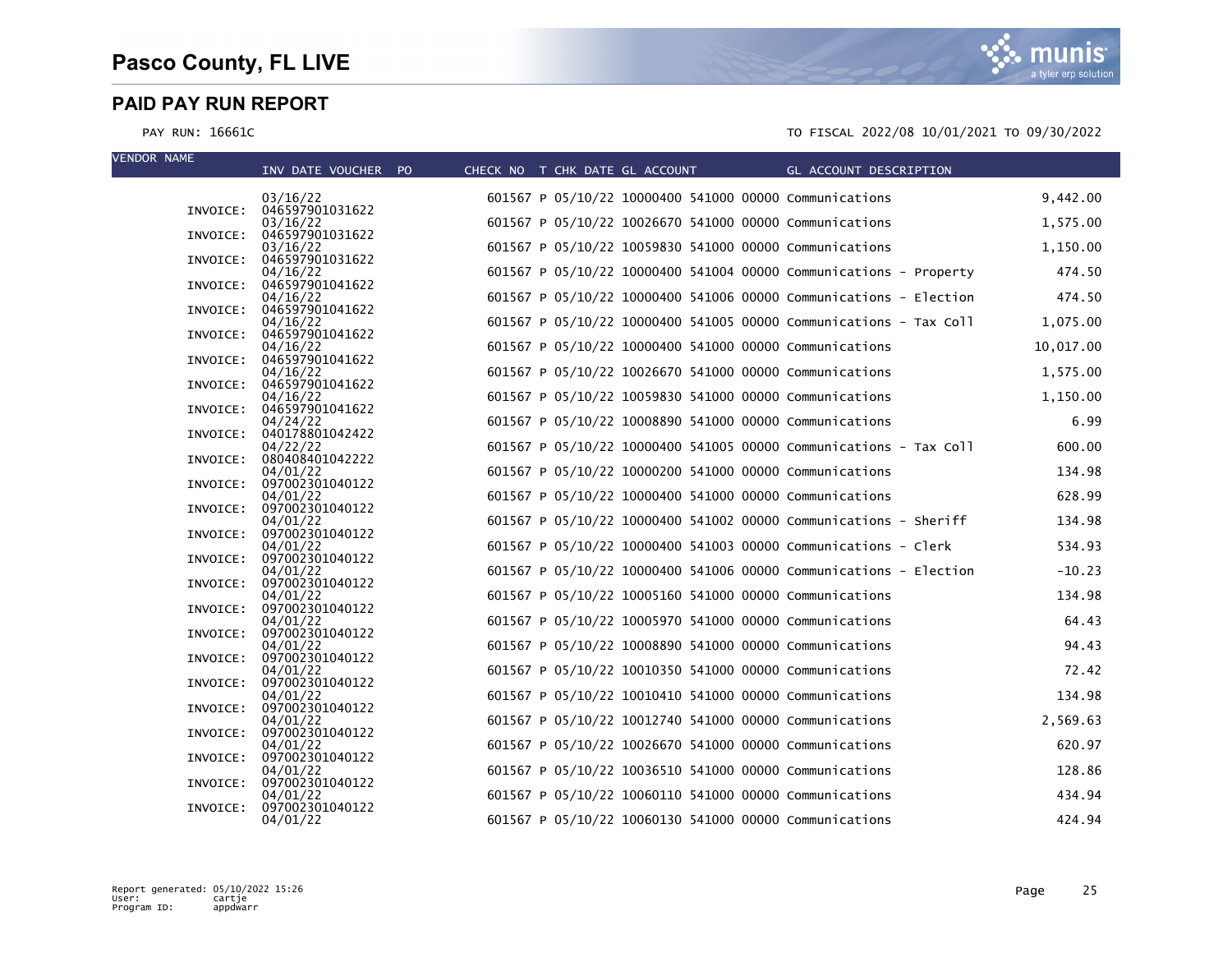| <b>VENDOR NAME</b> |                                            | INV DATE VOUCHER PO                  |                         |  | CHECK NO T CHK DATE GL ACCOUNT                         | GL ACCOUNT DESCRIPTION                                            |             |
|--------------------|--------------------------------------------|--------------------------------------|-------------------------|--|--------------------------------------------------------|-------------------------------------------------------------------|-------------|
|                    |                                            |                                      |                         |  |                                                        |                                                                   |             |
|                    |                                            | INVOICE: 097002301040122<br>04/01/22 |                         |  | 601567 P 05/10/22 10061410 541000 00000 Communications |                                                                   | 289.96      |
|                    | INVOICE:                                   | 097002301040122<br>04/01/22          |                         |  | 601567 P 05/10/22 10062620 541000 00000 Communications |                                                                   | 404.94      |
|                    |                                            | INVOICE: 097002301040122             |                         |  |                                                        |                                                                   |             |
|                    | <b>VENDOR TOTALS</b>                       |                                      | 344,753.29 YTD INVOICED |  | 396,697.73 YTD PAID                                    |                                                                   | 36, 363. 12 |
|                    | 9864 STANDARD INSURANCE COMPANY            |                                      |                         |  |                                                        | 601568 P 05/10/22 10007170 202999 00000 Retiree Health Insurance  | 1,618.65    |
|                    | INVOICE: APR22A                            | 04/27/22                             |                         |  |                                                        |                                                                   |             |
|                    | <b>VENDOR TOTALS</b>                       |                                      | 722,234.97 YTD INVOICED |  | 722,234.97 YTD PAID                                    |                                                                   | 1,618.65    |
|                    | 1994 STAPLES CONTRACT & COMMERCIAL INC     |                                      |                         |  |                                                        |                                                                   |             |
|                    | INVOICE:                                   | 04/30/22<br>3506710750               | 22000468                |  |                                                        | 601569 P 05/10/22 10061410 551000 00000 office Supplies           | 122.19      |
|                    | INVOICE:                                   | 04/30/22<br>3506710751               | 22000468                |  |                                                        | 601569 P 05/10/22 10059830 551000 00000 office Supplies           | 163.40      |
|                    | INVOICE:                                   | 04/30/22<br>3506710753               | 22000468                |  |                                                        | 601569 P 05/10/22 10008840 551000 00000 office Supplies           | 78.69       |
|                    |                                            | 04/30/22                             | 22000468                |  |                                                        | 601569 P 05/10/22 10059920 551000 00000 office Supplies           | 33.99       |
|                    |                                            | INVOICE: 3506710752                  |                         |  |                                                        |                                                                   |             |
|                    | <b>VENDOR TOTALS</b>                       |                                      | 217,785.92 YTD INVOICED |  | 99,078.65 YTD PAID                                     |                                                                   | 398.27      |
|                    | 2559 STATE ALARM INC                       | 12/13/21                             |                         |  | 601570 P 05/10/22 10004230 534000 00000 Other Services |                                                                   | 35.00       |
|                    | INVOICE:                                   | 207581<br>12/13/21                   |                         |  | 601570 P 05/10/22 10004300 534000 00000 other Services |                                                                   | 35.00       |
|                    | INVOICE:                                   | 207581<br>12/13/21                   |                         |  | 601570 P 05/10/22 10005770 534000 00000 Other Services |                                                                   | 35.00       |
|                    | INVOICE:                                   | 207581                               |                         |  |                                                        |                                                                   |             |
|                    | INVOICE:                                   | 12/13/21<br>207581                   |                         |  | 601570 P 05/10/22 10005810 534000 00000 other Services |                                                                   | 35.00       |
|                    | INVOICE: 207581                            | 12/13/21                             |                         |  | 601570 P 05/10/22 10004150 534000 00000 Other Services |                                                                   | 35.00       |
|                    | <b>VENDOR TOTALS</b>                       |                                      | 28,229.95 YTD INVOICED  |  | 27,043.00 YTD PAID                                     |                                                                   | 175.00      |
|                    | 3453 STATE INDUSTRIAL PRODUCTS CORPORATION |                                      |                         |  |                                                        |                                                                   |             |
|                    | INVOICE:                                   | 03/09/22<br>902362404                | 22000183                |  |                                                        | 601571 P 05/10/22 10006430 552000 00000 Operating Supplies        | 1,562.08    |
|                    |                                            | 03/09/22<br>INVOICE: 902362404       | 22000183                |  |                                                        | 601571 P 05/10/22 10012740 552000 00000 Operating Supplies        | 1,562.08    |
|                    | <b>VENDOR TOTALS</b>                       |                                      | 25,847.48 YTD INVOICED  |  | 26,531.19 YTD PAID                                     |                                                                   | 3,124.16    |
|                    | 5338 DEPT. OF MANAGEMENT SERVICES          |                                      |                         |  |                                                        |                                                                   |             |
|                    | INVOICE: 2L3576                            | 04/14/22                             |                         |  |                                                        | 601572 P 05/10/22 10000400 541005 00000 Communications - Tax Coll | 1.36        |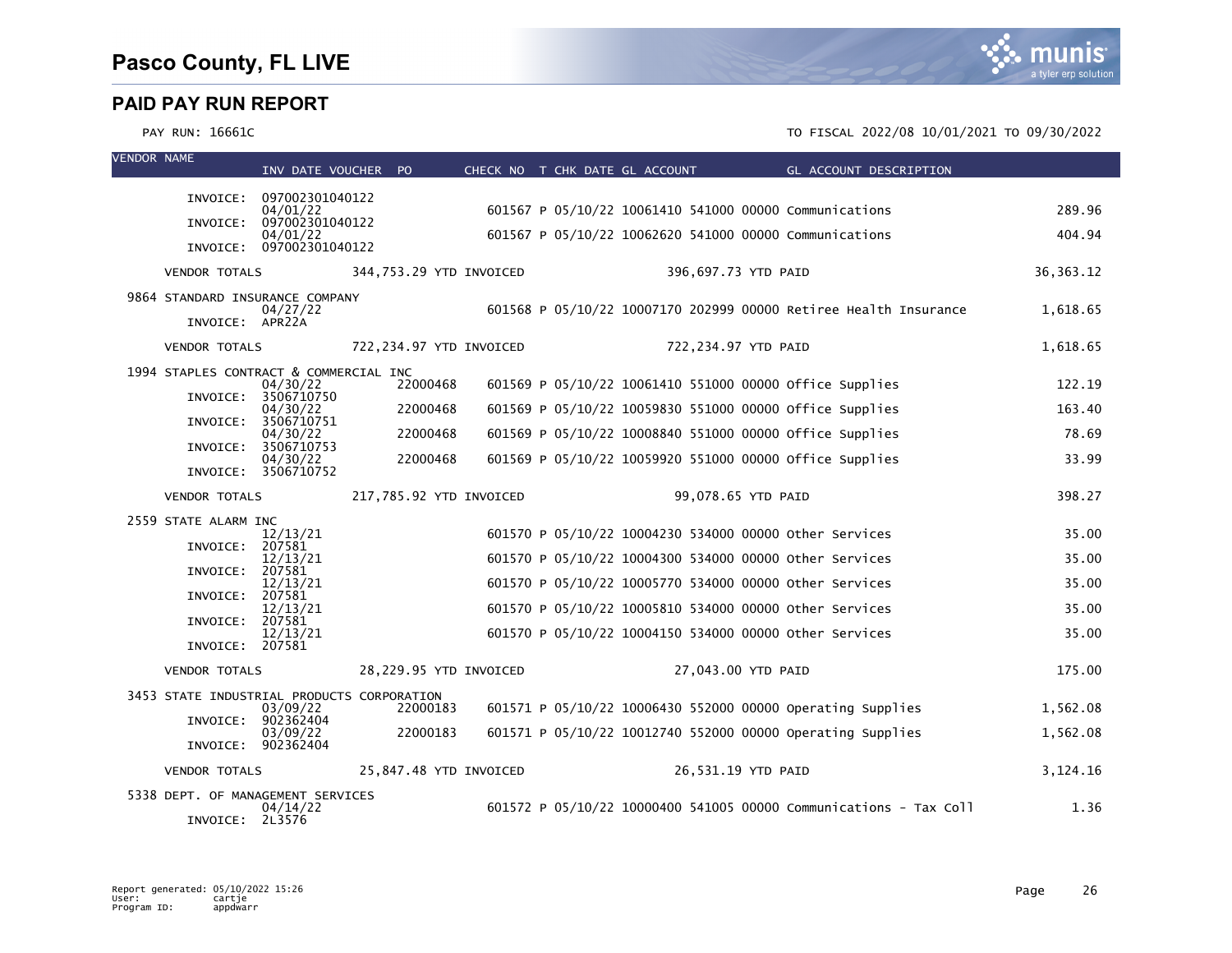

| <b>VENDOR NAME</b> |                             | INV DATE VOUCHER PO                                 |                         | CHECK NO T CHK DATE GL ACCOUNT |                     |                    | <b>Example 2016 GL ACCOUNT DESCRIPTION</b>                        |            |
|--------------------|-----------------------------|-----------------------------------------------------|-------------------------|--------------------------------|---------------------|--------------------|-------------------------------------------------------------------|------------|
|                    | INVOICE: 2L3576             | 04/14/22                                            |                         |                                |                     |                    | 601572 P 05/10/22 10060110 541000 00000 Communications            | .64        |
|                    | INVOICE: 2L3576             | 04/14/22                                            |                         |                                |                     |                    | 601572 P 05/10/22 10005160 541000 00000 Communications            | .46        |
|                    | <b>VENDOR TOTALS</b>        |                                                     | 65,174.12 YTD INVOICED  |                                |                     | 76,838.03 YTD PAID |                                                                   | 2.46       |
|                    |                             | 3844 STROUD ENGINEERING CONSULTANTS INC<br>05/06/22 |                         |                                |                     |                    | 601573 P 05/10/22 10060720 563000 20164 Improvements Other Than B | 3,198.40   |
|                    | INVOICE:                    | 20011746<br>05/06/22                                |                         |                                |                     |                    | 601573 P 05/10/22 10060720 563000 20164 Improvements Other Than B | 10,920.50  |
|                    | INVOICE: 20032017           |                                                     |                         |                                |                     |                    |                                                                   |            |
|                    | <b>VENDOR TOTALS</b>        |                                                     | 224,822.22 YTD INVOICED |                                | 268,391.42 YTD PAID |                    |                                                                   | 14, 118.90 |
|                    | 10589 SUMMIT MEDICAL LLC    | 01/01/22                                            | 22001430                |                                |                     |                    | 601574 P 05/10/22 10000200 534000 00000 other Services            | 2,271.78   |
|                    | INVOICE: 1045               | 02/02/22                                            | 22001430                |                                |                     |                    | 601574 P 05/10/22 10000200 543001 00000 Utilities - Electric      | 2,057.46   |
|                    | INVOICE: 1046               |                                                     |                         |                                |                     |                    |                                                                   |            |
|                    | <b>VENDOR TOTALS</b>        |                                                     | 4,329.24 YTD INVOICED   |                                |                     | 4,329.24 YTD PAID  |                                                                   | 4,329.24   |
|                    | 1965 GREGORY D'ARMAND       | 04/05/22                                            | 22000120                |                                |                     |                    | 601575 P 05/10/22 10059920 547000 00000 Printing and Binding      | 4,200.00   |
|                    | INVOICE:                    | 7984<br>04/27/22                                    | 22000120                |                                |                     |                    | 601575 P 05/10/22 10059920 547000 00000 Printing and Binding      | 4,200.00   |
|                    | INVOICE:                    | 8026                                                |                         |                                |                     |                    |                                                                   |            |
|                    | <b>VENDOR TOTALS</b>        |                                                     | 32,898.00 YTD INVOICED  |                                |                     | 33,200.70 YTD PAID |                                                                   | 8,400.00   |
|                    |                             | 5813 SUNSHINE STATE ONE CALL OF FL INC<br>04/30/22  | 22000245                |                                |                     |                    | 601576 P 05/10/22 10010410 534000 00000 other Services            | 1,005.08   |
|                    |                             | INVOICE: PSINV1010816<br>04/30/22                   | 22000245                |                                |                     |                    | 601576 P 05/10/22 10060110 534000 00000 other Services            | 1,363.74   |
|                    | INVOICE:                    | PSINV1010817<br>04/30/22                            | 22000245                |                                |                     |                    | 601576 P 05/10/22 10060130 534000 00000 Other Services            | 1,363.75   |
|                    | INVOICE:                    | PSINV1010817<br>04/30/22                            | 22000245                |                                |                     |                    | 601576 P 05/10/22 10060140 534000 00000 Other Services            | 681.88     |
|                    |                             | INVOICE: PSINV1010817                               |                         |                                |                     |                    |                                                                   |            |
|                    | <b>VENDOR TOTALS</b>        |                                                     | 30,901.15 YTD INVOICED  |                                |                     | 45,038.96 YTD PAID |                                                                   | 4,414.45   |
|                    | 4332 TAMPA ELECTRIC COMPANY | 04/28/22                                            |                         |                                |                     |                    | 601577 P 05/10/22 10012660 543001 00000 Utilities - Electric      | 828.29     |
|                    |                             | INVOICE: 211005074078042622<br>04/26/22             |                         |                                |                     |                    | 601578 P 05/10/22 10012750 543002 H0309 Utilities - Gas           | 87.91      |
|                    |                             | INVOICE: 221005040342042622<br>05/03/22             |                         |                                |                     |                    | 601577 P 05/10/22 10000200 543001 00000 Utilities - Electric      | 15,417.47  |
|                    |                             | INVOICE: 211004785120050322<br>05/03/22             |                         |                                |                     |                    | 601577 P 05/10/22 10000200 543001 00000 Utilities - Electric      | 13,802.87  |
|                    |                             |                                                     |                         |                                |                     |                    |                                                                   |            |

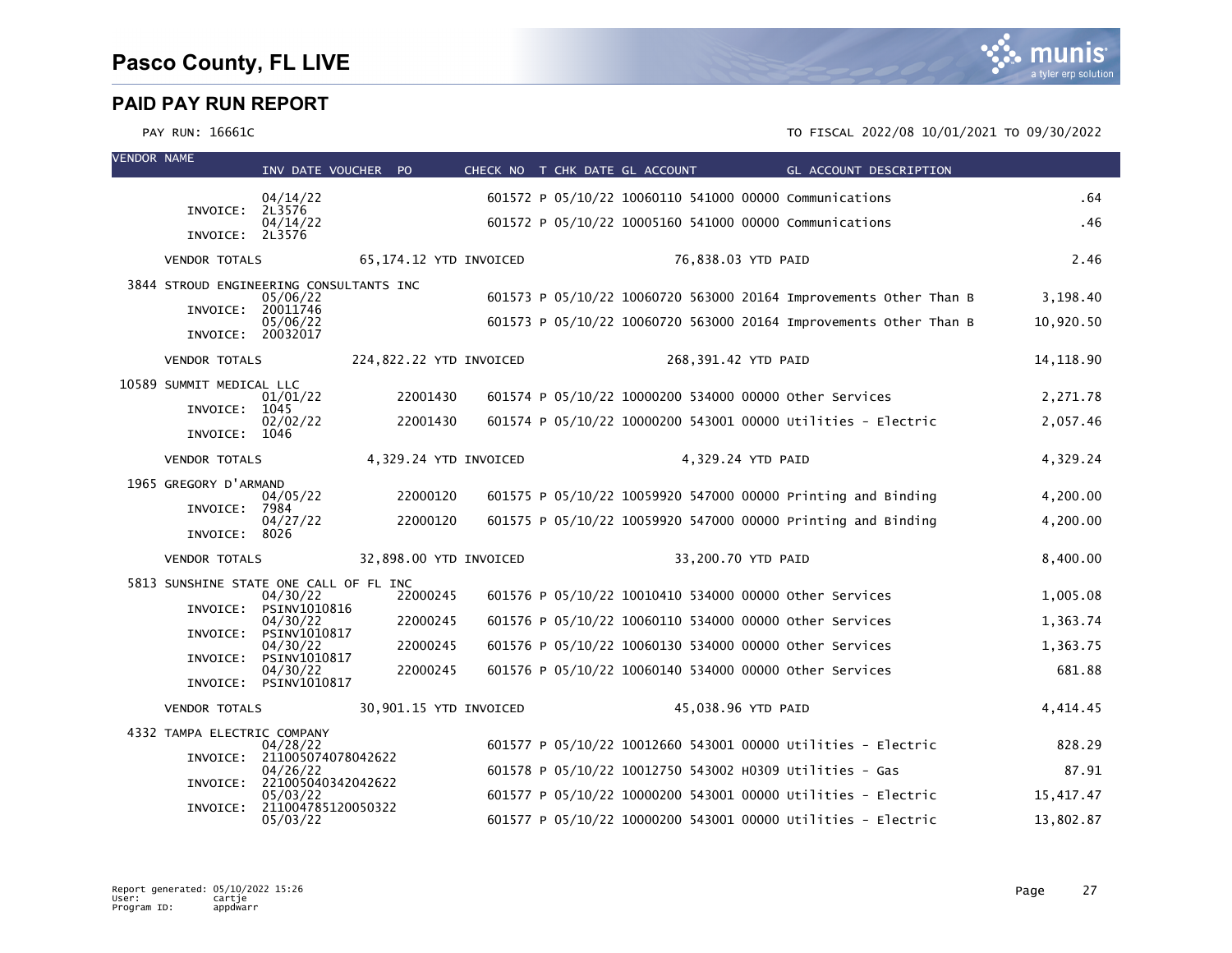| <b>VENDOR NAME</b> |                               | INV DATE VOUCHER PO                     |                         |  | CHECK NO T CHK DATE GL ACCOUNT | <b>Example 2016 GL ACCOUNT DESCRIPTION</b>                               |           |
|--------------------|-------------------------------|-----------------------------------------|-------------------------|--|--------------------------------|--------------------------------------------------------------------------|-----------|
|                    |                               | INVOICE: 211004785807050322<br>05/03/22 |                         |  |                                | 601577 P 05/10/22 10000200 543001 00000 Utilities - Electric             | 582.81    |
|                    |                               | INVOICE: 221002188920050322             |                         |  |                                |                                                                          |           |
|                    |                               | 05/04/22<br>INVOICE: 211004788819050422 |                         |  |                                | 601577 P 05/10/22 10000200 543001 00000 Utilities - Electric             | 22.61     |
|                    | <b>VENDOR TOTALS</b>          |                                         | 589,506.10 YTD INVOICED |  | 693,703.39 YTD PAID            |                                                                          | 30,741.96 |
|                    | 9288 GOVBROS LLC              |                                         |                         |  |                                |                                                                          |           |
|                    | INVOICE: 651                  | 04/20/22                                | 22000863                |  |                                | 601579 P 05/10/22 10010410 552008 00000 Maint Materials-Not Rds&B        | 1,021.20  |
|                    | <b>VENDOR TOTALS</b>          |                                         | 20,084.76 YTD INVOICED  |  |                                | 20,084.76 YTD PAID                                                       | 1,021.20  |
|                    | 4333 TIMES PUBLISHING COMPANY |                                         |                         |  |                                |                                                                          |           |
|                    |                               | 05/04/22<br>INVOICE: 0000224068         | 22000557                |  |                                | 601580 P 05/10/22 10008040 549020 00000 Advertising                      | 261.04    |
|                    | <b>VENDOR TOTALS</b>          |                                         | 44,771.11 YTD INVOICED  |  |                                | 23,244.63 YTD PAID                                                       | 261.04    |
|                    | 8761 T MOBILE USA INC         |                                         |                         |  |                                |                                                                          |           |
|                    |                               | 04/23/22<br>INVOICE: 980713468042322    |                         |  |                                | 601581 P 05/10/22 10006710 541000 00000 Communications                   | 115.94    |
|                    | <b>VENDOR TOTALS</b>          |                                         | 51,122.80 YTD INVOICED  |  |                                | 58,295.18 YTD PAID                                                       | 115.94    |
|                    |                               | 4582 TRANSPORTATION CONTROL SYSTEMS INC |                         |  |                                |                                                                          |           |
|                    | INVOICE: 16507                | 05/02/22                                |                         |  |                                | 22001295 601582 P 05/10/22 10010410 552106 00000 Uncapitalized Equipment | 41,600.00 |
|                    | <b>VENDOR TOTALS</b>          |                                         | 80,946.90 YTD INVOICED  |  |                                | 55,100.00 YTD PAID                                                       | 41,600.00 |
|                    | 7530 TRANS UNION LLC          |                                         |                         |  |                                |                                                                          |           |
|                    | INVOICE: 04203343             | 04/25/22                                | 22000175                |  |                                | 601583 P 05/10/22 10026900 534000 00000 other Services                   | 56.68     |
|                    | <b>VENDOR TOTALS</b>          |                                         | 404.43 YTD INVOICED     |  |                                | 404.43 YTD PAID                                                          | 56.68     |
|                    |                               | 10588 TRINITY ELEVATOR SERVICES INC     |                         |  |                                |                                                                          |           |
|                    | INVOICE:                      | 05/07/22<br>1307                        | 22001092                |  |                                | 601584 P 05/10/22 10000200 534000 00000 other Services                   | 865.00    |
|                    | INVOICE:                      | 05/07/22<br>1305                        | 22001092                |  |                                | 601584 P 05/10/22 10000200 534000 00000 other Services                   | 800.00    |
|                    | INVOICE:                      | 05/07/22<br>1306                        | 22001092                |  |                                | 601584 P 05/10/22 10000200 534000 00000 other Services                   | 500.00    |
|                    |                               | 05/07/22                                | 22001092                |  |                                | 601584 P 05/10/22 10000200 534000 00000 other Services                   | 800.00    |
|                    | INVOICE:                      | 1308<br>05/07/22                        | 22001092                |  |                                | 601584 P 05/10/22 10000200 534000 00000 Other Services                   | 222.00    |
|                    | INVOICE:                      | 1309<br>05/07/22                        | 22001092                |  |                                | 601584 P 05/10/22 10000200 534000 00000 other Services                   | 834.95    |
|                    | INVOICE:                      | 1310                                    |                         |  |                                |                                                                          |           |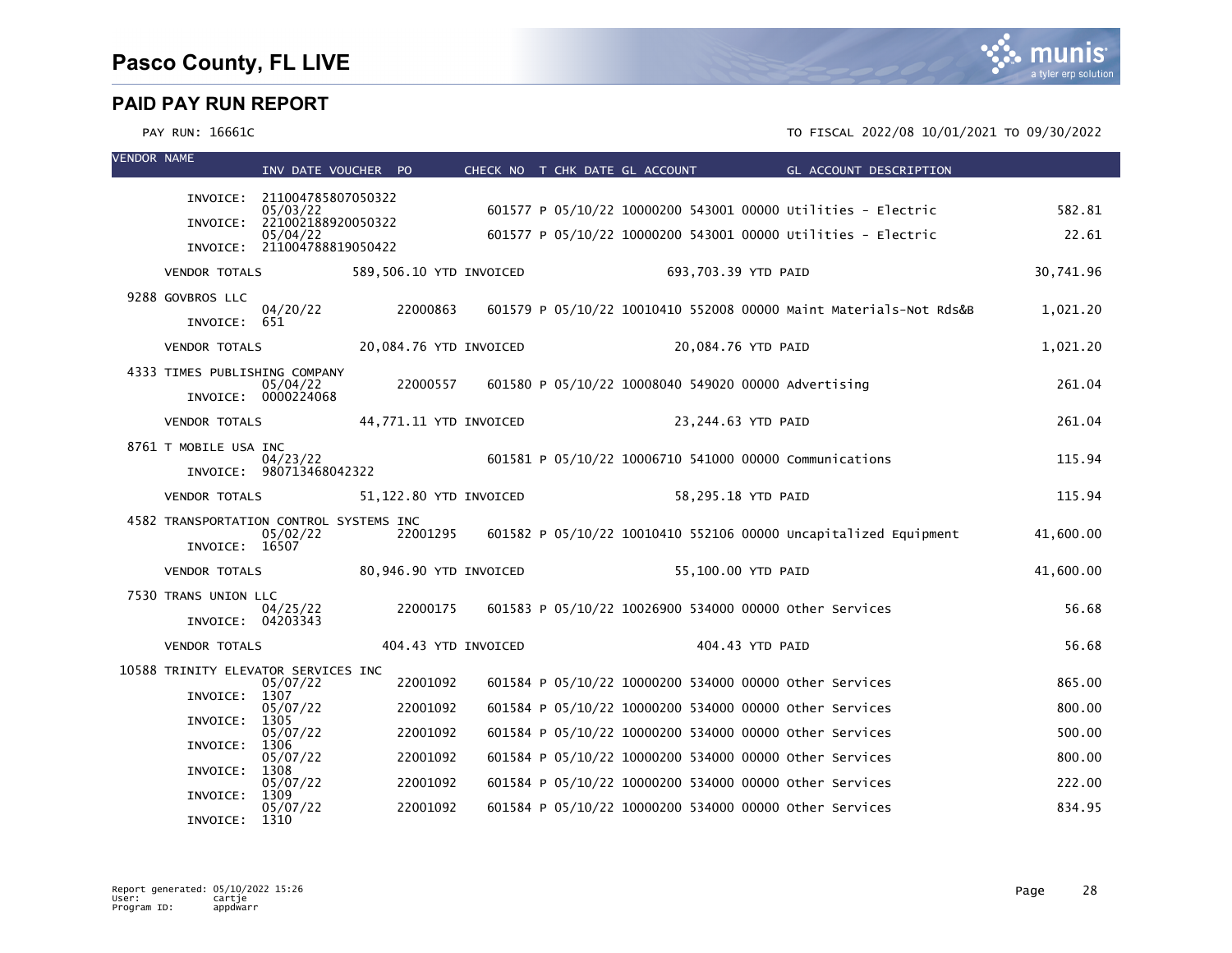VENDOR NAME



|                                | INV DATE VOUCHER PO                   |                        | CHECK NO T CHK DATE GL ACCOUNT |                    | GL ACCOUNT DESCRIPTION                                        |          |
|--------------------------------|---------------------------------------|------------------------|--------------------------------|--------------------|---------------------------------------------------------------|----------|
| <b>VENDOR TOTALS</b>           |                                       | 13,144.35 YTD INVOICED |                                | 13,144.35 YTD PAID |                                                               | 4,021.95 |
| 4993 UNIQUE AWARDS & ENGRAVING |                                       |                        |                                |                    |                                                               |          |
| INVOICE: 31086                 | 04/06/22                              | 22001345               |                                |                    | 601585 P 05/10/22 10028530 549052 00000 Awards and Incentives | 490.00   |
|                                | VENDOR TOTALS 1,614.00 YTD INVOICED   |                        |                                | 490.00 YTD PAID    |                                                               | 490.00   |
| 15 UTILITIES REFUND            |                                       |                        |                                |                    |                                                               |          |
|                                | 04/20/22                              |                        |                                |                    | 601590 P 05/10/22 10060190 115000 00000 Accounts Receivable   | 401.61   |
|                                | INVOICE: 013948231162340<br>04/20/22  |                        |                                |                    | 601593 P 05/10/22 10060190 115000 00000 Accounts Receivable   | 11.18    |
|                                | INVOICE: 010446490037565              |                        |                                |                    |                                                               |          |
|                                | 04/20/22                              |                        |                                |                    | 601614 P 05/10/22 10060190 115000 00000 Accounts Receivable   | 49.29    |
|                                | INVOICE: 011528531148090<br>04/20/22  |                        |                                |                    | 601616 P 05/10/22 10060190 115000 00000 Accounts Receivable   | 7.92     |
|                                | INVOICE: 011819080464305A             |                        |                                |                    |                                                               |          |
|                                | 04/20/22                              |                        |                                |                    | 601622 P 05/10/22 10060190 115000 00000 Accounts Receivable   | 453.75   |
|                                | INVOICE: 012221491157265<br>04/20/22  |                        |                                |                    | 601631 P 05/10/22 10060190 115000 00000 Accounts Receivable   | 62.15    |
|                                | INVOICE: 013515750247635A             |                        |                                |                    |                                                               |          |
|                                | 04/20/22                              |                        |                                |                    | 601634 P 05/10/22 10060190 115000 00000 Accounts Receivable   | 6.10     |
| INVOICE:                       | 014056831072665<br>04/21/22           |                        |                                |                    | 601587 P 05/10/22 10060190 115000 00000 Accounts Receivable   | 38.77    |
|                                | INVOICE: 013856790924460              |                        |                                |                    |                                                               |          |
|                                | 04/21/22                              |                        |                                |                    | 601588 P 05/10/22 10060190 115000 00000 Accounts Receivable   | 27.13    |
|                                | INVOICE: 013743821137700<br>04/21/22  |                        |                                |                    | 601597 P 05/10/22 10060190 115000 00000 Accounts Receivable   | 32.63    |
|                                | INVOICE: 010650441155805              |                        |                                |                    |                                                               |          |
|                                | 04/21/22                              |                        |                                |                    | 601598 P 05/10/22 10060190 115000 00000 Accounts Receivable   | 42.34    |
|                                | INVOICE: 010650441150305<br>04/21/22  |                        |                                |                    | 601602 P 05/10/22 10060190 115000 00000 Accounts Receivable   | 81.30    |
|                                | INVOICE: 013885240237025              |                        |                                |                    |                                                               |          |
|                                | 04/21/22                              |                        |                                |                    | 601607 P 05/10/22 10060190 115000 00000 Accounts Receivable   | 55.76    |
|                                | INVOICE: 013574060501110A<br>04/21/22 |                        |                                |                    | 601609 P 05/10/22 10060190 115000 00000 Accounts Receivable   | 68.39    |
|                                | INVOICE: 013836420278570              |                        |                                |                    |                                                               |          |
|                                | 04/21/22                              |                        |                                |                    | 601615 P 05/10/22 10060190 115000 00000 Accounts Receivable   | 19.90    |
|                                | INVOICE: 011528531149930<br>04/21/22  |                        |                                |                    | 601620 P 05/10/22 10060190 115000 00000 Accounts Receivable   | 47.04    |
|                                | INVOICE: 012094020108420              |                        |                                |                    |                                                               |          |
|                                | 04/21/22                              |                        |                                |                    | 601621 P 05/10/22 10060190 115000 00000 Accounts Receivable   | 130.00   |
|                                | INVOICE: 013997850123000A<br>04/21/22 |                        |                                |                    | 601625 P 05/10/22 10060190 115000 00000 Accounts Receivable   | 71.85    |
|                                | INVOICE: 014228990229905              |                        |                                |                    |                                                               |          |
|                                | 04/21/22<br>INVOICE: 014183610321715  |                        |                                |                    | 601626 P 05/10/22 10060190 115000 00000 Accounts Receivable   | 116.15   |
|                                | 04/21/22                              |                        |                                |                    | 601627 P 05/10/22 10060190 115000 00000 Accounts Receivable   | 1,498.14 |
|                                | INVOICE: 014183610321680              |                        |                                |                    |                                                               |          |
|                                | 04/21/22                              |                        |                                |                    | 601628 P 05/10/22 10060190 115000 00000 Accounts Receivable   | 363.41   |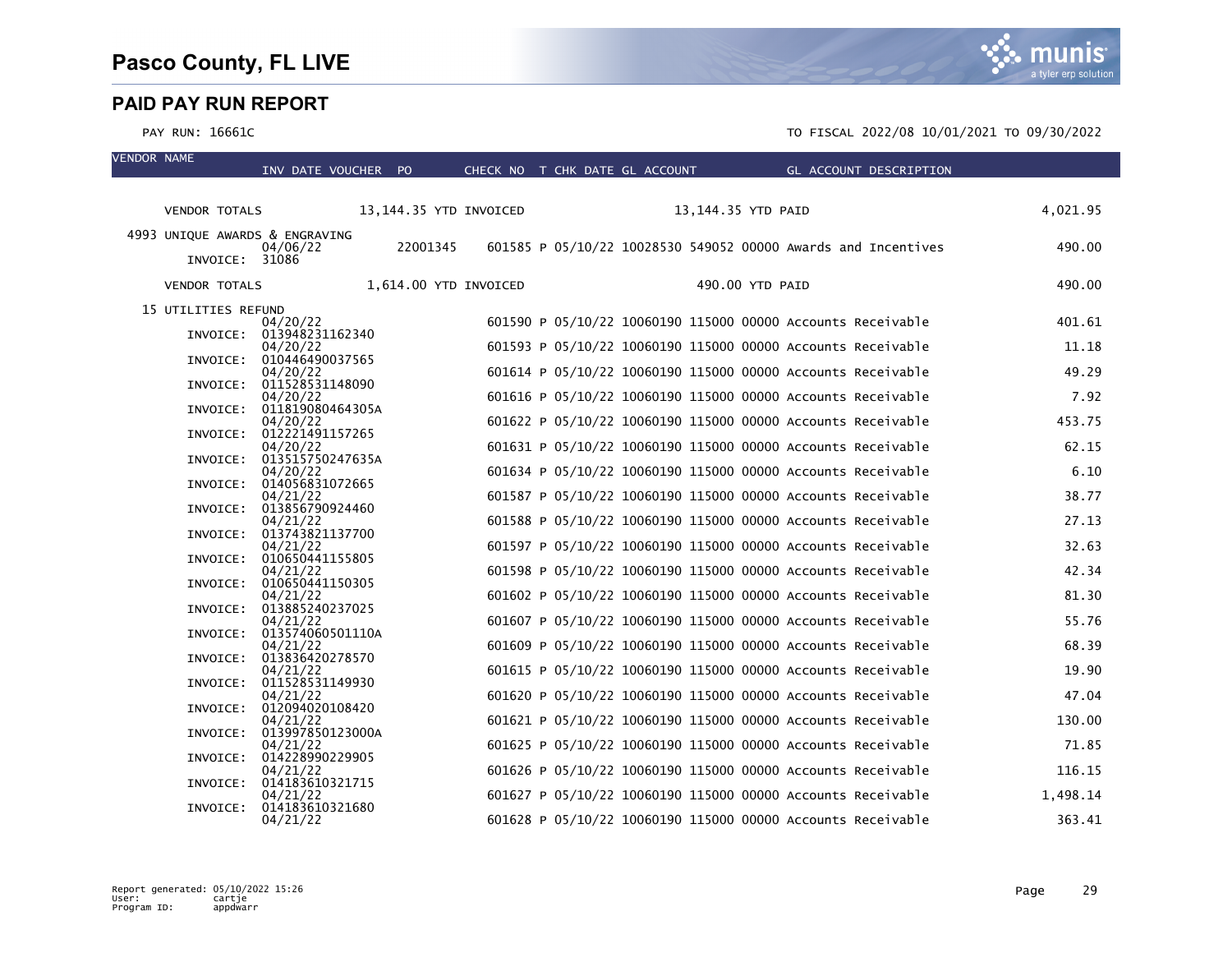| <b>VENDOR NAME</b> | INV DATE VOUCHER PO                   |  | CHECK NO T CHK DATE GL ACCOUNT | GL ACCOUNT DESCRIPTION                                      |        |
|--------------------|---------------------------------------|--|--------------------------------|-------------------------------------------------------------|--------|
|                    |                                       |  |                                |                                                             |        |
|                    | INVOICE: 014183610321660<br>04/21/22  |  |                                | 601632 P 05/10/22 10060190 115000 00000 Accounts Receivable | 180.71 |
| INVOICE:           | 013054751154460                       |  |                                |                                                             |        |
| INVOICE:           | 04/22/22<br>013693941020155           |  |                                | 601589 P 05/10/22 10060190 115000 00000 Accounts Receivable | 238.27 |
|                    | 04/22/22                              |  |                                | 601591 P 05/10/22 10060190 115000 00000 Accounts Receivable | 222.55 |
|                    | INVOICE: 013948231165110<br>04/22/22  |  |                                | 601592 P 05/10/22 10060190 115000 00000 Accounts Receivable | 10.14  |
|                    | INVOICE: 013023900327120              |  |                                |                                                             |        |
|                    | 04/22/22<br>INVOICE: 013363900255640  |  |                                | 601594 P 05/10/22 10060190 115000 00000 Accounts Receivable | 42.83  |
|                    | 04/22/22                              |  |                                | 601595 P 05/10/22 10060190 115000 00000 Accounts Receivable | 206.17 |
|                    | INVOICE: 013734760021285<br>04/22/22  |  |                                | 601596 P 05/10/22 10060190 115000 00000 Accounts Receivable | 286.43 |
| INVOICE:           | 013490770097150                       |  |                                |                                                             |        |
|                    | 04/22/22<br>INVOICE: 010650441148440  |  |                                | 601599 P 05/10/22 10060190 115000 00000 Accounts Receivable | 144.20 |
|                    | 04/22/22                              |  |                                | 601600 P 05/10/22 10060190 115000 00000 Accounts Receivable | 52.56  |
|                    | INVOICE: 010650441148430<br>04/22/22  |  |                                | 601601 P 05/10/22 10060190 115000 00000 Accounts Receivable | 42.61  |
|                    | INVOICE: 010650441146325              |  |                                |                                                             |        |
|                    | 04/22/22<br>INVOICE: 010853240159455  |  |                                | 601603 P 05/10/22 10060190 115000 00000 Accounts Receivable | 47.04  |
|                    | 04/22/22                              |  |                                | 601604 P 05/10/22 10060190 115000 00000 Accounts Receivable | 139.30 |
|                    | INVOICE: 011070160209010              |  |                                |                                                             |        |
|                    | 04/22/22<br>INVOICE: 013397000066500  |  |                                | 601605 P 05/10/22 10060190 115000 00000 Accounts Receivable | 23.49  |
|                    | 04/22/22                              |  |                                | 601606 P 05/10/22 10060190 115000 00000 Accounts Receivable | 200.40 |
|                    | INVOICE: 013902750970225<br>04/22/22  |  |                                | 601608 P 05/10/22 10060190 115000 00000 Accounts Receivable | 63.64  |
|                    | INVOICE: 011344360986230              |  |                                |                                                             |        |
|                    | 04/22/22<br>INVOICE: 011476471156795  |  |                                | 601610 P 05/10/22 10060190 115000 00000 Accounts Receivable | 227.51 |
|                    | 04/22/22                              |  |                                | 601612 P 05/10/22 10060190 115000 00000 Accounts Receivable | 14.16  |
|                    | INVOICE: 011548620020625<br>04/22/22  |  |                                | 601613 P 05/10/22 10060190 115000 00000 Accounts Receivable | 30.50  |
|                    | INVOICE: 013373940334125              |  |                                |                                                             |        |
|                    | 04/22/22<br>INVOICE: 013840760491330  |  |                                | 601618 P 05/10/22 10060190 115000 00000 Accounts Receivable | 23.69  |
|                    | 04/22/22                              |  |                                | 601619 P 05/10/22 10060190 115000 00000 Accounts Receivable | 30.50  |
|                    | INVOICE: 013979870254605<br>04/22/22  |  |                                | 601623 P 05/10/22 10060190 115000 00000 Accounts Receivable | 113.81 |
|                    | INVOICE: 013191650462345              |  |                                |                                                             |        |
|                    | 04/22/22<br>INVOICE: 014294160958645A |  |                                | 601624 P 05/10/22 10060190 115000 00000 Accounts Receivable | 39.18  |
|                    | 04/22/22                              |  |                                | 601629 P 05/10/22 10060190 115000 00000 Accounts Receivable | 30.50  |
|                    | INVOICE: 012785870342665<br>04/22/22  |  |                                | 601630 P 05/10/22 10060190 115000 00000 Accounts Receivable | 125.49 |
| INVOICE:           | 012386740474780                       |  |                                |                                                             |        |
|                    | 04/22/22<br>INVOICE: 013054751152090  |  |                                | 601633 P 05/10/22 10060190 115000 00000 Accounts Receivable | 10.14  |

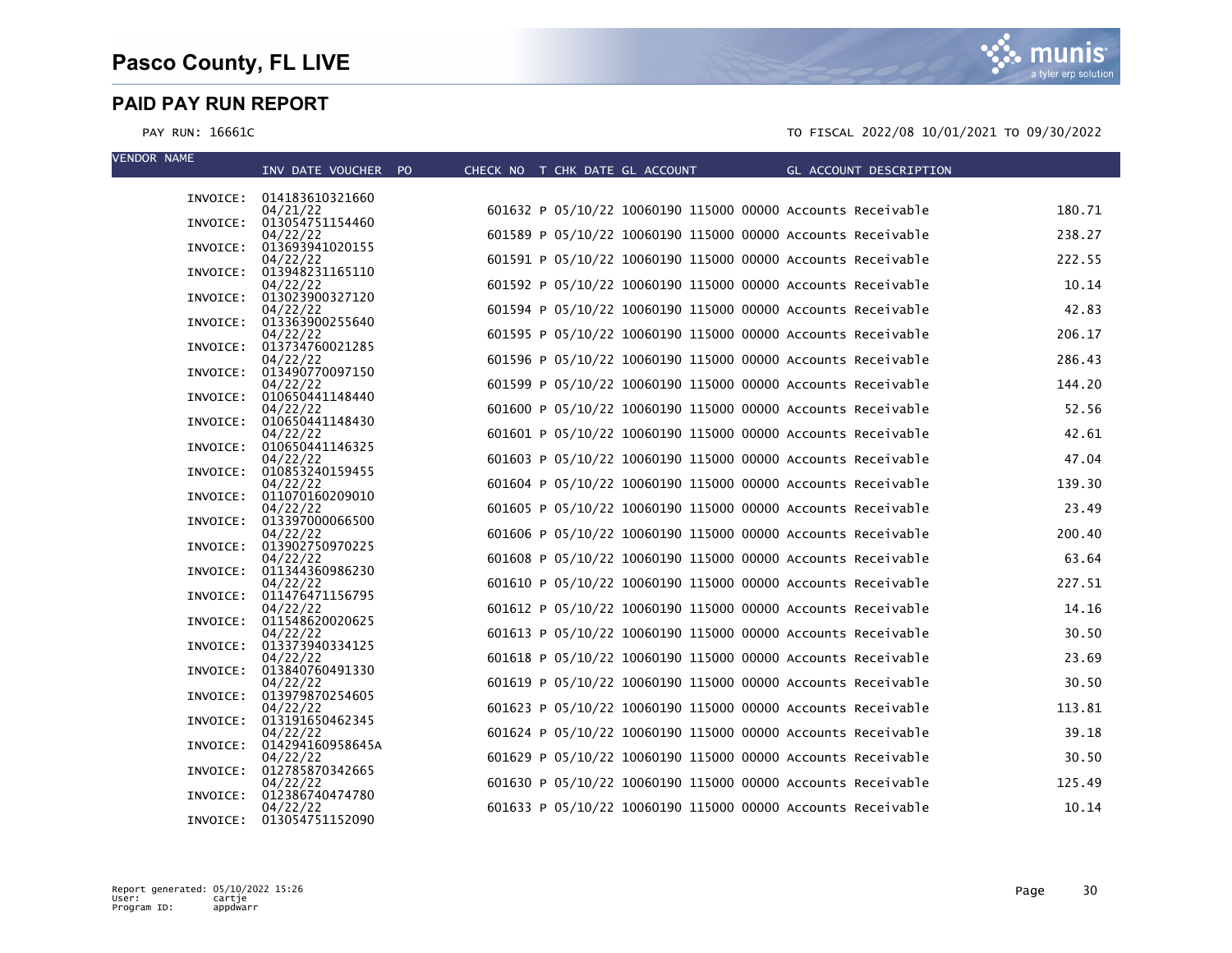| <b>VENDOR NAME</b> |                      | INV DATE VOUCHER PO                  |                         |  |                       | CHECK NO T CHK DATE GL ACCOUNT GL ACCOUNT DESCRIPTION             |            |
|--------------------|----------------------|--------------------------------------|-------------------------|--|-----------------------|-------------------------------------------------------------------|------------|
|                    |                      | 05/04/22                             |                         |  |                       | 601611 P 05/10/22 10060190 115000 00000 Accounts Receivable       | 243.00     |
|                    |                      | INVOICE: 014970320039775             |                         |  |                       |                                                                   |            |
|                    |                      | 05/05/22<br>INVOICE: 011528630081005 |                         |  |                       | 601617 P 05/10/22 10060190 115000 00000 Accounts Receivable       | 26,761.33  |
|                    |                      | 05/09/22<br>INVOICE: 014264590165630 |                         |  |                       | 601586 P 05/10/22 10059900 599001 00000 Refund of Prior Year Reve | 138.49     |
|                    | <b>VENDOR TOTALS</b> |                                      | 820,360.81 YTD INVOICED |  | 1,084,523.99 YTD PAID |                                                                   | 33, 273.45 |
|                    |                      | 2714 VERIZON WIRELESS SERVICES LLC   |                         |  |                       |                                                                   |            |
|                    |                      | 04/26/22<br>INVOICE: 9905107139      |                         |  |                       | 601635 P 05/10/22 10006710 541000 00000 Communications            | 45.35      |
|                    |                      | 04/23/22                             |                         |  |                       | 601635 P 05/10/22 10022430 541000 00000 Communications            | 3,283.76   |
|                    |                      | INVOICE: 9904929692<br>04/23/22      |                         |  |                       | 601635 P 05/10/22 10000200 552106 00000 Uncapitalized Equipment   | 77.43      |
|                    |                      | INVOICE: 9904826462                  |                         |  |                       | 601635 P 05/10/22 10000200 541000 00000 Communications            | 3,892.12   |
|                    |                      | 04/23/22<br>INVOICE: 9904826462      |                         |  |                       |                                                                   |            |
|                    | INVOICE:             | 04/23/22<br>9904826462               |                         |  |                       | 601635 P 05/10/22 10000400 541000 00000 Communications            | 1,062.18   |
|                    |                      | 04/23/22                             |                         |  |                       | 601635 P 05/10/22 10000540 541000 00000 Communications            | 226.75     |
|                    |                      | INVOICE: 9904826462<br>04/23/22      |                         |  |                       | 601635 P 05/10/22 10000600 541000 00000 Communications            | 45.35      |
|                    |                      | INVOICE: 9904826462<br>04/23/22      |                         |  |                       | 601635 P 05/10/22 10000750 541000 00000 Communications            | 483.85     |
|                    |                      | INVOICE: 9904826462                  |                         |  |                       |                                                                   |            |
|                    | INVOICE:             | 04/23/22<br>9904826462               |                         |  |                       | 601635 P 05/10/22 10000790 541000 00000 Communications            | 211.75     |
|                    |                      | 04/23/22<br>INVOICE: 9904826462      |                         |  |                       | 601635 P 05/10/22 10000810 541000 00000 Communications            | 90.70      |
|                    |                      | 04/23/22                             |                         |  |                       | 601635 P 05/10/22 10001400 541000 00000 Communications            | 725.60     |
|                    |                      | INVOICE: 9904826462<br>04/23/22      |                         |  |                       | 601635 P 05/10/22 10002620 541000 00000 Communications            | 267.10     |
|                    |                      | INVOICE: 9904826462                  |                         |  |                       |                                                                   |            |
|                    | INVOICE:             | 04/23/22<br>9904826462               |                         |  |                       | 601635 P 05/10/22 10004320 552106 00000 Uncapitalized Equipment   | 37.48      |
|                    |                      | 04/23/22<br>INVOICE: 9904826462      |                         |  |                       | 601635 P 05/10/22 10004320 541000 00000 Communications            | 822.00     |
|                    |                      | 04/23/22                             |                         |  |                       | 601635 P 05/10/22 10004390 541000 00000 Communications            | 45.35      |
|                    |                      | INVOICE: 9904826462<br>04/23/22      |                         |  |                       | 601635 P 05/10/22 10004410 552106 00000 Uncapitalized Equipment   | 57.46      |
|                    |                      | INVOICE: 9904826462                  |                         |  |                       |                                                                   |            |
|                    |                      | 04/23/22<br>INVOICE: 9904826462      |                         |  |                       | 601635 P 05/10/22 10004410 541000 00000 Communications            | 48.43      |
|                    |                      | 04/23/22<br>INVOICE: 9904826462      |                         |  |                       | 601635 P 05/10/22 10005010 552106 00000 Uncapitalized Equipment   | 94.94      |
|                    |                      | 04/23/22                             |                         |  |                       | 601635 P 05/10/22 10005010 541000 00000 Communications            | 644.32     |
|                    |                      | INVOICE: 9904826462<br>04/23/22      |                         |  |                       | 601635 P 05/10/22 10005630 541000 00000 Communications            | 307.45     |
|                    | INVOICE:             | 9904826462<br>04/23/22               |                         |  |                       | 601635 P 05/10/22 10005940 541000 00000 Communications            | 413.20     |

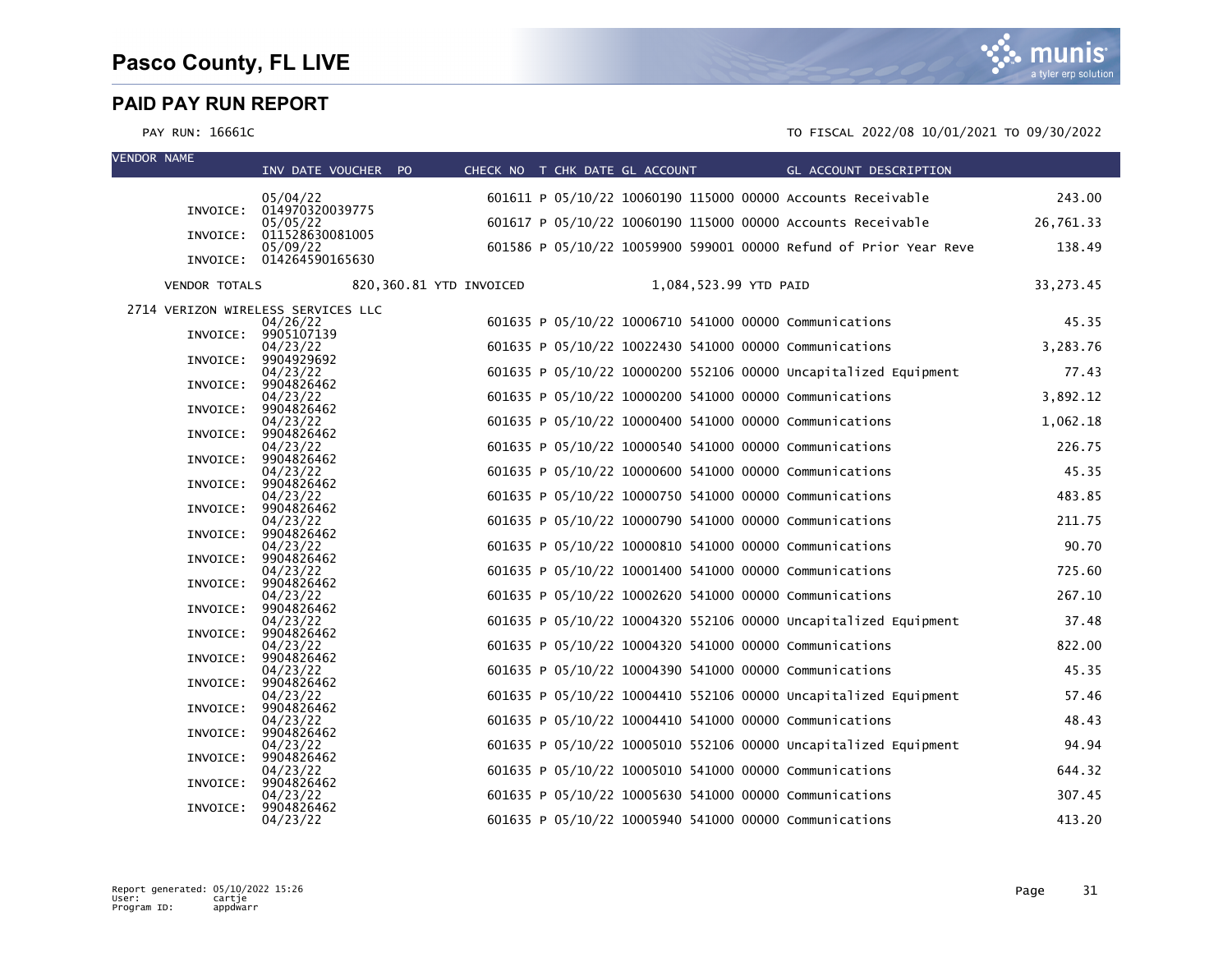| <b>VENDOR NAME</b> |                                 |                                |                                                        |                                                                 |          |
|--------------------|---------------------------------|--------------------------------|--------------------------------------------------------|-----------------------------------------------------------------|----------|
|                    | INV DATE VOUCHER PO             | CHECK NO T CHK DATE GL ACCOUNT |                                                        | GL ACCOUNT DESCRIPTION                                          |          |
|                    | INVOICE: 9904826462             |                                |                                                        |                                                                 |          |
|                    | 04/23/22<br>INVOICE: 9904826462 |                                | 601635 P 05/10/22 10005970 541000 00000 Communications |                                                                 | 136.05   |
|                    | 04/23/22                        |                                | 601635 P 05/10/22 10006000 541000 00000 Communications |                                                                 | 169.09   |
| INVOICE:           | 9904826462                      |                                |                                                        |                                                                 | 263.08   |
| INVOICE:           | 04/23/22<br>9904826462          |                                | 601635 P 05/10/22 10006020 541000 00000 Communications |                                                                 |          |
|                    | 04/23/22                        |                                | 601635 P 05/10/22 10006430 541000 00000 Communications |                                                                 | 81.85    |
| INVOICE:           | 9904826462<br>04/23/22          |                                | 601635 P 05/10/22 10006550 541000 00000 Communications |                                                                 | 36.07    |
| INVOICE:           | 9904826462                      |                                |                                                        |                                                                 |          |
|                    | 04/23/22                        |                                | 601635 P 05/10/22 10006600 541000 00000 Communications |                                                                 | 561.23   |
| INVOICE:           | 9904826462<br>04/23/22          |                                | 601635 P 05/10/22 10007810 541000 00000 Communications |                                                                 | 85.70    |
|                    | INVOICE: 9904826462             |                                |                                                        |                                                                 |          |
| INVOICE:           | 04/23/22<br>9904826462          |                                | 601635 P 05/10/22 10007860 541000 00000 Communications |                                                                 | 1,167.19 |
|                    | 04/23/22                        |                                | 601635 P 05/10/22 10007910 541000 00000 Communications |                                                                 | 45.35    |
| INVOICE:           | 9904826462                      |                                |                                                        |                                                                 |          |
| INVOICE:           | 04/23/22<br>9904826462          |                                | 601635 P 05/10/22 10008040 541000 00000 Communications |                                                                 | 156.02   |
|                    | 04/23/22                        |                                |                                                        | 601635 P 05/10/22 10008230 544000 00000 Rentals and Leases      | 40.35    |
|                    | INVOICE: 9904826462             |                                | 601635 P 05/10/22 10008320 541000 00000 Communications |                                                                 | 806.30   |
| INVOICE:           | 04/23/22<br>9904826462          |                                |                                                        |                                                                 |          |
|                    | 04/23/22                        |                                | 601635 P 05/10/22 10008520 541000 00000 Communications |                                                                 | 216.75   |
| INVOICE:           | 9904826462<br>04/23/22          |                                | 601635 P 05/10/22 10008690 541000 00000 Communications |                                                                 | 136.05   |
|                    | INVOICE: 9904826462             |                                |                                                        |                                                                 |          |
|                    | 04/23/22                        |                                | 601635 P 05/10/22 10008770 541000 00000 Communications |                                                                 | 952.35   |
| INVOICE:           | 9904826462<br>04/23/22          |                                | 601635 P 05/10/22 10008840 541000 00000 Communications |                                                                 | 317.45   |
| INVOICE:           | 9904826462                      |                                |                                                        |                                                                 |          |
| INVOICE:           | 04/23/22<br>9904826462          |                                | 601635 P 05/10/22 10008890 541000 00000 Communications |                                                                 | 257.10   |
|                    | 04/23/22                        |                                | 601635 P 05/10/22 10009670 541000 00000 Communications |                                                                 | 372.07   |
| INVOICE:           | 9904826462                      |                                |                                                        |                                                                 |          |
|                    | 04/23/22<br>INVOICE: 9904826462 |                                |                                                        | 601635 P 05/10/22 10009760 552106 00000 Uncapitalized Equipment | 37.48    |
|                    | 04/23/22                        |                                | 601635 P 05/10/22 10009760 541000 00000 Communications |                                                                 | 2,782.77 |
| INVOICE:           | 9904826462<br>04/23/22          |                                |                                                        | 601635 P 05/10/22 10009870 552106 00000 Uncapitalized Equipment | 164.91   |
| INVOICE:           | 9904826462                      |                                |                                                        |                                                                 |          |
|                    | 04/23/22                        |                                | 601635 P 05/10/22 10009870 541000 00000 Communications |                                                                 | 301.87   |
|                    | INVOICE: 9904826462<br>04/23/22 |                                | 601635 P 05/10/22 10009900 541000 00000 Communications |                                                                 | 361.72   |
|                    | INVOICE: 9904826462             |                                |                                                        |                                                                 |          |
|                    | 04/23/22                        |                                | 601635 P 05/10/22 10009960 541000 00000 Communications |                                                                 | 45.35    |
| INVOICE:           | 9904826462<br>04/23/22          |                                |                                                        | 601635 P 05/10/22 10010350 552106 00000 Uncapitalized Equipment | 19.97    |
| INVOICE:           | 9904826462                      |                                |                                                        |                                                                 |          |

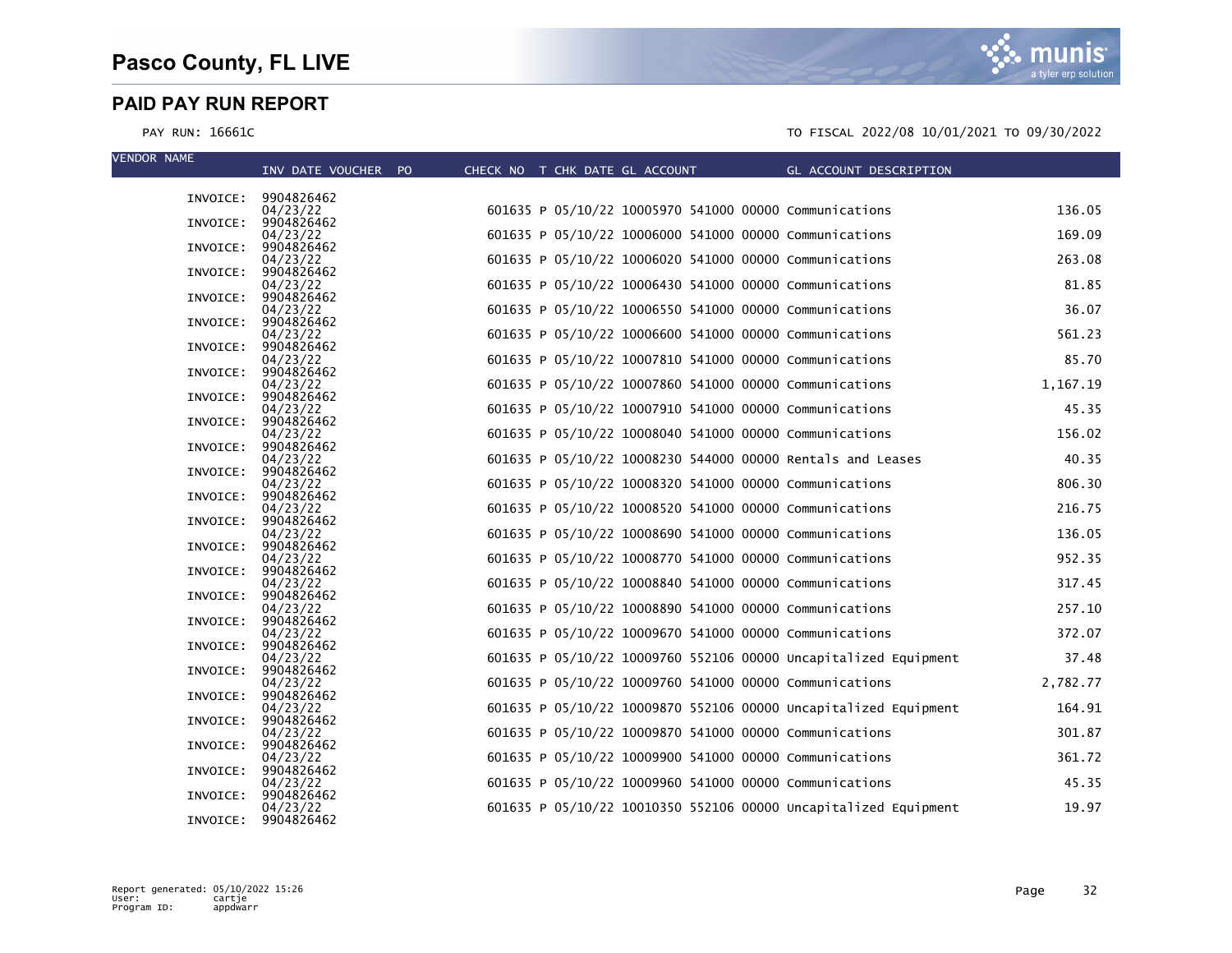| <b>VENDOR NAME</b> |          | INV DATE VOUCHER PO    | CHECK NO T CHK DATE GL ACCOUNT |  |  | GL ACCOUNT DESCRIPTION                                          |          |
|--------------------|----------|------------------------|--------------------------------|--|--|-----------------------------------------------------------------|----------|
|                    |          |                        |                                |  |  |                                                                 |          |
|                    |          | 04/23/22               |                                |  |  | 601635 P 05/10/22 10010350 541000 00000 Communications          | 3,298.67 |
|                    | INVOICE: | 9904826462<br>04/23/22 |                                |  |  | 601635 P 05/10/22 10010410 541000 00000 Communications          | 784.20   |
|                    | INVOICE: | 9904826462             |                                |  |  |                                                                 |          |
|                    |          | 04/23/22               |                                |  |  | 601635 P 05/10/22 10010880 541000 00000 Communications          | 284.29   |
|                    | INVOICE: | 9904826462<br>04/23/22 |                                |  |  | 601635 P 05/10/22 10012360 541000 00000 Communications          | 181.40   |
|                    | INVOICE: | 9904826462             |                                |  |  |                                                                 |          |
|                    |          | 04/23/22               |                                |  |  | 601635 P 05/10/22 10012740 541000 00000 Communications          | 90.70    |
|                    | INVOICE: | 9904826462<br>04/23/22 |                                |  |  | 601635 P 05/10/22 10013960 541000 00000 Communications          | 90.70    |
|                    | INVOICE: | 9904826462             |                                |  |  |                                                                 |          |
|                    |          | 04/23/22               |                                |  |  | 601635 P 05/10/22 10018200 541000 00000 Communications          | 45.35    |
|                    | INVOICE: | 9904826462<br>04/23/22 |                                |  |  | 601635 P 05/10/22 10019230 541000 00000 Communications          | 45.35    |
|                    | INVOICE: | 9904826462             |                                |  |  |                                                                 |          |
|                    |          | 04/23/22               |                                |  |  | 601635 P 05/10/22 10022430 552106 00000 Uncapitalized Equipment | 24.99    |
|                    | INVOICE: | 9904826462<br>04/23/22 |                                |  |  | 601635 P 05/10/22 10022430 541000 00000 Communications          | 958.05   |
|                    | INVOICE: | 9904826462             |                                |  |  |                                                                 |          |
|                    | INVOICE: | 04/23/22<br>9904826462 |                                |  |  | 601635 P 05/10/22 10026670 541000 00000 Communications          | 45.35    |
|                    |          | 04/23/22               |                                |  |  | 601635 P 05/10/22 10026900 541000 00000 Communications          | 136.85   |
|                    | INVOICE: | 9904826462             |                                |  |  |                                                                 |          |
|                    | INVOICE: | 04/23/22<br>9904826462 |                                |  |  | 601635 P 05/10/22 10036510 552106 00000 Uncapitalized Equipment | 24.99    |
|                    |          | 04/23/22               |                                |  |  | 601635 P 05/10/22 10036510 541000 00000 Communications          | 2,668.08 |
|                    | INVOICE: | 9904826462             |                                |  |  |                                                                 |          |
|                    | INVOICE: | 04/23/22<br>9904826462 |                                |  |  | 601635 P 05/10/22 10059830 541000 00000 Communications          | 534.20   |
|                    |          | 04/23/22               |                                |  |  | 601635 P 05/10/22 10059860 541000 00000 Communications          | 408.15   |
|                    | INVOICE: | 9904826462             |                                |  |  | 601635 P 05/10/22 10059920 541000 00000 Communications          |          |
|                    | INVOICE: | 04/23/22<br>9904826462 |                                |  |  |                                                                 | 1,360.75 |
|                    |          | 04/23/22               |                                |  |  | 601635 P 05/10/22 10059960 541000 00000 Communications          | 1,088.40 |
|                    | INVOICE: | 9904826462<br>04/23/22 |                                |  |  | 601635 P 05/10/22 10060110 552106 00000 Uncapitalized Equipment | 24.99    |
|                    | INVOICE: | 9904826462             |                                |  |  |                                                                 |          |
|                    |          | 04/23/22               |                                |  |  | 601635 P 05/10/22 10060110 541000 00000 Communications          | 5,512.53 |
|                    | INVOICE: | 9904826462<br>04/23/22 |                                |  |  | 601635 P 05/10/22 10060130 552106 00000 Uncapitalized Equipment | 184.90   |
|                    | INVOICE: | 9904826462             |                                |  |  |                                                                 |          |
|                    |          | 04/23/22               |                                |  |  | 601635 P 05/10/22 10060130 541000 00000 Communications          | 6,989.46 |
|                    | INVOICE: | 9904826462<br>04/23/22 |                                |  |  | 601635 P 05/10/22 10060140 552106 00000 Uncapitalized Equipment | 127.44   |
|                    | INVOICE: | 9904826462             |                                |  |  |                                                                 |          |
|                    | INVOICE: | 04/23/22<br>9904826462 |                                |  |  | 601635 P 05/10/22 10060140 541000 00000 Communications          | 1,280.15 |
|                    |          | 04/23/22               |                                |  |  | 601635 P 05/10/22 10060150 541000 00000 Communications          | 90.70    |
|                    | INVOICE: | 9904826462             |                                |  |  |                                                                 |          |
|                    |          | 04/23/22               |                                |  |  | 601635 P 05/10/22 10060160 541000 00000 Communications          | 92.04    |

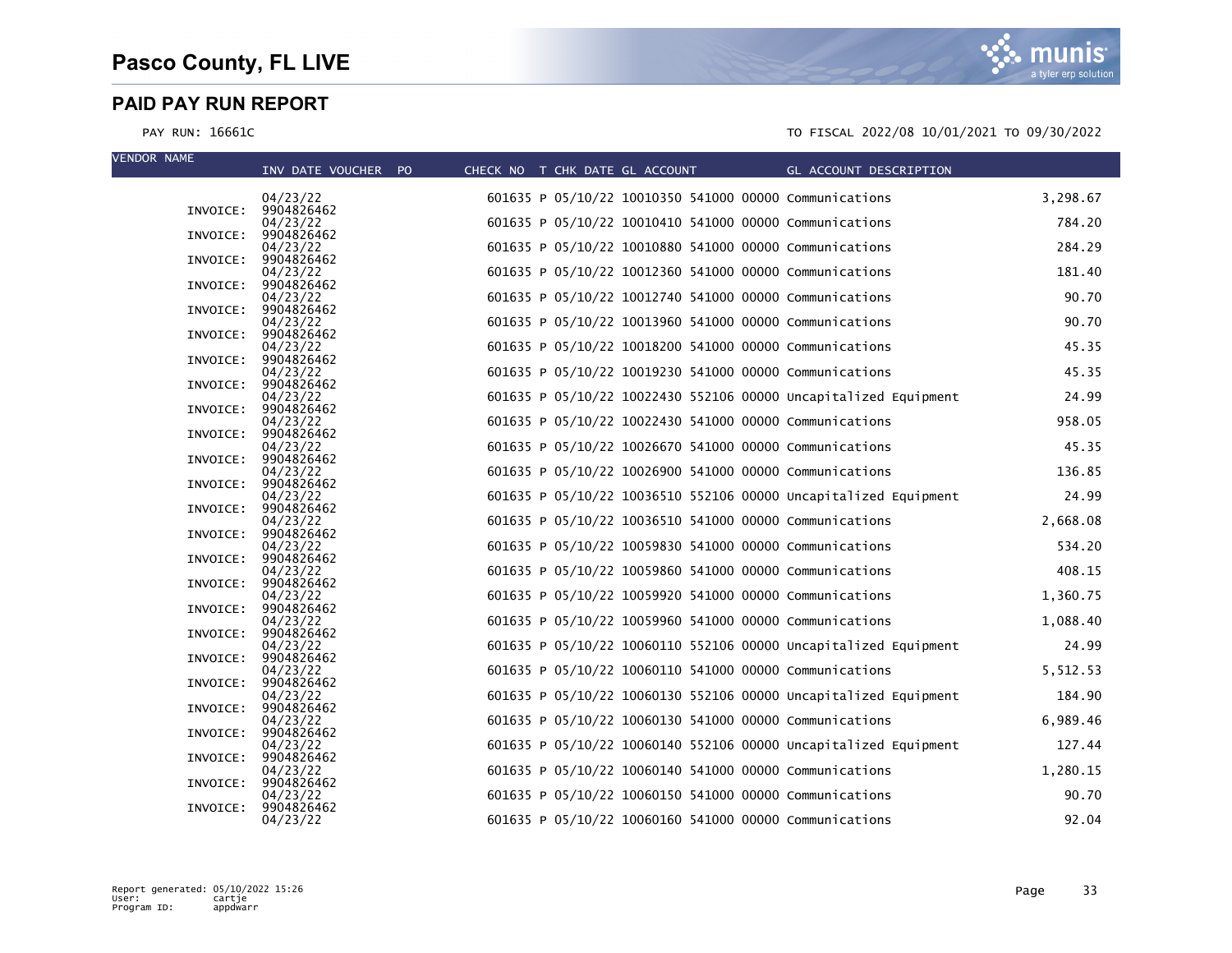| <b>VENDOR NAME</b> |                                 |                                |                                                        |                                                                   |          |
|--------------------|---------------------------------|--------------------------------|--------------------------------------------------------|-------------------------------------------------------------------|----------|
|                    | INV DATE VOUCHER PO             | CHECK NO T CHK DATE GL ACCOUNT |                                                        | GL ACCOUNT DESCRIPTION                                            |          |
|                    | INVOICE: 9904826462             |                                |                                                        |                                                                   |          |
|                    | 04/23/22<br>INVOICE: 9904826462 |                                | 601635 P 05/10/22 10061410 541000 00000 Communications |                                                                   | 489.57   |
|                    | 04/23/22                        |                                | 601635 P 05/10/22 10061450 541000 00000 Communications |                                                                   | 136.30   |
| INVOICE:           | 9904826462                      |                                | 601635 P 05/10/22 10061610 541000 00000 Communications |                                                                   | 317.45   |
| INVOICE:           | 04/23/22<br>9904826462          |                                |                                                        |                                                                   |          |
|                    | 04/23/22                        |                                | 601635 P 05/10/22 10062010 541000 00000 Communications |                                                                   | 498.85   |
| INVOICE:           | 9904826462<br>04/23/22          |                                | 601635 P 05/10/22 10062060 541000 00000 Communications |                                                                   | 116.77   |
| INVOICE:           | 9904826462                      |                                |                                                        |                                                                   |          |
| INVOICE:           | 04/13/22<br>9904154510          |                                | 601635 P 05/10/22 10000350 541000 00000 Communications |                                                                   | 36.07    |
|                    | 04/13/22                        |                                | 601635 P 05/10/22 10000400 541000 00000 Communications |                                                                   | 178.30   |
| INVOICE:           | 9904154510                      |                                |                                                        |                                                                   |          |
| INVOICE:           | 04/13/22<br>9904154510          |                                |                                                        | 601635 P 05/10/22 10000400 541007 00000 Communications - Judicial | 36.07    |
|                    | 04/13/22                        |                                | 601635 P 05/10/22 10000750 541000 00000 Communications |                                                                   | 72.14    |
| INVOICE:           | 9904154510<br>04/13/22          |                                | 601635 P 05/10/22 10004320 541000 00000 Communications |                                                                   | 432.84   |
| INVOICE:           | 9904154510                      |                                |                                                        |                                                                   |          |
|                    | 04/13/22                        |                                | 601635 P 05/10/22 10005010 541000 00000 Communications |                                                                   | 108.21   |
| INVOICE:           | 9904154510<br>04/13/22          |                                | 601635 P 05/10/22 10005940 541000 00000 Communications |                                                                   | $-68.60$ |
| INVOICE:           | 9904154510                      |                                |                                                        |                                                                   |          |
| INVOICE:           | 04/13/22<br>9904154510          |                                | 601635 P 05/10/22 10006000 541000 00000 Communications |                                                                   | 72.14    |
|                    | 04/13/22                        |                                | 601635 P 05/10/22 10006020 541000 00000 Communications |                                                                   | 36.07    |
|                    | INVOICE: 9904154510             |                                |                                                        |                                                                   |          |
| INVOICE:           | 04/13/22<br>9904154510          |                                | 601635 P 05/10/22 10006430 541000 00000 Communications |                                                                   | 1,313.65 |
|                    | 04/13/22                        |                                | 601635 P 05/10/22 10006550 541000 00000 Communications |                                                                   | 72.14    |
| INVOICE:           | 9904154510<br>04/13/22          |                                | 601635 P 05/10/22 10006600 541000 00000 Communications |                                                                   | 72.14    |
| INVOICE:           | 9904154510                      |                                |                                                        |                                                                   |          |
|                    | 04/13/22                        |                                | 601635 P 05/10/22 10006610 541000 00000 Communications |                                                                   | 36.07    |
| INVOICE:           | 9904154510<br>04/13/22          |                                | 601635 P 05/10/22 10006690 541000 00000 Communications |                                                                   | 208.18   |
|                    | INVOICE: 9904154510             |                                |                                                        |                                                                   |          |
| INVOICE:           | 04/13/22<br>9904154510          |                                | 601635 P 05/10/22 10006710 541000 00000 Communications |                                                                   | 36.07    |
|                    | 04/13/22                        |                                | 601635 P 05/10/22 10007580 541000 00000 Communications |                                                                   | 15.13    |
| INVOICE:           | 9904154510                      |                                |                                                        |                                                                   |          |
|                    | 04/13/22<br>INVOICE: 9904154510 |                                | 601635 P 05/10/22 10007810 541000 00000 Communications |                                                                   | 36.07    |
|                    | 04/13/22                        |                                | 601635 P 05/10/22 10007860 541000 00000 Communications |                                                                   | 961.10   |
| INVOICE:           | 9904154510<br>04/13/22          |                                | 601635 P 05/10/22 10008130 541000 00000 Communications |                                                                   | $-4.61$  |
| INVOICE:           | 9904154510                      |                                |                                                        |                                                                   |          |
|                    | 04/13/22                        |                                | 601635 P 05/10/22 10008320 541000 00000 Communications |                                                                   | 396.77   |
| INVOICE:           | 9904154510                      |                                |                                                        |                                                                   |          |

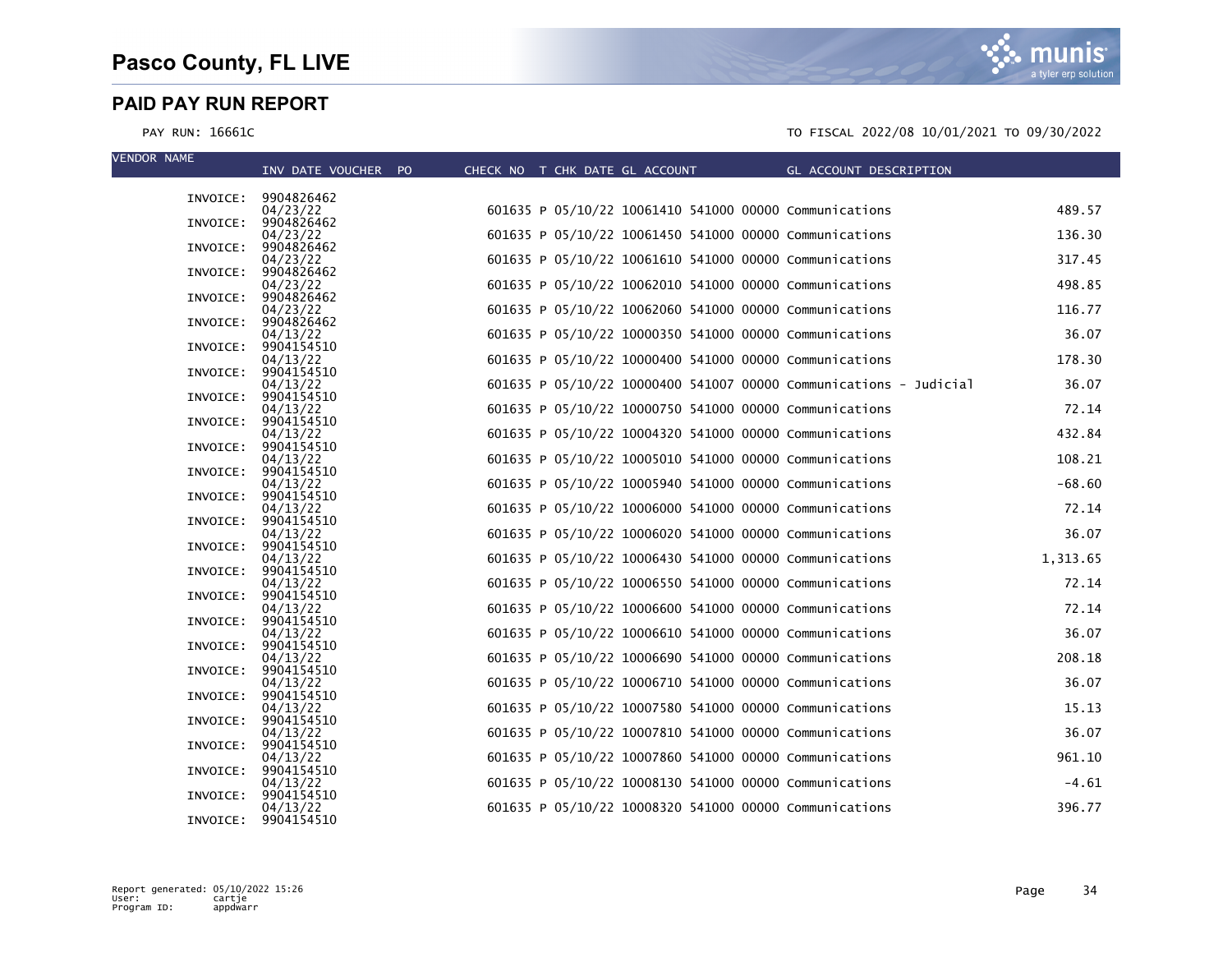| <b>VENDOR NAME</b>         |                      | INV DATE VOUCHER PO    |                         | CHECK NO T CHK DATE GL ACCOUNT |                     | GL ACCOUNT DESCRIPTION                                 |             |
|----------------------------|----------------------|------------------------|-------------------------|--------------------------------|---------------------|--------------------------------------------------------|-------------|
|                            |                      |                        |                         |                                |                     |                                                        |             |
|                            |                      | 04/13/22               |                         |                                |                     | 601635 P 05/10/22 10008770 541000 00000 Communications | 36.07       |
|                            | INVOICE:             | 9904154510<br>04/13/22 |                         |                                |                     | 601635 P 05/10/22 10008840 541000 00000 Communications | $-1,422.65$ |
|                            | INVOICE:             | 9904154510             |                         |                                |                     |                                                        |             |
|                            |                      | 04/13/22               |                         |                                |                     | 601635 P 05/10/22 10008890 541000 00000 Communications | 36.07       |
|                            | INVOICE:             | 9904154510             |                         |                                |                     | 601635 P 05/10/22 10008920 541000 00000 Communications | 432.84      |
|                            | INVOICE:             | 04/13/22<br>9904154510 |                         |                                |                     |                                                        |             |
|                            |                      | 04/13/22               |                         |                                |                     | 601635 P 05/10/22 10009760 541000 00000 Communications | 3,931.63    |
|                            | INVOICE:             | 9904154510             |                         |                                |                     |                                                        |             |
|                            | INVOICE:             | 04/13/22<br>9904154510 |                         |                                |                     | 601635 P 05/10/22 10009900 541000 00000 Communications | 144.28      |
|                            |                      | 04/13/22               |                         |                                |                     | 601635 P 05/10/22 10010350 541000 00000 Communications | 1,213.08    |
|                            | INVOICE:             | 9904154510             |                         |                                |                     |                                                        |             |
|                            | INVOICE:             | 04/13/22<br>9904154510 |                         |                                |                     | 601635 P 05/10/22 10010410 541000 00000 Communications | 1,118.17    |
|                            |                      | 04/13/22               |                         |                                |                     | 601635 P 05/10/22 10012360 541000 00000 Communications | $-16.28$    |
|                            | INVOICE:             | 9904154510             |                         |                                |                     |                                                        |             |
|                            | INVOICE:             | 04/13/22<br>9904154510 |                         |                                |                     | 601635 P 05/10/22 10012740 541000 00000 Communications | 772.60      |
|                            |                      | 04/13/22               |                         |                                |                     | 601635 P 05/10/22 10022430 541000 00000 Communications | 1,085.73    |
|                            | INVOICE:             | 9904154510             |                         |                                |                     |                                                        |             |
|                            |                      | 04/13/22               |                         |                                |                     | 601635 P 05/10/22 10026900 541000 00000 Communications | 36.07       |
|                            | INVOICE:             | 9904154510<br>04/13/22 |                         |                                |                     | 601635 P 05/10/22 10036510 541000 00000 Communications | 1,339.25    |
|                            | INVOICE:             | 9904154510             |                         |                                |                     |                                                        |             |
|                            |                      | 04/13/22               |                         |                                |                     | 601635 P 05/10/22 10059830 541000 00000 Communications | 36.07       |
|                            | INVOICE:             | 9904154510<br>04/13/22 |                         |                                |                     | 601635 P 05/10/22 10059920 541000 00000 Communications | 1,186.96    |
|                            | INVOICE:             | 9904154510             |                         |                                |                     |                                                        |             |
|                            |                      | 04/13/22               |                         |                                |                     | 601635 P 05/10/22 10059960 541000 00000 Communications | 541.05      |
|                            | INVOICE:             | 9904154510             |                         |                                |                     |                                                        | 1,450.96    |
|                            | INVOICE:             | 04/13/22<br>9904154510 |                         |                                |                     | 601635 P 05/10/22 10060110 541000 00000 Communications |             |
|                            |                      | 04/13/22               |                         |                                |                     | 601635 P 05/10/22 10060130 541000 00000 Communications | 2,904.23    |
|                            | INVOICE:             | 9904154510             |                         |                                |                     |                                                        |             |
|                            | INVOICE:             | 04/13/22<br>9904154510 |                         |                                |                     | 601635 P 05/10/22 10060140 541000 00000 Communications | 1,332.71    |
|                            |                      | 04/13/22               |                         |                                |                     | 601635 P 05/10/22 10060370 541000 00000 Communications | 36.07       |
|                            | INVOICE:             | 9904154510             |                         |                                |                     |                                                        |             |
|                            | INVOICE:             | 04/13/22<br>9904154510 |                         |                                |                     | 601635 P 05/10/22 10061410 541000 00000 Communications | 147.79      |
|                            |                      | 04/13/22               |                         |                                |                     | 601635 P 05/10/22 10062010 541000 00000 Communications | 72.14       |
|                            |                      | INVOICE: 9904154510    |                         |                                |                     |                                                        |             |
|                            | <b>VENDOR TOTALS</b> |                        | 533,149.07 YTD INVOICED |                                | 537,281.02 YTD PAID |                                                        | 70,789.10   |
| 5682 THE COUNTY OF VOLUSIA |                      |                        |                         |                                |                     |                                                        |             |
|                            | INVOICE:             | 05/04/22<br>40883      |                         |                                |                     | 601636 P 05/10/22 10001410 566000 00000 Library Books  | 24.99       |

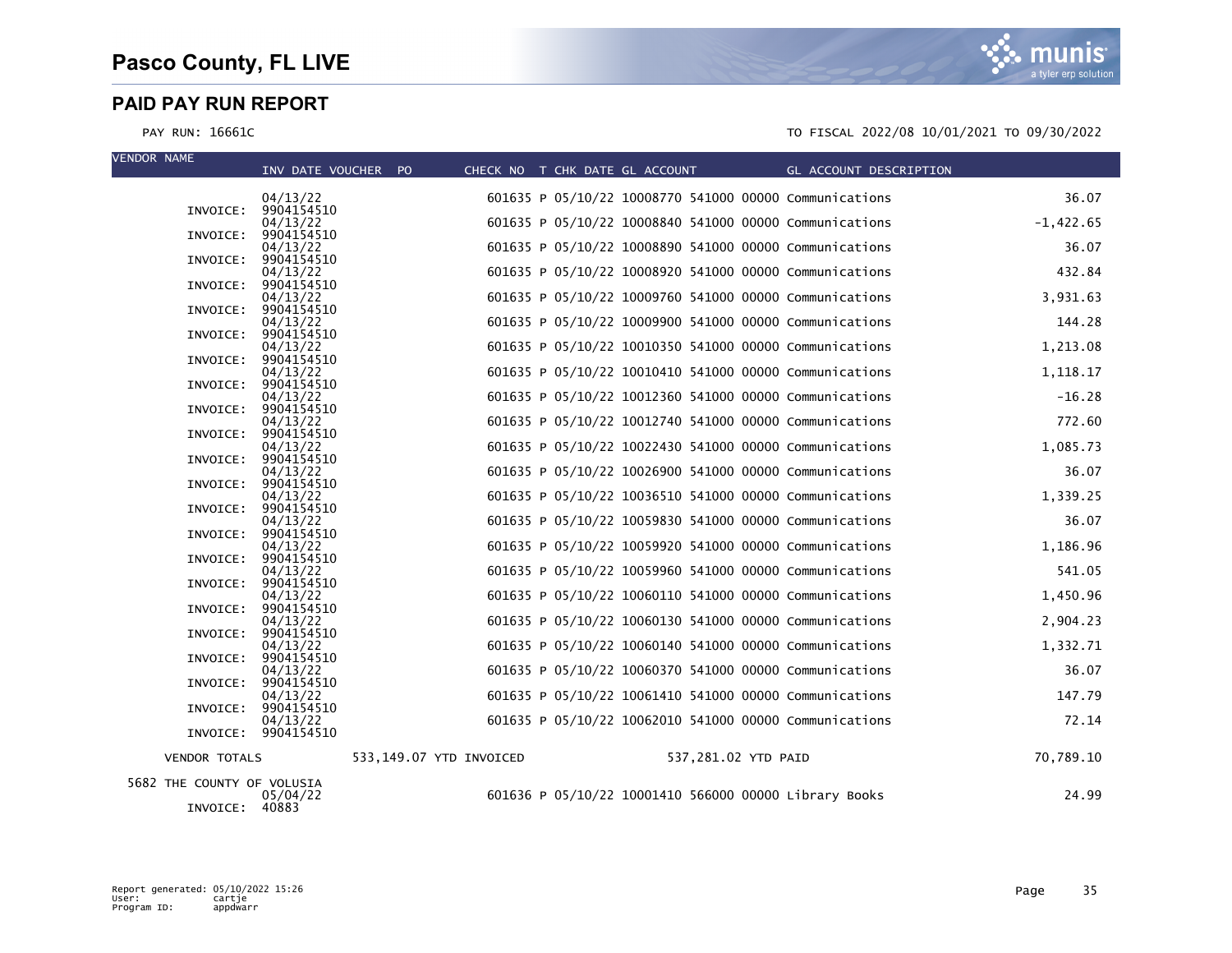VENDOR NAME

a tyler erp solutior

#### PAY RUN: 16661C TO FISCAL 2022/08 10/01/2021 TO 09/30/2022

| <b>VENDOR TOTALS</b>                       |                                    | 408.63 YTD INVOICED |  |  | 408.63 YTD PAID |                                                                   | 24.99    |
|--------------------------------------------|------------------------------------|---------------------|--|--|-----------------|-------------------------------------------------------------------|----------|
|                                            |                                    |                     |  |  |                 |                                                                   |          |
| 4336 WITHLACOOCHEE RIVER ELECTRIC COOP INC | 04/25/22                           |                     |  |  |                 | 601639 P 05/10/22 10005150 543001 00000 Utilities - Electric      | 219.46   |
|                                            | INVOICE: 1906749042522<br>04/19/22 |                     |  |  |                 | 601639 P 05/10/22 10010410 543001 00000 Utilities - Electric      | 31.74    |
| INVOICE:                                   | 2202111041922<br>05/03/22          |                     |  |  |                 | 601638 P 05/10/22 21315060 549003 00000 Public Assistance Utiliti | 285.46   |
| INVOICE:                                   | BROWN207309                        |                     |  |  |                 |                                                                   |          |
| INVOICE:                                   | 04/29/22<br>2056944042922          |                     |  |  |                 | 601639 P 05/10/22 10000200 543001 00000 Utilities - Electric      | 43.16    |
|                                            | 04/29/22                           |                     |  |  |                 | 601639 P 05/10/22 10000200 543001 00000 Utilities - Electric      | 114.26   |
| INVOICE:                                   | 2072306042922<br>04/29/22          |                     |  |  |                 | 601639 P 05/10/22 10000200 543001 00000 Utilities - Electric      | 47.32    |
| INVOICE:                                   | 2152771042922                      |                     |  |  |                 |                                                                   |          |
|                                            | 04/29/22                           |                     |  |  |                 | 601639 P 05/10/22 10000200 543001 00000 Utilities - Electric      | 4,794.37 |
|                                            | INVOICE: 2166052042922<br>05/05/22 |                     |  |  |                 | 601638 P 05/10/22 10033570 549003 00000 Public Assistance Utiliti | 300.00   |
| INVOICE:                                   | DAY208523S                         |                     |  |  |                 |                                                                   |          |
| INVOICE:                                   | 05/03/22<br>HEPPARD207310S         |                     |  |  |                 | 601638 P 05/10/22 10033570 549003 00000 Public Assistance Utiliti | 300.00   |
|                                            | 05/04/22                           |                     |  |  |                 | 601638 P 05/10/22 10033570 549003 00000 Public Assistance Utiliti | 300.00   |
| INVOICE:                                   | ALLEN209121S<br>05/04/22           |                     |  |  |                 | 601638 P 05/10/22 10033570 549003 00000 Public Assistance Utiliti | 300.00   |
| INVOICE:                                   | COLON209104S                       |                     |  |  |                 |                                                                   |          |
| INVOICE:                                   | 05/04/22<br>DONOFRIO209112S        |                     |  |  |                 | 601638 P 05/10/22 10033570 549003 00000 Public Assistance Utiliti | 237.67   |
|                                            | 05/03/22                           |                     |  |  |                 | 601638 P 05/10/22 10033570 549003 00000 Public Assistance Utiliti | 300.00   |
| INVOICE:                                   | TAYLOR208506S<br>05/03/22          |                     |  |  |                 | 601638 P 05/10/22 10033570 549003 00000 Public Assistance Utiliti | 300.00   |
| INVOICE:                                   | RUSS0208511S                       |                     |  |  |                 |                                                                   |          |
|                                            | 05/04/22                           |                     |  |  |                 | 601638 P 05/10/22 10033720 534030 00000 Federal Contracted Servic | 300.00   |
| INVOICE:                                   | HART209100S<br>05/05/22            |                     |  |  |                 | 601639 P 05/10/22 10000200 543001 00000 Utilities - Electric      | 36.12    |
| INVOICE:                                   | 2201039050522                      |                     |  |  |                 |                                                                   |          |
| INVOICE:                                   | 05/05/22<br>1697838050522          |                     |  |  |                 | 601639 P 05/10/22 10000200 543001 00000 Utilities - Electric      | 6,123.18 |
|                                            | 05/05/22                           |                     |  |  |                 | 601639 P 05/10/22 10000200 543001 00000 Utilities - Electric      | 43.52    |
| INVOICE:                                   | 2123196050522<br>05/05/22          |                     |  |  |                 | 601639 P 05/10/22 10000200 543001 00000 Utilities - Electric      | 217.21   |
| INVOICE:                                   | 2124966050522                      |                     |  |  |                 |                                                                   |          |
|                                            | 05/05/22<br>INVOICE: 2185458050522 |                     |  |  |                 | 601639 P 05/10/22 10000200 543001 00000 Utilities - Electric      | 875.41   |
|                                            | 05/05/22                           |                     |  |  |                 | 601639 P 05/10/22 10000200 543001 00000 Utilities - Electric      | 316.63   |
| INVOICE:                                   | 2188964050522<br>05/05/22          |                     |  |  |                 | 601639 P 05/10/22 10000200 543001 00000 Utilities - Electric      | 251.54   |
| INVOICE:                                   | 2191272050522                      |                     |  |  |                 |                                                                   |          |
| INVOICE:                                   | 05/05/22<br>2192788050522          |                     |  |  |                 | 601639 P 05/10/22 10000200 543001 00000 Utilities - Electric      | 36.41    |
|                                            | 05/05/22                           |                     |  |  |                 | 601639 P 05/10/22 10000200 543001 00000 Utilities - Electric      | 204.79   |

INV DATE VOUCHER PO CHECK NO T CHK DATE GL ACCOUNT GL ACCOUNT DESCRIPTION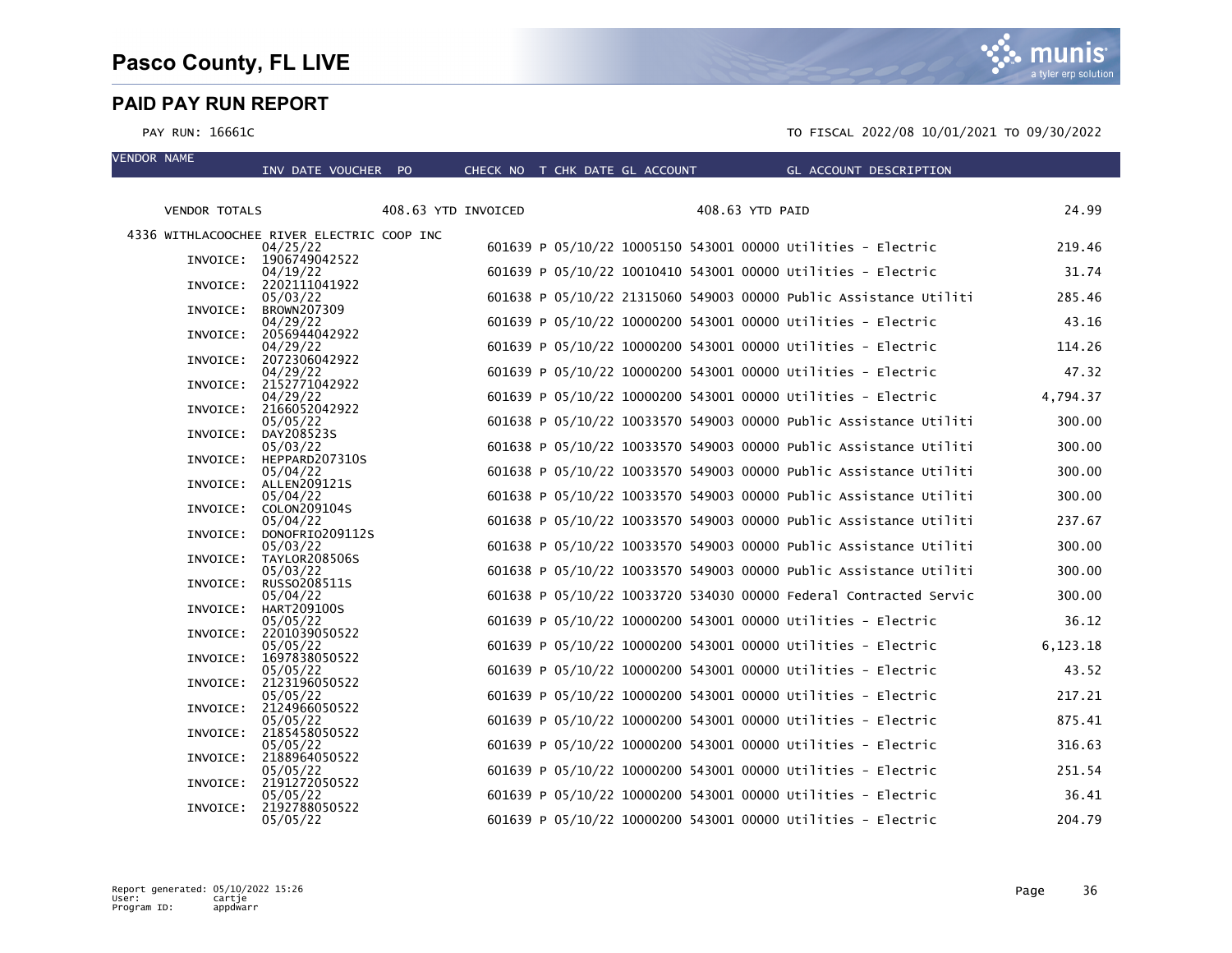| <b>VENDOR NAME</b> | INV DATE VOUCHER PO                 | CHECK NO T CHK DATE GL ACCOUNT |  | <b>Example 2018 GL ACCOUNT DESCRIPTION</b>                   |           |
|--------------------|-------------------------------------|--------------------------------|--|--------------------------------------------------------------|-----------|
|                    |                                     |                                |  |                                                              |           |
|                    | INVOICE: 2192793050522<br>04/29/22  |                                |  | 601637 P 05/10/22 10060370 543001 00000 Utilities - Electric | 1,010.04  |
|                    | INVOICE: 16932010042922<br>04/29/22 |                                |  | 601637 P 05/10/22 10062010 543001 00000 Utilities - Electric | 1,340.83  |
|                    | INVOICE: 16932010042922<br>04/29/22 |                                |  | 601637 P 05/10/22 10012510 543001 00000 Utilities - Electric | 632.48    |
|                    | INVOICE: 16932010042922             |                                |  |                                                              |           |
| INVOICE:           | 04/29/22<br>16932010042922          |                                |  | 601637 P 05/10/22 10012480 543001 00000 Utilities - Electric | 107.26    |
|                    | 04/29/22<br>INVOICE: 16932010042922 |                                |  | 601637 P 05/10/22 10012570 543001 00000 Utilities - Electric | 627.95    |
|                    | 04/29/22<br>INVOICE: 16932010042922 |                                |  | 601637 P 05/10/22 10012580 543001 00000 Utilities - Electric | 643.03    |
|                    | 04/29/22<br>INVOICE: 16932010042922 |                                |  | 601637 P 05/10/22 10012680 543001 00000 Utilities - Electric | 528.52    |
|                    | 04/29/22                            |                                |  | 601637 P 05/10/22 10012410 543001 00000 Utilities - Electric | 881.97    |
|                    | INVOICE: 16932010042922<br>04/29/22 |                                |  | 601637 P 05/10/22 10000200 543001 00000 Utilities - Electric | 73,472.63 |
|                    | INVOICE: 16932010042922<br>04/29/22 |                                |  | 601637 P 05/10/22 10024690 543001 00000 Utilities - Electric | 108.58    |
|                    | INVOICE: 16932010042922<br>04/29/22 |                                |  | 601637 P 05/10/22 10005030 543001 00000 Utilities - Electric | 380.72    |
| INVOICE:           | 16932010042922<br>04/29/22          |                                |  | 601637 P 05/10/22 10005080 543001 00000 Utilities - Electric | 113.99    |
|                    | INVOICE: 16932010042922<br>04/29/22 |                                |  | 601637 P 05/10/22 10005050 543001 00000 Utilities - Electric | 362.63    |
|                    | INVOICE: 16932010042922             |                                |  |                                                              |           |
|                    | 04/29/22<br>INVOICE: 16932010042922 |                                |  | 601637 P 05/10/22 10005150 543001 00000 Utilities - Electric | 558.61    |
|                    | 04/29/22<br>INVOICE: 16932010042922 |                                |  | 601637 P 05/10/22 10004190 543001 00000 Utilities - Electric | 1,771.35  |
|                    | 04/29/22<br>INVOICE: 16932010042922 |                                |  | 601637 P 05/10/22 10004320 543001 00000 Utilities - Electric | 277.46    |
|                    | 04/29/22<br>INVOICE: 16932010042922 |                                |  | 601637 P 05/10/22 10004360 543001 00000 Utilities - Electric | 469.82    |
|                    | 04/29/22<br>INVOICE: 16932010042922 |                                |  | 601637 P 05/10/22 10060140 543001 00000 Utilities - Electric | 255.86    |
|                    | 04/29/22<br>INVOICE: 16932010042922 |                                |  | 601637 P 05/10/22 10062860 543001 00000 Utilities - Electric | 2,294.58  |
|                    | 04/29/22                            |                                |  | 601637 P 05/10/22 10062870 543001 00000 Utilities - Electric | 231.78    |
| INVOICE:           | 16932010042922<br>04/29/22          |                                |  | 601637 P 05/10/22 10062880 543001 00000 Utilities - Electric | 194.15    |
|                    | INVOICE: 16932010042922<br>04/29/22 |                                |  | 601637 P 05/10/22 10063120 543001 00000 Utilities - Electric | 1,499.92  |
|                    | INVOICE: 16932010042922<br>04/29/22 |                                |  | 601637 P 05/10/22 10063240 543001 00000 Utilities - Electric | 209.37    |
|                    | INVOICE: 16932010042922<br>04/29/22 |                                |  | 601637 P 05/10/22 10063400 543001 00000 Utilities - Electric | 1,315.13  |
| INVOICE:           | 16932010042922<br>04/29/22          |                                |  | 601637 P 05/10/22 10063420 543001 00000 Utilities - Electric | 2,299.38  |
|                    | INVOICE: 16932010042922             |                                |  |                                                              |           |

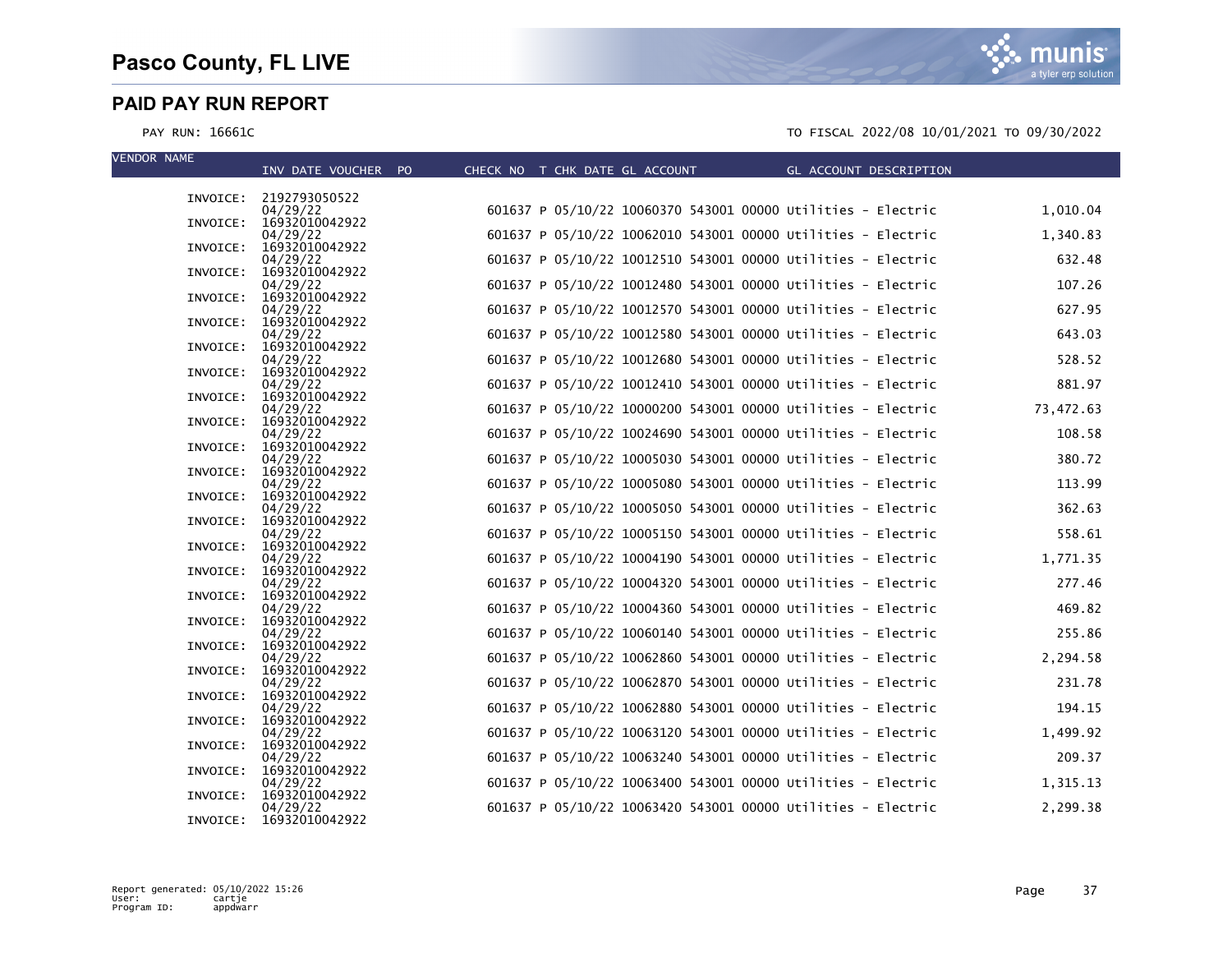PAY RUN: 16661C TO FISCAL 2022/08 10/01/2021 TO 09/30/2022

| <b>VENDOR NAME</b>   | INV DATE VOUCHER PO                        | CHECK NO T CHK DATE GL ACCOUNT |                       | <b>GL ACCOUNT DESCRIPTION</b>                                |            |
|----------------------|--------------------------------------------|--------------------------------|-----------------------|--------------------------------------------------------------|------------|
|                      | 04/29/22                                   |                                |                       | 601637 P 05/10/22 10063430 543001 00000 Utilities - Electric | 444.00     |
| INVOICE:             | 16932010042922                             |                                |                       |                                                              |            |
| INVOICE:             | 04/29/22<br>16932010042922                 |                                |                       | 601637 P 05/10/22 10063510 543001 00000 Utilities - Electric | 5,061.40   |
|                      | 04/29/22                                   |                                |                       | 601637 P 05/10/22 10063530 543001 00000 Utilities - Electric | 72.48      |
|                      | INVOICE: 16932010042922<br>04/29/22        |                                |                       | 601637 P 05/10/22 10063610 543001 00000 Utilities - Electric | 59.87      |
|                      | INVOICE: 16932010042922                    |                                |                       |                                                              |            |
|                      | 04/29/22<br>INVOICE: 16932010042922        |                                |                       | 601637 P 05/10/22 10063660 543001 00000 Utilities - Electric | 62.29      |
|                      | 04/29/22                                   |                                |                       | 601637 P 05/10/22 10063750 543001 00000 Utilities - Electric | 1,650.87   |
|                      | INVOICE: 16932010042922<br>04/29/22        |                                |                       | 601637 P 05/10/22 10063810 543001 00000 Utilities - Electric | 1,106.92   |
|                      | INVOICE: 16932010042922                    |                                |                       |                                                              |            |
| INVOICE:             | 04/29/22<br>16932010042922                 |                                |                       | 601637 P 05/10/22 10063830 543001 00000 Utilities - Electric | 2,763.21   |
|                      | 04/29/22                                   |                                |                       | 601637 P 05/10/22 10063930 543001 00000 Utilities - Electric | 17,343.01  |
| INVOICE:             | 16932010042922                             |                                |                       |                                                              | 306.85     |
| INVOICE:             | 04/29/22<br>16932010042922                 |                                |                       | 601637 P 05/10/22 10064170 543001 00000 Utilities - Electric |            |
|                      | 04/29/22                                   |                                |                       | 601637 P 05/10/22 10064200 543001 00000 Utilities - Electric | 389.76     |
| INVOICE:             | 16932010042922<br>04/29/22                 |                                |                       | 601637 P 05/10/22 10064210 543001 00000 Utilities - Electric | 158.23     |
| INVOICE:             | 16932010042922                             |                                |                       |                                                              |            |
| INVOICE:             | 04/29/22<br>16932010042922                 |                                |                       | 601637 P 05/10/22 10064230 543001 00000 Utilities - Electric | 119.97     |
|                      | 04/29/22                                   |                                |                       | 601637 P 05/10/22 10064300 543001 00000 Utilities - Electric | 489.22     |
|                      | INVOICE: 16932010042922<br>04/29/22        |                                |                       | 601637 P 05/10/22 10064410 543001 00000 Utilities - Electric | 314.53     |
|                      | INVOICE: 16932010042922                    |                                |                       |                                                              |            |
|                      | 04/29/22<br>INVOICE: 16932010042922        |                                |                       | 601637 P 05/10/22 10064420 543001 00000 Utilities - Electric | 576.62     |
|                      | 04/29/22                                   |                                |                       | 601637 P 05/10/22 10064480 543001 00000 Utilities - Electric | 91.52      |
|                      | INVOICE: 16932010042922<br>04/29/22        |                                |                       | 601637 P 05/10/22 10064500 543001 00000 Utilities - Electric | 1,542.83   |
|                      | INVOICE: 16932010042922                    |                                |                       |                                                              |            |
|                      | 04/29/22<br>16932010042922                 |                                |                       | 601637 P 05/10/22 10010410 543001 00000 Utilities - Electric | 7,997.99   |
| INVOICE:             | 04/29/22                                   |                                |                       | 601637 P 05/10/22 10060110 543001 00000 Utilities - Electric | 1,647.95   |
| INVOICE:             | 16932010042922                             |                                |                       |                                                              |            |
| INVOICE:             | 04/29/22<br>16932010042922                 |                                |                       | 601637 P 05/10/22 10060130 543001 00000 Utilities - Electric | 60,811.97  |
|                      | 04/29/22                                   |                                |                       | 601637 P 05/10/22 10061410 543001 00000 Utilities - Electric | 103.35     |
|                      | INVOICE: 16932010042922                    |                                |                       |                                                              |            |
| <b>VENDOR TOTALS</b> | 4,411,542.37 YTD INVOICED                  |                                | 5,091,880.87 YTD PAID |                                                              | 210,681.13 |
|                      | 8015 WEST CENTRAL FLORIDA BROADCASTING LLC |                                |                       |                                                              |            |

INVOICE: 1694000060006

04/30/22 22000320 601640 P 05/10/22 10061450 549020 00000 Advertising 700.00

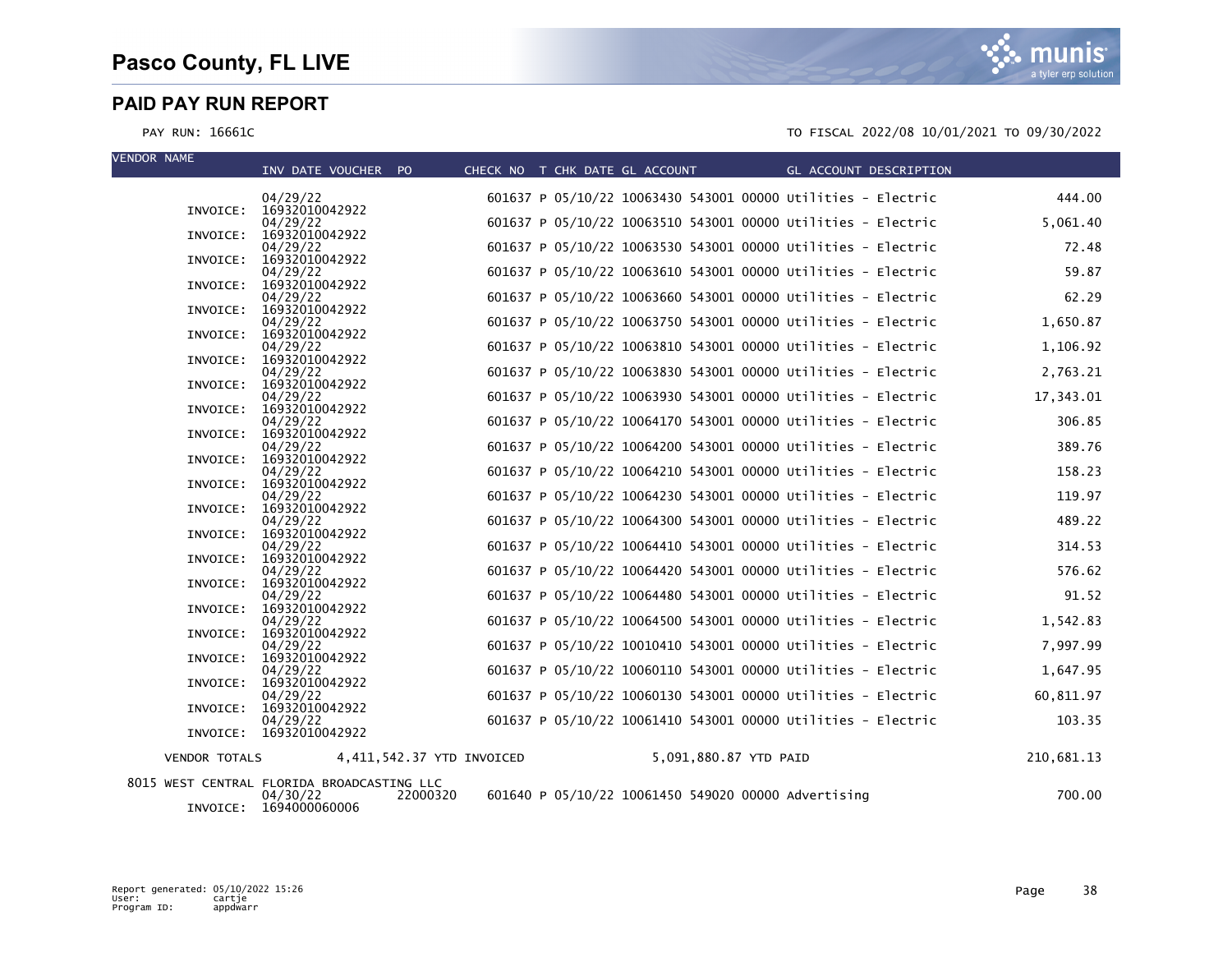| VENDOR NAME |                            | INV DATE VOUCHER PO |                         |  |  | CHECK NO T CHK DATE GL ACCOUNT |                     | GL ACCOUNT DESCRIPTION                                            |                |
|-------------|----------------------------|---------------------|-------------------------|--|--|--------------------------------|---------------------|-------------------------------------------------------------------|----------------|
|             |                            |                     |                         |  |  |                                |                     |                                                                   |                |
|             | <b>VENDOR TOTALS</b>       |                     | 4,200.00 YTD INVOICED   |  |  |                                | 4,200.00 YTD PAID   |                                                                   | 700.00         |
|             | 10517 SIEMENS MOBILITY INC | 05/03/22            | 22000922                |  |  |                                |                     | 601641 P 05/10/22 10010410 563070 20963 Signalization Projects    | 8,027.00       |
|             | INVOICE:                   | 5620039726          |                         |  |  |                                |                     |                                                                   |                |
|             | <b>VENDOR TOTALS</b>       |                     | 83,340.00 YTD INVOICED  |  |  |                                | 83,340.00 YTD PAID  |                                                                   | 8,027.00       |
|             | 5815 ZOLL DATA SYSTEMS INC | 05/02/22            | 22000513                |  |  |                                |                     | 601642 P 05/10/22 10006430 546009 00000 IT Maint/Suppt Hardware/S | 24,914.47      |
|             | INVOICE:                   | INV00113699         |                         |  |  |                                |                     |                                                                   |                |
|             | <b>VENDOR TOTALS</b>       |                     | 215,874.13 YTD INVOICED |  |  |                                | 214,484.13 YTD PAID |                                                                   | 24,914.47      |
|             |                            |                     |                         |  |  |                                |                     | <b>REPORT TOTALS</b>                                              | 2, 153, 726.85 |
|             |                            |                     |                         |  |  |                                |                     |                                                                   |                |

**COUNT AMOUNT** TOTAL PRINTED CHECKS 202 2,153,726.85

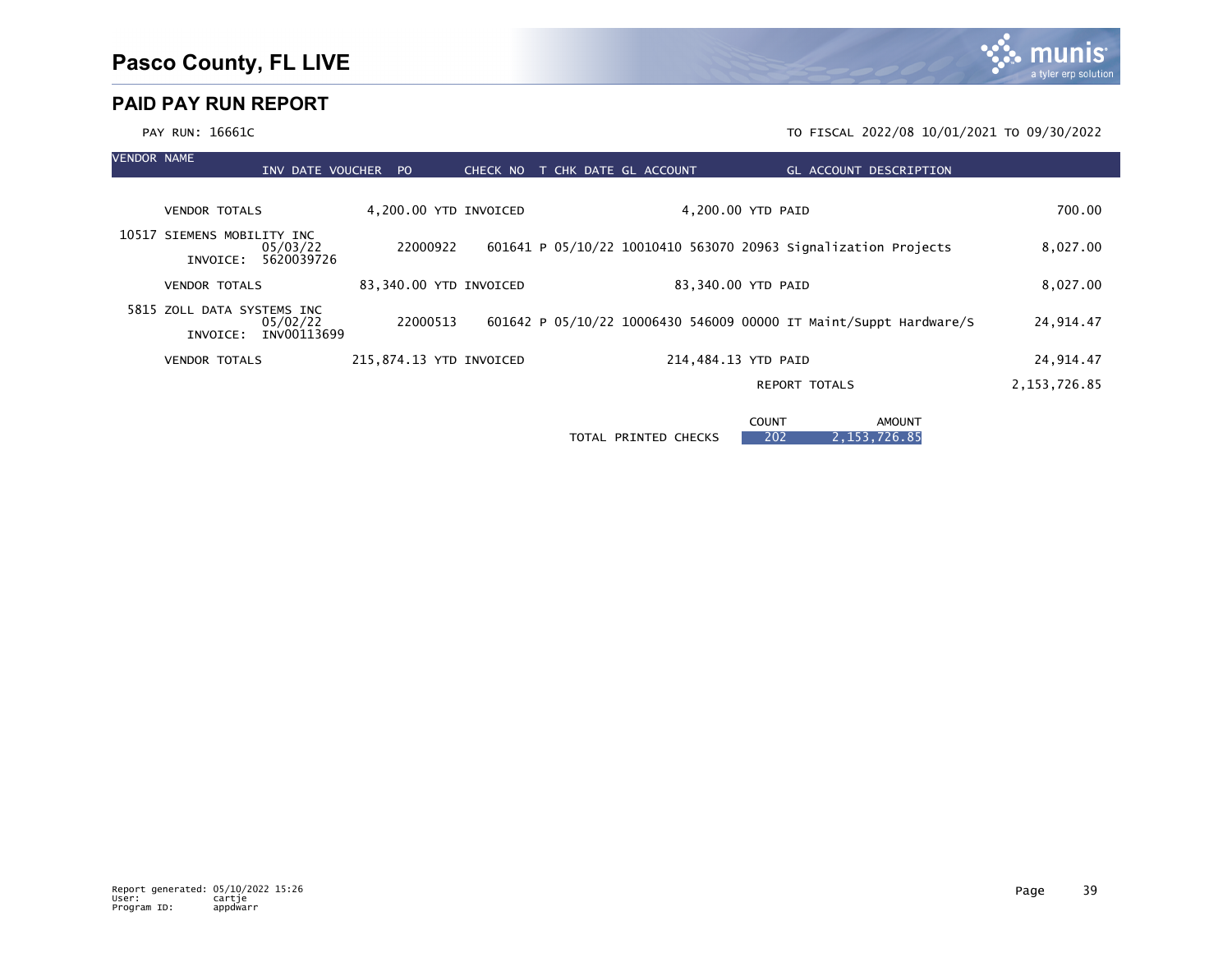mı INIS a tyler erp solution

#### PAY RUN: 16661D TO FISCAL 2022/08 10/01/2021 TO 09/30/2022

| <b>VENDOR NAME</b>             | INV DATE VOUCHER PO           |                            | CHECK NO T CHK DATE GL ACCOUNT   | GL ACCOUNT DESCRIPTION                                          |              |
|--------------------------------|-------------------------------|----------------------------|----------------------------------|-----------------------------------------------------------------|--------------|
|                                |                               |                            |                                  |                                                                 |              |
| 4494 FLORIDA RETIREMENT SYSTEM |                               |                            |                                  |                                                                 |              |
|                                | 05/04/22                      |                            | 26282 M 05/10/22 10007170 202421 | Retirement                                                      | 534,597.07   |
| INVOICE:                       | APR <sub>22</sub>             |                            |                                  |                                                                 |              |
|                                | 05/04/22                      |                            | 26282 M 05/10/22 10007170 202421 | Retirement                                                      | 2,942,857.36 |
| INVOICE:                       | APR <sub>22</sub>             |                            |                                  |                                                                 | 21.56        |
| INVOICE:                       | 05/04/22<br>APR <sub>22</sub> |                            |                                  | 26282 M 05/10/22 10062010 522000 00000 Retirement Contributions |              |
|                                | 05/04/22                      |                            |                                  | 26282 M 05/10/22 10007860 522000 00000 Retirement Contributions | $-331.70$    |
| INVOICE:                       | APR22                         |                            |                                  |                                                                 |              |
|                                | 05/04/22                      |                            |                                  | 26282 M 05/10/22 10059920 522000 00000 Retirement Contributions | 32.16        |
| INVOICE:                       | APR <sub>22</sub>             |                            |                                  |                                                                 |              |
|                                | 01/31/22                      |                            | 26283 M 05/10/22 10007170 202421 | Retirement                                                      | 360,887.14   |
| INVOICE:                       | JAN22                         |                            |                                  |                                                                 |              |
|                                | 01/31/22                      |                            | 26283 M 05/10/22 10007170 202421 | Retirement                                                      | 2,002,035.67 |
| INVOICE:                       | JAN22                         |                            |                                  | 26283 M 05/10/22 10060140 522000 00000 Retirement Contributions | $-1, 313.76$ |
| INVOICE:                       | 01/31/22<br>JAN22             |                            |                                  |                                                                 |              |
|                                | 01/31/22                      |                            |                                  | 26283 M 05/10/22 10012360 522000 00000 Retirement Contributions | $-579.61$    |
| INVOICE:                       | JAN22                         |                            |                                  |                                                                 |              |
|                                | 01/31/22                      |                            |                                  | 26283 M 05/10/22 10010350 522000 00000 Retirement Contributions | 1,247.42     |
| INVOICE:                       | JAN22                         |                            |                                  |                                                                 |              |
|                                | 01/31/22                      |                            |                                  | 26283 M 05/10/22 10010350 522000 00000 Retirement Contributions | 1,133.03     |
| INVOICE:                       | JAN22                         |                            |                                  |                                                                 |              |
|                                | 01/31/22                      |                            | 26283 M 05/10/22 10007170 202421 | Retirement                                                      | 3,658.38     |
| INVOICE:                       | JAN22<br>01/31/22             |                            | 26283 M 05/10/22 10007170 202421 | Retirement                                                      | 19,884.97    |
| INVOICE:                       | JAN22                         |                            |                                  |                                                                 |              |
|                                |                               |                            |                                  |                                                                 |              |
| <b>VENDOR TOTALS</b>           |                               | 18,709,657.01 YTD INVOICED | 20,974,879.87 YTD PAID           |                                                                 | 5,864,129.69 |

#### REPORT TOTALS 5,864,129.69

|                                         | <b>COUNT</b> | <b>AMOUNT</b> |
|-----------------------------------------|--------------|---------------|
| <b>CHECKS</b><br>MANUAL<br><b>TOTAL</b> |              | 5,864,129.69  |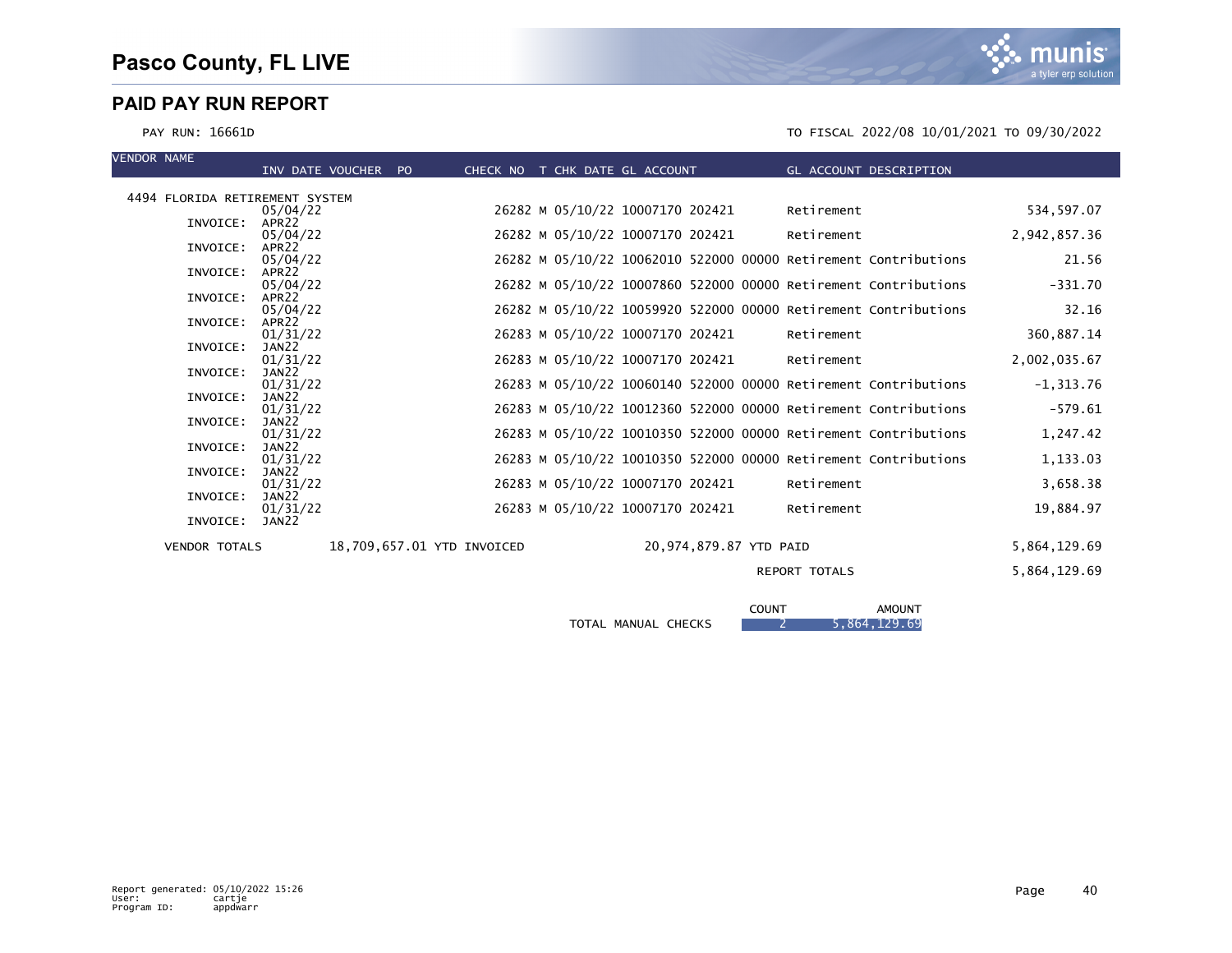| <b>VENDOR NAME</b>         | INV DATE VOUCHER PO  |                         |  | CHECK NO T CHK DATE GL ACCOUNT                   |                   | GL ACCOUNT DESCRIPTION                                           |           |
|----------------------------|----------------------|-------------------------|--|--------------------------------------------------|-------------------|------------------------------------------------------------------|-----------|
|                            |                      |                         |  |                                                  |                   |                                                                  |           |
| 4368 ALLIED UNIVERSAL CORP | 04/22/22             | 22000015                |  | 18003 T 05/13/22 10060110 552010 00000 Chemicals |                   |                                                                  | 236.61    |
| INVOICE: I2773306          | 04/22/22             | 22000015                |  | 18003 T 05/13/22 10060130 552010 00000 Chemicals |                   |                                                                  | 3,011.40  |
| INVOICE:                   | I2773304<br>04/22/22 | 22000015                |  | 18003 T 05/13/22 10060110 552010 00000 Chemicals |                   |                                                                  | 200.76    |
| INVOICE:                   | I2773307<br>04/22/22 | 22000015                |  | 18003 T 05/13/22 10060110 552010 00000 Chemicals |                   |                                                                  | 401.52    |
| INVOICE:                   | I2773309<br>04/25/22 | 22000015                |  | 18003 T 05/13/22 10060130 552010 00000 Chemicals |                   |                                                                  | 3,579.26  |
| INVOICE:                   | I2773445             | 22000015                |  |                                                  |                   |                                                                  |           |
| INVOICE:                   | 04/25/22<br>I2773448 |                         |  | 18003 T 05/13/22 10060130 552010 00000 Chemicals |                   |                                                                  | 3,611.53  |
| INVOICE:                   | 04/27/22<br>12773915 | 22000015                |  | 18003 T 05/13/22 10060130 552010 00000 Chemicals |                   |                                                                  | 1,075.50  |
| INVOICE:                   | 04/27/22<br>I2774058 | 22000015                |  | 18003 T 05/13/22 10060130 552010 00000 Chemicals |                   |                                                                  | 2,222.70  |
| INVOICE:                   | 04/27/22<br>I2774129 | 22000015                |  | 18003 T 05/13/22 10060130 552010 00000 Chemicals |                   |                                                                  | 3,567.79  |
| INVOICE:                   | 05/02/22<br>I2775013 | 22000015                |  | 18003 T 05/13/22 10060130 552010 00000 Chemicals |                   |                                                                  | 1,505.70  |
|                            | 05/02/22             | 22000015                |  | 18003 T 05/13/22 10060130 552010 00000 Chemicals |                   |                                                                  | 2,509.50  |
| INVOICE:                   | I2775075<br>05/02/22 | 22000015                |  | 18003 T 05/13/22 10060130 552010 00000 Chemicals |                   |                                                                  | 3,572.09  |
| INVOICE:                   | I2775076<br>05/03/22 | 22000015                |  | 18003 T 05/13/22 10060130 552010 00000 Chemicals |                   |                                                                  | 2,324.51  |
| INVOICE:                   | 12775506<br>05/04/22 | 22000015                |  | 18003 T 05/13/22 10060130 552010 00000 Chemicals |                   |                                                                  | 3,416.51  |
| INVOICE:                   | I2775823<br>05/04/22 | 22000015                |  | 18003 T 05/13/22 10060130 552010 00000 Chemicals |                   |                                                                  | 3,544.13  |
| INVOICE: I2775945          |                      |                         |  |                                                  |                   |                                                                  |           |
| <b>VENDOR TOTALS</b>       |                      | 743,816.56 YTD INVOICED |  | 808,678.71 YTD PAID                              |                   |                                                                  | 34,779.51 |
| 4363 BARNEYS PUMPS INC     |                      |                         |  |                                                  |                   |                                                                  |           |
| INVOICE: 3000338           | 04/21/22             | 22001104                |  |                                                  |                   | 18004 T 05/13/22 10060130 552008 00000 Maint Materials-Not Rds&B | 6,746.00  |
| <b>VENDOR TOTALS</b>       |                      | 99,904.16 YTD INVOICED  |  | 88,715.00 YTD PAID                               |                   |                                                                  | 6,746.00  |
| 1888 MARTIN BETTS          |                      |                         |  |                                                  |                   | 18005 T 05/13/22 10005730 534000 00000 other Services            | 619.50    |
| INVOICE: PR139426          | 05/02/22             |                         |  |                                                  |                   |                                                                  |           |
| <b>VENDOR TOTALS</b>       |                      | 6,993.00 YTD INVOICED   |  |                                                  | 8,760.50 YTD PAID |                                                                  | 619.50    |
| 8824 CHRISTINE M HAUGSBY   | 04/27/22             |                         |  |                                                  |                   | 18006 T 05/13/22 10005730 534000 00000 other Services            | 75.60     |
| INVOICE: PR139425          |                      |                         |  |                                                  |                   |                                                                  |           |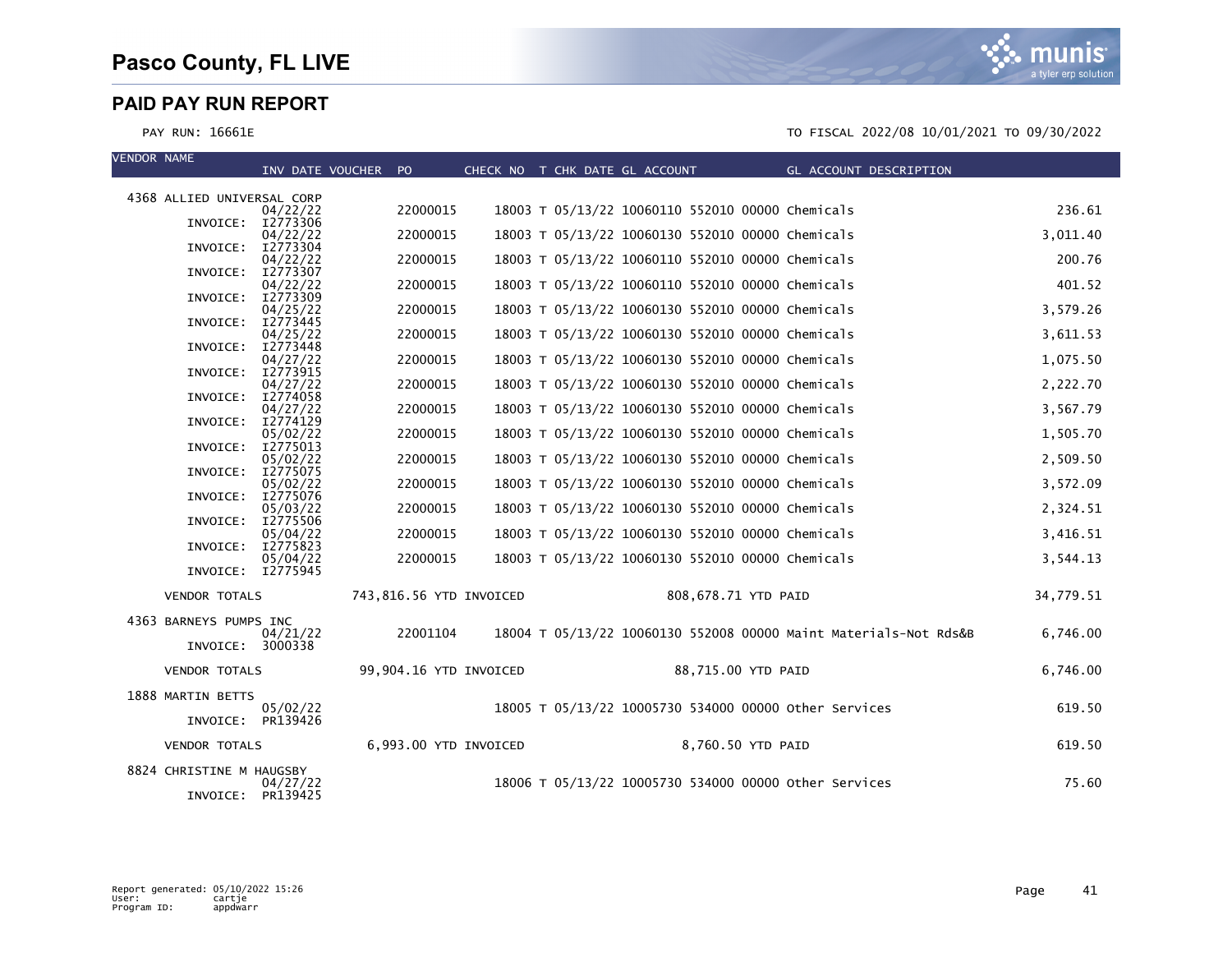VENDOR NAME

munis a tyler erp solution

|                                | INV DATE VOUCHER PO                                 |                           | CHECK NO T CHK DATE GL ACCOUNT |  |                         | GL ACCOUNT DESCRIPTION                                           |             |
|--------------------------------|-----------------------------------------------------|---------------------------|--------------------------------|--|-------------------------|------------------------------------------------------------------|-------------|
| <b>VENDOR TOTALS</b>           |                                                     | 495.60 YTD INVOICED       |                                |  | 495.60 YTD PAID         |                                                                  | 75.60       |
|                                |                                                     |                           |                                |  |                         |                                                                  |             |
| 5672 CHRISTOPHER NOCCO SHERIFF | 09/30/21                                            |                           |                                |  |                         | 18007 T 05/13/22 10010640 534000 00000 other Services            | 90,612.11   |
|                                | INVOICE: AR001198<br>09/30/21                       |                           |                                |  |                         | 18007 T 05/13/22 10010640 534000 00000 Other Services            | 55,000.00   |
|                                | INVOICE: AR001195<br>04/27/22                       | 22000544                  |                                |  |                         | 18007 T 05/13/22 10006880 534016 00000 Contracts Law Enforcement | 52,833.50   |
|                                | INVOICE: AR001427                                   |                           |                                |  |                         |                                                                  |             |
|                                | 04/27/22<br>INVOICE: AR001426                       | 22000571                  |                                |  |                         | 18007 T 05/13/22 10006880 534016 00000 Contracts Law Enforcement | 52,833.50   |
| VENDOR TOTALS                  |                                                     |                           | 169,653,868.59 YTD INVOICED    |  | 118,947,242.11 YTD PAID |                                                                  | 251,279.11  |
| 5647 CITY OF NEW PORT RICHEY   |                                                     |                           |                                |  |                         |                                                                  |             |
| INVOICE: OCT21A                | 04/25/22                                            |                           |                                |  |                         | 18008 T 05/13/22 10060140 534000 00000 other Services            | 22,077.64   |
| INVOICE: OCT21                 | 04/25/22                                            |                           |                                |  |                         | 18008 T 05/13/22 10060130 543004 00000 Utilities - Waste Disposa | 68,186.39   |
|                                | 04/25/22<br>INVOICE: NOV21A                         |                           |                                |  |                         | 18008 T 05/13/22 10060140 534000 00000 other Services            | 24, 225. 35 |
|                                | 04/25/22                                            |                           |                                |  |                         | 18008 T 05/13/22 10060130 543004 00000 Utilities - Waste Disposa | 74,819.56   |
| INVOICE:                       | NOV21<br>04/25/22                                   |                           |                                |  |                         | 18008 T 05/13/22 10060140 534000 00000 other Services            | 23,098.24   |
| INVOICE:                       | DEC21A<br>04/25/22                                  |                           |                                |  |                         | 18008 T 05/13/22 10060140 534000 00000 other Services            | 22,907.90   |
| INVOICE:                       | JAN22A<br>04/25/22                                  |                           |                                |  |                         | 18008 T 05/13/22 10060130 543004 00000 Utilities - Waste Disposa | 70,750.64   |
| INVOICE:                       | JAN22                                               |                           |                                |  |                         |                                                                  |             |
| INVOICE:                       | 04/25/22<br>FEB22A                                  |                           |                                |  |                         | 18008 T 05/13/22 10060140 534000 00000 other Services            | 22,611.51   |
| INVOICE:                       | 04/25/22<br>FEB22                                   |                           |                                |  |                         | 18008 T 05/13/22 10060130 543004 00000 Utilities - Waste Disposa | 69,835.23   |
|                                | 04/25/22                                            |                           |                                |  |                         | 18008 T 05/13/22 10060140 534000 00000 other Services            | 27,079.15   |
| INVOICE:                       | MAR22A<br>04/25/22                                  |                           |                                |  |                         | 18008 T 05/13/22 10060130 543004 00000 Utilities - Waste Disposa | 83,632.08   |
| INVOICE:                       | MAR22<br>04/25/22                                   |                           |                                |  |                         | 18008 T 05/13/22 10060130 543004 00000 Utilities - Waste Disposa | 71,338.51   |
| INVOICE: DEC21                 |                                                     |                           |                                |  |                         |                                                                  |             |
| <b>VENDOR TOTALS</b>           |                                                     | 2,939,634.71 YTD INVOICED |                                |  | 3,101,082.33 YTD PAID   |                                                                  | 580,562.20  |
|                                | 4990 COALITION FOR THE HOMELESS OF PASCO COUNTY INC |                           |                                |  |                         | 18009 T 05/13/22 10033310 549004 00000 Public Assistance         |             |
| INVOICE: MAY22                 | 05/01/22                                            |                           |                                |  |                         |                                                                  | 80,416.67   |
| <b>VENDOR TOTALS</b>           | 683,389.30 YTD INVOICED                             |                           |                                |  | 1,033,858.37 YTD PAID   |                                                                  | 80,416.67   |
| 4491 COMMERCIAL RISK MGMT INC  | 05/04/22                                            |                           |                                |  |                         | 18010 T 05/13/22 10062460 524000 00000 WC Claims County          | 34,779.62   |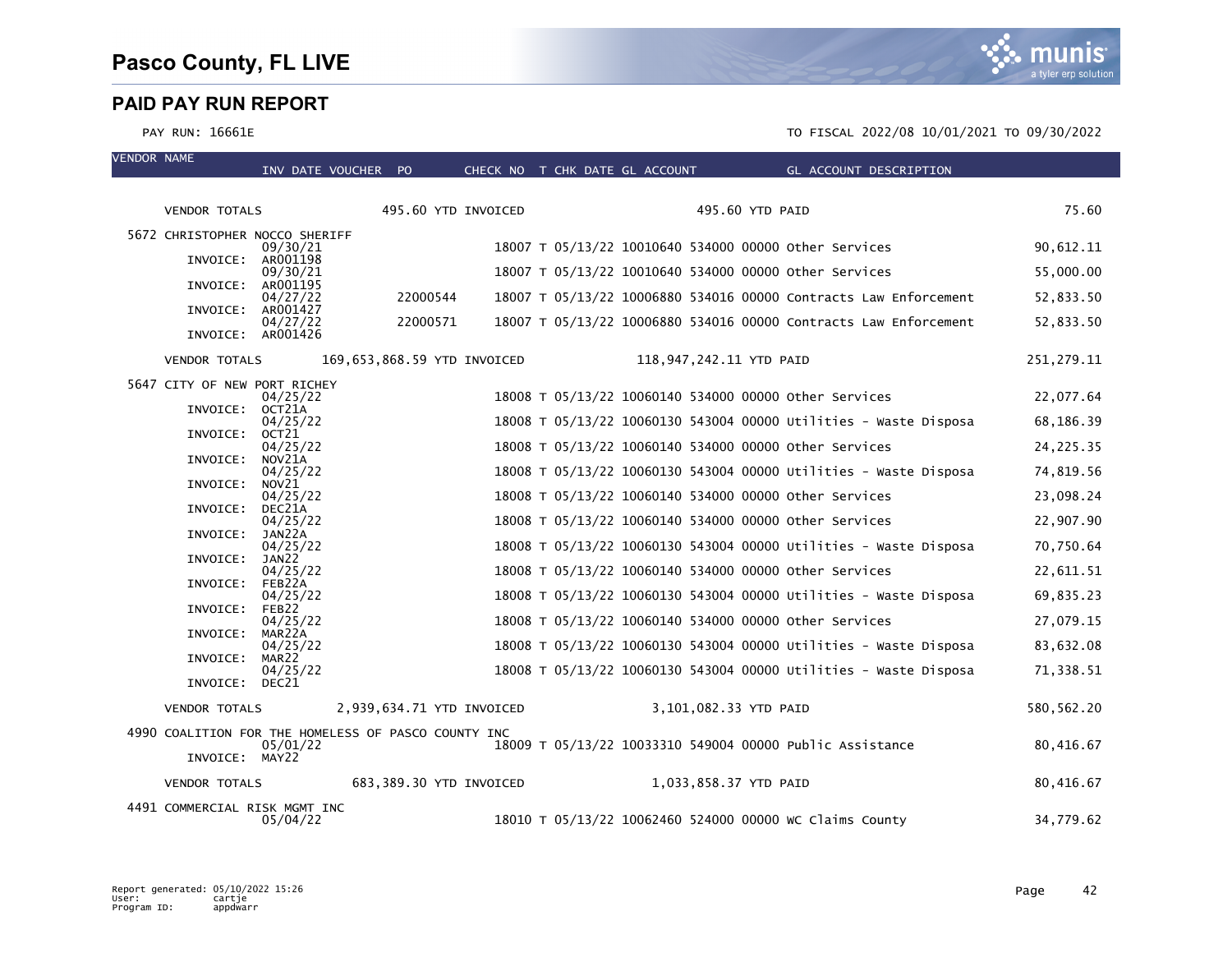

| <b>VENDOR NAME</b> |                                          | INV DATE VOUCHER PO    |                            |  | CHECK NO T CHK DATE GL ACCOUNT | <b>Example 2018 GL ACCOUNT DESCRIPTION</b>                       |               |
|--------------------|------------------------------------------|------------------------|----------------------------|--|--------------------------------|------------------------------------------------------------------|---------------|
|                    |                                          |                        |                            |  |                                |                                                                  |               |
|                    | INVOICE:                                 | 0426050322<br>05/04/22 |                            |  |                                | 18010 T 05/13/22 10062460 524001 00000 WC Claims - Sheriff       | 15,429.86     |
|                    | INVOICE:                                 | 0426050322<br>05/04/22 |                            |  |                                | 18010 T 05/13/22 10062460 524005 00000 WC Claims - Supervisor of | 312.00        |
|                    | INVOICE: 0426050322                      |                        |                            |  |                                |                                                                  |               |
|                    | <b>VENDOR TOTALS</b>                     |                        | 2,267,886.37 YTD INVOICED  |  | 2,341,183.85 YTD PAID          |                                                                  | 50, 521.48    |
|                    | 4657 CONE & GRAHAM INC                   | 04/25/22               |                            |  |                                | 18011 T 05/13/22 10044860 563010 20095 IOTB-Roads                | 262,694.60    |
|                    | INVOICE:                                 | 4427P7                 |                            |  |                                |                                                                  |               |
|                    | INVOICE: 4427P7R                         | 04/25/22               |                            |  |                                | 18011 T 05/13/22 10044780 205999 00000 Contracts Payable Retaina | $-13, 134.73$ |
|                    | <b>VENDOR TOTALS</b>                     |                        | 16,030,789.28 YTD INVOICED |  | 18,808,434.50 YTD PAID         |                                                                  | 249,559.87    |
|                    | 8250 CONTRACT MANAGEMENT SERVICES FL LLC |                        | 22001090                   |  |                                |                                                                  |               |
|                    | INVOICE: 127733                          | 04/26/22               |                            |  |                                | 18012 T 05/13/22 10060130 534000 00000 Other Services            | 13,183.00     |
|                    | <b>VENDOR TOTALS</b>                     |                        | 201,151.52 YTD INVOICED    |  | 237,271.52 YTD PAID            |                                                                  | 13,183.00     |
|                    | 4155 DESIGNLAB INC                       | 04/28/22               | 22000114                   |  |                                | 18013 T 05/13/22 10060190 141000 00000 Materials and Supplies    | 1,065.75      |
|                    | INVOICE:                                 | 255812                 |                            |  |                                |                                                                  |               |
|                    | INVOICE:                                 | 04/28/22<br>255806     | 22000114                   |  |                                | 18013 T 05/13/22 10060190 141000 00000 Materials and Supplies    | 121.80        |
|                    | INVOICE:                                 | 04/28/22<br>255805     | 22000114                   |  |                                | 18013 T 05/13/22 10060190 141000 00000 Materials and Supplies    | 24.74         |
|                    | INVOICE:                                 | 04/29/22<br>255838     | 22000818                   |  |                                | 18013 T 05/13/22 10000400 552007 00000 Apparel and Other Clothin | 164.50        |
|                    |                                          | 05/05/22               | 22000136                   |  |                                | 18013 T 05/13/22 10062010 552007 00000 Apparel and Other Clothin | 149.86        |
|                    | INVOICE:<br>INVOICE: 255870              | 255967<br>05/03/22     | 22000114                   |  |                                | 18013 T 05/13/22 10060190 141000 00000 Materials and Supplies    | 56.00         |
|                    | VENDOR TOTALS                            |                        | 305,400.80 YTD INVOICED    |  |                                | 351,143.21 YTD PAID                                              | 1,582.65      |
|                    | 5852 ENVIROWASTE SERVICES GROUP INC      |                        |                            |  |                                |                                                                  |               |
|                    | INVOICE:                                 | 04/26/22<br>20221951   | 22000231                   |  |                                | 18014 T 05/13/22 10060130 534000 00000 Other Services            | 3,588.00      |
|                    | INVOICE: 20221926                        | 04/26/22               | 22000231                   |  |                                | 18014 T 05/13/22 10060130 534000 00000 other Services            | 5,796.00      |
|                    | <b>VENDOR TOTALS</b>                     |                        | 277,400.00 YTD INVOICED    |  |                                | 301,598.00 YTD PAID                                              | 9,384.00      |
|                    | 5674 MIKE FASANO, TAX COLLECTOR          |                        |                            |  |                                |                                                                  |               |
|                    | INVOICE:                                 | 04/29/22<br>CD220139   |                            |  |                                | 18015 T 05/13/22 10026900 534000 00000 other Services            | 2,955.84      |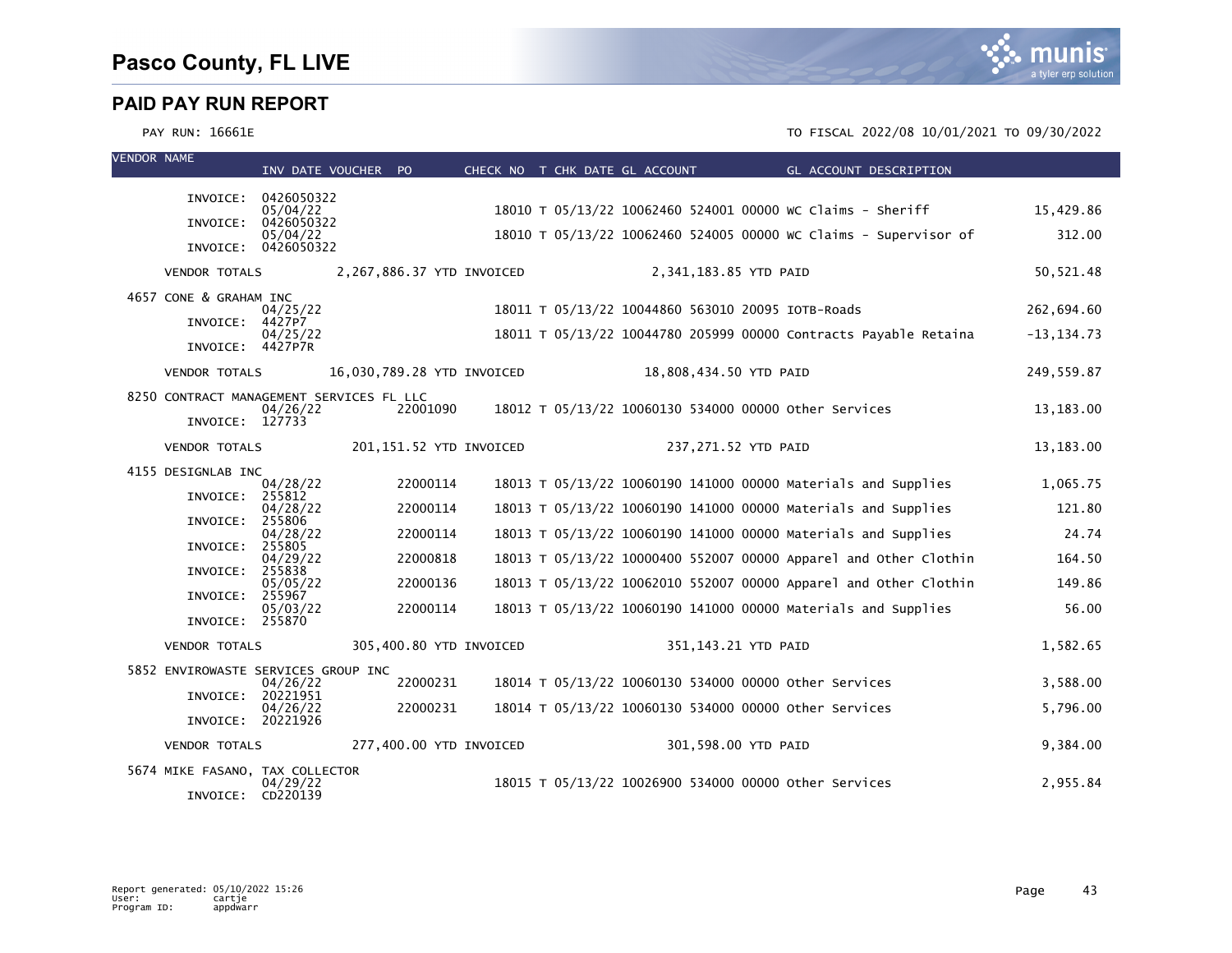| <b>VENDOR NAME</b> |                            | INV DATE VOUCHER PO     |                           |          |                         | CHECK NO T CHK DATE GL ACCOUNT                        |                       | GL ACCOUNT DESCRIPTION                                    |           |
|--------------------|----------------------------|-------------------------|---------------------------|----------|-------------------------|-------------------------------------------------------|-----------------------|-----------------------------------------------------------|-----------|
|                    |                            |                         |                           |          |                         |                                                       |                       |                                                           |           |
|                    | VENDOR TOTALS              |                         | 1,993,312.58 YTD INVOICED |          |                         |                                                       | 1,993,036.90 YTD PAID |                                                           | 2,955.84  |
|                    | 6354 REV RTC INC           | 04/29/22                |                           | 22000180 |                         | 18016 T 05/13/22 10062010 534000 00000 other Services |                       |                                                           | 55,926.12 |
|                    | INVOICE: S42698            |                         |                           |          |                         |                                                       |                       |                                                           |           |
|                    | <b>VENDOR TOTALS</b>       |                         | 2,401,205.44 YTD INVOICED |          |                         |                                                       | 2,400,353.84 YTD PAID |                                                           | 55,926.12 |
|                    | 2330 HERC RENTALS INC      | 04/21/22                |                           | 22000410 |                         |                                                       |                       | 18017 T 05/13/22 10060130 544000 00000 Rentals and Leases | 1,333.00  |
|                    | INVOICE:                   | 32524053005<br>04/18/22 |                           | 22000410 |                         |                                                       |                       | 18017 T 05/13/22 10060110 544000 00000 Rentals and Leases | 2,036.00  |
|                    |                            | INVOICE: 32775436001    |                           |          |                         |                                                       |                       |                                                           |           |
|                    | <b>VENDOR TOTALS</b>       |                         |                           |          | 154,002.80 YTD INVOICED |                                                       | 167,012.20 YTD PAID   |                                                           | 3,369.00  |
|                    | 7559 H W LOCHNER INC       | 05/04/22                |                           |          |                         | 18018 T 05/13/22 10041680 563010 20404 IOTB-Roads     |                       |                                                           | 2,054.99  |
|                    | INVOICE: 3380P25           |                         |                           |          |                         |                                                       |                       |                                                           |           |
|                    | <b>VENDOR TOTALS</b>       |                         |                           |          | 101,341.41 YTD INVOICED |                                                       | 122,175.79 YTD PAID   |                                                           | 2,054.99  |
|                    | 7560 INGRAM INDUSTRIES INC |                         |                           | 22000137 |                         | 18020 T 05/13/22 10001410 566000 00000 Library Books  |                       |                                                           | 11.99     |
|                    | INVOICE: 59107414          | 04/21/22                |                           |          |                         |                                                       |                       |                                                           |           |
|                    | INVOICE:                   | 04/21/22<br>59107415    |                           | 22000137 |                         | 18019 T 05/13/22 10001410 566000 00000 Library Books  |                       |                                                           | 26.38     |
|                    | INVOICE:                   | 04/22/22<br>59134821    |                           | 22000137 |                         | 18020 T 05/13/22 10001410 566000 00000 Library Books  |                       |                                                           | 11.85     |
|                    | INVOICE:                   | 04/22/22<br>59134822    |                           | 22000137 |                         | 18019 T 05/13/22 10001410 566000 00000 Library Books  |                       |                                                           | 212.80    |
|                    | INVOICE:                   | 04/22/22<br>59134823    |                           | 22000137 |                         | 18019 T 05/13/22 10001410 566000 00000 Library Books  |                       |                                                           | 56.70     |
|                    | INVOICE:                   | 04/24/22<br>59152404    |                           | 22000137 |                         | 18020 T 05/13/22 10001410 566000 00000 Library Books  |                       |                                                           | 19.20     |
|                    | INVOICE:                   | 04/24/22<br>59152405    |                           | 22000137 |                         | 18019 T 05/13/22 10001410 566000 00000 Library Books  |                       |                                                           | 54.64     |
|                    | INVOICE:                   | 04/24/22<br>59152406    |                           | 22000137 |                         | 18020 T 05/13/22 10001410 566000 00000 Library Books  |                       |                                                           | 20.38     |
|                    | INVOICE:                   | 04/24/22<br>59152407    |                           | 22000137 |                         | 18020 T 05/13/22 10001410 566000 00000 Library Books  |                       |                                                           | 5.99      |
|                    | INVOICE:                   | 04/24/22<br>59152408    |                           | 22000137 |                         | 18019 T 05/13/22 10001410 566000 00000 Library Books  |                       |                                                           | 125.78    |
|                    | INVOICE:                   | 04/24/22<br>59152409    |                           | 22000137 |                         | 18019 T 05/13/22 10001410 566000 00000 Library Books  |                       |                                                           | 43.03     |
|                    | INVOICE:                   | 04/24/22<br>59152410    |                           | 22000137 |                         | 18019 T 05/13/22 10001410 566000 00000 Library Books  |                       |                                                           | 80.87     |
|                    | INVOICE:                   | 04/26/22<br>59195912    |                           | 22000137 |                         | 18020 T 05/13/22 10001410 566000 00000 Library Books  |                       |                                                           | 4.43      |
|                    |                            | 04/26/22                |                           | 22000137 |                         | 18020 T 05/13/22 10001410 566000 00000 Library Books  |                       |                                                           | 17.72     |

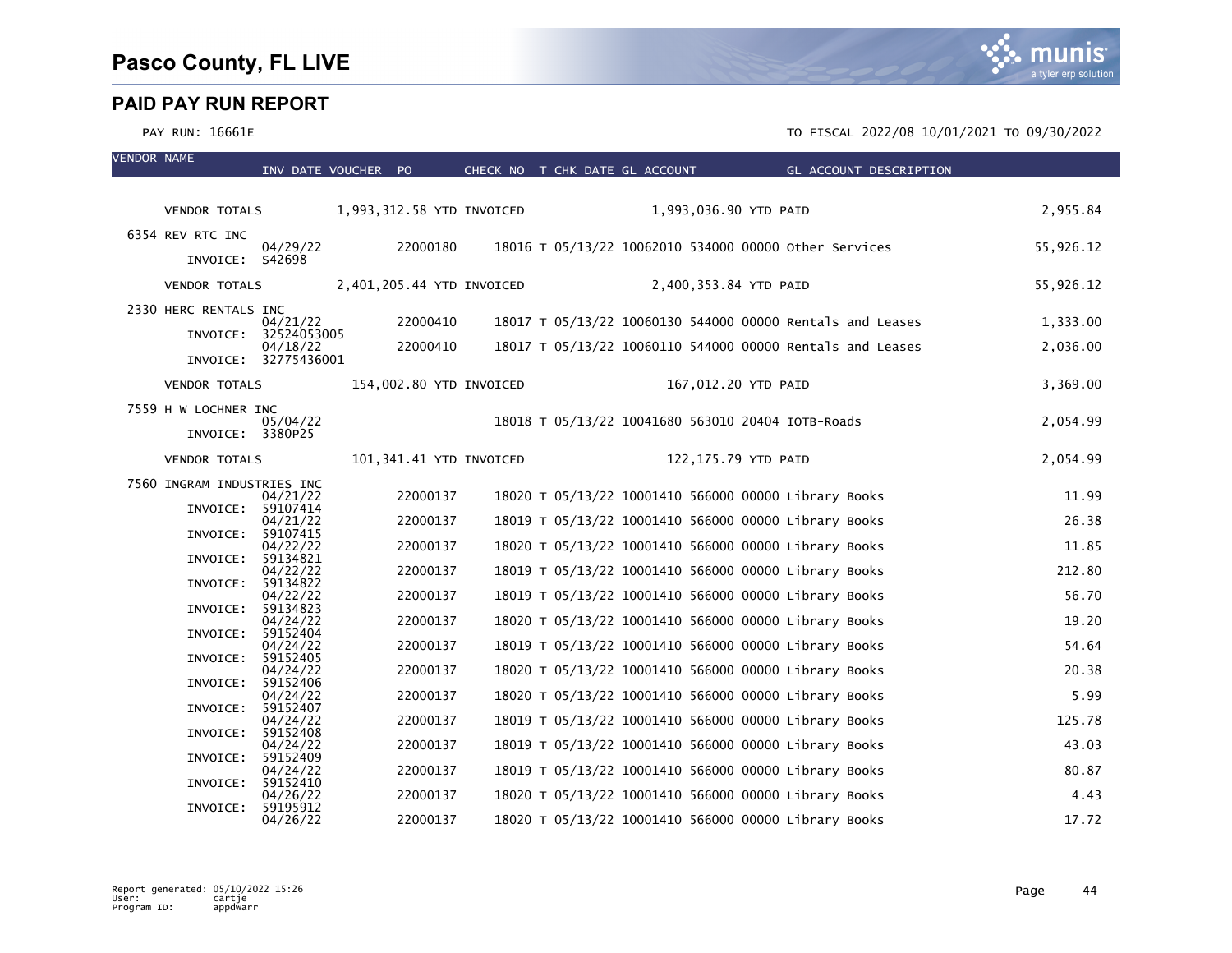munis a tyler erp solution

#### PAY RUN: 16661E TO FISCAL 2022/08 10/01/2021 TO 09/30/2022

| <b>VENDOR NAME</b>   | INV DATE VOUCHER PO           |                        |  | CHECK NO T CHK DATE GL ACCOUNT | $\mathcal{L}^{\text{max}}_{\text{max}}$ and $\mathcal{L}^{\text{max}}_{\text{max}}$ and $\mathcal{L}^{\text{max}}_{\text{max}}$ | GL ACCOUNT DESCRIPTION |          |
|----------------------|-------------------------------|------------------------|--|--------------------------------|---------------------------------------------------------------------------------------------------------------------------------|------------------------|----------|
|                      | INVOICE: 59195913             |                        |  |                                |                                                                                                                                 |                        |          |
|                      | 04/27/22                      | 22000137               |  |                                | 18020 T 05/13/22 10001410 566000 00000 Library Books                                                                            |                        | 18.84    |
| INVOICE:             | 59221020<br>04/27/22          | 22000137               |  |                                | 18020 T 05/13/22 10001410 566000 00000 Library Books                                                                            |                        | 20.64    |
| INVOICE:             | 59221021<br>04/27/22          | 22000137               |  |                                | 18019 T 05/13/22 10001410 566000 00000 Library Books                                                                            |                        | 24.46    |
| INVOICE:             | 59221022                      | 22000137               |  |                                |                                                                                                                                 |                        | 4.43     |
| INVOICE:             | 04/27/22<br>59221023          |                        |  |                                | 18020 T 05/13/22 10001410 566000 00000 Library Books                                                                            |                        |          |
| INVOICE:             | 04/27/22<br>59221024          | 22000137               |  |                                | 18020 T 05/13/22 10001410 566000 00000 Library Books                                                                            |                        | 7.43     |
| INVOICE:             | 04/27/22<br>59221025          | 22000137               |  |                                | 18019 T 05/13/22 10001410 566000 00000 Library Books                                                                            |                        | 40.29    |
|                      | 04/27/22                      | 22000137               |  |                                | 18019 T 05/13/22 10001410 566000 00000 Library Books                                                                            |                        | 65.95    |
| INVOICE:             | 59221026<br>04/27/22          | 22000137               |  |                                | 18020 T 05/13/22 10001410 566000 00000 Library Books                                                                            |                        | 18.24    |
| INVOICE:             | 59221027<br>04/27/22          | 22000137               |  |                                | 18019 T 05/13/22 10001410 566000 00000 Library Books                                                                            |                        | 536.89   |
| INVOICE:             | 59221028                      |                        |  |                                |                                                                                                                                 |                        |          |
| INVOICE:             | 04/27/22<br>59221029          | 22000137               |  |                                | 18019 T 05/13/22 10001410 566000 00000 Library Books                                                                            |                        | 180.50   |
| INVOICE:             | 04/27/22<br>59221030          | 22000137               |  |                                | 18019 T 05/13/22 10001410 566000 00000 Library Books                                                                            |                        | 460.51   |
| INVOICE:             | 04/27/22                      | 22000137               |  |                                | 18020 T 05/13/22 10001410 566000 00000 Library Books                                                                            |                        | 6.58     |
|                      | 59221031<br>04/27/22          | 22000137               |  |                                | 18019 T 05/13/22 10001410 566000 00000 Library Books                                                                            |                        | 137.92   |
| INVOICE:             | 59221032<br>04/27/22          | 22000137               |  |                                | 18020 T 05/13/22 10001410 566000 00000 Library Books                                                                            |                        | 9.58     |
| INVOICE:             | 59221033<br>04/27/22          | 22000137               |  |                                | 18019 T 05/13/22 10001410 566000 00000 Library Books                                                                            |                        | 190.45   |
| INVOICE:             | 59221034                      |                        |  |                                |                                                                                                                                 |                        |          |
| INVOICE:             | 05/05/22<br>59373468          | 22000137               |  |                                | 18019 T 05/13/22 10001410 566000 00000 Library Books                                                                            |                        | 47.52    |
| INVOICE:             | 04/27/22<br>59209775          | 22000137               |  |                                | 18019 T 05/13/22 10001410 566000 00000 Library Books                                                                            |                        | 30.39    |
|                      | 04/27/22                      | 22000137               |  |                                | 18020 T 05/13/22 10001410 566000 00000 Library Books                                                                            |                        | 6.41     |
| INVOICE:             | 59209776<br>04/29/22          | 22000137               |  |                                | 18020 T 05/13/22 10001410 566000 00000 Library Books                                                                            |                        | 12.11    |
| INVOICE:             | 59266584<br>04/29/22          | 22000137               |  |                                | 18020 T 05/13/22 10001410 566000 00000 Library Books                                                                            |                        | 6.68     |
| INVOICE:             | 59266585<br>04/29/22          | 22000137               |  |                                | 18019 T 05/13/22 10001410 566000 00000 Library Books                                                                            |                        | 57.14    |
| INVOICE:             | 59266586                      |                        |  |                                |                                                                                                                                 |                        |          |
| INVOICE:             | 04/29/22<br>59266587          | 22000137               |  |                                | 18019 T 05/13/22 10001410 566000 00000 Library Books                                                                            |                        | 131.85   |
|                      | 05/05/22<br>INVOICE: 59373467 | 22000137               |  |                                | 18019 T 05/13/22 10001410 566000 00000 Library Books                                                                            |                        | 217.42   |
| <b>VENDOR TOTALS</b> |                               | 89,087.67 YTD INVOICED |  |                                | 89,091.12 YTD PAID                                                                                                              |                        | 2,923.99 |

2594 NDL LLC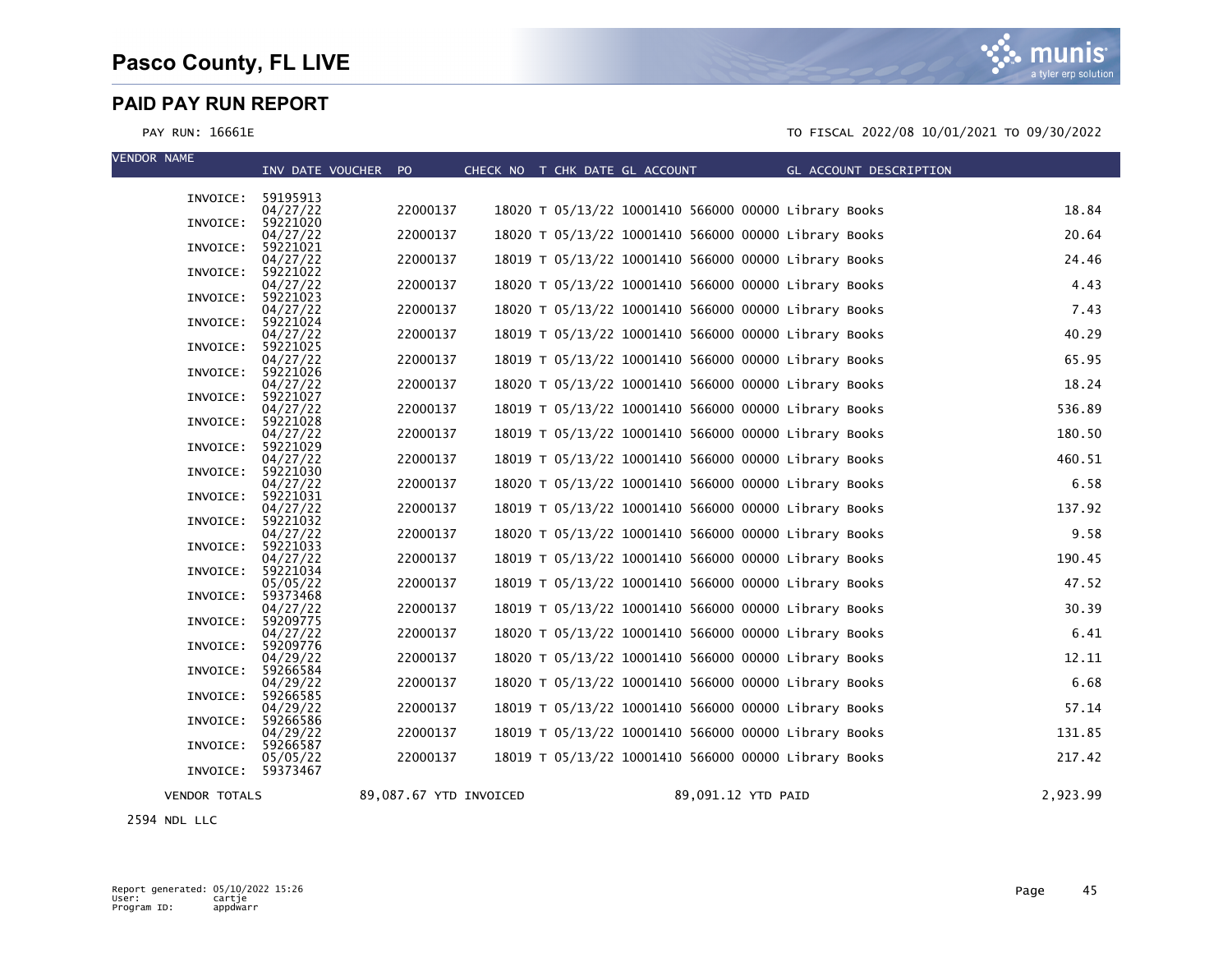| <b>VENDOR NAME</b>                              | INV DATE VOUCHER PO |                           | CHECK NO T CHK DATE GL ACCOUNT |                                                       | GL ACCOUNT DESCRIPTION                                         |           |
|-------------------------------------------------|---------------------|---------------------------|--------------------------------|-------------------------------------------------------|----------------------------------------------------------------|-----------|
|                                                 | 04/30/22            | 22000490                  |                                | 18021 T 05/13/22 10004140 534000 00000 other Services |                                                                | 650.64    |
| INVOICE:                                        | 132293<br>04/30/22  | 22000490                  |                                | 18021 T 05/13/22 10004160 534000 00000 other Services |                                                                | 643.02    |
| INVOICE:                                        | 132293<br>04/30/22  | 22000490                  |                                | 18021 T 05/13/22 10004350 534000 00000 other Services |                                                                | 496.84    |
| INVOICE:                                        | 132293<br>04/30/22  | 22000490                  |                                | 18021 T 05/13/22 10004380 534000 00000 other Services |                                                                | 4,722.44  |
| INVOICE:                                        | 132293<br>04/30/22  | 22000490                  |                                | 18021 T 05/13/22 10005040 534000 00000 other Services |                                                                | 557.60    |
| INVOICE:                                        | 132293<br>04/30/22  | 22000490                  |                                | 18021 T 05/13/22 10005070 534000 00000 other Services |                                                                | 4,911.18  |
| INVOICE:                                        | 132293<br>04/30/22  | 22000490                  |                                | 18021 T 05/13/22 10005080 534000 00000 other Services |                                                                | 1,056.15  |
| INVOICE:                                        | 132293<br>04/30/22  | 22000490                  |                                | 18021 T 05/13/22 10005830 534000 00000 other Services |                                                                | 271.48    |
| INVOICE:                                        | 132293              |                           |                                |                                                       |                                                                |           |
| INVOICE:                                        | 04/30/22<br>132291  | 22000273                  |                                | 18021 T 05/13/22 10012740 534000 00000 other Services |                                                                | 7,976.28  |
| INVOICE:                                        | 04/30/22<br>132294  | 22000396                  |                                | 18021 T 05/13/22 10000200 534000 00000 other Services |                                                                | 270.00    |
| INVOICE: 132290                                 | 04/30/22            | 22000396                  |                                | 18021 T 05/13/22 10000200 534000 00000 other Services |                                                                | 22,303.22 |
| <b>VENDOR TOTALS</b>                            |                     | 2,188,472.47 YTD INVOICED |                                | 2,861,680.61 YTD PAID                                 |                                                                | 43,858.85 |
| 5671 OFFICE OF PASCO COUNTY CLERK & COMPTROLLER |                     |                           |                                |                                                       | 18022 T 05/13/22 10007020 549037 00000 Clerks Service Fees CCC |           |
| INVOICE:                                        | 04/27/22<br>MAR22A  |                           |                                |                                                       |                                                                | 3,360.00  |
| INVOICE:                                        | 04/27/22<br>MAR22   |                           |                                |                                                       | 18022 T 05/13/22 10011180 549037 00000 Clerks Service Fees CCC | 2,249.50  |
| INVOICE:                                        | 04/27/22<br>MAR22   |                           |                                |                                                       | 18022 T 05/13/22 10013270 549030 00000 Commissions Fees Costs  | 10.00     |
| INVOICE:                                        | 04/27/22<br>MAR22   |                           |                                |                                                       | 18022 T 05/13/22 10013960 549030 00000 Commissions Fees Costs  | 20.00     |
| INVOICE:                                        | 04/27/22<br>MAR22   |                           |                                |                                                       | 18022 T 05/13/22 10014070 549030 00000 Commissions Fees Costs  | 10.00     |
| INVOICE:                                        | 04/27/22<br>MAR22   |                           |                                |                                                       | 18022 T 05/13/22 10018220 549030 00000 Commissions Fees Costs  | 40.00     |
| INVOICE:                                        | 04/27/22<br>MAR22   |                           |                                |                                                       | 18022 T 05/13/22 10018420 549030 00000 Commissions Fees Costs  | 10.00     |
|                                                 | 04/27/22<br>MAR22   |                           |                                |                                                       | 18022 T 05/13/22 10026860 549030 00000 Commissions Fees Costs  | 20.00     |
| INVOICE:                                        | 04/27/22            |                           |                                |                                                       | 18022 T 05/13/22 10026900 549030 00000 Commissions Fees Costs  | 1,397.40  |
| INVOICE:                                        | MAR22<br>04/27/22   |                           |                                |                                                       | 18022 T 05/13/22 10059920 549037 00000 Clerks Service Fees CCC | 2,118.50  |
| INVOICE:                                        | MAR22<br>04/27/22   |                           |                                |                                                       | 18022 T 05/13/22 10061410 549037 00000 Clerks Service Fees CCC | 710.00    |
| INVOICE:                                        | MAR22<br>04/27/22   |                           |                                |                                                       | 18022 T 05/13/22 10007020 549037 00000 Clerks Service Fees CCC | 1,872.45  |
| INVOICE:                                        | MAR22               |                           |                                |                                                       |                                                                |           |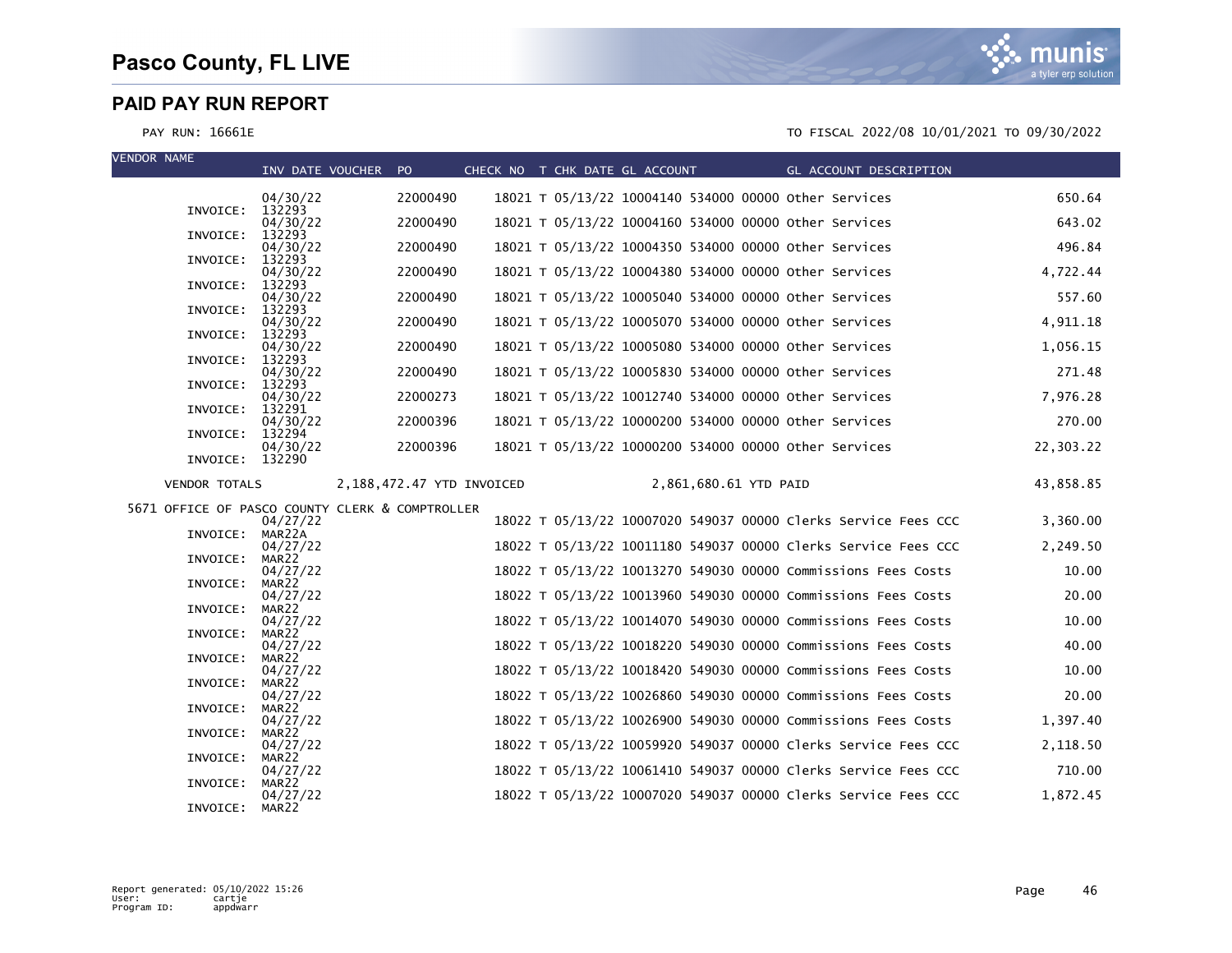| <b>VENDOR NAME</b> |                                                       | INV DATE VOUCHER PO |          |                           |                        | CHECK NO T CHK DATE GL ACCOUNT | GL ACCOUNT DESCRIPTION                                           |           |
|--------------------|-------------------------------------------------------|---------------------|----------|---------------------------|------------------------|--------------------------------|------------------------------------------------------------------|-----------|
|                    |                                                       |                     |          |                           |                        |                                |                                                                  |           |
|                    | VENDOR TOTALS                                         |                     |          | 5,512,351.99 YTD INVOICED |                        | 4,272,088.72 YTD PAID          |                                                                  | 11,817.85 |
|                    | 7014 PERSONNEL SOLUTIONS PLUS LLC<br>INVOICE: 108417  | 05/04/22            |          |                           |                        |                                | 22000241 18023 T 05/13/22 10061450 534000 00000 other Services   | 500.40    |
|                    | <b>VENDOR TOTALS</b>                                  |                     |          |                           | 22,668.12 YTD INVOICED |                                | 24,569.64 YTD PAID                                               | 500.40    |
|                    | 7085 PFM ASSET MANAGEMENT LLC                         |                     |          |                           |                        |                                |                                                                  |           |
|                    | INVOICE: 13169650                                     | 03/31/22            |          |                           |                        |                                | 18024 T 05/13/22 10007090 534000 00000 other Services            | 31,714.87 |
|                    | <b>VENDOR TOTALS</b>                                  |                     |          | 222,469.66 YTD INVOICED   |                        |                                | 286,433.44 YTD PAID                                              | 31,714.87 |
|                    | 3576 PROFESSIONAL SERVICE INDUSTRIES INC              | 04/30/22            |          |                           |                        |                                | 18025 T 05/13/22 10061860 563000 20172 Improvements Other Than B | 520.00    |
|                    | INVOICE: 00819150                                     |                     |          |                           |                        |                                |                                                                  |           |
|                    | <b>VENDOR TOTALS</b>                                  |                     |          | 359,056.25 YTD INVOICED   |                        |                                | 492,844.60 YTD PAID                                              | 520.00    |
|                    | 7495 PSI TECHNOLOGIES INC                             |                     |          |                           |                        |                                |                                                                  |           |
|                    | INVOICE: P5755                                        | 04/29/22            | 22000311 |                           |                        |                                | 18026 T 05/13/22 10060130 546004 00000 Maintenance - Other Equip | 10,124.80 |
|                    | INVOICE: P5970                                        | 04/27/22            | 22000311 |                           |                        |                                | 18026 T 05/13/22 10060130 546004 00000 Maintenance - Other Equip | 13,936.26 |
|                    | <b>VENDOR TOTALS</b>                                  |                     |          | 429,583.35 YTD INVOICED   |                        |                                | 399,883.06 YTD PAID                                              | 24,061.06 |
|                    | 3719 RED WING BRANDS OF AMERICA INC                   |                     |          |                           |                        |                                |                                                                  |           |
|                    | INVOICE: 85916482                                     | 03/26/22            | 22000018 |                           |                        |                                | 18027 T 05/13/22 10005650 552007 00000 Apparel and Other Clothin | 144.49    |
|                    | <b>VENDOR TOTALS</b>                                  |                     |          | 41,377.91 YTD INVOICED    |                        |                                | 48,279.26 YTD PAID                                               | 144.49    |
|                    | 9812 SOCIETY OF ST VINCENT DE PAUL SOUTH PINELLAS INC |                     |          |                           |                        |                                |                                                                  |           |
|                    | INVOICE: COALITION3993P8                              | 01/19/22            |          |                           |                        |                                | 18028 T 05/13/22 10033420 534000 00000 other Services            | 50,987.63 |
|                    | <b>VENDOR TOTALS</b>                                  |                     |          | 200,312.06 YTD INVOICED   |                        |                                | 452,334.96 YTD PAID                                              | 50,987.63 |
|                    | 10572 TIFFANY MCFARLANE                               |                     |          |                           |                        |                                |                                                                  |           |
|                    | INVOICE: PR139430                                     | 05/03/22            |          |                           |                        |                                | 18029 T 05/13/22 10005730 534000 00000 other Services            | 63.00     |
|                    | INVOICE: PR139429                                     | 05/03/22            |          |                           |                        |                                | 18029 T 05/13/22 10005730 534000 00000 other Services            | 42.00     |
|                    | <b>VENDOR TOTALS</b>                                  |                     |          | 1,074.50 YTD INVOICED     |                        |                                | 1,074.50 YTD PAID                                                | 105.00    |
|                    | 6822 VORTEX SERVICES LLC                              | 04/21/22            |          |                           |                        |                                | 18030 T 05/13/22 10060700 563000 20015 Improvements Other Than B | 22,467.10 |

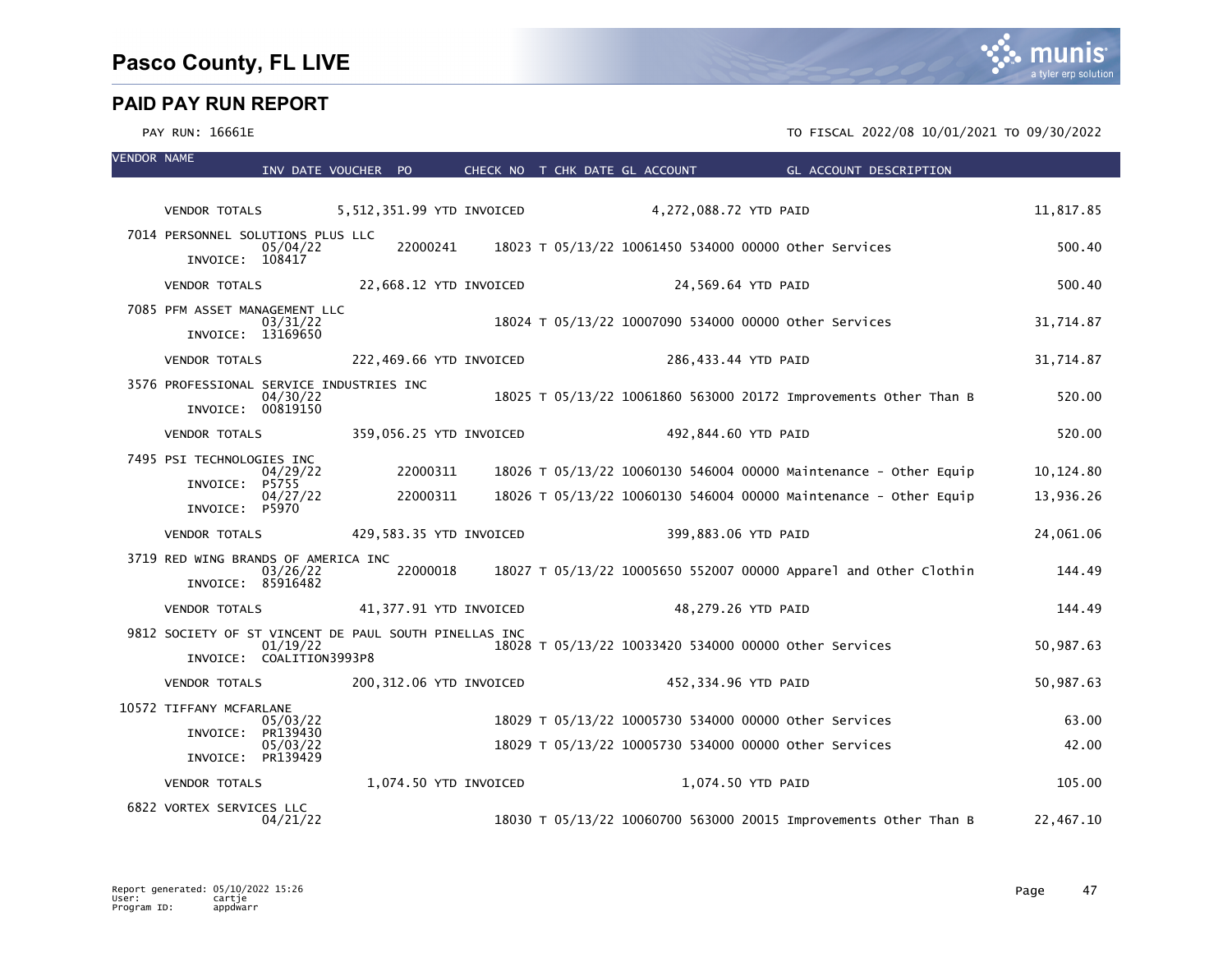

PAY RUN: 16661E TO FISCAL 2022/08 10/01/2021 TO 09/30/2022

| <b>VENDOR NAME</b> |          |                                                                                                          | P <sub>O</sub>   | CHECK NO             |                                                      |  |                                              |                                                                                            |                                                                                                                                                         |                                                                                                                                                                                                                                    |
|--------------------|----------|----------------------------------------------------------------------------------------------------------|------------------|----------------------|------------------------------------------------------|--|----------------------------------------------|--------------------------------------------------------------------------------------------|---------------------------------------------------------------------------------------------------------------------------------------------------------|------------------------------------------------------------------------------------------------------------------------------------------------------------------------------------------------------------------------------------|
| INVOICE:           | 306639   |                                                                                                          |                  |                      |                                                      |  |                                              |                                                                                            |                                                                                                                                                         |                                                                                                                                                                                                                                    |
| INVOICE:           | 306644   |                                                                                                          |                  |                      |                                                      |  |                                              |                                                                                            |                                                                                                                                                         | 188,243.30                                                                                                                                                                                                                         |
| INVOICE:           | 306647   |                                                                                                          |                  |                      |                                                      |  |                                              |                                                                                            |                                                                                                                                                         | 4,841.60                                                                                                                                                                                                                           |
| INVOICE:           | 306660   |                                                                                                          |                  |                      |                                                      |  |                                              |                                                                                            |                                                                                                                                                         | 194,564.90                                                                                                                                                                                                                         |
|                    |          |                                                                                                          |                  |                      |                                                      |  |                                              |                                                                                            |                                                                                                                                                         | 410,116.90                                                                                                                                                                                                                         |
| 6051 WEX BANK      |          |                                                                                                          |                  |                      |                                                      |  |                                              |                                                                                            |                                                                                                                                                         | 75.92                                                                                                                                                                                                                              |
| INVOICE:           | 80651056 |                                                                                                          |                  |                      |                                                      |  |                                              |                                                                                            |                                                                                                                                                         | 494.59                                                                                                                                                                                                                             |
| INVOICE:           | 80681257 |                                                                                                          |                  |                      |                                                      |  |                                              |                                                                                            |                                                                                                                                                         |                                                                                                                                                                                                                                    |
|                    |          |                                                                                                          |                  |                      |                                                      |  |                                              |                                                                                            |                                                                                                                                                         | 570.51                                                                                                                                                                                                                             |
|                    |          |                                                                                                          |                  |                      |                                                      |  |                                              |                                                                                            |                                                                                                                                                         | 1,920,337.09                                                                                                                                                                                                                       |
|                    |          |                                                                                                          |                  |                      |                                                      |  |                                              |                                                                                            |                                                                                                                                                         |                                                                                                                                                                                                                                    |
|                    |          | 04/22/22<br>04/25/22<br>04/26/22<br><b>VENDOR TOTALS</b><br>04/30/22<br>04/30/22<br><b>VENDOR TOTALS</b> | INV DATE VOUCHER | 22000050<br>22000050 | 5,139,634.79 YTD INVOICED<br>664,930.89 YTD INVOICED |  | T CHK DATE GL ACCOUNT<br>TOTAL EFT TRANSFERS | 6.243,396.62 YTD PAID<br>739,586.95 YTD PAID<br><b>REPORT TOTALS</b><br><b>COUNT</b><br>29 | 18031 T 05/13/22 10062060 552001 00000 Gas 01l Lubricants<br>18031 T 05/13/22 10062060 552001 00000 Gas 01l Lubricants<br><b>AMOUNT</b><br>1,920,337.09 | GL ACCOUNT DESCRIPTION<br>18030 T 05/13/22 10060700 563000 20015 Improvements Other Than B<br>18030 T 05/13/22 10060700 563000 20020 Improvements Other Than B<br>18030 T 05/13/22 10060700 563000 20015 Improvements Other Than B |

\*\* END OF REPORT - Generated by Carter, Jessica \*\*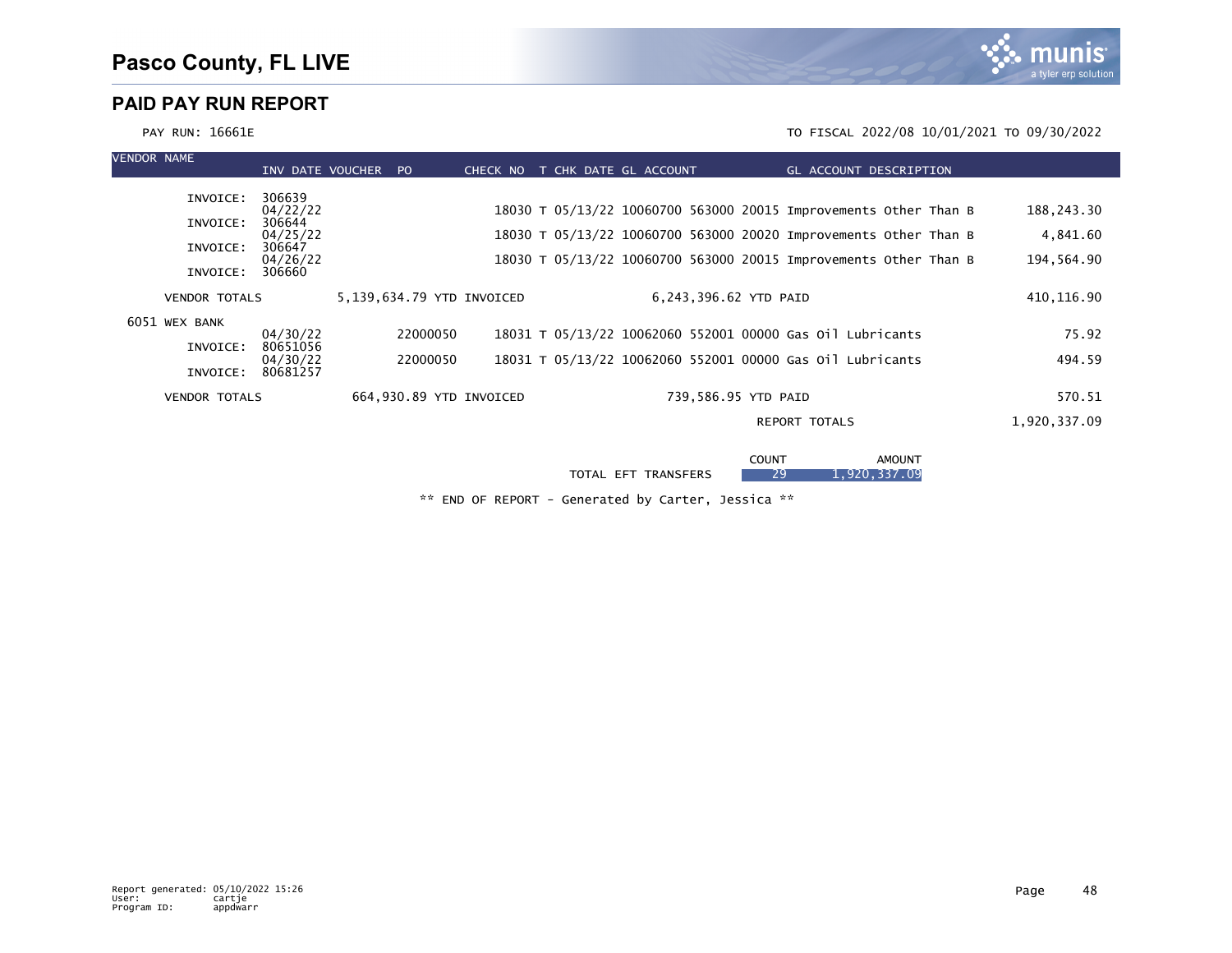| 05/10/2022 14:44<br>cartje | Pasco County, FL LIVE<br>A/P CASH DISBURSEMENTS JOURNAL                               |                            |              | l P<br>1<br>apcshdsb |
|----------------------------|---------------------------------------------------------------------------------------|----------------------------|--------------|----------------------|
| CHECK NO CHK DATE          | CASH ACCOUNT: 2801-00000-000000-101064-00000-0000-000000-000-0000<br>TYPE VENDOR NAME | 3209 Ref<br>INV DATE<br>PO | PAY RUN      | <b>NET</b>           |
| 29342 05/10/2022 PRTD      | 15 A PLUS REALTY MANAGEMENT                                                           | 04/25/2022                 | 051022       | 48.72                |
|                            |                                                                                       | <b>CHECK</b>               | 29342 TOTAL: | 48.72                |
| 29343 05/10/2022 PRTD      | 15 AARON WARD                                                                         | 04/25/2022                 | 051022       | 116.64               |
|                            |                                                                                       | <b>CHECK</b>               | 29343 TOTAL: | 116.64               |
| 29344 05/10/2022 PRTD      | 15 ADALBERTO MOJICA                                                                   | 04/25/2022                 | 051022       | 82.88                |
|                            |                                                                                       | <b>CHECK</b>               | 29344 TOTAL: | 82.88                |
| 29345 05/10/2022 PRTD      | 15 ALAA ELGAOUNI                                                                      | 04/25/2022                 | 051022       | 119.00               |
|                            |                                                                                       | <b>CHECK</b>               | 29345 TOTAL: | 119.00               |
| 29346 05/10/2022 PRTD      | 15 ALBERTO PEREZ                                                                      | 04/25/2022                 | 051022       | 103.07               |
|                            |                                                                                       | <b>CHECK</b>               | 29346 TOTAL: | 103.07               |
| 29347 05/10/2022 PRTD      | 15 ALEXANDER VAZQUEZ HERNANDEZ                                                        | 04/25/2022                 | 051022       | 119.00               |
|                            |                                                                                       | <b>CHECK</b>               | 29347 TOTAL: | 119.00               |
| 29348 05/10/2022 PRTD      | 15 ALYSSA R JONES                                                                     | 04/25/2022                 | 051022       | 107.23               |
|                            |                                                                                       | <b>CHECK</b>               | 29348 TOTAL: | 107.23               |
| 29349 05/10/2022 PRTD      | 15 AMANDA DELAUTER                                                                    | 04/25/2022                 | 051022       | 67.93                |
|                            |                                                                                       | <b>CHECK</b>               | 29349 TOTAL: | 67.93                |
| 29350 05/10/2022 PRTD      | 15 AMBRIA GRIFFIN                                                                     | 04/25/2022                 | 051022       | 24.08                |
|                            |                                                                                       | <b>CHECK</b>               | 29350 TOTAL: | 24.08                |
| 29351 05/10/2022 PRTD      | 15 ANGELA GRAY TAYLOR                                                                 | 04/25/2022                 | 051022       | 120.44               |
|                            |                                                                                       | <b>CHECK</b>               | 29351 TOTAL: | 120.44               |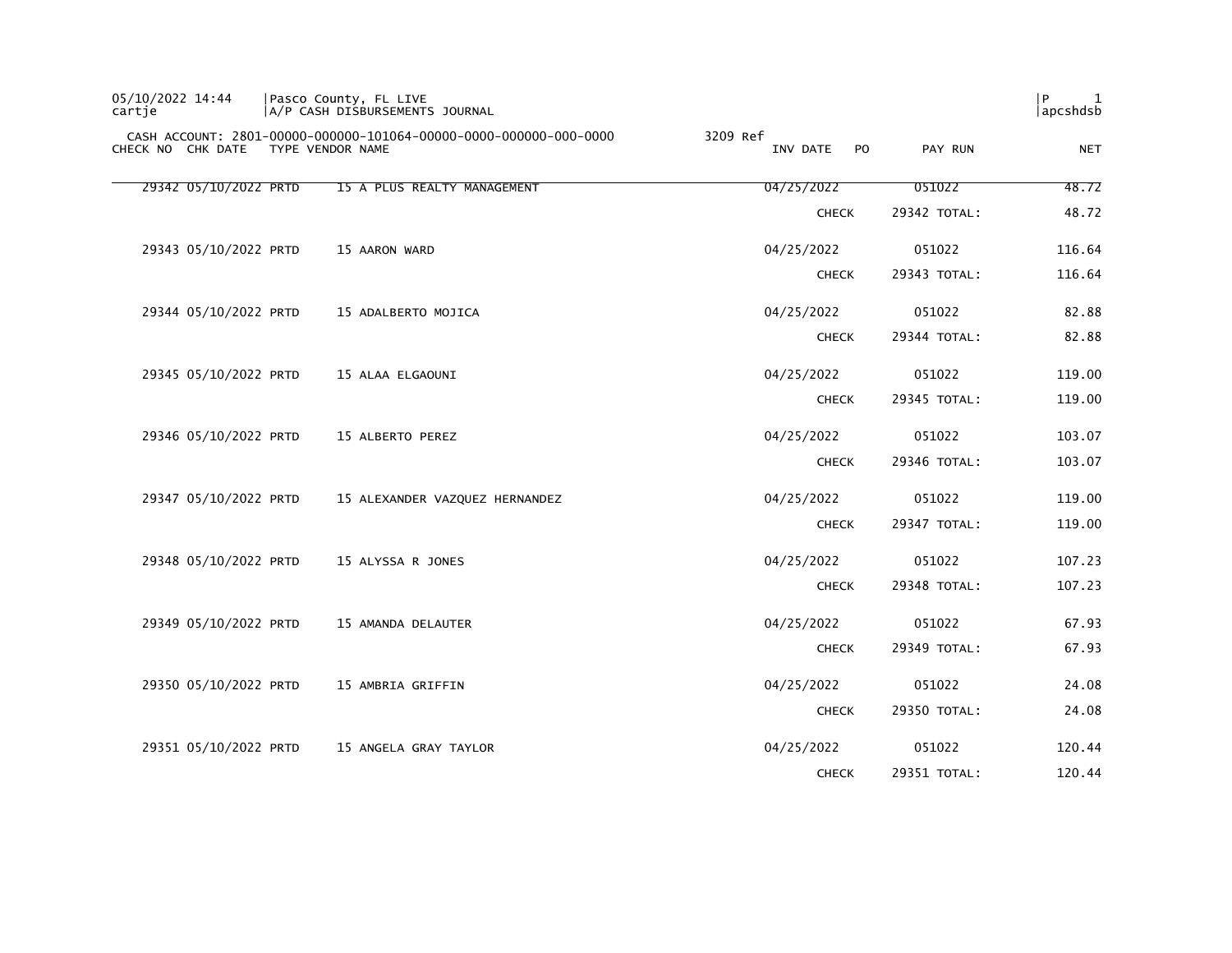| 05/10/2022 14:44<br>cartie         | Pasco County, FL LIVE<br>A/P CASH DISBURSEMENTS JOURNAL           |                                        |              | l P<br>2<br>apcshdsb |
|------------------------------------|-------------------------------------------------------------------|----------------------------------------|--------------|----------------------|
| CHECK NO CHK DATE TYPE VENDOR NAME | CASH ACCOUNT: 2801-00000-000000-101064-00000-0000-000000-000-0000 | 3209 Ref<br>INV DATE<br>P <sub>0</sub> | PAY RUN      | <b>NET</b>           |
| 29352 05/10/2022 PRTD              | 15 ANITA D LAIN                                                   | 04/25/2022                             | 051022       | 44.07                |
|                                    |                                                                   | <b>CHECK</b>                           | 29352 TOTAL: | 44.07                |
| 29353 05/10/2022 PRTD              | 15 ANNIE RICHARDSON                                               | 04/25/2022                             | 051022       | 121.92               |
|                                    |                                                                   | <b>CHECK</b>                           | 29353 TOTAL: | 121.92               |
| 29354 05/10/2022 PRTD              | 15 ANTHONY CHENDEMI                                               | 04/25/2022                             | 051022       | 91.42                |
|                                    |                                                                   | <b>CHECK</b>                           | 29354 TOTAL: | 91.42                |
| 29355 05/10/2022 PRTD              | 15 ANTHONY R BISESTI JR                                           | 04/25/2022                             | 051022       | 87.82                |
|                                    |                                                                   | <b>CHECK</b>                           | 29355 TOTAL: | 87.82                |
| 29356 05/10/2022 PRTD              | 15 ANTONIO IRIZARRY                                               | 04/25/2022                             | 051022       | 156.63               |
|                                    |                                                                   | <b>CHECK</b>                           | 29356 TOTAL: | 156.63               |
| 29357 05/10/2022 PRTD              | 15 ARLEY M GONZALEZ RODRIGUEZ                                     | 04/25/2022                             | 051022       | 149.57               |
|                                    |                                                                   | <b>CHECK</b>                           | 29357 TOTAL: | 149.57               |
| 29358 05/10/2022 PRTD              | 15 ASEEM RAMBANI                                                  | 04/25/2022                             | 051022       | 112.07               |
|                                    |                                                                   | <b>CHECK</b>                           | 29358 TOTAL: | 112.07               |
| 29359 05/10/2022 PRTD              | 15 AUSTIN OUTDOOR                                                 | 04/25/2022                             | 051022       | 1,033.70             |
|                                    |                                                                   | <b>CHECK</b>                           | 29359 TOTAL: | 1,033.70             |
| 29360 05/10/2022 PRTD              | 15 BEN ALLEN WILLIAMS III                                         | 04/25/2022                             | 051022       | 82.01                |
|                                    |                                                                   | <b>CHECK</b>                           | 29360 TOTAL: | 82.01                |
| 29361 05/10/2022 PRTD              | 15 BENNY ALAVA FERNANDEZ                                          | 04/20/2022                             | 051022       | 12.88                |
|                                    |                                                                   | <b>CHECK</b>                           | 29361 TOTAL: | 12.88                |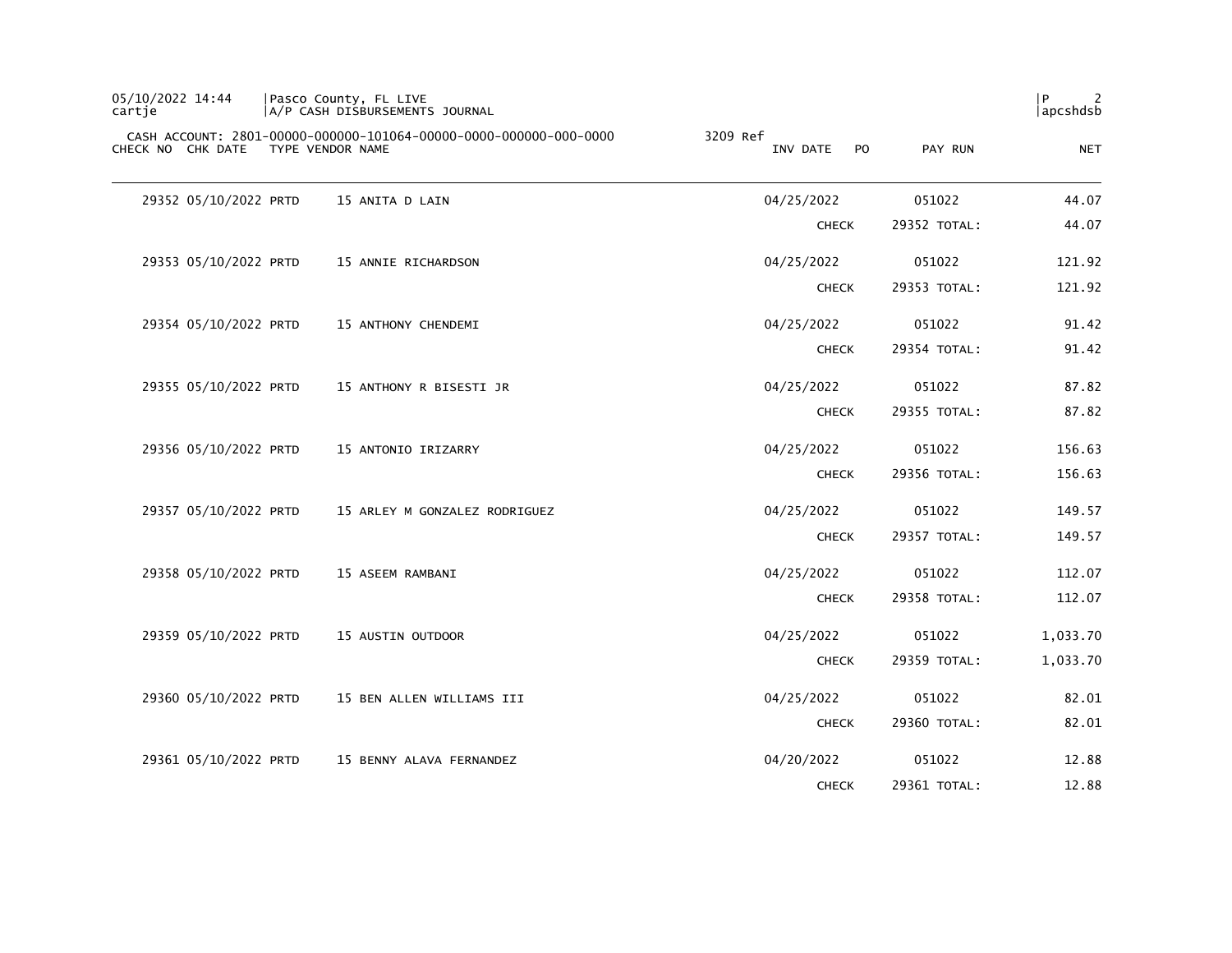| 05/10/2022 14:44<br>cartie | Pasco County, FL LIVE<br>A/P CASH DISBURSEMENTS JOURNAL                               |                             |              | l P<br>3<br>apcshdsb |
|----------------------------|---------------------------------------------------------------------------------------|-----------------------------|--------------|----------------------|
| CHECK NO CHK DATE          | CASH ACCOUNT: 2801-00000-000000-101064-00000-0000-000000-000-0000<br>TYPE VENDOR NAME | 3209 Ref<br>INV DATE<br>PO. | PAY RUN      | <b>NET</b>           |
| 29362 05/10/2022 PRTD      | 15 BERNARD J CAPASSO                                                                  | 04/21/2022                  | 051022       | 165.47               |
|                            |                                                                                       | <b>CHECK</b>                | 29362 TOTAL: | 165.47               |
| 29363 05/10/2022 PRTD      | 15 BRANDI K SNIDER                                                                    | 04/25/2022                  | 051022       | 138.39               |
|                            |                                                                                       | <b>CHECK</b>                | 29363 TOTAL: | 138.39               |
| 29364 05/10/2022 PRTD      | 15 BRANDON CALIGUIRAN                                                                 | 04/25/2022                  | 051022       | 107.18               |
|                            |                                                                                       | <b>CHECK</b>                | 29364 TOTAL: | 107.18               |
| 29365 05/10/2022 PRTD      | 15 BRENDA K HELMS                                                                     | 04/25/2022                  | 051022       | 125.57               |
|                            |                                                                                       | <b>CHECK</b>                | 29365 TOTAL: | 125.57               |
| 29366 05/10/2022 PRTD      | 15 BRIAN JAMES RAHN                                                                   | 04/25/2022                  | 051022       | 85.78                |
|                            |                                                                                       | <b>CHECK</b>                | 29366 TOTAL: | 85.78                |
| 29367 05/10/2022 PRTD      | 15 BURGESS CIVIL LLC                                                                  | 04/25/2022                  | 051022       | 920.48               |
|                            |                                                                                       | <b>CHECK</b>                | 29367 TOTAL: | 920.48               |
| 29368 05/10/2022 PRTD      | 15 CEDARS HOME SOLUTIONS LLC                                                          | 04/25/2022                  | 051022       | 121.64               |
|                            |                                                                                       | <b>CHECK</b>                | 29368 TOTAL: | 121.64               |
| 29369 05/10/2022 PRTD      | 15 CHARLES ARTHUR POST                                                                | 04/25/2022                  | 051022       | 109.86               |
|                            |                                                                                       | <b>CHECK</b>                | 29369 TOTAL: | 109.86               |
| 29370 05/10/2022 PRTD      | 15 CHARLES M JOHNSON                                                                  | 04/21/2022                  | 051022       | 180.00               |
|                            |                                                                                       | <b>CHECK</b>                | 29370 TOTAL: | 180.00               |
| 29371 05/10/2022 PRTD      | 15 CHELSEA AMBER-LYNN MATHEWS                                                         | 04/25/2022                  | 051022       | 91.38                |
|                            |                                                                                       | <b>CHECK</b>                | 29371 TOTAL: | 91.38                |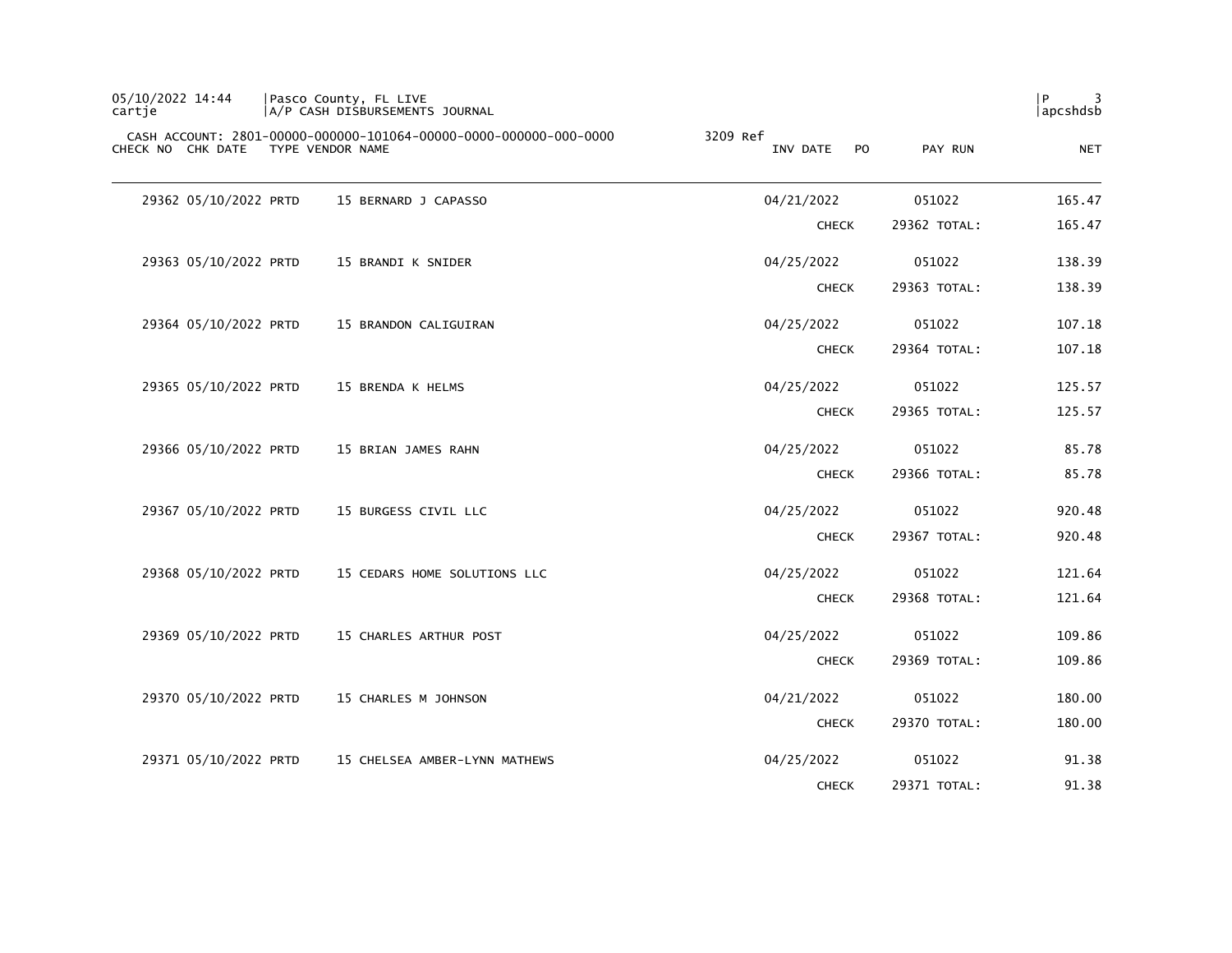| 05/10/2022 14:44<br>cartje |                       | Pasco County, FL LIVE<br>A/P CASH DISBURSEMENTS JOURNAL                               |                                        |              | P<br>4<br>  apcshdsb |
|----------------------------|-----------------------|---------------------------------------------------------------------------------------|----------------------------------------|--------------|----------------------|
|                            | CHECK NO CHK DATE     | CASH ACCOUNT: 2801-00000-000000-101064-00000-0000-000000-000-0000<br>TYPE VENDOR NAME | 3209 Ref<br>INV DATE<br>P <sub>O</sub> | PAY RUN      | <b>NET</b>           |
|                            | 29372 05/10/2022 PRTD | 15 CHRISTINA MARIE HERNANDEZ                                                          | 04/21/2022                             | 051022       | 53.82                |
|                            |                       |                                                                                       | <b>CHECK</b>                           | 29372 TOTAL: | 53.82                |
|                            | 29373 05/10/2022 PRTD | 15 CHRISTINE PERALTA                                                                  | 04/25/2022                             | 051022       | 138.52               |
|                            |                       |                                                                                       | <b>CHECK</b>                           | 29373 TOTAL: | 138.52               |
|                            | 29374 05/10/2022 PRTD | 15 CROSS CONSTRUCTION                                                                 | 04/21/2022                             | 051022       | 650.51               |
|                            |                       |                                                                                       | <b>CHECK</b>                           | 29374 TOTAL: | 650.51               |
|                            | 29375 05/10/2022 PRTD | 15 CURTIS L SNYDER                                                                    | 04/25/2022                             | 051022       | 33.43                |
|                            |                       |                                                                                       | <b>CHECK</b>                           | 29375 TOTAL: | 33.43                |
|                            | 29376 05/10/2022 PRTD | 15 CUYLER PROPERTY MGMT LLC                                                           | 04/25/2022                             | 051022       | 146.59               |
|                            |                       |                                                                                       | <b>CHECK</b>                           | 29376 TOTAL: | 146.59               |
|                            | 29377 05/10/2022 PRTD | 15 D & L INVESTMENT GROUP LLC.                                                        | 04/25/2022                             | 051022       | 43.83                |
|                            |                       |                                                                                       | <b>CHECK</b>                           | 29377 TOTAL: | 43.83                |
|                            | 29378 05/10/2022 PRTD | 15 DARWIN HOMES                                                                       | 04/25/2022                             | 051022       | 136.29               |
|                            |                       |                                                                                       | <b>CHECK</b>                           | 29378 TOTAL: | 136.29               |
|                            | 29379 05/10/2022 PRTD | 15 DAVID WEEKLEY HOMES                                                                | 04/25/2022                             | 051022       | 173.26               |
|                            |                       |                                                                                       | <b>CHECK</b>                           | 29379 TOTAL: | 173.26               |
|                            | 29380 05/10/2022 PRTD | 15 DAVID WEEKLEY HOMES                                                                | 04/25/2022                             | 051022       | 175.61               |
|                            |                       |                                                                                       | <b>CHECK</b>                           | 29380 TOTAL: | 175.61               |
|                            | 29381 05/10/2022 PRTD | 15 DAVID WEEKLEY HOMES                                                                | 04/20/2022                             | 051022       | 139.86               |
|                            |                       |                                                                                       | <b>CHECK</b>                           | 29381 TOTAL: | 139.86               |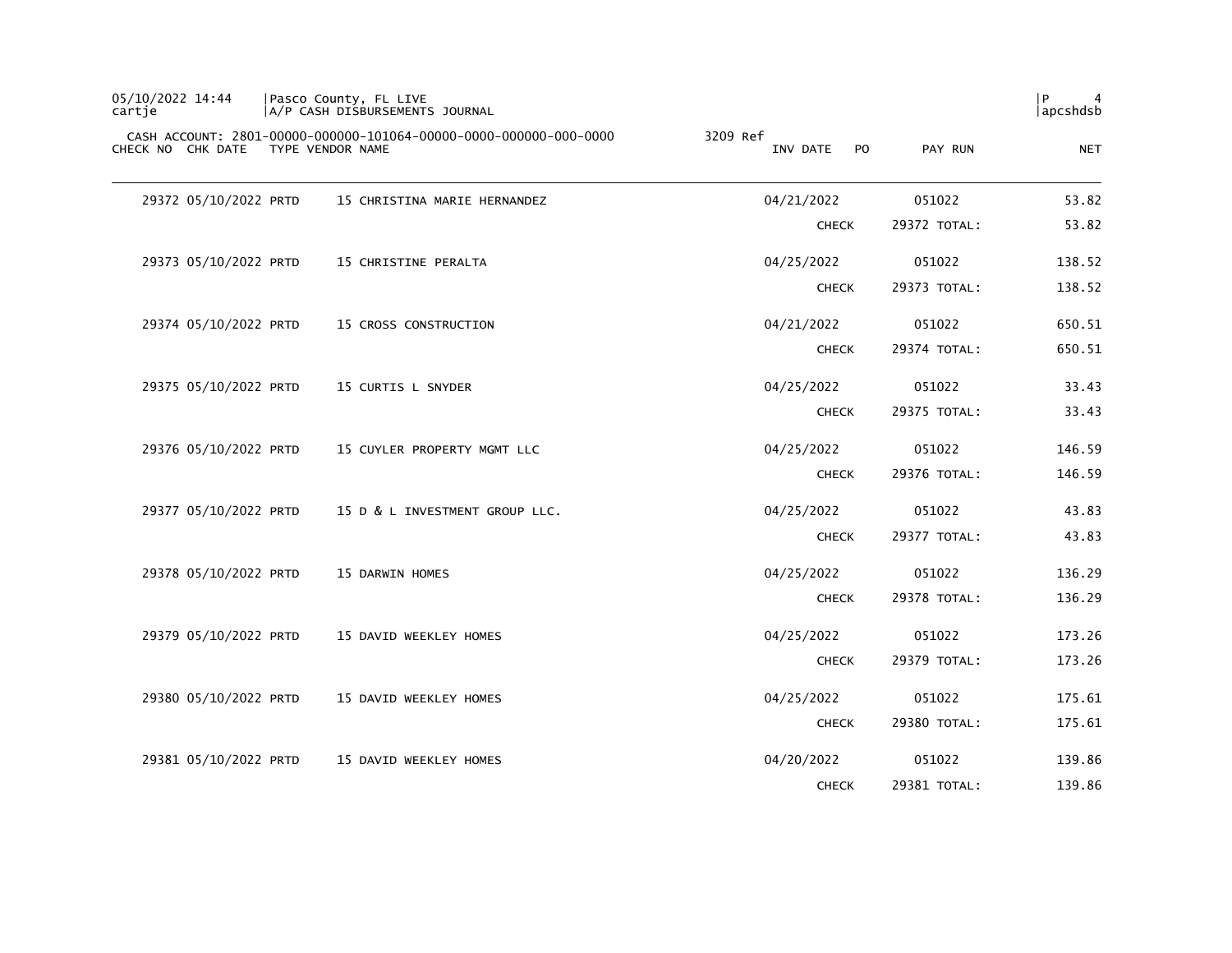| 05/10/2022 14:44<br>cartje |                       | Pasco County, FL LIVE<br>A/P CASH DISBURSEMENTS JOURNAL                               |                             |              | 5<br>P<br>apcshdsb |
|----------------------------|-----------------------|---------------------------------------------------------------------------------------|-----------------------------|--------------|--------------------|
|                            | CHECK NO CHK DATE     | CASH ACCOUNT: 2801-00000-000000-101064-00000-0000-000000-000-0000<br>TYPE VENDOR NAME | 3209 Ref<br>INV DATE<br>PO. | PAY RUN      | <b>NET</b>         |
|                            | 29382 05/10/2022 PRTD | 15 DAVIS-CLARKE INC                                                                   | 04/21/2022                  | 051022       | 197.70             |
|                            |                       |                                                                                       | <b>CHECK</b>                | 29382 TOTAL: | 197.70             |
|                            | 29383 05/10/2022 PRTD | 15 DEBORAH BLACK IVERY                                                                | 04/20/2022                  | 051022       | 135.24             |
|                            |                       |                                                                                       | <b>CHECK</b>                | 29383 TOTAL: | 135.24             |
|                            | 29384 05/10/2022 PRTD | 15 DEBORAH LYNN MANN                                                                  | 04/25/2022                  | 051022       | 168.96             |
|                            |                       |                                                                                       | <b>CHECK</b>                | 29384 TOTAL: | 168.96             |
|                            | 29385 05/10/2022 PRTD | 15 DENISE M SINGLETON                                                                 | 04/21/2022                  | 051022       | 171.59             |
|                            |                       |                                                                                       | <b>CHECK</b>                | 29385 TOTAL: | 171.59             |
|                            | 29386 05/10/2022 PRTD | 15 DONALD PACKARD                                                                     | 04/25/2022                  | 051022       | 53.60              |
|                            |                       |                                                                                       | <b>CHECK</b>                | 29386 TOTAL: | 53.60              |
|                            | 29387 05/10/2022 PRTD | 15 DOUGLAS OSCAR NYLAND                                                               | 04/25/2022                  | 051022       | 49.71              |
|                            |                       |                                                                                       | <b>CHECK</b>                | 29387 TOTAL: | 49.71              |
|                            | 29388 05/10/2022 PRTD | 15 DUVER ALBERTO GRAJALES-ORSONO                                                      | 04/25/2022                  | 051022       | 6.10               |
|                            |                       |                                                                                       | <b>CHECK</b>                | 29388 TOTAL: | 6.10               |
|                            | 29389 05/10/2022 PRTD | 15 DYNAHLY M SOTO                                                                     | 04/25/2022                  | 051022       | 55.55              |
|                            |                       |                                                                                       | <b>CHECK</b>                | 29389 TOTAL: | 55.55              |
|                            | 29390 05/10/2022 PRTD | 15 EHB OF TAMPA BAY INC                                                               | 04/20/2022                  | 051022       | 36.47              |
|                            |                       |                                                                                       | <b>CHECK</b>                | 29390 TOTAL: | 36.47              |
|                            | 29391 05/10/2022 PRTD | 15 ELIZABETH M GROSSER                                                                | 04/22/2022                  | 051022       | 128.02             |
|                            |                       |                                                                                       | <b>CHECK</b>                | 29391 TOTAL: | 128.02             |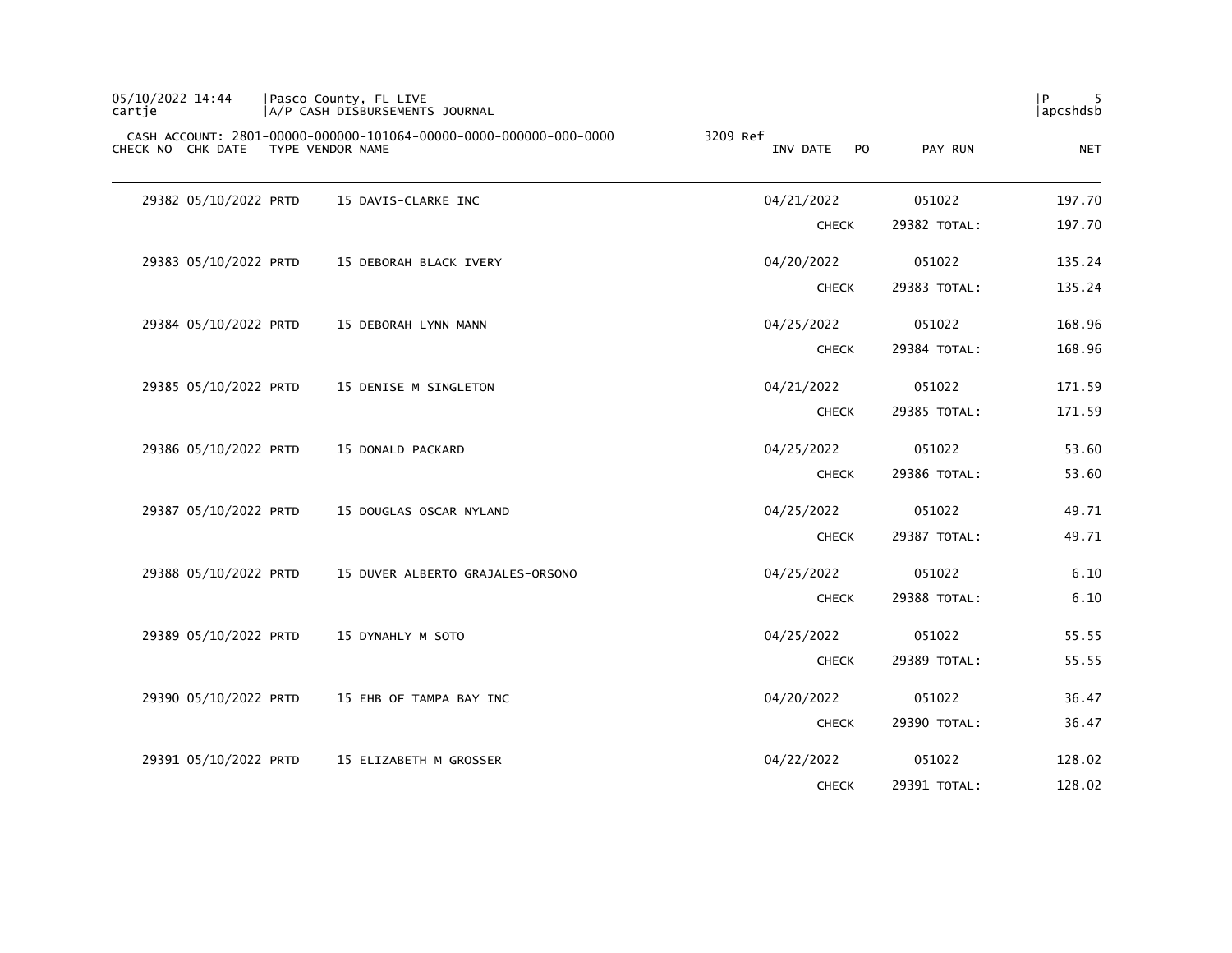| 05/10/2022 14:44<br>cartje |                       | Pasco County, FL LIVE<br>A/P CASH DISBURSEMENTS JOURNAL                               |                             |              | 6<br>P<br> apcshdsb |
|----------------------------|-----------------------|---------------------------------------------------------------------------------------|-----------------------------|--------------|---------------------|
|                            | CHECK NO CHK DATE     | CASH ACCOUNT: 2801-00000-000000-101064-00000-0000-000000-000-0000<br>TYPE VENDOR NAME | 3209 Ref<br>INV DATE<br>PO. | PAY RUN      | <b>NET</b>          |
|                            | 29392 05/10/2022 PRTD | 15 ELVIN R RODRIGUEZ                                                                  | 04/25/2022                  | 051022       | 271.88              |
|                            |                       |                                                                                       | <b>CHECK</b>                | 29392 TOTAL: | 271.88              |
|                            | 29393 05/10/2022 PRTD | 15 ESTATE OF WILLIAM PITTS                                                            | 04/21/2022                  | 051022       | 159.64              |
|                            |                       |                                                                                       | <b>CHECK</b>                | 29393 TOTAL: | 159.64              |
|                            | 29394 05/10/2022 PRTD | 15 FELICIA R MARCHICA                                                                 | 04/25/2022                  | 051022       | 91.75               |
|                            |                       |                                                                                       | <b>CHECK</b>                | 29394 TOTAL: | 91.75               |
|                            | 29395 05/10/2022 PRTD | 15 FLETA MAY CLARK                                                                    | 04/25/2022                  | 051022       | 129.04              |
|                            |                       |                                                                                       | <b>CHECK</b>                | 29395 TOTAL: | 129.04              |
|                            | 29396 05/10/2022 PRTD | 15 GALE STEVENS                                                                       | 04/20/2022                  | 051022       | 180.00              |
|                            |                       |                                                                                       | <b>CHECK</b>                | 29396 TOTAL: | 180.00              |
|                            | 29397 05/10/2022 PRTD | 15 GILES MCIVOR INC                                                                   | 04/21/2022                  | 051022       | 1,043.57            |
|                            |                       |                                                                                       | <b>CHECK</b>                | 29397 TOTAL: | 1,043.57            |
|                            | 29398 05/10/2022 PRTD | 15 GREGORY R ABBOTT                                                                   | 04/25/2022                  | 051022       | 196.69              |
|                            |                       |                                                                                       | <b>CHECK</b>                | 29398 TOTAL: | 196.69              |
|                            | 29399 05/10/2022 PRTD | 15 H & R ENTERPRICE LLC                                                               | 04/20/2022                  | 051022       | 117.71              |
|                            |                       |                                                                                       | <b>CHECK</b>                | 29399 TOTAL: | 117.71              |
|                            | 29400 05/10/2022 PRTD | 15 HAWKINS CONSTRUCTION INC                                                           | 04/21/2022                  | 051022       | 984.58              |
|                            |                       |                                                                                       | <b>CHECK</b>                | 29400 TOTAL: | 984.58              |
|                            | 29401 05/10/2022 PRTD | 15 HONG SHI                                                                           | 04/22/2022                  | 051022       | 130.01              |
|                            |                       |                                                                                       | <b>CHECK</b>                | 29401 TOTAL: | 130.01              |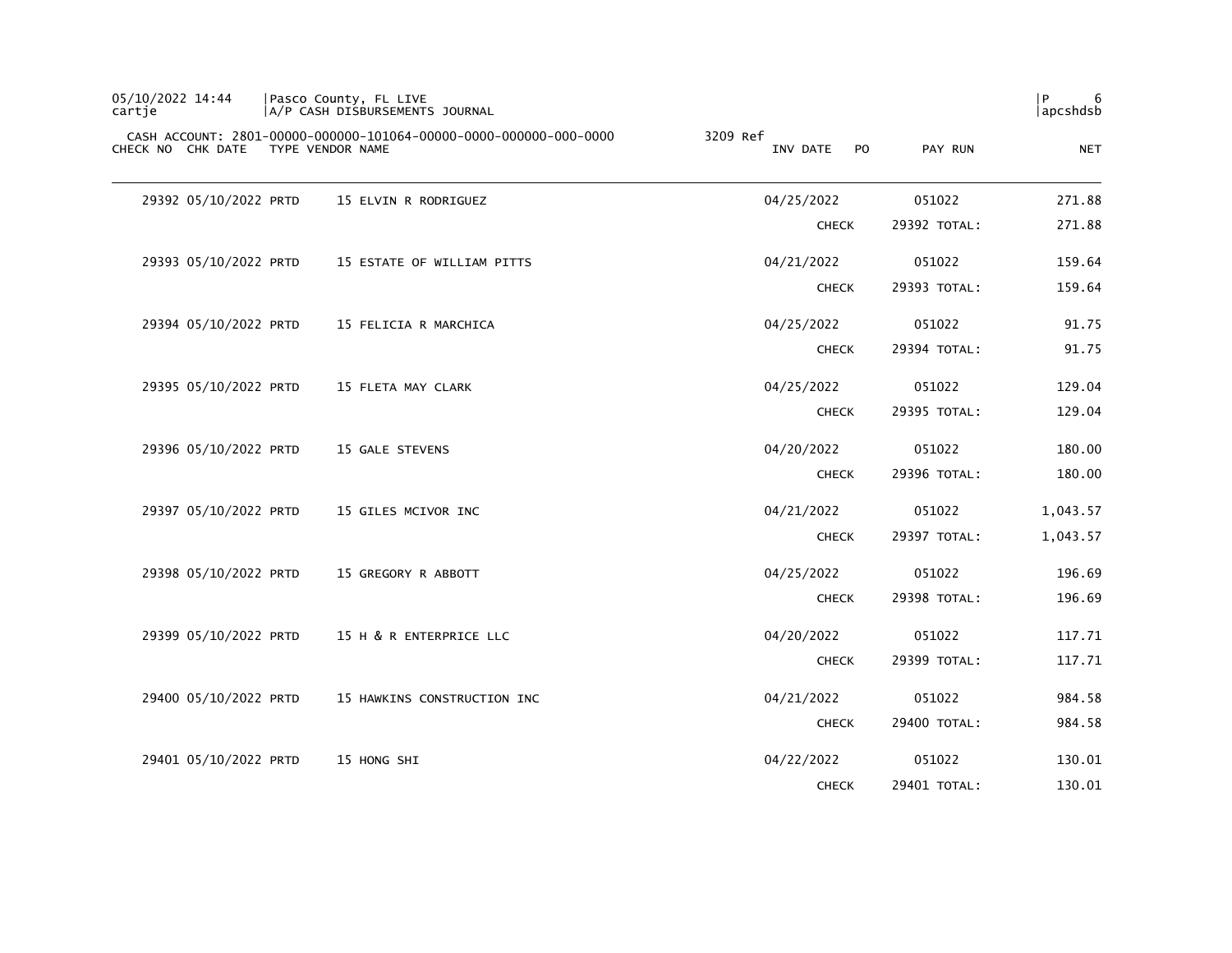| 05/10/2022 14:44<br>cartie | Pasco County, FL LIVE<br>A/P CASH DISBURSEMENTS JOURNAL                               |                                        |              | l P<br>7<br>  apcshdsb |
|----------------------------|---------------------------------------------------------------------------------------|----------------------------------------|--------------|------------------------|
| CHECK NO CHK DATE          | CASH ACCOUNT: 2801-00000-000000-101064-00000-0000-000000-000-0000<br>TYPE VENDOR NAME | 3209 Ref<br>P <sub>O</sub><br>INV DATE | PAY RUN      | <b>NET</b>             |
| 29402 05/10/2022 PRTD      | 15 HRG MANAGEMENT LLC                                                                 | 04/20/2022                             | 051022       | 159.94                 |
|                            |                                                                                       | <b>CHECK</b>                           | 29402 TOTAL: | 159.94                 |
| 29403 05/10/2022 PRTD      | 15 HUND INVESTMENTS LLC                                                               | 04/22/2022                             | 051022       | 133.10                 |
|                            |                                                                                       | <b>CHECK</b>                           | 29403 TOTAL: | 133.10                 |
| 29404 05/10/2022 PRTD      | 15 JADWIGA GABREL                                                                     | 04/21/2022                             | 051022       | 59.64                  |
|                            |                                                                                       | <b>CHECK</b>                           | 29404 TOTAL: | 59.64                  |
| 29405 05/10/2022 PRTD      | 15 JAMES L MUNRO                                                                      | 04/25/2022                             | 051022       | 110.43                 |
|                            |                                                                                       | <b>CHECK</b>                           | 29405 TOTAL: | 110.43                 |
| 29406 05/10/2022 PRTD      | 15 JEAN VAILLANCOURT                                                                  | 04/20/2022                             | 051022       | 119.00                 |
|                            |                                                                                       | <b>CHECK</b>                           | 29406 TOTAL: | 119.00                 |
| 29407 05/10/2022 PRTD      | 15 JEFFREY L MACHADO                                                                  | 04/21/2022                             | 051022       | 49.86                  |
|                            |                                                                                       | <b>CHECK</b>                           | 29407 TOTAL: | 49.86                  |
| 29408 05/10/2022 PRTD      | 15 JENNIFER JONES                                                                     | 04/21/2022                             | 051022       | 42.48                  |
|                            |                                                                                       | <b>CHECK</b>                           | 29408 TOTAL: | 42.48                  |
| 29409 05/10/2022 PRTD      | 15 JERRY KACHEL BUILDER INC.                                                          | 04/25/2022                             | 051022       | 520.52                 |
|                            |                                                                                       | <b>CHECK</b>                           | 29409 TOTAL: | 520.52                 |
| 29410 05/10/2022 PRTD      | 15 JESSICA NORMAN                                                                     | 04/25/2022                             | 051022       | 103.66                 |
|                            |                                                                                       | <b>CHECK</b>                           | 29410 TOTAL: | 103.66                 |
| 29411 05/10/2022 PRTD      | 15 JESUS M SANTIAGO JR                                                                | 04/21/2022                             | 051022       | 23.40                  |
|                            |                                                                                       | <b>CHECK</b>                           | 29411 TOTAL: | 23.40                  |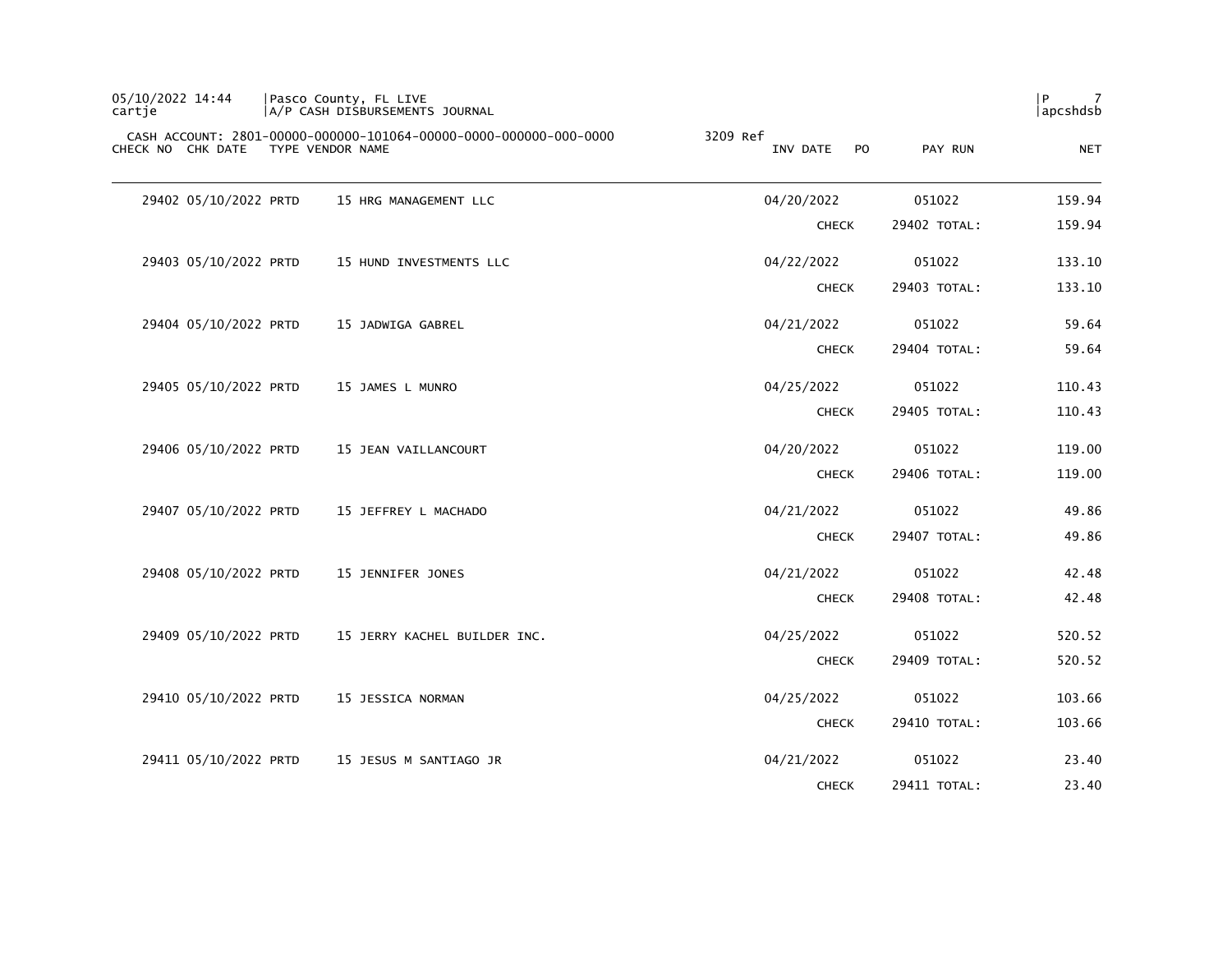| 05/10/2022 14:44<br>cartie | Pasco County, FL LIVE<br>A/P CASH DISBURSEMENTS JOURNAL                               |                             |              | 8<br>l P<br>apcshdsb |
|----------------------------|---------------------------------------------------------------------------------------|-----------------------------|--------------|----------------------|
| CHECK NO CHK DATE          | CASH ACCOUNT: 2801-00000-000000-101064-00000-0000-000000-000-0000<br>TYPE VENDOR NAME | 3209 Ref<br>INV DATE<br>PO. | PAY RUN      | <b>NET</b>           |
| 29412 05/10/2022 PRTD      | 15 JOHAN GONZALEZ-MIRA                                                                | 04/25/2022                  | 051022       | 120.53               |
|                            |                                                                                       | <b>CHECK</b>                | 29412 TOTAL: | 120.53               |
| 29413 05/10/2022 PRTD      | 15 JOHN B EWERT                                                                       | 04/20/2022                  | 051022       | 133.10               |
|                            |                                                                                       | <b>CHECK</b>                | 29413 TOTAL: | 133.10               |
| 29414 05/10/2022 PRTD      | 15 JOHN OWEN WALKER                                                                   | 04/20/2022                  | 051022       | 39.74                |
|                            |                                                                                       | <b>CHECK</b>                | 29414 TOTAL: | 39.74                |
| 29415 05/10/2022 PRTD      | 15 JOHN TRAVIS MOFFITT                                                                | 04/25/2022                  | 051022       | 53.70                |
|                            |                                                                                       | <b>CHECK</b>                | 29415 TOTAL: | 53.70                |
| 29416 05/10/2022 PRTD      | 15 JON C LENHART                                                                      | 04/25/2022                  | 051022       | 210.92               |
|                            |                                                                                       | <b>CHECK</b>                | 29416 TOTAL: | 210.92               |
| 29417 05/10/2022 PRTD      | 15 JONATHAN ALEXANDER JACOBS                                                          | 04/25/2022                  | 051022       | 161.00               |
|                            |                                                                                       | <b>CHECK</b>                | 29417 TOTAL: | 161.00               |
| 29418 05/10/2022 PRTD      | 15 JONATHAN J LEDFORD                                                                 | 04/25/2022                  | 051022       | 89.20                |
|                            |                                                                                       | <b>CHECK</b>                | 29418 TOTAL: | 89.20                |
| 29419 05/10/2022 PRTD      | 15 JONATHON EDWARD-ZAVE GOLDMAN                                                       | 04/25/2022                  | 051022       | 25.24                |
|                            |                                                                                       | <b>CHECK</b>                | 29419 TOTAL: | 25.24                |
| 29420 05/10/2022 PRTD      | 15 JOSEPH FOREST BALL JR                                                              | 04/25/2022                  | 051022       | 132.82               |
|                            |                                                                                       | <b>CHECK</b>                | 29420 TOTAL: | 132.82               |
| 29421 05/10/2022 PRTD      | 15 JOSHUA LAVINE                                                                      | 04/25/2022                  | 051022       | 102.46               |
|                            |                                                                                       | <b>CHECK</b>                | 29421 TOTAL: | 102.46               |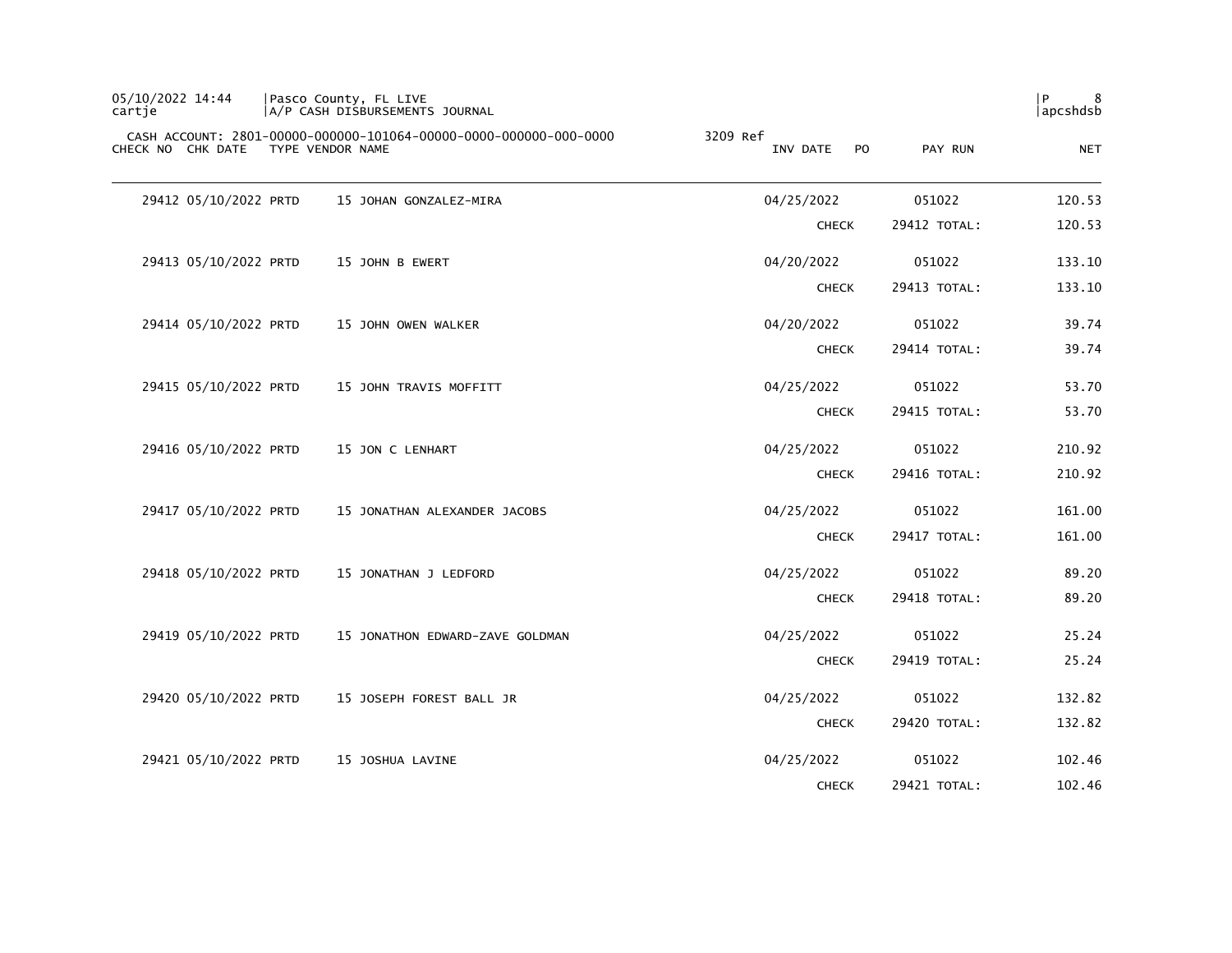| 05/10/2022 14:44<br>cartje |                       | Pasco County, FL LIVE<br> A/P CASH DISBURSEMENTS JOURNAL                              |                             |              | 9<br>P<br> apcshdsb |
|----------------------------|-----------------------|---------------------------------------------------------------------------------------|-----------------------------|--------------|---------------------|
|                            | CHECK NO CHK DATE     | CASH ACCOUNT: 2801-00000-000000-101064-00000-0000-000000-000-0000<br>TYPE VENDOR NAME | 3209 Ref<br>INV DATE<br>PO. | PAY RUN      | <b>NET</b>          |
|                            | 29422 05/10/2022 PRTD | 15 JOSHUA O JOHNSON                                                                   | 04/25/2022                  | 051022       | 62.81               |
|                            |                       |                                                                                       | <b>CHECK</b>                | 29422 TOTAL: | 62.81               |
|                            | 29423 05/10/2022 PRTD | 15 JUDITH TROTTER                                                                     | 04/20/2022                  | 051022       | 98.70               |
|                            |                       |                                                                                       | <b>CHECK</b>                | 29423 TOTAL: | 98.70               |
|                            | 29424 05/10/2022 PRTD | 15 JUE ZHANG                                                                          | 04/20/2022                  | 051022       | 88.34               |
|                            |                       |                                                                                       | <b>CHECK</b>                | 29424 TOTAL: | 88.34               |
|                            | 29425 05/10/2022 PRTD | 15 JULIO PEREIRA                                                                      | 04/25/2022                  | 051022       | 48.22               |
|                            |                       |                                                                                       | <b>CHECK</b>                | 29425 TOTAL: | 48.22               |
|                            | 29426 05/10/2022 PRTD | 15 JUN YAO                                                                            | 04/21/2022                  | 051022       | 121.97              |
|                            |                       |                                                                                       | <b>CHECK</b>                | 29426 TOTAL: | 121.97              |
|                            | 29427 05/10/2022 PRTD | 15 JUSTIN JAMES POTTS                                                                 | 04/20/2022                  | 051022       | 116.07              |
|                            |                       |                                                                                       | <b>CHECK</b>                | 29427 TOTAL: | 116.07              |
|                            | 29428 05/10/2022 PRTD | 15 KENNETH JON-KON KIM                                                                | 04/25/2022                  | 051022       | 132.51              |
|                            |                       |                                                                                       | <b>CHECK</b>                | 29428 TOTAL: | 132.51              |
|                            | 29429 05/10/2022 PRTD | 15 KENNETH K MCNEISH                                                                  | 04/21/2022                  | 051022       | 180.65              |
|                            |                       |                                                                                       | <b>CHECK</b>                | 29429 TOTAL: | 180.65              |
|                            | 29430 05/10/2022 PRTD | 15 KIAXUS ENTERPRISE                                                                  | 04/25/2022                  | 051022       | 171.27              |
|                            |                       |                                                                                       | <b>CHECK</b>                | 29430 TOTAL: | 171.27              |
|                            | 29431 05/10/2022 PRTD | 15 KIMBERLY SUE JACH                                                                  | 04/25/2022                  | 051022       | 94.93               |
|                            |                       |                                                                                       | <b>CHECK</b>                | 29431 TOTAL: | 94.93               |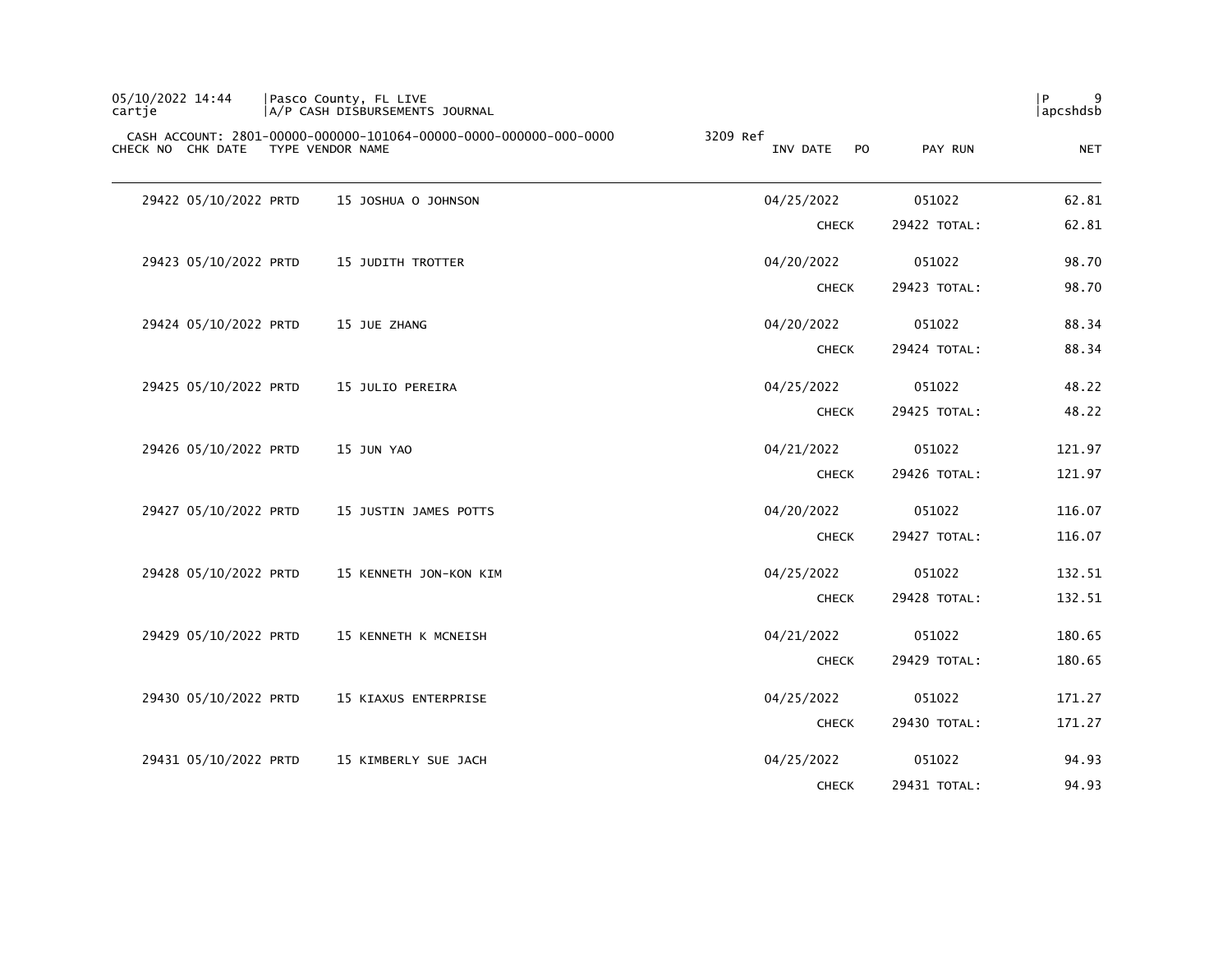| 05/10/2022 14:44<br>cartje | Pasco County, FL LIVE | A/P CASH DISBURSEMENTS JOURNAL                                    |          |              |                |              | P<br>10<br>apcshdsb |
|----------------------------|-----------------------|-------------------------------------------------------------------|----------|--------------|----------------|--------------|---------------------|
| CHECK NO CHK DATE          | TYPE VENDOR NAME      | CASH ACCOUNT: 2801-00000-000000-101064-00000-0000-000000-000-0000 | 3209 Ref | INV DATE     | P <sub>O</sub> | PAY RUN      | <b>NET</b>          |
| 29432 05/10/2022 PRTD      |                       | 15 KRUNAL J PATEL                                                 |          | 04/25/2022   |                | 051022       | 104.35              |
|                            |                       |                                                                   |          | <b>CHECK</b> |                | 29432 TOTAL: | 104.35              |
| 29433 05/10/2022 PRTD      |                       | 15 LACI MELVIN                                                    |          | 04/20/2022   |                | 051022       | 65.26               |
|                            |                       |                                                                   |          | <b>CHECK</b> |                | 29433 TOTAL: | 65.26               |
| 29434 05/10/2022 PRTD      |                       | 15 LEAH S TAE                                                     |          | 04/21/2022   |                | 051022       | 153.92              |
|                            |                       |                                                                   |          | <b>CHECK</b> |                | 29434 TOTAL: | 153.92              |
| 29435 05/10/2022 PRTD      |                       | 15 LMBM SERVICES LLC                                              |          | 04/25/2022   |                | 051022       | 149.36              |
|                            |                       |                                                                   |          | <b>CHECK</b> |                | 29435 TOTAL: | 149.36              |
| 29436 05/10/2022 PRTD      |                       | 15 LOREN C GARLANGER                                              |          | 04/22/2022   |                | 051022       | 135.27              |
|                            |                       |                                                                   |          | <b>CHECK</b> |                | 29436 TOTAL: | 135.27              |
| 29437 05/10/2022 PRTD      |                       | 15 LUIS ALBERTO GONZALEZ                                          |          | 04/25/2022   |                | 051022       | 116.33              |
|                            |                       |                                                                   |          | <b>CHECK</b> |                | 29437 TOTAL: | 116.33              |
| 29438 05/10/2022 PRTD      |                       | 15 MAIYUMI MORENO HEREDIA                                         |          | 04/21/2022   |                | 051022       | 149.23              |
|                            |                       |                                                                   |          | <b>CHECK</b> |                | 29438 TOTAL: | 149.23              |
| 29439 05/10/2022 PRTD      |                       | 15 MARY E MARTINO                                                 |          | 04/25/2022   |                | 051022       | 88.88               |
|                            |                       |                                                                   |          | <b>CHECK</b> |                | 29439 TOTAL: | 88.88               |
| 29440 05/10/2022 PRTD      |                       | 15 MARY E MCCARTHY                                                |          | 04/25/2022   |                | 051022       | 172.88              |
|                            |                       |                                                                   |          | <b>CHECK</b> |                | 29440 TOTAL: | 172.88              |
| 29441 05/10/2022 PRTD      |                       | 15 MATTHEW BARROVECCHIO                                           |          | 04/25/2022   |                | 051022       | 94.01               |
|                            |                       |                                                                   |          | <b>CHECK</b> |                | 29441 TOTAL: | 94.01               |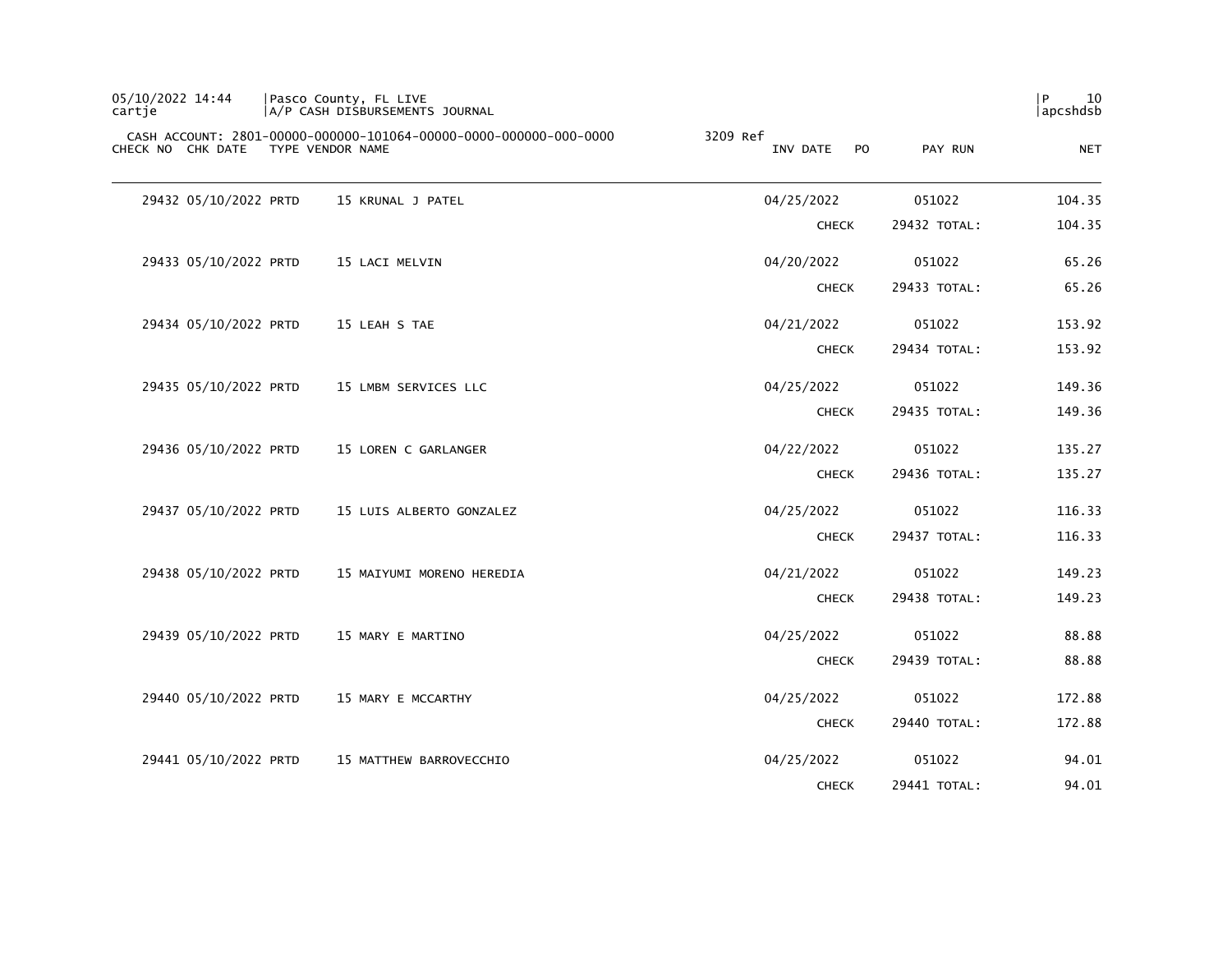| 05/10/2022 14:44<br>cartje         | Pasco County, FL LIVE<br> A/P CASH DISBURSEMENTS JOURNAL          |                             |              | P<br>11<br> apcshdsb |
|------------------------------------|-------------------------------------------------------------------|-----------------------------|--------------|----------------------|
| CHECK NO CHK DATE TYPE VENDOR NAME | CASH ACCOUNT: 2801-00000-000000-101064-00000-0000-000000-000-0000 | 3209 Ref<br>INV DATE<br>PO. | PAY RUN      | <b>NET</b>           |
| 29442 05/10/2022 PRTD              | 15 MEGAN R LAUDANDO                                               | 04/25/2022                  | 051022       | 84.17                |
|                                    |                                                                   | <b>CHECK</b>                | 29442 TOTAL: | 84.17                |
| 29443 05/10/2022 PRTD              | 15 MICHAEL SISSON                                                 | 04/25/2022                  | 051022       | 140.42               |
|                                    |                                                                   | <b>CHECK</b>                | 29443 TOTAL: | 140.42               |
| 29444 05/10/2022 PRTD              | 15 MICHELLE L MAY                                                 | 04/25/2022                  | 051022       | 211.29               |
|                                    |                                                                   | <b>CHECK</b>                | 29444 TOTAL: | 211.29               |
| 29445 05/10/2022 PRTD              | 15 MISSION PROPERTY INVESTMENT GROUP L                            | 04/20/2022                  | 051022       | 147.33               |
|                                    |                                                                   | <b>CHECK</b>                | 29445 TOTAL: | 147.33               |
| 29446 05/10/2022 PRTD              | 15 NUREDIN MEMISOVSKI                                             | 04/25/2022                  | 051022       | 108.42               |
|                                    |                                                                   | <b>CHECK</b>                | 29446 TOTAL: | 108.42               |
| 29447 05/10/2022 PRTD              | 15 OP SPE TPA1 LLC                                                | 04/25/2022                  | 051022       | 154.44               |
|                                    |                                                                   | <b>CHECK</b>                | 29447 TOTAL: | 154.44               |
| 29448 05/10/2022 PRTD              | 15 ORCA INVESTMENTS LLC                                           | 04/25/2022                  | 051022       | 45.84                |
|                                    |                                                                   | <b>CHECK</b>                | 29448 TOTAL: | 45.84                |
| 29449 05/10/2022 PRTD              | 15 OWNERS SELF FINANCE                                            | 04/25/2022                  | 051022       | 98.70                |
|                                    |                                                                   | <b>CHECK</b>                | 29449 TOTAL: | 98.70                |
| 29450 05/10/2022 PRTD              | 15 PAMELA BLACKMAN                                                | 04/20/2022                  | 051022       | 32.47                |
|                                    |                                                                   | <b>CHECK</b>                | 29450 TOTAL: | 32.47                |
| 29451 05/10/2022 PRTD              | 15 PAMELA KATINA HAMILTON                                         | 04/20/2022                  | 051022       | 130.04               |
|                                    |                                                                   | <b>CHECK</b>                | 29451 TOTAL: | 130.04               |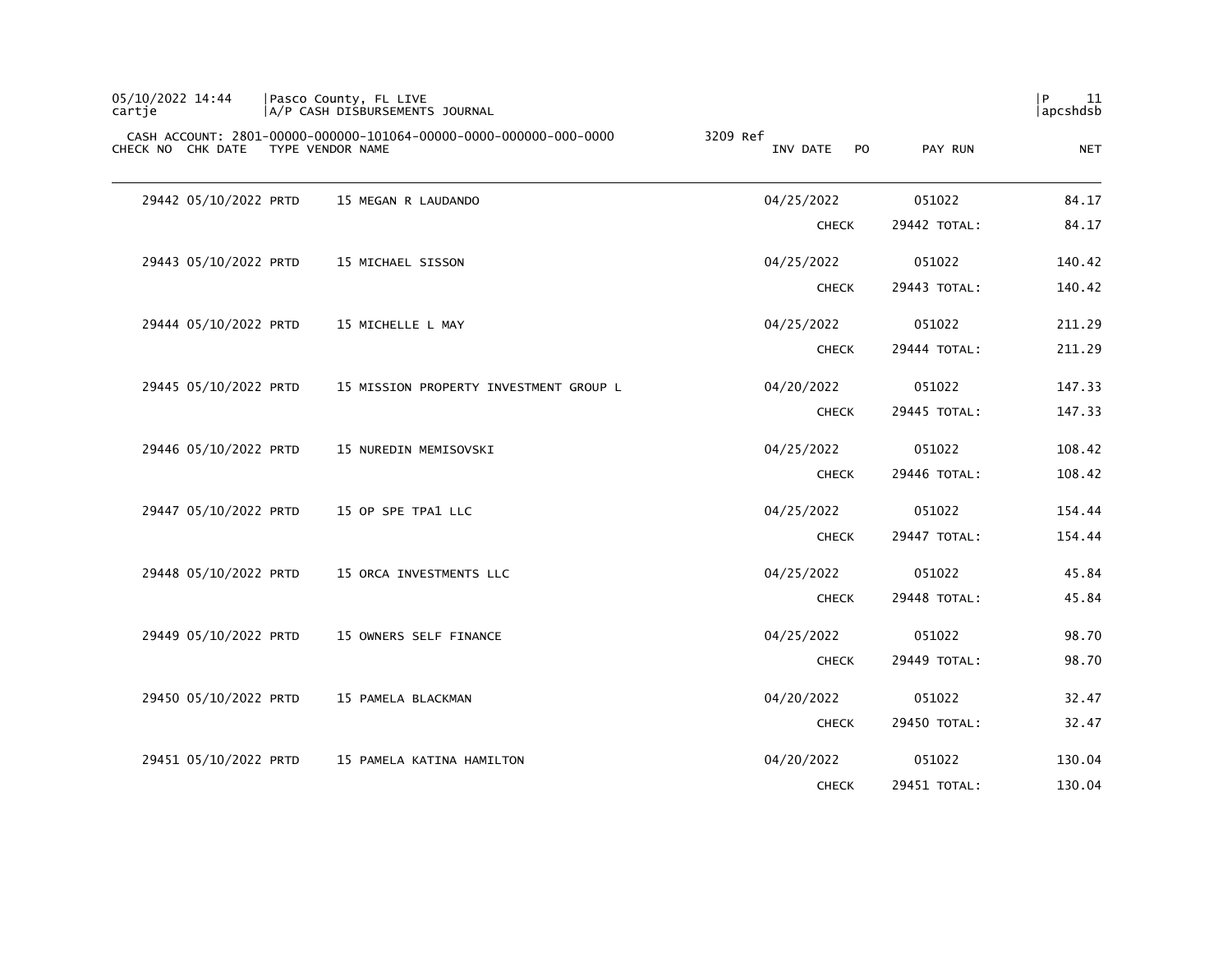| 05/10/2022 14:44<br>cartje | Pasco County, FL LIVE<br>A/P CASH DISBURSEMENTS JOURNAL                               |          |                            |              | P<br>12<br>apcshdsb |
|----------------------------|---------------------------------------------------------------------------------------|----------|----------------------------|--------------|---------------------|
| CHECK NO CHK DATE          | CASH ACCOUNT: 2801-00000-000000-101064-00000-0000-000000-000-0000<br>TYPE VENDOR NAME | 3209 Ref | INV DATE<br>P <sub>0</sub> | PAY RUN      | <b>NET</b>          |
| 29452 05/10/2022 PRTD      | 15 PASCO INVESTMENT LAND LLC                                                          |          | 04/25/2022                 | 051022       | 58.36               |
|                            |                                                                                       |          | <b>CHECK</b>               | 29452 TOTAL: | 58.36               |
| 29453 05/10/2022 PRTD      | 15 PENINSULA RENTALS FOUR LLC                                                         |          | 04/25/2022                 | 051022       | 156.62              |
|                            |                                                                                       |          | <b>CHECK</b>               | 29453 TOTAL: | 156.62              |
| 29454 05/10/2022 PRTD      | 15 PETER GOTSIS                                                                       |          | 04/22/2022                 | 051022       | 65.24               |
|                            |                                                                                       |          | <b>CHECK</b>               | 29454 TOTAL: | 65.24               |
| 29455 05/10/2022 PRTD      | 15 PULTE HOME CO LLC                                                                  |          | 04/21/2022                 | 051022       | 171.65              |
|                            |                                                                                       |          | <b>CHECK</b>               | 29455 TOTAL: | 171.65              |
| 29456 05/10/2022 PRTD      | 15 PULTE HOME CO LLC                                                                  |          | 04/25/2022                 | 051022       | 49.70               |
|                            |                                                                                       |          | <b>CHECK</b>               | 29456 TOTAL: | 49.70               |
| 29457 05/10/2022 PRTD      | 15 PULTE HOME CO LLC                                                                  |          | 04/25/2022                 | 051022       | 138.44              |
|                            |                                                                                       |          | <b>CHECK</b>               | 29457 TOTAL: | 138.44              |
| 29458 05/10/2022 PRTD      | 15 PULTE HOME CO LLC                                                                  |          | 04/25/2022                 | 051022       | 147.24              |
|                            |                                                                                       |          | <b>CHECK</b>               | 29458 TOTAL: | 147.24              |
| 29459 05/10/2022 PRTD      | 15 RACHEL PEREZ                                                                       |          | 04/20/2022                 | 051022       | 65.04               |
|                            |                                                                                       |          | <b>CHECK</b>               | 29459 TOTAL: | 65.04               |
| 29460 05/10/2022 PRTD      | 15 RANIA BOKTOR                                                                       |          | 04/21/2022                 | 051022       | 119.88              |
|                            |                                                                                       |          | <b>CHECK</b>               | 29460 TOTAL: | 119.88              |
| 29461 05/10/2022 PRTD      | 15 RAUL MONZON CAPOTE                                                                 |          | 04/21/2022                 | 051022       | 165.77              |
|                            |                                                                                       |          | <b>CHECK</b>               | 29461 TOTAL: | 165.77              |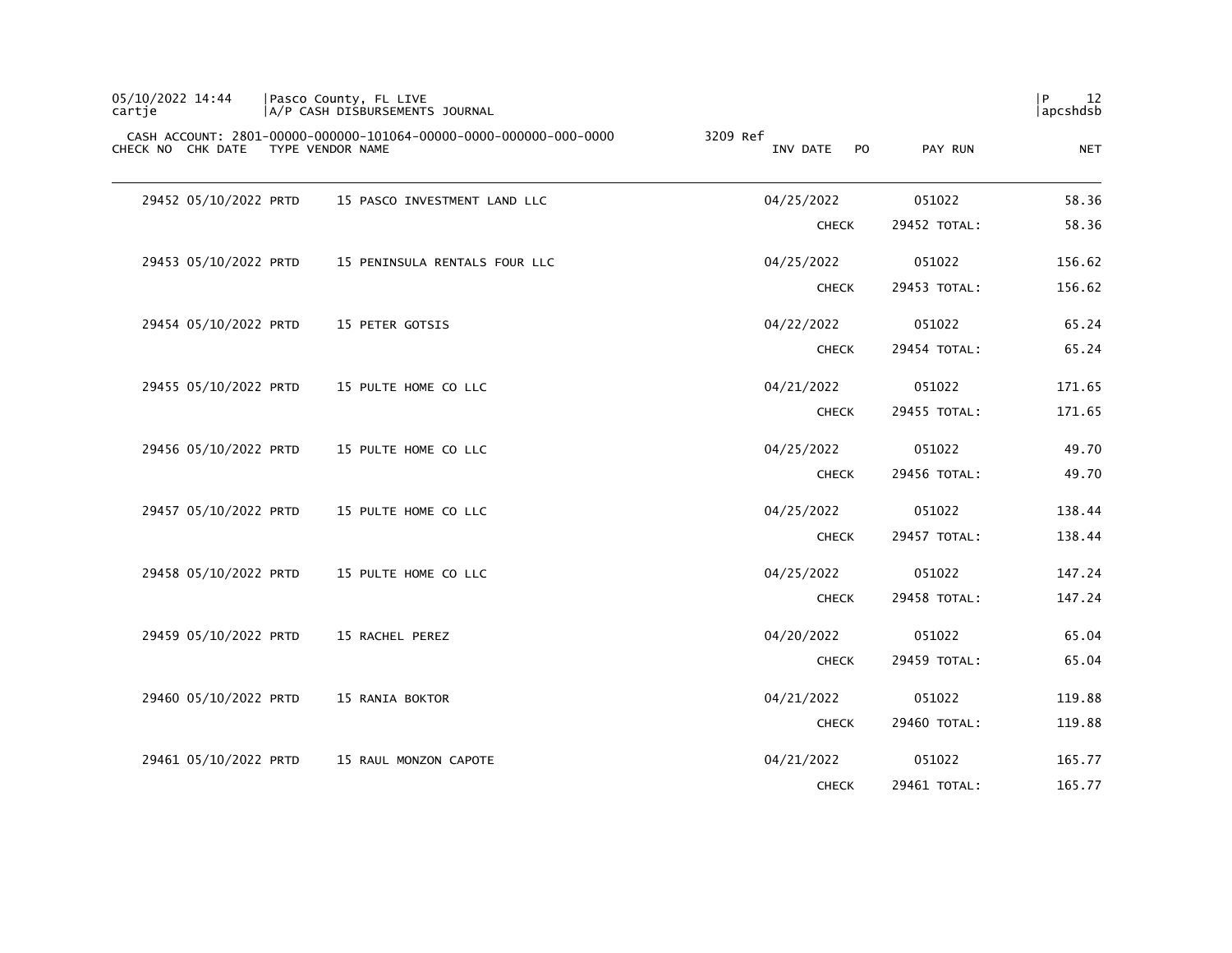| 05/10/2022 14:44<br>cartje |                       | Pasco County, FL LIVE<br> A/P CASH DISBURSEMENTS JOURNAL                              |                             |              | 13<br>P<br> apcshdsb |
|----------------------------|-----------------------|---------------------------------------------------------------------------------------|-----------------------------|--------------|----------------------|
|                            | CHECK NO CHK DATE     | CASH ACCOUNT: 2801-00000-000000-101064-00000-0000-000000-000-0000<br>TYPE VENDOR NAME | 3209 Ref<br>PO.<br>INV DATE | PAY RUN      | <b>NET</b>           |
|                            | 29462 05/10/2022 PRTD | 15 RAY K BRANDON                                                                      | 04/25/2022                  | 051022       | 45.79                |
|                            |                       |                                                                                       | <b>CHECK</b>                | 29462 TOTAL: | 45.79                |
|                            | 29463 05/10/2022 PRTD | 15 RELEVE REAL ESTATE LLC                                                             | 04/25/2022                  | 051022       | 73.67                |
|                            |                       |                                                                                       | <b>CHECK</b>                | 29463 TOTAL: | 73.67                |
|                            | 29464 05/10/2022 PRTD | 15 RHONA FOX                                                                          | 04/22/2022                  | 051022       | 162.58               |
|                            |                       |                                                                                       | <b>CHECK</b>                | 29464 TOTAL: | 162.58               |
|                            | 29465 05/10/2022 PRTD | 15 RIPA & ASSOC                                                                       | 04/21/2022                  | 051022       | 756.57               |
|                            |                       |                                                                                       | <b>CHECK</b>                | 29465 TOTAL: | 756.57               |
|                            | 29466 05/10/2022 PRTD | 15 ROBERT DWAYNE CORNETT                                                              | 04/20/2022                  | 051022       | 134.25               |
|                            |                       |                                                                                       | <b>CHECK</b>                | 29466 TOTAL: | 134.25               |
|                            | 29467 05/10/2022 PRTD | 15 RONALD A FERRER                                                                    | 04/21/2022                  | 051022       | 73.74                |
|                            |                       |                                                                                       | <b>CHECK</b>                | 29467 TOTAL: | 73.74                |
|                            | 29468 05/10/2022 PRTD | 15 RYAN HOMES                                                                         | 04/25/2022                  | 051022       | 146.53               |
|                            |                       |                                                                                       | <b>CHECK</b>                | 29468 TOTAL: | 146.53               |
|                            | 29469 05/10/2022 PRTD | 15 RYAN HOMES                                                                         | 04/25/2022                  | 051022       | 144.14               |
|                            |                       |                                                                                       | <b>CHECK</b>                | 29469 TOTAL: | 144.14               |
|                            | 29470 05/10/2022 PRTD | 15 RYAN HOMES                                                                         | 04/25/2022                  | 051022       | 121.94               |
|                            |                       |                                                                                       | <b>CHECK</b>                | 29470 TOTAL: | 121.94               |
|                            | 29471 05/10/2022 PRTD | 15 RYAN HOMES                                                                         | 04/25/2022                  | 051022       | 135.46               |
|                            |                       |                                                                                       | <b>CHECK</b>                | 29471 TOTAL: | 135.46               |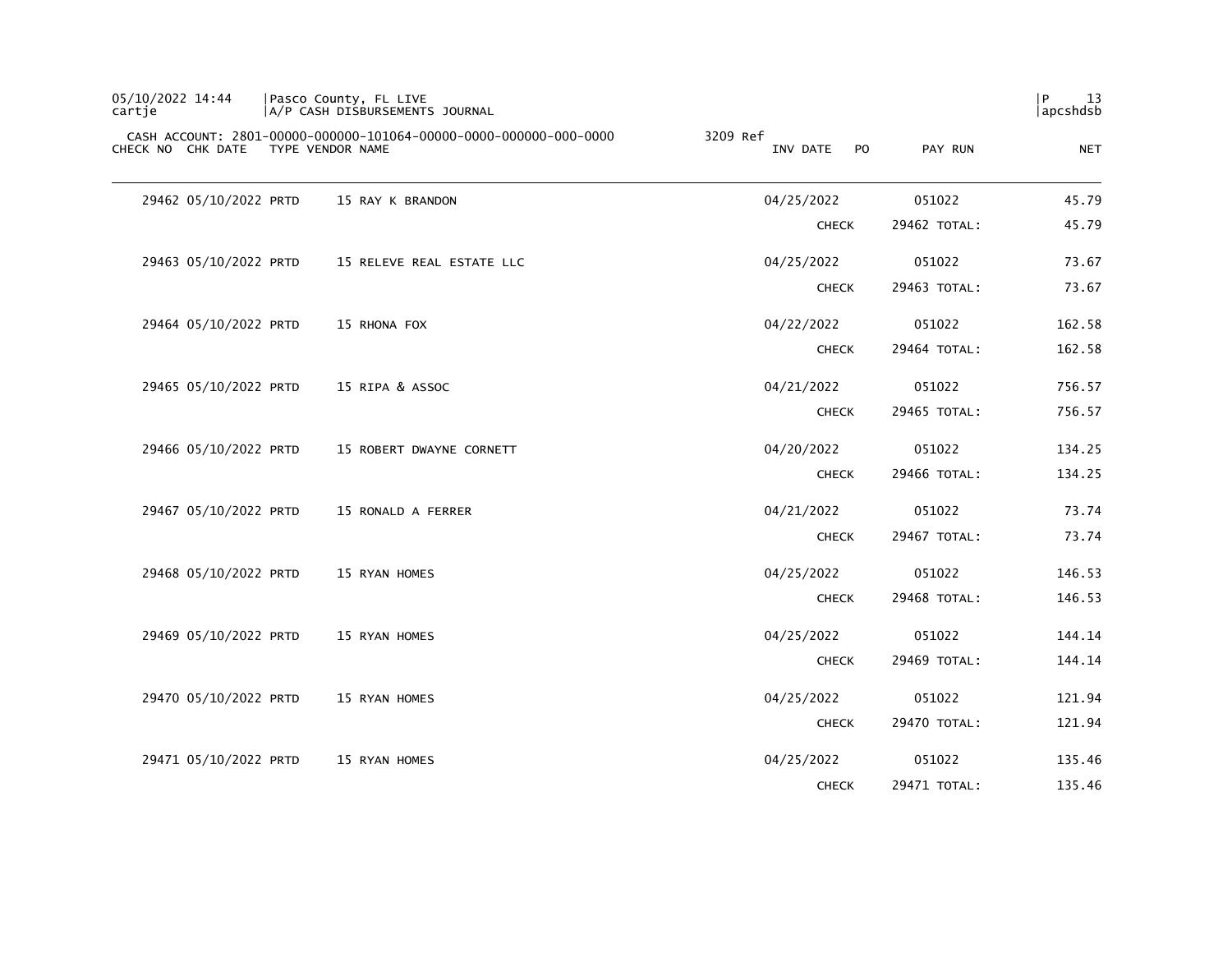| 05/10/2022 14:44<br>cartje | Pasco County, FL LIVE<br> A/P CASH DISBURSEMENTS JOURNAL                              |                                        |              | P<br>14<br>apcshdsb |
|----------------------------|---------------------------------------------------------------------------------------|----------------------------------------|--------------|---------------------|
| CHECK NO CHK DATE          | CASH ACCOUNT: 2801-00000-000000-101064-00000-0000-000000-000-0000<br>TYPE VENDOR NAME | 3209 Ref<br>INV DATE<br>P <sub>O</sub> | PAY RUN      | <b>NET</b>          |
| 29472 05/10/2022 PRTD      | 15 RYAN HOMES                                                                         | 04/25/2022                             | 051022       | 150.86              |
|                            |                                                                                       | <b>CHECK</b>                           | 29472 TOTAL: | 150.86              |
| 29473 05/10/2022 PRTD      | 15 SABRINA TOLEDO                                                                     | 04/22/2022                             | 051022       | 5.44                |
|                            |                                                                                       | <b>CHECK</b>                           | 29473 TOTAL: | 5.44                |
| 29474 05/10/2022 PRTD      | 15 SAGE MOUNTAIN TRUST JEFFREY S CATAN                                                | 04/25/2022                             | 051022       | 43.04               |
|                            |                                                                                       | <b>CHECK</b>                           | 29474 TOTAL: | 43.04               |
| 29475 05/10/2022 PRTD      | 15 SAIMA NOORALI                                                                      | 04/25/2022                             | 051022       | 102.46              |
|                            |                                                                                       | <b>CHECK</b>                           | 29475 TOTAL: | 102.46              |
| 29476 05/10/2022 PRTD      | 15 SAMANTHA JOANN WEDMORE                                                             | 04/25/2022                             | 051022       | 6.31                |
|                            |                                                                                       | <b>CHECK</b>                           | 29476 TOTAL: | 6.31                |
| 29477 05/10/2022 PRTD      | 15 SANDRA EILEEN RAMIREZ                                                              | 04/20/2022                             | 051022       | 12.50               |
|                            |                                                                                       | <b>CHECK</b>                           | 29477 TOTAL: | 12.50               |
| 29478 05/10/2022 PRTD      | 15 SANDY O CONNOR                                                                     | 04/25/2022                             | 051022       | 87.66               |
|                            |                                                                                       | <b>CHECK</b>                           | 29478 TOTAL: | 87.66               |
| 29479 05/10/2022 PRTD      | 15 SCARLETT KANOA                                                                     | 04/20/2022                             | 051022       | 71.63               |
|                            |                                                                                       | <b>CHECK</b>                           | 29479 TOTAL: | 71.63               |
| 29480 05/10/2022 PRTD      | 15 SFR ACQUISITIONS 2 LLC                                                             | 04/25/2022                             | 051022       | 157.36              |
|                            |                                                                                       | <b>CHECK</b>                           | 29480 TOTAL: | 157.36              |
| 29481 05/10/2022 PRTD      | 15 SFR JV-1 PROPERTY LLC.                                                             | 04/21/2022                             | 051022       | 155.60              |
|                            |                                                                                       | <b>CHECK</b>                           | 29481 TOTAL: | 155.60              |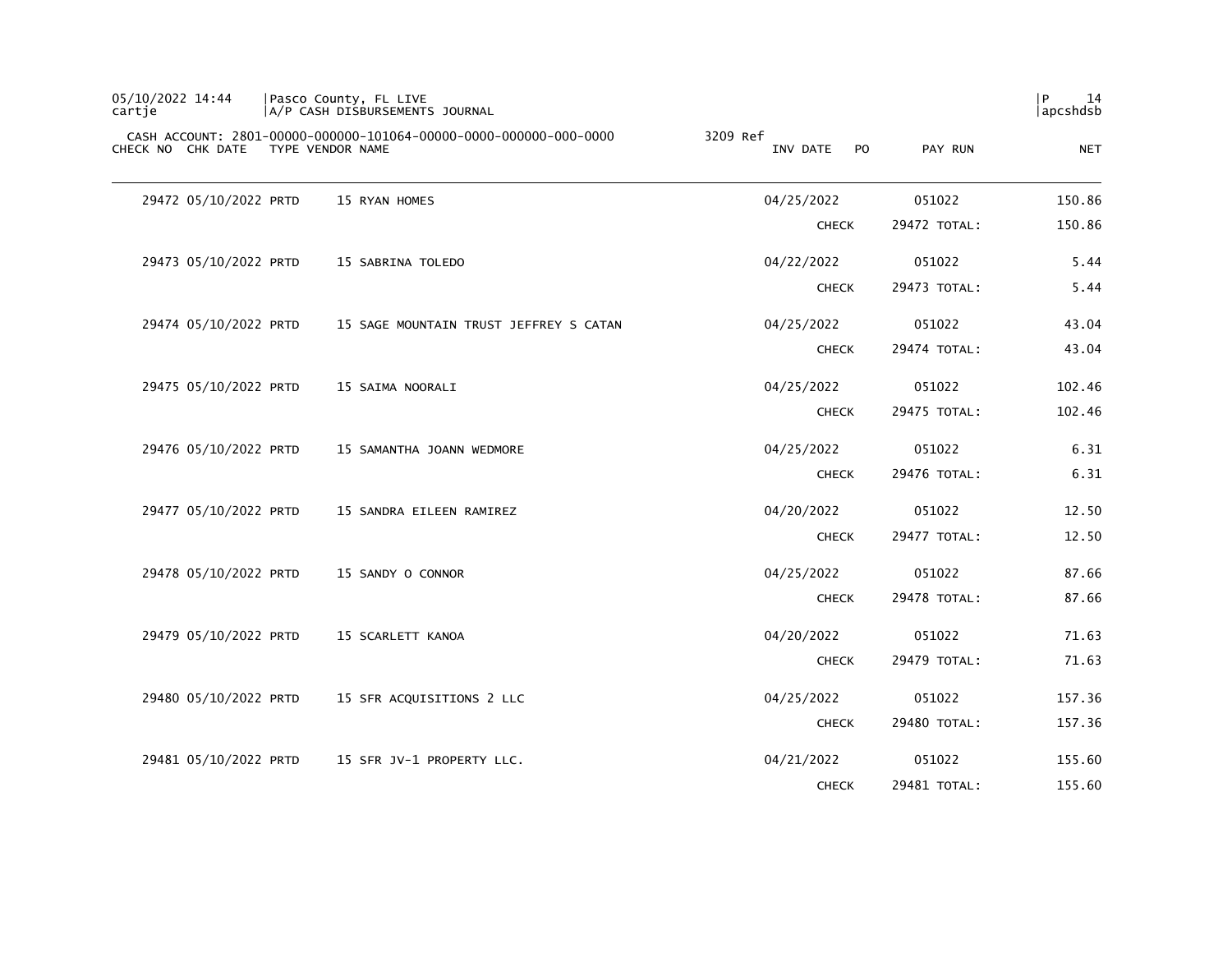| 05/10/2022 14:44<br>cartie | Pasco County, FL LIVE<br>A/P CASH DISBURSEMENTS JOURNAL                               |                             |              | 15<br>l P<br>apcshdsb |
|----------------------------|---------------------------------------------------------------------------------------|-----------------------------|--------------|-----------------------|
| CHECK NO CHK DATE          | CASH ACCOUNT: 2801-00000-000000-101064-00000-0000-000000-000-0000<br>TYPE VENDOR NAME | 3209 Ref<br>INV DATE<br>PO. | PAY RUN      | <b>NET</b>            |
| 29482 05/10/2022 PRTD      | 15 SFR JV-2 PROPERTY LLC                                                              | 04/20/2022                  | 051022       | 118.26                |
|                            |                                                                                       | <b>CHECK</b>                | 29482 TOTAL: | 118.26                |
| 29483 05/10/2022 PRTD      | 15 SFR JV-2 PROPERTY LLC                                                              | 04/25/2022                  | 051022       | 147.19                |
|                            |                                                                                       | <b>CHECK</b>                | 29483 TOTAL: | 147.19                |
| 29484 05/10/2022 PRTD      | 15 SFR JV-2 PROPERTY LLC                                                              | 04/25/2022                  | 051022       | 133.23                |
|                            |                                                                                       | <b>CHECK</b>                | 29484 TOTAL: | 133.23                |
| 29485 05/10/2022 PRTD      | 15 SIMON J FERGUSON                                                                   | 04/25/2022                  | 051022       | 149.50                |
|                            |                                                                                       | <b>CHECK</b>                | 29485 TOTAL: | 149.50                |
| 29486 05/10/2022 PRTD      | 15 ST. VERENA INVESTMENTS INC                                                         | 04/25/2022                  | 051022       | 127.13                |
|                            |                                                                                       | <b>CHECK</b>                | 29486 TOTAL: | 127.13                |
| 29487 05/10/2022 PRTD      | 15 STARLIGHT HOMES FLORIDA LLC                                                        | 04/21/2022                  | 051022       | 170.05                |
|                            |                                                                                       | <b>CHECK</b>                | 29487 TOTAL: | 170.05                |
| 29488 05/10/2022 PRTD      | 15 STARLIGHT HOMES FLORIDA LLC                                                        | 04/21/2022                  | 051022       | 170.05                |
|                            |                                                                                       | <b>CHECK</b>                | 29488 TOTAL: | 170.05                |
| 29489 05/10/2022 PRTD      | 15 STEVEN BJORN CARLSEN                                                               | 04/21/2022                  | 051022       | 41.07                 |
|                            |                                                                                       | <b>CHECK</b>                | 29489 TOTAL: | 41.07                 |
| 29490 05/10/2022 PRTD      | 15 STYLIST DESIGN CUSTOM HOMES                                                        | 04/25/2022                  | 051022       | 1,457.76              |
|                            |                                                                                       | <b>CHECK</b>                | 29490 TOTAL: | 1,457.76              |
| 29491 05/10/2022 PRTD      | 15 SULEI ZHANG                                                                        | 04/25/2022                  | 051022       | 150.25                |
|                            |                                                                                       | <b>CHECK</b>                | 29491 TOTAL: | 150.25                |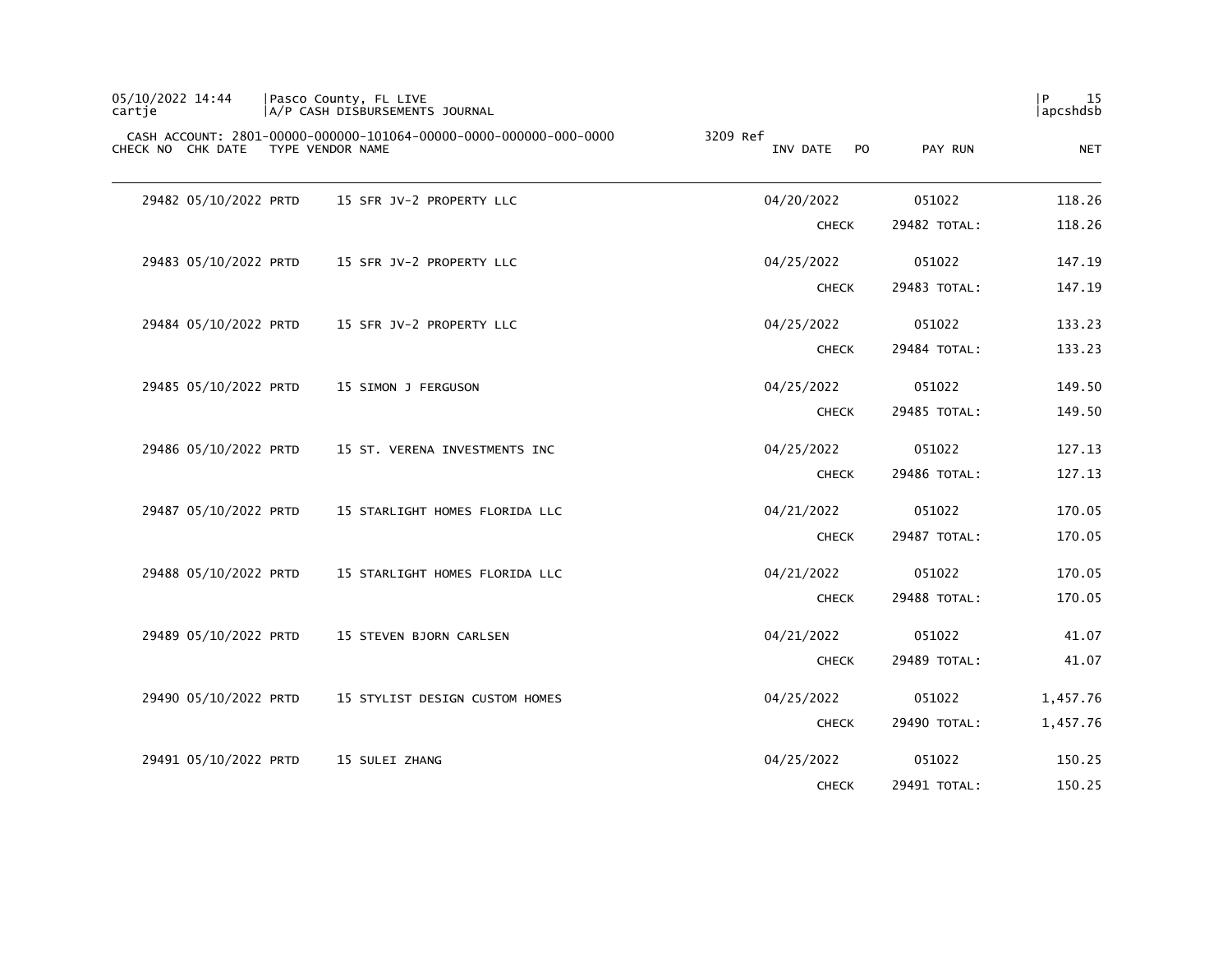| 05/10/2022 14:44<br>cartie         | Pasco County, FL LIVE<br>A/P CASH DISBURSEMENTS JOURNAL           |                             |              | 16<br>l P<br>apcshdsb |
|------------------------------------|-------------------------------------------------------------------|-----------------------------|--------------|-----------------------|
| CHECK NO CHK DATE TYPE VENDOR NAME | CASH ACCOUNT: 2801-00000-000000-101064-00000-0000-000000-000-0000 | 3209 Ref<br>INV DATE<br>PO. | PAY RUN      | <b>NET</b>            |
| 29492 05/10/2022 PRTD              | 15 TAYLOR MORRISON OF FLORIDA INC.                                | 04/21/2022                  | 051022       | 88.48                 |
|                                    |                                                                   | <b>CHECK</b>                | 29492 TOTAL: | 88.48                 |
| 29493 05/10/2022 PRTD              | 15 TAYLOR MORRISON OF FLORIDA INC.                                | 04/22/2022                  | 051022       | 149.61                |
|                                    |                                                                   | <b>CHECK</b>                | 29493 TOTAL: | 149.61                |
| 29494 05/10/2022 PRTD              | 15 TAYLOR MORRISON OF FLORIDA INC.                                | 04/25/2022                  | 051022       | 54.12                 |
|                                    |                                                                   | <b>CHECK</b>                | 29494 TOTAL: | 54.12                 |
| 29495 05/10/2022 PRTD              | 15 TAYLOR MORRISON OF FLORIDA INC.                                | 04/25/2022                  | 051022       | 136.75                |
|                                    |                                                                   | <b>CHECK</b>                | 29495 TOTAL: | 136.75                |
| 29496 05/10/2022 PRTD              | 15 TAYLOR MORRISON OF FLORIDA INC.                                | 04/25/2022                  | 051022       | 119.34                |
|                                    |                                                                   | <b>CHECK</b>                | 29496 TOTAL: | 119.34                |
| 29497 05/10/2022 PRTD              | 15 TERANCE MICHAEL RICH                                           | 04/25/2022                  | 051022       | 152.42                |
|                                    |                                                                   | <b>CHECK</b>                | 29497 TOTAL: | 152.42                |
| 29498 05/10/2022 PRTD              | 15 THE KEARNEY COMPANIES LLC                                      | 04/20/2022                  | 051022       | 1,473.54              |
|                                    |                                                                   | <b>CHECK</b>                | 29498 TOTAL: | 1,473.54              |
| 29499 05/10/2022 PRTD              | 15 TIFFANY L NIMMONS                                              | 04/25/2022                  | 051022       | 51.97                 |
|                                    |                                                                   | <b>CHECK</b>                | 29499 TOTAL: | 51.97                 |
| 29500 05/10/2022 PRTD              | 15 TJO GROUP LLC AND RIMESSA REALTY CA                            | 04/25/2022                  | 051022       | 157.63                |
|                                    |                                                                   | <b>CHECK</b>                | 29500 TOTAL: | 157.63                |
| 29501 05/10/2022 PRTD              | 15 TRACY RENE PATE                                                | 04/25/2022                  | 051022       | 27.51                 |
|                                    |                                                                   | <b>CHECK</b>                | 29501 TOTAL: | 27.51                 |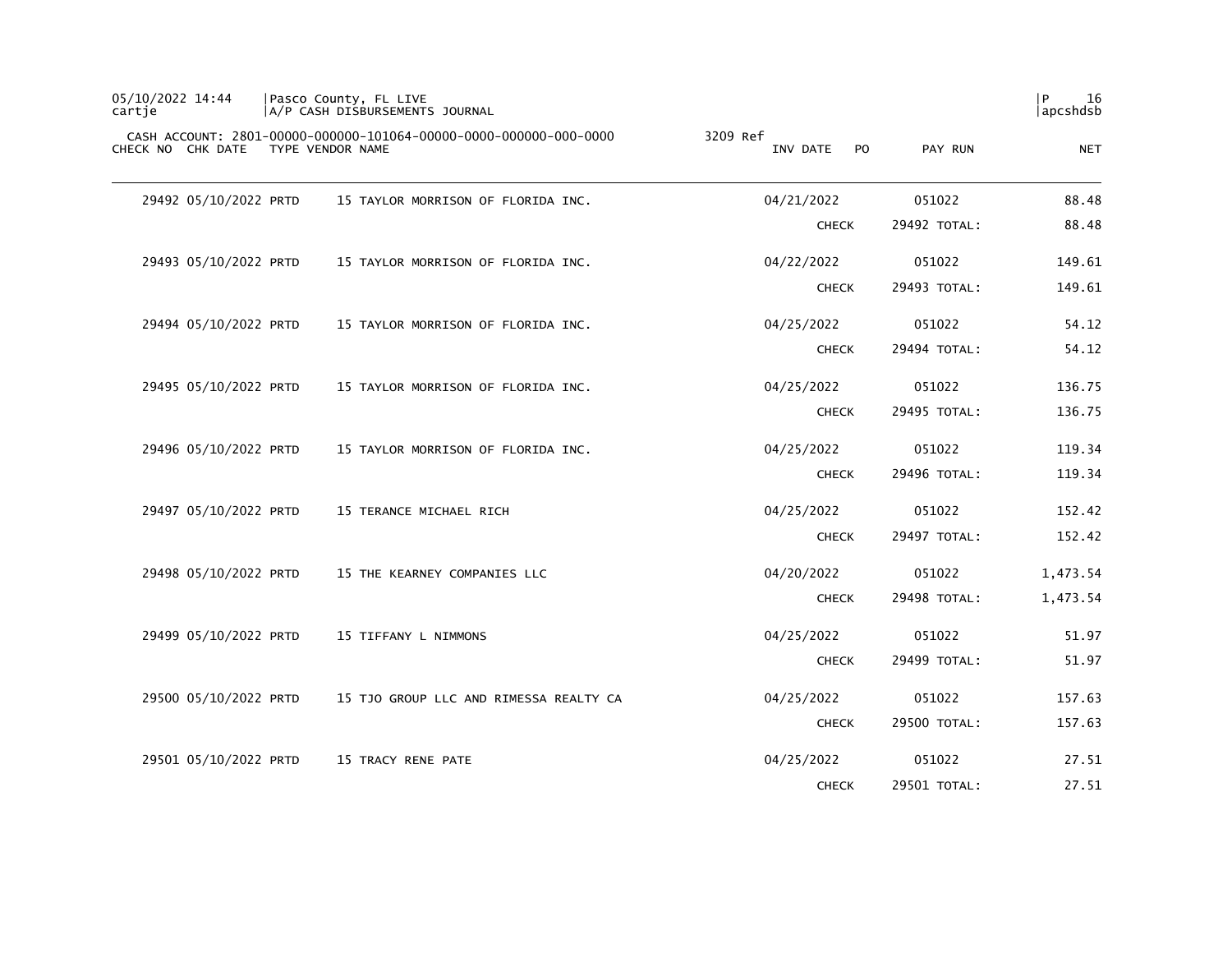| 05/10/2022 14:44<br>cartje | Pasco County, FL LIVE | A/P CASH DISBURSEMENTS JOURNAL                                    |                      |              |              |     |                            | 17<br>l P<br> apcshdsb |
|----------------------------|-----------------------|-------------------------------------------------------------------|----------------------|--------------|--------------|-----|----------------------------|------------------------|
| CHECK NO CHK DATE          | TYPE VENDOR NAME      | CASH ACCOUNT: 2801-00000-000000-101064-00000-0000-000000-000-0000 |                      | 3209 Ref     | INV DATE     | PO. | PAY RUN                    | <b>NET</b>             |
| 29502 05/10/2022 PRTD      |                       | 15 TYSON STOCKGLAUSNER                                            |                      |              | 04/22/2022   |     | 051022                     | 100.56                 |
|                            |                       |                                                                   |                      |              | <b>CHECK</b> |     | 29502 TOTAL:               | 100.56                 |
| 29503 05/10/2022 PRTD      |                       | 15 VITALE HOMES INC                                               |                      |              | 04/25/2022   |     | 051022                     | 163.83                 |
|                            |                       |                                                                   |                      |              | <b>CHECK</b> |     | 29503 TOTAL:               | 163.83                 |
| 29504 05/10/2022 PRTD      |                       | 15 VITALE HOMES INC                                               |                      |              | 04/25/2022   |     | 051022                     | 142.72                 |
|                            |                       |                                                                   |                      |              | <b>CHECK</b> |     | 29504 TOTAL:               | 142.72                 |
| 29505 05/10/2022 PRTD      |                       | 15 VITALE HOMES INC                                               |                      |              | 04/25/2022   |     | 051022                     | 117.23                 |
|                            |                       |                                                                   |                      |              | <b>CHECK</b> |     | 29505 TOTAL:               | 117.23                 |
|                            |                       |                                                                   | NUMBER OF CHECKS 164 |              |              |     | *** CASH ACCOUNT TOTAL *** | 26,060.85              |
|                            |                       |                                                                   |                      | <b>COUNT</b> |              |     | <b>AMOUNT</b>              |                        |
|                            |                       |                                                                   | TOTAL PRINTED CHECKS |              | 164          |     | 26,060.85                  |                        |
|                            |                       |                                                                   |                      |              |              |     |                            |                        |

\*\*\* GRAND TOTAL \*\*\* 26,060.85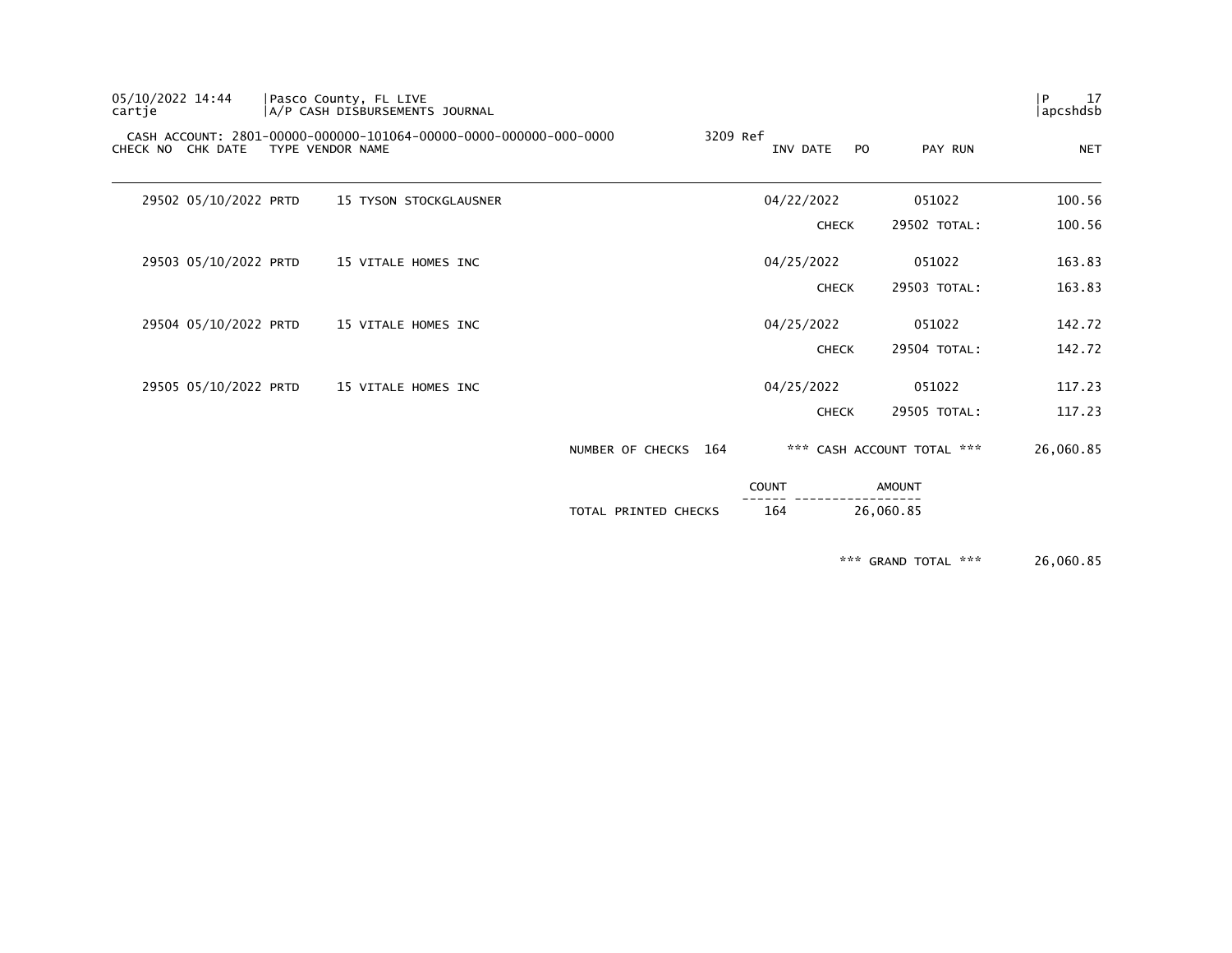| 05/10/2022 14:44<br>Pasco County, FL LIVE<br>cartje                                    | A/P CASH DISBURSEMENTS JOURNAL | JOURNAL ENTRIES TO BE CREATED                               |              |            | 18<br>P<br>lapcshdsb |
|----------------------------------------------------------------------------------------|--------------------------------|-------------------------------------------------------------|--------------|------------|----------------------|
| CLERK: cartje                                                                          |                                |                                                             |              |            |                      |
| YEAR PER<br>JNL<br><b>SRC ACCOUNT</b><br>JNL DESC<br>EFF DATE                          | REF 1 REF 2<br>REF 3           | ACCOUNT DESC<br>LINE DESC                                   | T OB         | DEBIT      | CREDIT               |
| 2022 8<br>684<br>05/10/2022 051022<br>051022                                           |                                | Vouchers Payable<br>AP CASH DISBURSEMENTS JOURNAL           |              | 26,060.85  |                      |
| APP 2801-00000-000000-101064-00000-0000-000000-000-0000<br>05/10/2022 051022<br>051022 |                                | JPMorgan 3209 Util Refunds<br>AP CASH DISBURSEMENTS JOURNAL |              |            | 26,060.85            |
|                                                                                        |                                | <b>GENERAL LEDGER TOTAL</b>                                 |              | 26,060.85  | 26,060.85            |
| APP 2801-00000-000000-207401-00000-0000-000000-000-0000<br>05/10/2022 051022<br>051022 |                                | D/T Water&Wstwtr Unit Fund                                  |              | 26,060.85  |                      |
| 05/10/2022 051022<br>051022                                                            |                                | Equity In Pooled Cash                                       |              |            | 26,060.85            |
|                                                                                        |                                | SYSTEM GENERATED ENTRIES TOTAL                              |              | 26,060.85  | 26,060.85            |
|                                                                                        |                                | JOURNAL 2022/08/684                                         | <b>TOTAL</b> | 52, 121.70 | 52, 121. 70          |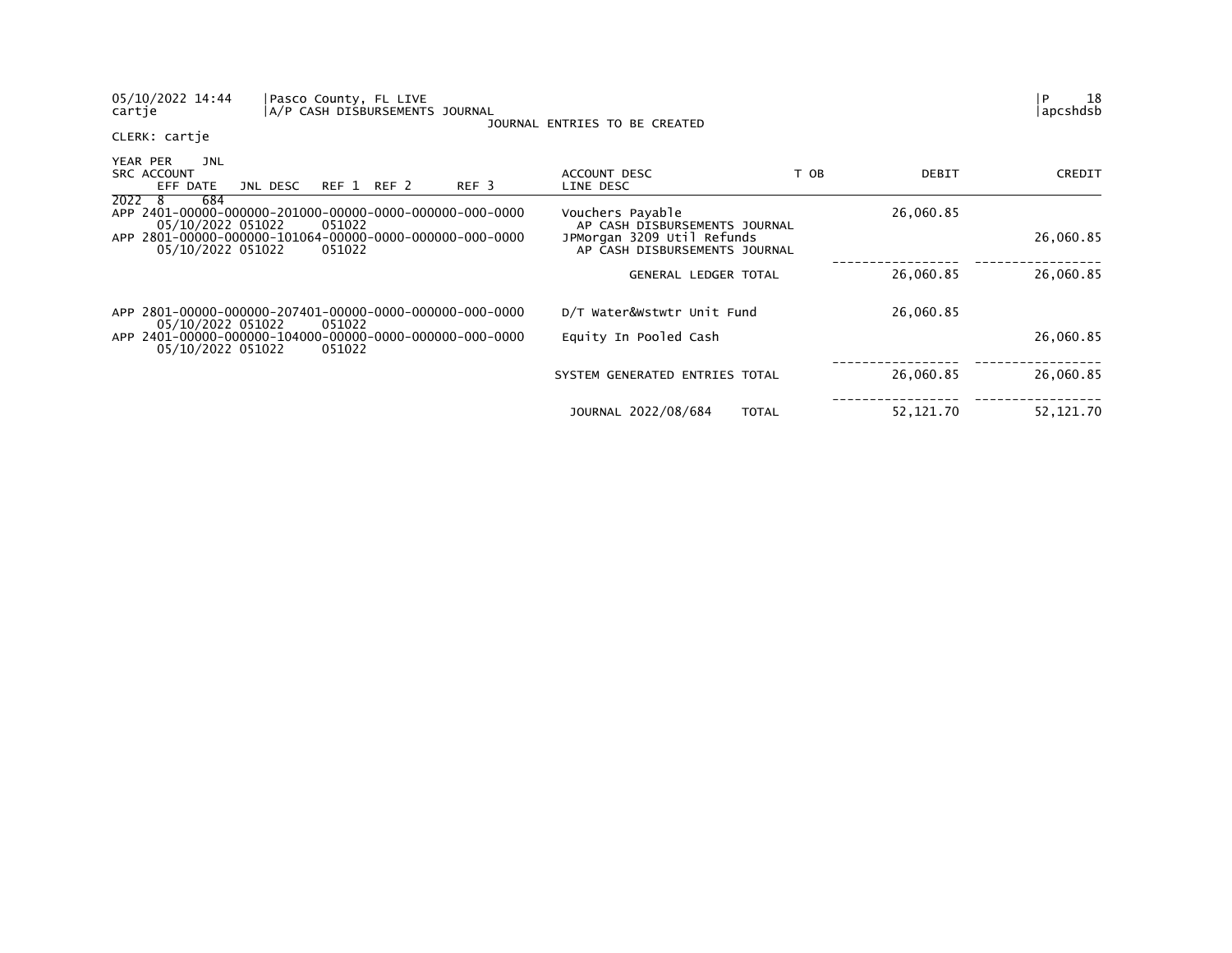| 05/10/2022 14:44<br>cartie        | Pasco County, FL LIVE<br>A/P CASH DISBURSEMENTS JOURNAL                                                              | JOURNAL ENTRIES TO BE CREATED                                              |           | 19<br>P<br>apcshdsb |
|-----------------------------------|----------------------------------------------------------------------------------------------------------------------|----------------------------------------------------------------------------|-----------|---------------------|
| <b>FUND</b><br>ACCOUNT            | YEAR PER<br>JNL                                                                                                      | EFF DATE<br>ACCOUNT DESCRIPTION                                            | DEBIT     | CREDIT              |
| 2401 Water & Wastewater Unit Fund | 2022 8<br>684                                                                                                        | 05/10/2022<br>Equity In Pooled Cash<br>Vouchers Payable                    | 26,060.85 | 26,060.85           |
|                                   |                                                                                                                      | FUND TOTAL                                                                 | 26,060.85 | 26,060.85           |
| 2801 Board Pooled Cash            | 2022 8<br>2801-00000-000000-101064-00000-0000-000000-000-0000<br>2801-00000-000000-207401-00000-0000-000000-000-0000 | 684 05/10/2022<br>JPMorgan 3209 Util Refunds<br>D/T Water&Wstwtr Unit Fund | 26,060.85 | 26,060.85           |
|                                   |                                                                                                                      | <b>FUND TOTAL</b>                                                          | 26,060.85 | 26,060.85           |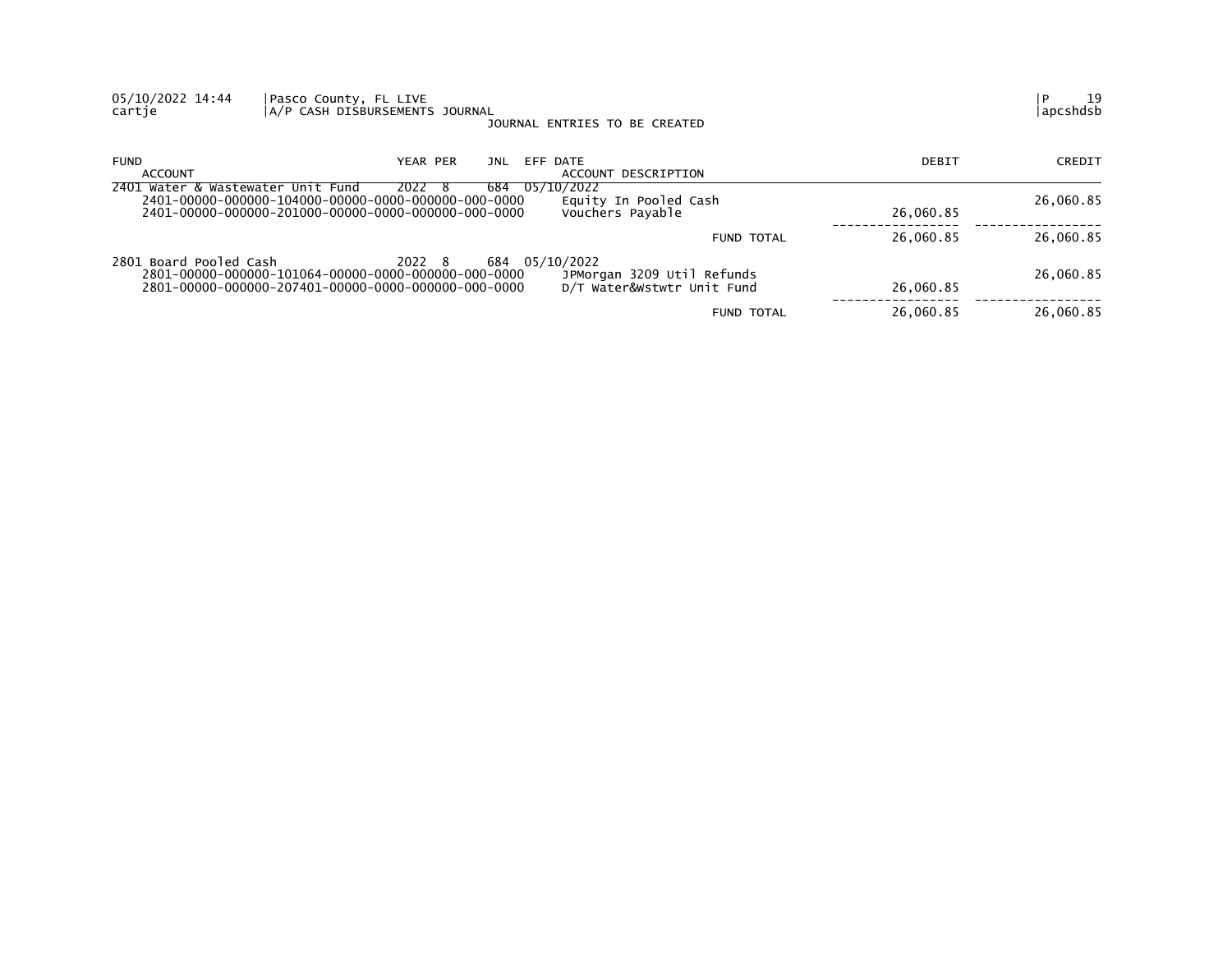| 05/10/2022 14:44<br>cartje                                  | Pasco County, FL LIVE<br> A/P CASH DISBURSEMENTS JOURNAL | JOURNAL ENTRIES TO BE CREATED |                           | 20<br>  apcshdsb |
|-------------------------------------------------------------|----------------------------------------------------------|-------------------------------|---------------------------|------------------|
| <b>FUND</b>                                                 |                                                          |                               | DUE TO                    | DUE FR           |
| 2401 Water & Wastewater Unit Fund<br>2801 Board Pooled Cash |                                                          |                               | 26,060.85                 | 26,060.85        |
|                                                             |                                                          |                               | 26,060.85<br><b>TOTAL</b> | 26,060.85        |

\*\* END OF REPORT - Generated by Carter, Jessica \*\*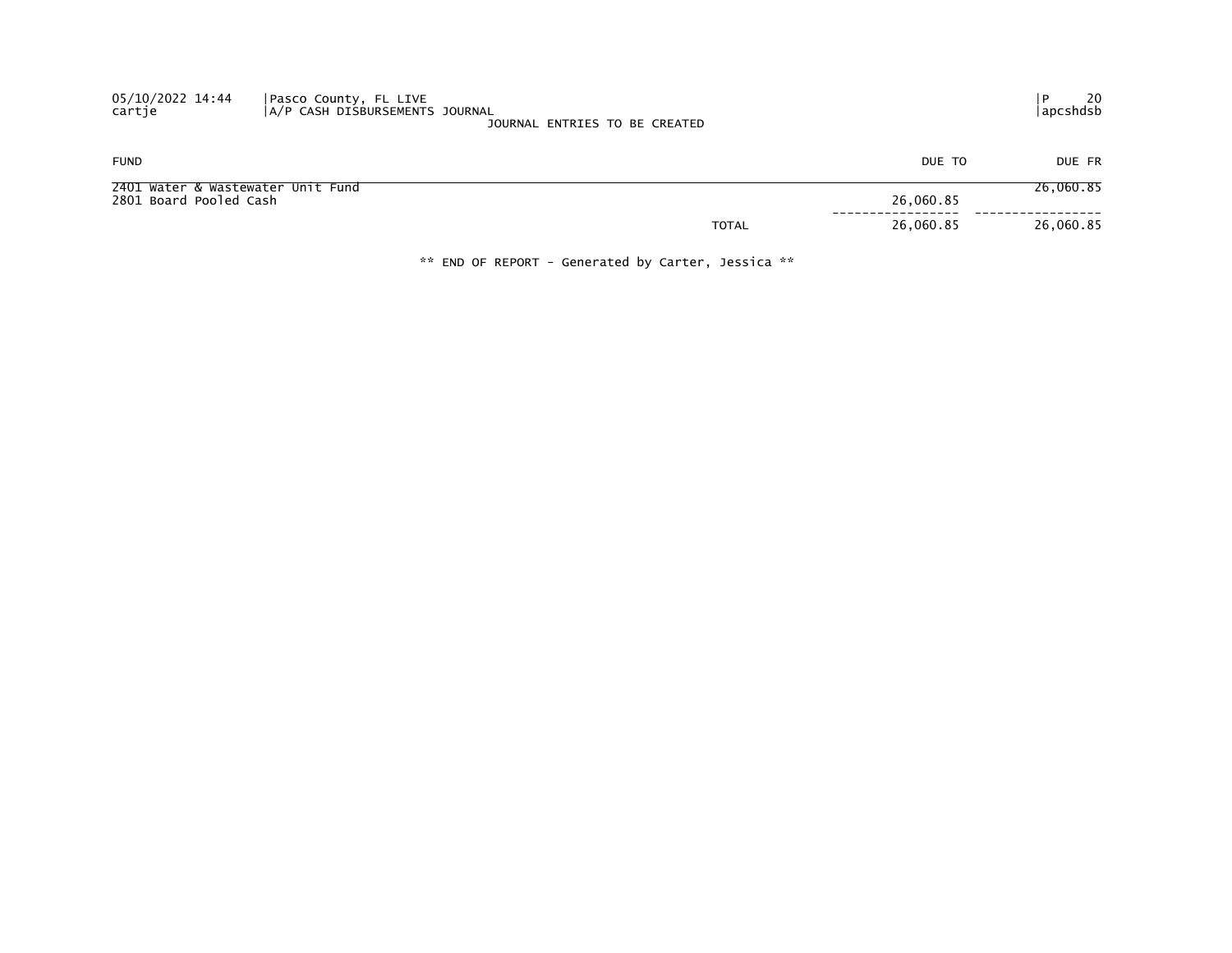| Office of Nikki Alvarez-Sowles, Esq.                   |                |                                |            |  |  |  |  |  |  |
|--------------------------------------------------------|----------------|--------------------------------|------------|--|--|--|--|--|--|
| <b>Clerk of Circuit Court &amp; County Comptroller</b> |                |                                |            |  |  |  |  |  |  |
| <b>Financial Details</b>                               | <b>PAYMENT</b> | DATE:                          | 05/12/2022 |  |  |  |  |  |  |
| <b>Expenditure Approval</b>                            |                | <b>NUMBERED</b>                |            |  |  |  |  |  |  |
|                                                        | <b>FROM</b>    | TO                             | <b>RUN</b> |  |  |  |  |  |  |
| <b>Paying Account (Operating) Checks</b>               | 601643         | 601741                         | 16662C     |  |  |  |  |  |  |
| <b>HEART Program Checks</b>                            |                | Included with Operating Checks |            |  |  |  |  |  |  |
| <b>Payroll Checks, including Direct Deposits</b>       | 1689           | 1691                           | 10         |  |  |  |  |  |  |
| <b>Utility System Refund Checks</b>                    | 29506          | 29563                          | 051222     |  |  |  |  |  |  |
| <b>EFT Transfers</b>                                   | 18032          | 18042                          | 16662E     |  |  |  |  |  |  |
| <b>Wire Transfers</b>                                  | 26284          | 26286                          | 16662D     |  |  |  |  |  |  |

The Chairman/Vice Chairman of the Board of County Commissioners approves the<br>expenditures as listed by authority granted under Resolution #04-116

05/12/22

Approvals:

Farkey **Commissioner Starkey KL**  $\circ$ 

**Commissioner Mariano** 

Will be uploaded to website on weekly basis.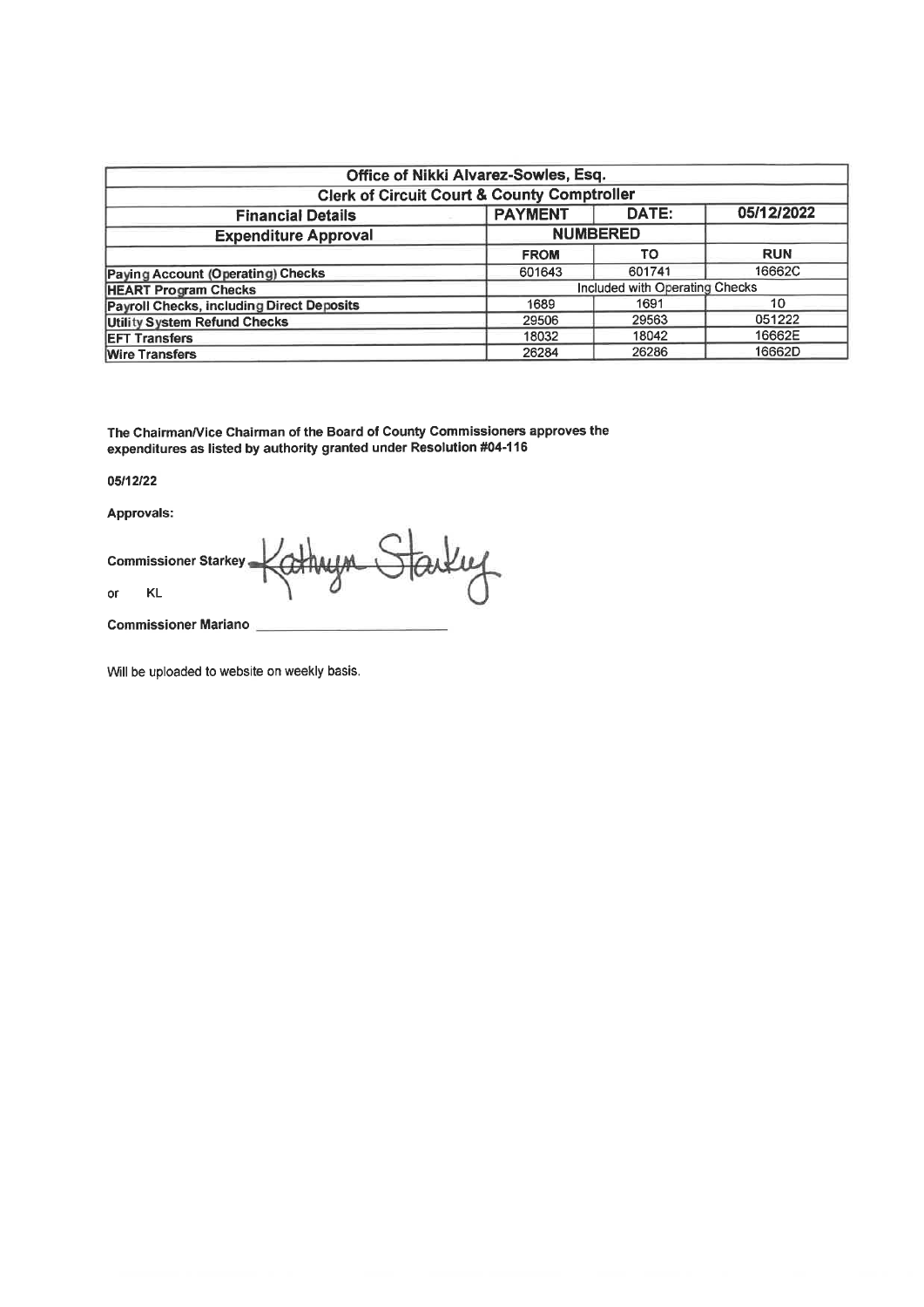| <b>VENDOR NAME</b> |                                               | INV DATE VOUCHER PO             |                           | CHECK NO T CHK DATE GL ACCOUNT                                                       |  |                                                        |                     |  | <b>Example 2018 GL ACCOUNT DESCRIPTION</b>                        |            |
|--------------------|-----------------------------------------------|---------------------------------|---------------------------|--------------------------------------------------------------------------------------|--|--------------------------------------------------------|---------------------|--|-------------------------------------------------------------------|------------|
|                    | 6571 ACMS INC                                 |                                 |                           |                                                                                      |  |                                                        |                     |  |                                                                   |            |
|                    | INVOICE: 5313                                 | 04/30/22                        | 22000185                  |                                                                                      |  | 601643 P 05/12/22 10061410 534000 00000 other Services |                     |  |                                                                   | 171,769.19 |
|                    | <b>VENDOR TOTALS</b>                          |                                 | 2,007,894.70 YTD INVOICED |                                                                                      |  | 2,269,211.67 YTD PAID                                  |                     |  |                                                                   | 171,769.19 |
|                    | 6753 AD-VANCE PERSONNEL SERVICES INC          |                                 |                           |                                                                                      |  |                                                        |                     |  |                                                                   |            |
|                    | INVOICE: 9166077                              | 05/06/22                        | 22000437                  |                                                                                      |  | 601644 P 05/12/22 10059830 534000 00000 other Services |                     |  |                                                                   | 967.18     |
|                    | INVOICE: 9166078                              | 05/06/22                        | 22000437                  |                                                                                      |  | 601644 P 05/12/22 10036510 534000 00000 other Services |                     |  |                                                                   | 632.40     |
|                    | <b>VENDOR TOTALS</b>                          |                                 | 184,113.30 YTD INVOICED   |                                                                                      |  |                                                        | 199,532.68 YTD PAID |  |                                                                   | 1,599.58   |
|                    | 5789 ALAN JAY CHEVROLET CADILLAC INC          | 04/11/22                        | 22000584                  |                                                                                      |  |                                                        |                     |  | 601645 P 05/12/22 10017360 564000 00000 Fleet Machinery & Equipme | 1,816.61   |
|                    | INVOICE:                                      | <b>FNUA73229</b>                | 22000584                  |                                                                                      |  |                                                        |                     |  |                                                                   |            |
|                    | INVOICE:                                      | 04/11/22<br><b>FNUA73229</b>    |                           |                                                                                      |  |                                                        |                     |  | 601645 P 05/12/22 10017450 564000 00000 Fleet Machinery & Equipme | 3,846.62   |
|                    | INVOICE:                                      | 04/11/22<br><b>FNUA73229</b>    | 22000584                  |                                                                                      |  |                                                        |                     |  | 601645 P 05/12/22 10035250 564000 00000 Fleet Machinery & Equipme | 11,835.75  |
|                    |                                               | 04/11/22<br>INVOICE: FNUA73229  | 22000584                  |                                                                                      |  |                                                        |                     |  | 601645 P 05/12/22 10020070 534030 00000 Federal Contracted Servic | 4,432.02   |
|                    |                                               | 04/11/22<br>INVOICE: FNUA73229  | 22000584                  |                                                                                      |  |                                                        |                     |  | 601645 P 05/12/22 10020070 534032 00000 Local Contracted Services | 1,108.00   |
|                    | <b>VENDOR TOTALS</b>                          |                                 | 216,822.00 YTD INVOICED   |                                                                                      |  |                                                        | 216,822.00 YTD PAID |  |                                                                   | 23,039.00  |
|                    | 6760 AMERICAN EXPRESS TRAVEL RELATED SERVICES | 04/30/22                        | 22000713                  |                                                                                      |  | 601646 P 05/12/22 10001320 534000 00000 Other Services |                     |  |                                                                   | .40        |
|                    |                                               | INVOICE: 3090042441043022       |                           |                                                                                      |  |                                                        |                     |  |                                                                   |            |
|                    | <b>VENDOR TOTALS</b>                          |                                 | 720.12 YTD INVOICED       |                                                                                      |  |                                                        | 845.97 YTD PAID     |  |                                                                   | .40        |
|                    | 2579 APPLIED SCIENCES CONSULTING INC          | 05/09/22                        |                           |                                                                                      |  | 601647 P 05/12/22 10036510 534000 00000 Other Services |                     |  |                                                                   | 7,480.00   |
|                    | INVOICE: 222148                               |                                 |                           |                                                                                      |  |                                                        |                     |  |                                                                   |            |
|                    | <b>VENDOR TOTALS</b>                          |                                 | 30,557.00 YTD INVOICED    |                                                                                      |  |                                                        | 38,800.00 YTD PAID  |  |                                                                   | 7,480.00   |
|                    | 4196 BELLSOUTH TELECOMMUNICATIONS INC         | 05/01/22                        |                           | 22000503    601648    P    05/12/22    10026670    541000    00000    Communications |  |                                                        |                     |  |                                                                   | 392.00     |
|                    |                                               | INVOICE: 352M840620050122       |                           |                                                                                      |  |                                                        |                     |  |                                                                   |            |
|                    | VENDOR TOTALS                                 |                                 | 3,136.00 YTD INVOICED     |                                                                                      |  |                                                        | 3,136.00 YTD PAID   |  |                                                                   | 392.00     |
|                    | 10009 BTAC ACQUISITION CORP                   |                                 |                           |                                                                                      |  |                                                        |                     |  |                                                                   |            |
|                    |                                               | 05/02/22<br>INVOICE: LS22050048 | 22000387                  |                                                                                      |  | 601649 P 05/12/22 10001410 566000 00000 Library Books  |                     |  |                                                                   | 2,493.75   |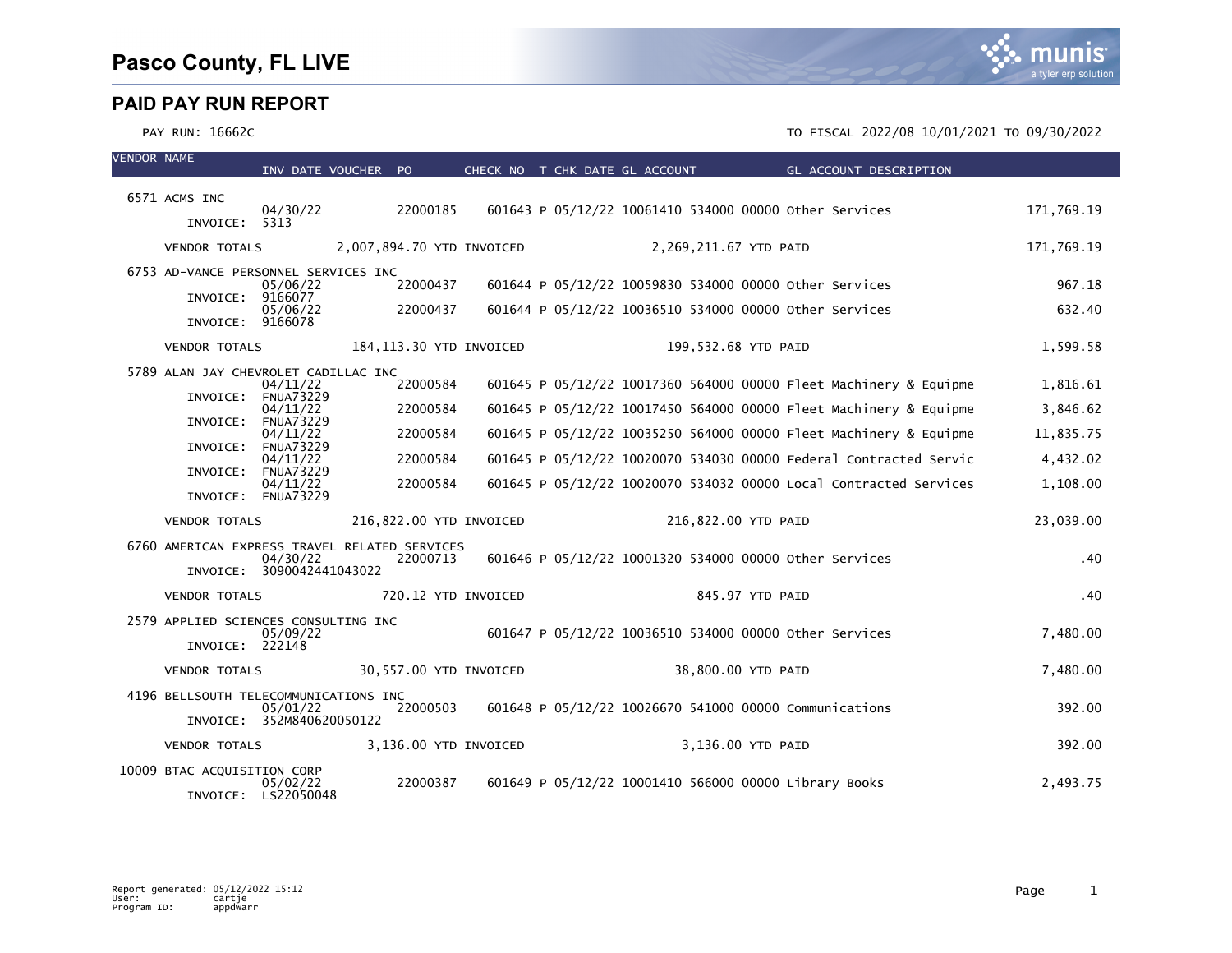VENDOR NAME

|  |                                                                            | INV DATE VOUCHER PO                            |                           |  | CHECK NO T CHK DATE GL ACCOUNT                   | GL ACCOUNT DESCRIPTION                                            |            |
|--|----------------------------------------------------------------------------|------------------------------------------------|---------------------------|--|--------------------------------------------------|-------------------------------------------------------------------|------------|
|  | <b>VENDOR TOTALS</b>                                                       |                                                | 26,283.78 YTD INVOICED    |  |                                                  | 19,950.00 YTD PAID                                                | 2,493.75   |
|  | 9236 BIBLIOTHECA LLC                                                       |                                                |                           |  |                                                  |                                                                   |            |
|  |                                                                            | 05/04/22<br>INVOICE: INVUS53784                | 22001402                  |  |                                                  | 601650 P 05/12/22 10001420 546009 00000 IT Maint/Suppt Hardware/S | 31, 355.41 |
|  | <b>VENDOR TOTALS</b>                                                       |                                                | 59,636.41 YTD INVOICED    |  |                                                  | 59,636.41 YTD PAID                                                | 31, 355.41 |
|  | 9345 BLUE SKIES PROFESSIONAL SERVICES LLC                                  | 05/06/22                                       | 22000913                  |  | 601651 P 05/12/22 10032970 555000 00000 Training |                                                                   | 3,700.00   |
|  | INVOICE: 202202                                                            |                                                |                           |  |                                                  |                                                                   |            |
|  | INVOICE: 202202                                                            | 05/06/22                                       | 22000913                  |  | 601651 P 05/12/22 10032980 555000 00000 Training |                                                                   | 4,300.00   |
|  | <b>VENDOR TOTALS</b>                                                       |                                                | 8,000.00 YTD INVOICED     |  |                                                  | 8,000.00 YTD PAID                                                 | 8,000.00   |
|  |                                                                            | 5670 BOARD OF COUNTY COMMISSIONERS<br>05/03/22 |                           |  |                                                  | 601652 P 05/12/22 10012730 543003 00000 Utilities - Water/Wastewa | 38.06      |
|  | INVOICE:                                                                   | 0141410050322<br>05/03/22                      |                           |  |                                                  | 601652 P 05/12/22 10012730 543003 00000 Utilities - Water/Wastewa | 54.30      |
|  | INVOICE:                                                                   | 0004225050322<br>05/03/22                      |                           |  |                                                  | 601652 P 05/12/22 10012500 543003 00000 Utilities - Water/Wastewa | 169.47     |
|  | INVOICE:                                                                   | 0999890050322                                  |                           |  |                                                  |                                                                   |            |
|  |                                                                            | 05/03/22<br>INVOICE: 0925760050322             |                           |  |                                                  | 601652 P 05/12/22 10012630 543003 00000 Utilities - Water/Wastewa | 102.79     |
|  |                                                                            | 05/03/22<br>INVOICE: 0143170050322             |                           |  |                                                  | 601652 P 05/12/22 10012640 543003 00000 Utilities - Water/Wastewa | 38.77      |
|  | <b>VENDOR TOTALS</b>                                                       |                                                | 3,950,582.77 YTD INVOICED |  | 4,341,401.90 YTD PAID                            |                                                                   | 403.39     |
|  | 2779 COMMUNITY AGING & RETIREMENT SVCS INC.<br>05/02/22<br>INVOICE: 4687P3 |                                                |                           |  |                                                  | 601653 P 05/12/22 10033450 534000 00000 Other Services            | 11,512.50  |
|  | <b>VENDOR TOTALS</b>                                                       |                                                | 35,631.43 YTD INVOICED    |  |                                                  | 55,282.77 YTD PAID                                                | 11,512.50  |
|  | 4465 CARLTON FIELDS PA                                                     |                                                |                           |  |                                                  |                                                                   |            |
|  | INVOICE: 1159758                                                           | 05/05/22                                       |                           |  |                                                  | 601654 P 05/12/22 10044760 563010 20448 IOTB-Roads                | 1,252.40   |
|  | <b>VENDOR TOTALS</b>                                                       |                                                | 46,491.04 YTD INVOICED    |  |                                                  | 46,611.28 YTD PAID                                                | 1,252.40   |
|  | 3526 CDW LLC                                                               |                                                |                           |  |                                                  |                                                                   |            |
|  | INVOICE: W563468                                                           | 04/28/22                                       | 22000547                  |  |                                                  | 601655 P 05/12/22 10000400 546009 00000 IT Maint/Suppt Hardware/S | 13,833.54  |
|  | <b>VENDOR TOTALS</b>                                                       |                                                | 273,060.05 YTD INVOICED   |  | 282,209.35 YTD PAID                              |                                                                   | 13,833.54  |
|  | 10548 CENTRAL STATE GLASS INC                                              | 05/09/22                                       | 22000987                  |  |                                                  | 601656 P 05/12/22 10017360 546004 00000 Maintenance - Other Equip | 1,581.84   |

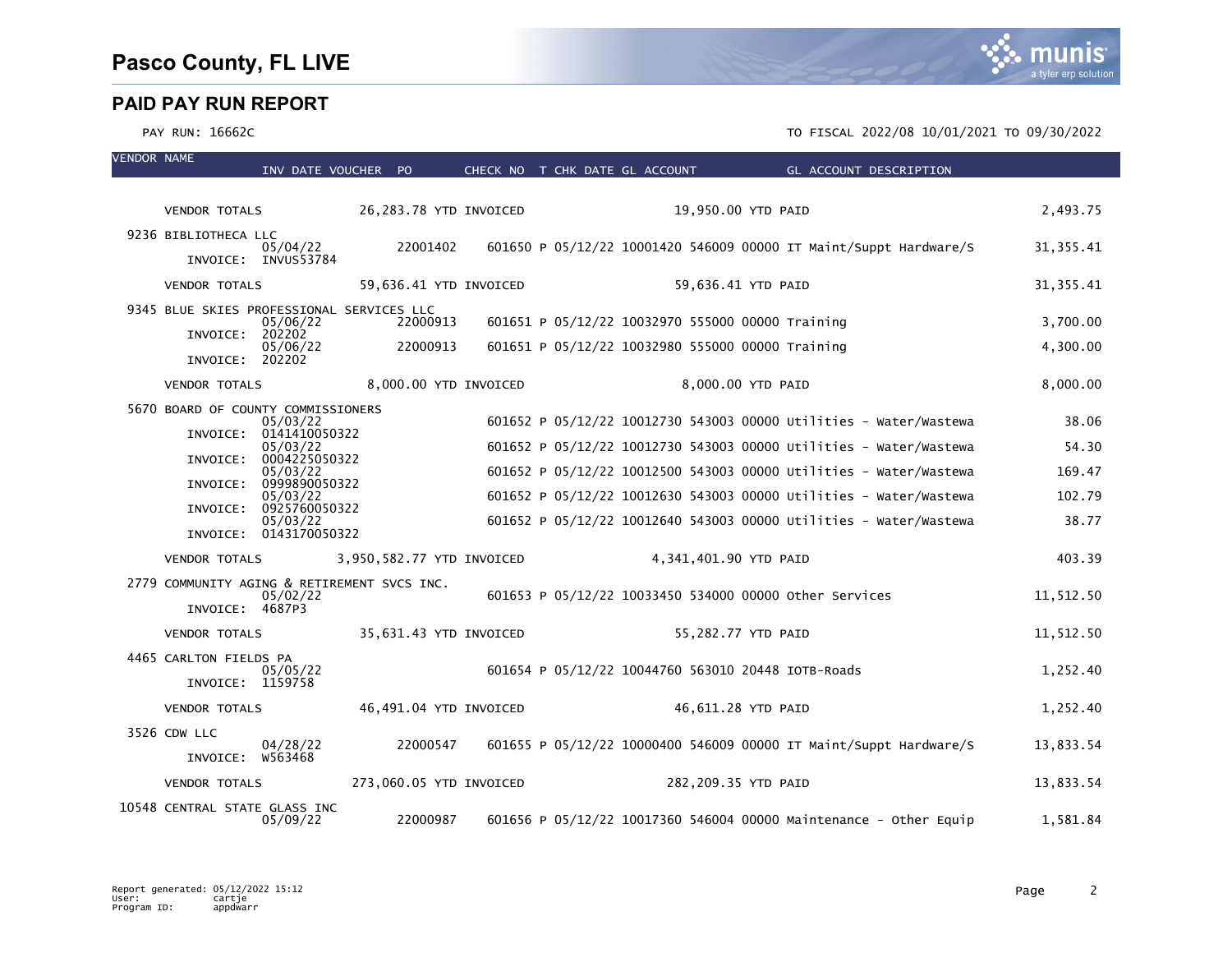

#### PAY RUN: 16662C TO FISCAL 2022/08 10/01/2021 TO 09/30/2022

| <b>VENDOR NAME</b> |                                    | INV DATE VOUCHER PO                  |                             | CHECK NO T CHK DATE GL ACCOUNT |                         | GL ACCOUNT DESCRIPTION                                            |           |
|--------------------|------------------------------------|--------------------------------------|-----------------------------|--------------------------------|-------------------------|-------------------------------------------------------------------|-----------|
|                    | INVOICE: 1735271                   |                                      |                             |                                |                         |                                                                   |           |
|                    | <b>VENDOR TOTALS</b>               |                                      | 22,680.73 YTD INVOICED      |                                | 21,813.65 YTD PAID      |                                                                   | 1,581.84  |
|                    | 10570 CERTIFIED RECORDS MANAGEMENT | 04/30/22                             | 22001106                    |                                |                         | 601657 P 05/12/22 10006600 534000 00000 Other Services            | 425.57    |
|                    | INVOICE: 0176478                   |                                      |                             |                                |                         |                                                                   |           |
|                    | <b>VENDOR TOTALS</b>               |                                      | 1,276.71 YTD INVOICED       |                                | 1,276.71 YTD PAID       |                                                                   | 425.57    |
|                    | 5672 CHRISTOPHER NOCCO SHERIFF     | 05/10/22                             |                             |                                |                         | 601658 P 05/12/22 10007460 369900 00000 Miscellaneous Revenue     | 7,028.76  |
|                    |                                    | INVOICE: January 2022<br>05/10/22    |                             |                                |                         | 601658 P 05/12/22 10007460 369900 00000 Miscellaneous Revenue     | 264.48    |
|                    |                                    | INVOICE: February 2022               |                             |                                |                         |                                                                   |           |
|                    | <b>VENDOR TOTALS</b>               |                                      | 169,707,318.45 YTD INVOICED |                                | 119,000,691.97 YTD PAID |                                                                   | 7,293.24  |
|                    | 3375 CINTAS CORPORATION NO 2       | 02/02/22                             | 22000252                    |                                |                         | 601659 P 05/12/22 10005830 552007 00000 Apparel and Other Clothin | 30.78     |
|                    | INVOICE:                           | 1902777870<br>02/09/22               | 22000252                    |                                |                         | 601659 P 05/12/22 10004390 552007 00000 Apparel and Other Clothin | 19.49     |
|                    | INVOICE:                           | 1902790419<br>02/09/22               | 22000252                    |                                |                         | 601659 P 05/12/22 10004390 552007 00000 Apparel and Other Clothin | 357.07    |
|                    | INVOICE:                           | 1902790531<br>02/09/22               | 22000252                    |                                |                         | 601659 P 05/12/22 10005830 552007 00000 Apparel and Other Clothin | 51.75     |
|                    | INVOICE:                           | 1902790531<br>02/16/22<br>1902812422 | 22000252                    |                                |                         | 601659 P 05/12/22 10004390 552007 00000 Apparel and Other Clothin | 53.00     |
|                    | INVOICE:<br>INVOICE:               | 02/17/22<br>1902817617               | 22000252                    |                                |                         | 601659 P 05/12/22 10005830 552007 00000 Apparel and Other Clothin | 10.72     |
|                    | INVOICE:                           | 02/22/22<br>1902827749               | 22000252                    |                                |                         | 601659 P 05/12/22 10004390 552007 00000 Apparel and Other Clothin | 150.25    |
|                    | INVOICE:                           | 02/01/22<br>1902774061               | 22000252                    |                                |                         | 601659 P 05/12/22 10005830 552007 00000 Apparel and Other Clothin | 15.71     |
|                    | INVOICE:                           | 02/07/22<br>1902786907               | 22000252                    |                                |                         | 601659 P 05/12/22 10005830 552007 00000 Apparel and Other Clothin | 9.96      |
|                    |                                    | 02/25/22<br>INVOICE: 1902835389      | 22000252                    |                                |                         | 601659 P 05/12/22 10005830 552007 00000 Apparel and Other Clothin | 32.96     |
|                    | <b>VENDOR TOTALS</b>               |                                      | 132,571.12 YTD INVOICED     |                                | 154,263.46 YTD PAID     |                                                                   | 731.69    |
|                    | 8850 COMPUTERS AT WORK INC         |                                      |                             |                                |                         |                                                                   |           |
|                    | INVOICE:                           | 04/26/22<br>CAWI23267                | 22001168                    |                                |                         | 601660 P 05/12/22 10026670 552009 00000 IT Purchase Hardware/Soft | 15,288.79 |
|                    |                                    | 04/11/22<br>INVOICE: CAWI23268       | 22001171                    |                                |                         | 601660 P 05/12/22 10026670 552009 00000 IT Purchase Hardware/Soft | 12,044.85 |
|                    | <b>VENDOR TOTALS</b>               |                                      | 43,916.18 YTD INVOICED      |                                | 43,117.22 YTD PAID      |                                                                   | 27,333.64 |

5310 CROSS CONSTRUCTION SERVICES INC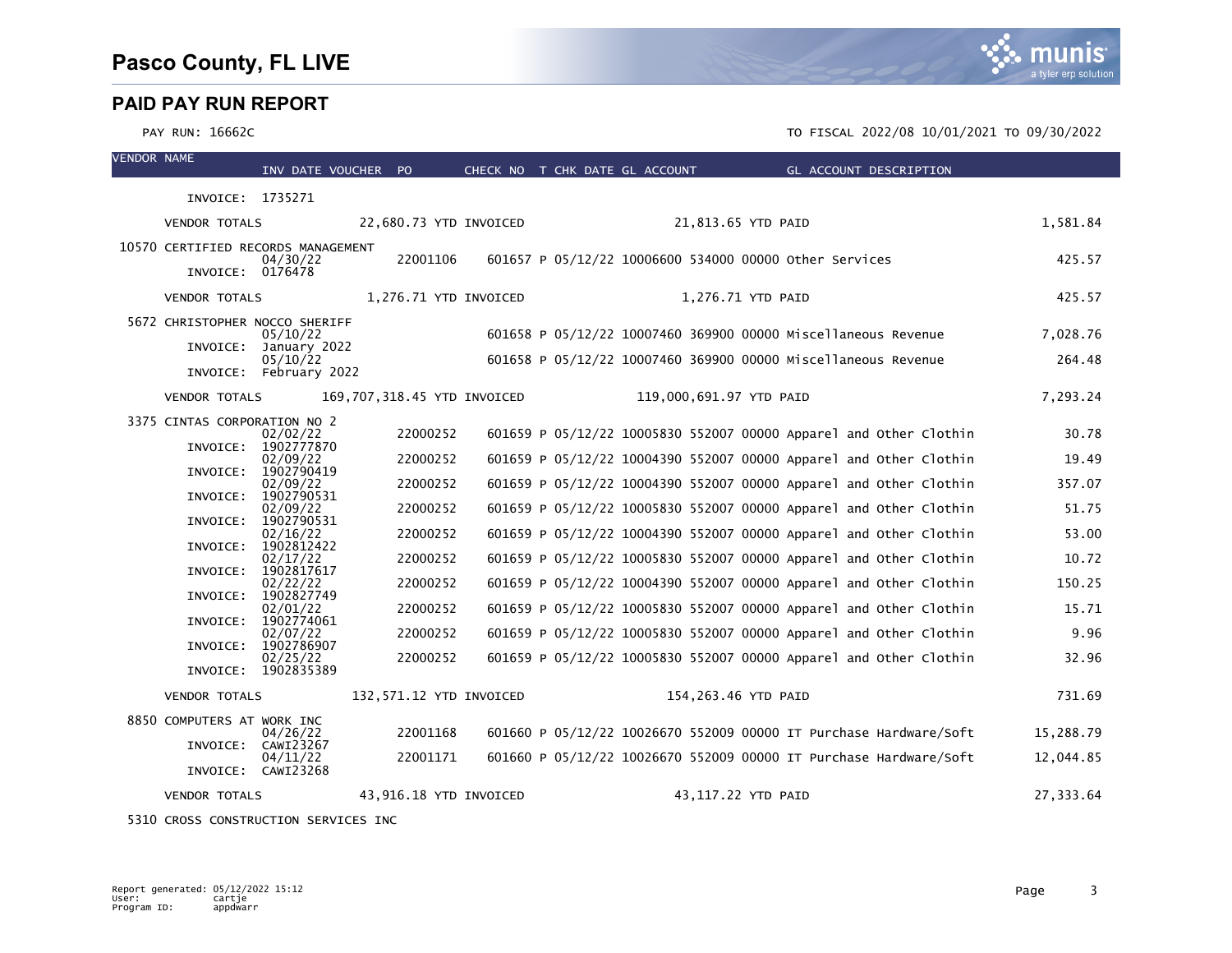| <b>VENDOR NAME</b> |                          | INV DATE VOUCHER PO                                           |                         | CHECK NO T CHK DATE GL ACCOUNT |  |                     |                | GL ACCOUNT DESCRIPTION                                            |           |
|--------------------|--------------------------|---------------------------------------------------------------|-------------------------|--------------------------------|--|---------------------|----------------|-------------------------------------------------------------------|-----------|
|                    | INVOICE: CS17839         | 05/09/22                                                      | 21001760                |                                |  |                     |                | 601661 P 05/12/22 10047150 563000 20326 Improvements Other Than B | 91,497.50 |
|                    | <b>VENDOR TOTALS</b>     |                                                               | 130,528.25 YTD INVOICED |                                |  | 134,520.25 YTD PAID |                |                                                                   | 91,497.50 |
|                    |                          | 10696 DELRAY BEACH PUBLIC LIBRARY ASSOCIATION INC<br>04/13/22 |                         |                                |  |                     |                | 601662 P 05/12/22 10001410 566000 00000 Library Books             | 21.00     |
|                    | <b>VENDOR TOTALS</b>     | INVOICE: DB2009528                                            | 21.00 YTD INVOICED      |                                |  |                     | 21.00 YTD PAID |                                                                   | 21.00     |
|                    |                          |                                                               |                         |                                |  |                     |                |                                                                   |           |
|                    | 10620 DS VENTURES LLC    | 04/20/22<br>INVOICE: 20220420002                              | 22001245                |                                |  |                     |                | 601663 P 05/12/22 10035500 552000 00000 Operating Supplies        | 2,422.99  |
|                    | <b>VENDOR TOTALS</b>     |                                                               | 2,422.99 YTD INVOICED   |                                |  | 2,422.99 YTD PAID   |                |                                                                   | 2,422.99  |
|                    | 8116 PROGRESS ENERGY INC | 04/14/22                                                      |                         |                                |  |                     |                | 601664 P 05/12/22 10001400 543001 00000 Utilities - Electric      | 3,802.96  |
|                    |                          | INVOICE: 910085246512041422<br>04/25/22                       |                         |                                |  |                     |                | 601664 P 05/12/22 10060130 543001 00000 Utilities - Electric      | 141.59    |
|                    |                          | INVOICE: 910080718795042522                                   |                         |                                |  |                     |                |                                                                   |           |
|                    | INVOICE:                 | 04/25/22<br>910080877674042522                                |                         |                                |  |                     |                | 601664 P 05/12/22 10060130 543001 00000 Utilities - Electric      | 209.57    |
|                    |                          | 04/25/22<br>INVOICE: 910085902800042522                       |                         |                                |  |                     |                | 601664 P 05/12/22 10010410 543001 00000 Utilities - Electric      | 37.18     |
|                    |                          | 04/25/22<br>INVOICE: 910085083553042522                       |                         |                                |  |                     |                | 601664 P 05/12/22 10060130 543001 00000 Utilities - Electric      | 30.66     |
|                    |                          | 04/25/22<br>INVOICE: 910085391776042522                       |                         |                                |  |                     |                | 601664 P 05/12/22 10060130 543001 00000 Utilities - Electric      | 71.84     |
|                    |                          | 04/25/22                                                      |                         |                                |  |                     |                | 601664 P 05/12/22 10060130 543001 00000 Utilities - Electric      | 249.78    |
|                    |                          | INVOICE: 910085392412042522<br>04/25/22                       |                         |                                |  |                     |                | 601664 P 05/12/22 10060130 543001 00000 Utilities - Electric      | 116.53    |
|                    |                          | INVOICE: 910085486665042522<br>04/25/22                       |                         |                                |  |                     |                | 601664 P 05/12/22 10010410 543001 00000 Utilities - Electric      | 4,937.55  |
|                    |                          | INVOICE: 910085317114042522<br>04/25/22                       |                         |                                |  |                     |                | 601664 P 05/12/22 10060130 543001 00000 Utilities - Electric      | 107.09    |
|                    |                          | INVOICE: 910085441084042522                                   |                         |                                |  |                     |                |                                                                   | 257.01    |
|                    |                          | 04/25/22<br>INVOICE: 910085935982042522                       |                         |                                |  |                     |                | 601664 P 05/12/22 10060110 543001 00000 Utilities - Electric      |           |
|                    |                          | 04/25/22<br>INVOICE: 910081159766042522                       |                         |                                |  |                     |                | 601664 P 05/12/22 10060130 543001 00000 Utilities - Electric      | 31.47     |
|                    |                          | 04/25/22<br>INVOICE: 910081048380042522                       |                         |                                |  |                     |                | 601664 P 05/12/22 10060130 543001 00000 Utilities - Electric      | 2,895.08  |
|                    |                          | 04/25/22<br>INVOICE: 910085710268042522                       |                         |                                |  |                     |                | 601664 P 05/12/22 10060130 543001 00000 Utilities - Electric      | 287.09    |
|                    |                          | 04/25/22                                                      |                         |                                |  |                     |                | 601664 P 05/12/22 10060130 543001 00000 Utilities - Electric      | 159.29    |
|                    |                          | INVOICE: 910087516919042522<br>04/26/22                       |                         |                                |  |                     |                | 601664 P 05/12/22 10060130 543001 00000 Utilities - Electric      | 286.39    |
|                    | INVOICE:                 | 910085209955042622<br>04/26/22                                |                         |                                |  |                     |                | 601664 P 05/12/22 10060130 543001 00000 Utilities - Electric      | 167.42    |

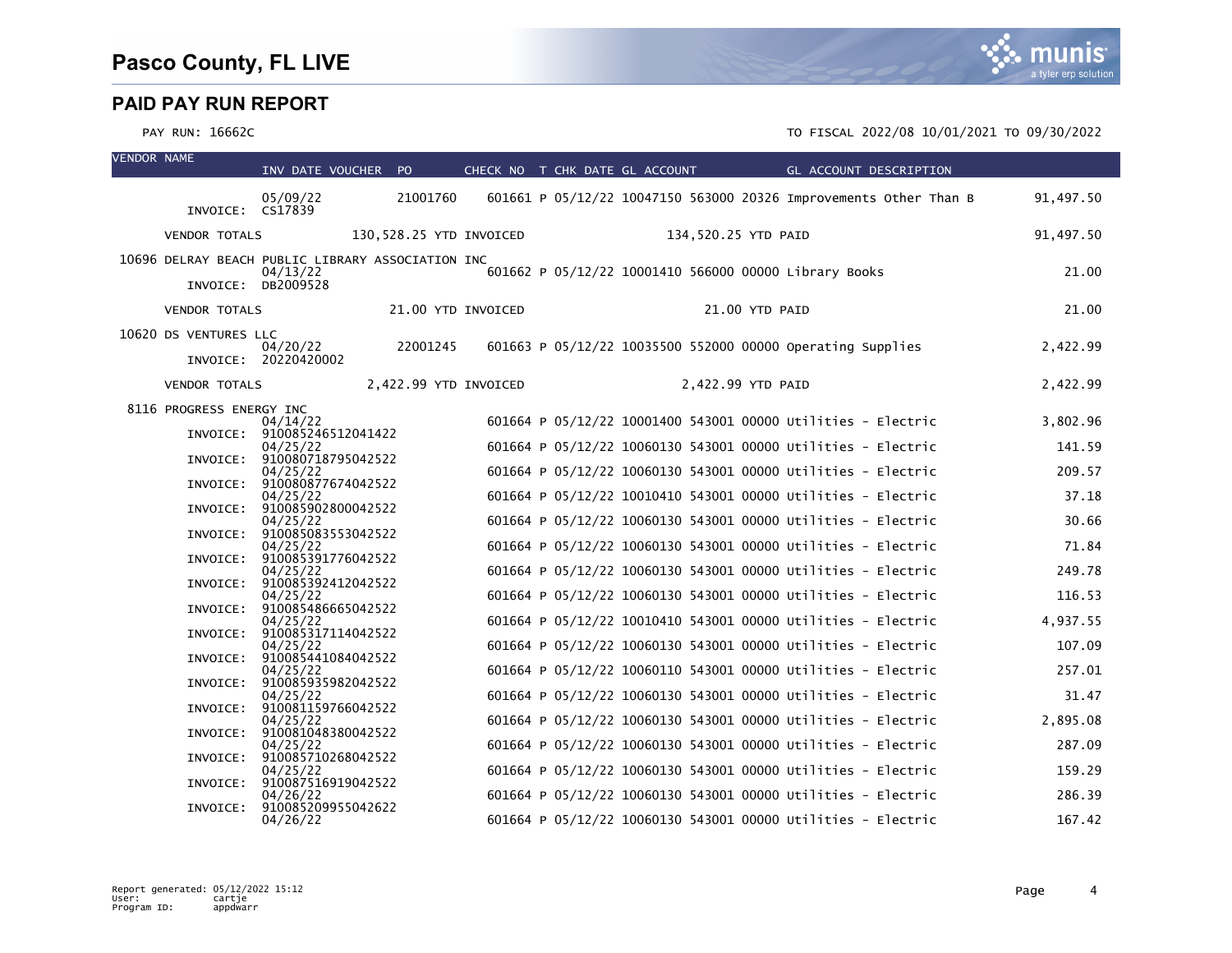VENDOR NAME

munis a tyler erp solution

|          | INV DATE VOUCHER PO                     | CHECK NO T CHK DATE GL ACCOUNT | GL ACCOUNT DESCRIPTION                                       |          |
|----------|-----------------------------------------|--------------------------------|--------------------------------------------------------------|----------|
|          | INVOICE: 910080876946042622             |                                |                                                              |          |
|          | 04/26/22                                |                                | 601664 P 05/12/22 10060130 543001 00000 Utilities - Electric | 66.99    |
|          | INVOICE: 910080718604042622             |                                |                                                              |          |
|          | 04/26/22                                |                                | 601664 P 05/12/22 10060110 543001 00000 Utilities - Electric | 570.99   |
| INVOICE: | 910085125168042622<br>04/28/22          |                                | 601664 P 05/12/22 10010410 543001 00000 Utilities - Electric | 39.25    |
| INVOICE: | 910085902678042822                      |                                |                                                              |          |
|          | 04/28/22                                |                                | 601664 P 05/12/22 10010410 543001 00000 Utilities - Electric | 19.90    |
|          | INVOICE: 910085871660042822<br>04/25/22 |                                | 601664 P 05/12/22 10010410 543001 00000 Utilities - Electric | 22.73    |
|          | INVOICE: 910085124729042522             |                                |                                                              |          |
|          | 04/28/22                                |                                | 601664 P 05/12/22 10060130 543001 00000 Utilities - Electric | 1,253.81 |
|          | INVOICE: 910085085349042822             |                                |                                                              | 174.74   |
| INVOICE: | 04/28/22<br>910085003028042822          |                                | 601664 P 05/12/22 10060130 543001 00000 Utilities - Electric |          |
|          | 04/28/22                                |                                | 601664 P 05/12/22 10060130 543001 00000 Utilities - Electric | 126.21   |
| INVOICE: | 910085041595042822                      |                                |                                                              |          |
| INVOICE: | 04/28/22<br>910085521504042822          |                                | 601664 P 05/12/22 10060130 543001 00000 Utilities - Electric | 37.60    |
|          | 04/28/22                                |                                | 601664 P 05/12/22 10060130 543001 00000 Utilities - Electric | 219.70   |
|          | INVOICE: 910085935669042822             |                                |                                                              |          |
|          | 04/28/22<br>INVOICE: 910085084629042822 |                                | 601664 P 05/12/22 10060130 543001 00000 Utilities - Electric | 298.10   |
|          | 04/28/22                                |                                | 601664 P 05/12/22 10060130 543001 00000 Utilities - Electric | 40.95    |
|          | INVOICE: 910085040148042822             |                                |                                                              |          |
|          | 04/29/22                                |                                | 601664 P 05/12/22 10010410 543001 00000 Utilities - Electric | 50.86    |
| INVOICE: | 910085596397042922<br>04/29/22          |                                | 601664 P 05/12/22 10010410 543001 00000 Utilities - Electric | 30.35    |
|          | INVOICE: 910080875888042922             |                                |                                                              |          |
|          | 04/27/22                                |                                | 601664 P 05/12/22 10010410 543001 00000 Utilities - Electric | 538.51   |
|          | INVOICE: 910085041321042722<br>04/28/22 |                                | 601664 P 05/12/22 10010410 543001 00000 Utilities - Electric | 808.51   |
|          | INVOICE: 910085984840042822             |                                |                                                              |          |
|          | 04/28/22                                |                                | 601664 P 05/12/22 10010410 543001 00000 Utilities - Electric | 67.86    |
|          | INVOICE: 910086020106042822<br>04/28/22 |                                | 601664 P 05/12/22 10010410 543001 00000 Utilities - Electric | 38.16    |
|          | INVOICE: 910085984238042822             |                                |                                                              |          |
|          | 04/29/22                                |                                | 601664 P 05/12/22 10010410 543001 00000 Utilities - Electric | 30.53    |
| INVOICE: | 910085168507042922<br>04/29/22          |                                | 601664 P 05/12/22 10010410 543001 00000 Utilities - Electric | 16.81    |
| INVOICE: | 910085828401042922                      |                                |                                                              |          |
|          | 04/29/22                                |                                | 601664 P 05/12/22 10010410 543001 00000 Utilities - Electric | 39.35    |
|          | INVOICE: 910085244841042922             |                                |                                                              |          |
|          | 04/29/22<br>INVOICE: 910085391627042922 |                                | 601664 P 05/12/22 10010410 543001 00000 Utilities - Electric | 86.51    |
|          | 04/29/22                                |                                | 601664 P 05/12/22 10010410 543001 00000 Utilities - Electric | 47.12    |
|          | INVOICE: 910081159104042922             |                                |                                                              |          |
| INVOICE: | 04/29/22<br>910086059391042922          |                                | 601664 P 05/12/22 10010410 543001 00000 Utilities - Electric | 1,219.66 |
|          | 04/29/22                                |                                | 601664 P 05/12/22 10010410 543001 00000 Utilities - Electric | 391.18   |
|          | INVOICE: 910085208079042922             |                                |                                                              |          |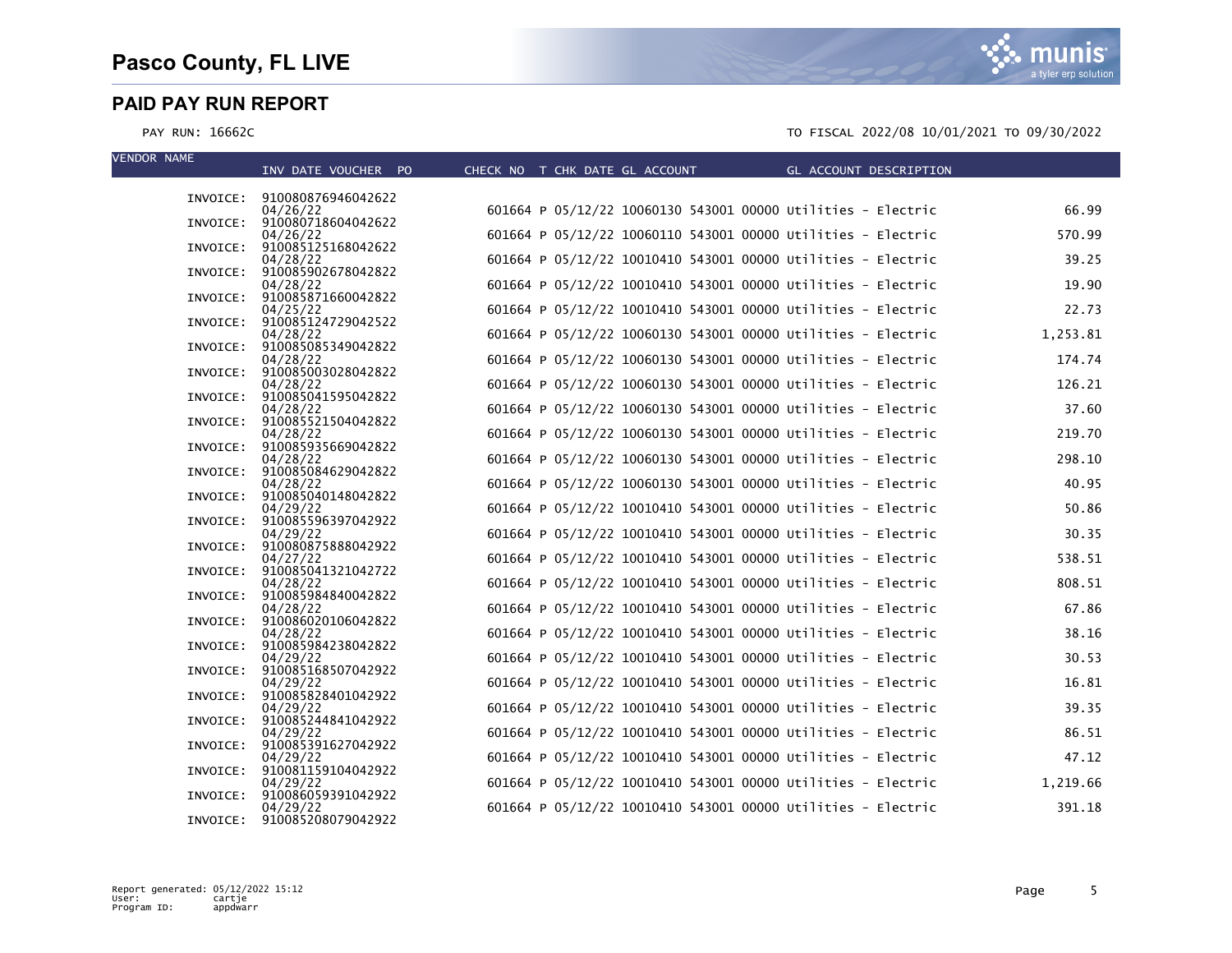VEI

| VENDUR NAME                   | INV DATE VOUCHER PO                     |  | CHECK NO T CHK DATE GL ACCOUNT | <b>Example 2016 GL ACCOUNT DESCRIPTION</b>                   |           |
|-------------------------------|-----------------------------------------|--|--------------------------------|--------------------------------------------------------------|-----------|
|                               | 05/02/22                                |  |                                | 601664 P 05/12/22 10010410 543001 00000 Utilities - Electric | 41.95     |
| INVOICE:                      | 910085791447050222<br>05/02/22          |  |                                | 601664 P 05/12/22 10010410 543001 00000 Utilities - Electric | 30.56     |
| INVOICE:                      | 910085168250050222<br>05/02/22          |  |                                | 601664 P 05/12/22 10010410 543001 00000 Utilities - Electric | 46.49     |
| INVOICE:                      | 910081161322050222                      |  |                                |                                                              |           |
| INVOICE:                      | 05/02/22<br>910085440439050222          |  |                                | 601664 P 05/12/22 10010410 543001 00000 Utilities - Electric | 41.59     |
| INVOICE:                      | 05/02/22<br>910081050326050222          |  |                                | 601664 P 05/12/22 10010410 543001 00000 Utilities - Electric | 30.35     |
| INVOICE:                      | 05/05/22<br>910081100949050522          |  |                                | 601664 P 05/12/22 10060130 543001 00000 Utilities - Electric | 4,439.14  |
|                               | 04/28/22                                |  |                                | 601664 P 05/12/22 10060130 543001 00000 Utilities - Electric | 2,344.67  |
| INVOICE:                      | 910081100949042822<br>05/05/22          |  |                                | 601664 P 05/12/22 10060130 543001 00000 Utilities - Electric | 140.08    |
| INVOICE:                      | 910085596959050522<br>05/05/22          |  |                                | 601664 P 05/12/22 10060130 543001 00000 Utilities - Electric | 99.34     |
| INVOICE:                      | 910085357039050522<br>05/05/22          |  |                                | 601664 P 05/12/22 10060130 543001 00000 Utilities - Electric | 234.46    |
| INVOICE:                      | 910085749958050522                      |  |                                |                                                              |           |
| INVOICE:                      | 05/05/22<br>910085707502050522          |  |                                | 601664 P 05/12/22 10060110 543001 00000 Utilities - Electric | 90.50     |
| INVOICE:                      | 05/05/22<br>910085083082050522          |  |                                | 601664 P 05/12/22 10010410 543001 00000 Utilities - Electric | 48.17     |
| INVOICE:                      | 05/05/22<br>910085485812050522          |  |                                | 601664 P 05/12/22 10060130 543001 00000 Utilities - Electric | 38.55     |
|                               | 05/05/22                                |  |                                | 601664 P 05/12/22 10060130 543001 00000 Utilities - Electric | 45.70     |
|                               | INVOICE: 910085829163050522<br>05/05/22 |  |                                | 601664 P 05/12/22 10060130 543001 00000 Utilities - Electric | 35.20     |
|                               | INVOICE: 910081159500050522<br>05/05/22 |  |                                | 601664 P 05/12/22 10060130 543001 00000 Utilities - Electric | 168.94    |
|                               | INVOICE: 910085520462050522<br>05/05/22 |  |                                | 601664 P 05/12/22 10060130 543001 00000 Utilities - Electric | 30.65     |
|                               | INVOICE: 910081102628050522             |  |                                |                                                              |           |
|                               | 05/02/22<br>INVOICE: 910080823381050222 |  |                                | 601664 P 05/12/22 10010410 543001 00000 Utilities - Electric | 538.32    |
| INVOICE:                      | 05/02/22<br>910080826300050222          |  |                                | 601664 P 05/12/22 10010410 543001 00000 Utilities - Electric | 40.52     |
|                               | 05/06/22<br>910085936313050622          |  |                                | 601664 P 05/12/22 10010410 543001 00000 Utilities - Electric | 76.32     |
| INVOICE:                      | 05/06/22                                |  |                                | 601664 P 05/12/22 10010410 543001 00000 Utilities - Electric | 24.34     |
| INVOICE:                      | 910086020289050622<br>05/04/22          |  |                                | 601664 P 05/12/22 10010410 543001 00000 Utilities - Electric | 108.15    |
|                               | INVOICE: 910081049406050422             |  |                                |                                                              |           |
| <b>VENDOR TOTALS</b>          | 2,816,085.77 YTD INVOICED               |  |                                | 3,396,345.97 YTD PAID                                        | 28,718.87 |
| 9246 FERGUSON US HOLDINGS INC |                                         |  |                                |                                                              |           |

| 9240 FERGUSUN US MULDINGS INC | 04/25/22             | 22000092 | 601665 P 05/12/22 10060190 141000 00000 Materials and Supplies | 455.46 |
|-------------------------------|----------------------|----------|----------------------------------------------------------------|--------|
| INVOICE:                      | 19613731<br>04/25/22 | 22000092 | 601665 P 05/12/22 10060190 141000 00000 Materials and Supplies | 721.25 |

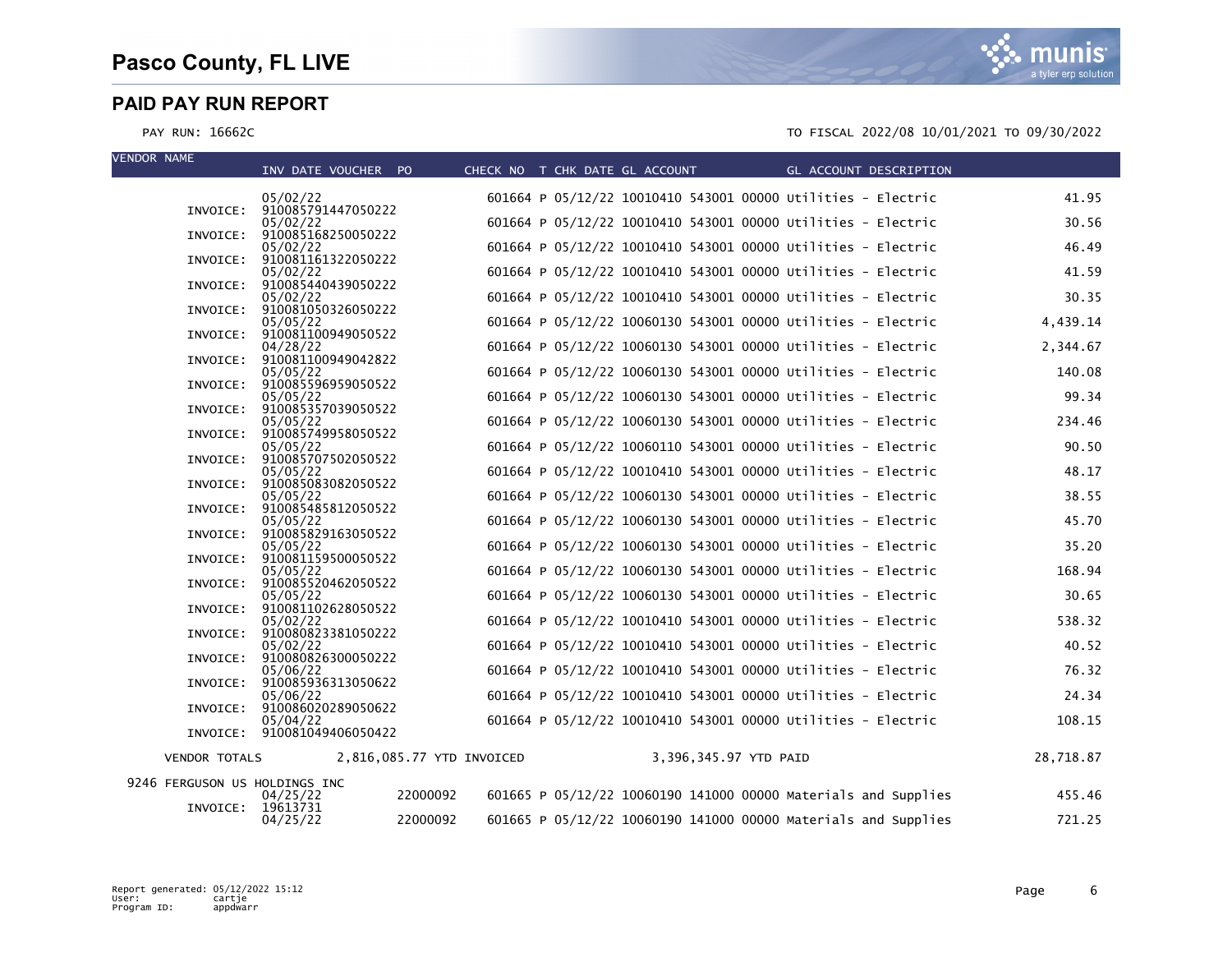mı nıs a tyler erp solution

| <b>VENDOR NAME</b> |                             |                                       |                         |  | CHECK NO T CHK DATE GL ACCOUNT |                       |                                                                   |           |
|--------------------|-----------------------------|---------------------------------------|-------------------------|--|--------------------------------|-----------------------|-------------------------------------------------------------------|-----------|
|                    |                             | INV DATE VOUCHER PO                   |                         |  |                                |                       | GL ACCOUNT DESCRIPTION                                            |           |
|                    | INVOICE: 19620951           | 04/25/22                              | 22000092                |  |                                |                       | 601665 P 05/12/22 10060190 141000 00000 Materials and Supplies    | 1,584.75  |
|                    | INVOICE:                    | 19626601<br>04/25/22                  | 22000092                |  |                                |                       | 601665 P 05/12/22 10060190 141000 00000 Materials and Supplies    | 890.60    |
|                    | INVOICE:                    | 19404755                              |                         |  |                                |                       |                                                                   |           |
|                    | INVOICE:                    | 04/25/22<br>19420902                  | 22000092                |  |                                |                       | 601665 P 05/12/22 10060190 141000 00000 Materials and Supplies    | 1,335.90  |
|                    | INVOICE:                    | 04/25/22<br>19437711                  | 22000092                |  |                                |                       | 601665 P 05/12/22 10060190 141000 00000 Materials and Supplies    | 2,671.80  |
|                    |                             | 04/25/22                              | 22000092                |  |                                |                       | 601665 P 05/12/22 10060190 141000 00000 Materials and Supplies    | 126.45    |
|                    | INVOICE:                    | 19533994<br>04/25/22                  | 22000092                |  |                                |                       | 601665 P 05/12/22 10060190 141000 00000 Materials and Supplies    | 64.80     |
|                    | INVOICE:                    | 19593632<br>04/25/22                  | 22000407                |  |                                |                       | 601665 P 05/12/22 10060190 141000 00000 Materials and Supplies    | 271.30    |
|                    | INVOICE:                    | 1961947<br>04/25/22                   | 22000407                |  |                                |                       | 601665 P 05/12/22 10060190 141000 00000 Materials and Supplies    | 41.00     |
|                    | INVOICE:                    | 19597041                              |                         |  |                                |                       |                                                                   |           |
|                    | INVOICE:                    | 04/25/22<br>19621041                  | 22000092                |  |                                |                       | 601665 P 05/12/22 10060190 141000 00000 Materials and Supplies    | 187.95    |
|                    | INVOICE:                    | 04/25/22<br>1962696                   | 22000092                |  |                                |                       | 601665 P 05/12/22 10060190 141000 00000 Materials and Supplies    | 189.60    |
|                    |                             | 04/25/22                              | 22000092                |  |                                |                       | 601665 P 05/12/22 10060190 141000 00000 Materials and Supplies    | 1,143.24  |
|                    | INVOICE:                    | 1962861<br>04/25/22                   | 22000092                |  |                                |                       | 601665 P 05/12/22 10060190 141000 00000 Materials and Supplies    | 3,660.89  |
|                    | INVOICE:                    | 1963722<br>04/26/22                   | 22000092                |  |                                |                       | 601665 P 05/12/22 10060190 141000 00000 Materials and Supplies    | 2,688.50  |
|                    | INVOICE:                    | 1964324<br>04/25/22                   | 22000092                |  |                                |                       | 601665 P 05/12/22 10060190 141000 00000 Materials and Supplies    | 311.71    |
|                    | INVOICE:                    | 19396961                              |                         |  |                                |                       |                                                                   |           |
|                    | INVOICE:                    | 04/25/22<br>19424832                  | 22000092                |  |                                |                       | 601665 P 05/12/22 10060190 141000 00000 Materials and Supplies    | 311.71    |
|                    | INVOICE:                    | 04/25/22<br>19458291                  | 22000092                |  |                                |                       | 601665 P 05/12/22 10060190 141000 00000 Materials and Supplies    | 1,335.90  |
|                    |                             | 04/25/22                              | 22000407                |  |                                |                       | 601665 P 05/12/22 10060190 141000 00000 Materials and Supplies    | 79.50     |
|                    | INVOICE: 1957199            |                                       |                         |  |                                |                       |                                                                   |           |
|                    | <b>VENDOR TOTALS</b>        |                                       | 952,161.02 YTD INVOICED |  |                                | 1,008,196.35 YTD PAID |                                                                   | 18,072.31 |
|                    | 5373 FLORIDA DEPT OF HEALTH | 04/29/22                              | 22000148                |  |                                |                       | 601667 P 05/12/22 10000750 534000 00000 other Services            | 1,250.00  |
|                    | INVOICE:                    | APR <sub>22</sub>                     |                         |  |                                |                       |                                                                   |           |
|                    | INVOICE:                    | 05/06/22<br>PE05062022                | 22000653                |  |                                |                       | 601666 P 05/12/22 10006430 549024 00000 Medical Services Expenses | 418.41    |
|                    |                             | 05/06/22<br>INVOICE: PE05062022       | 22000653                |  |                                |                       | 601666 P 05/12/22 10012740 549024 00000 Medical Services Expenses | 836.83    |
|                    | <b>VENDOR TOTALS</b>        |                                       | 56,943.88 YTD INVOICED  |  |                                | 325,281.13 YTD PAID   |                                                                   | 2,505.24  |
|                    | 4328 FRONTIER FLORIDA LLC   |                                       |                         |  |                                |                       |                                                                   |           |
|                    |                             | 04/26/22<br>INVOICE: 7271970701042622 |                         |  |                                |                       | 601668 P 05/12/22 10004210 541000 00000 Communications            | 720.00    |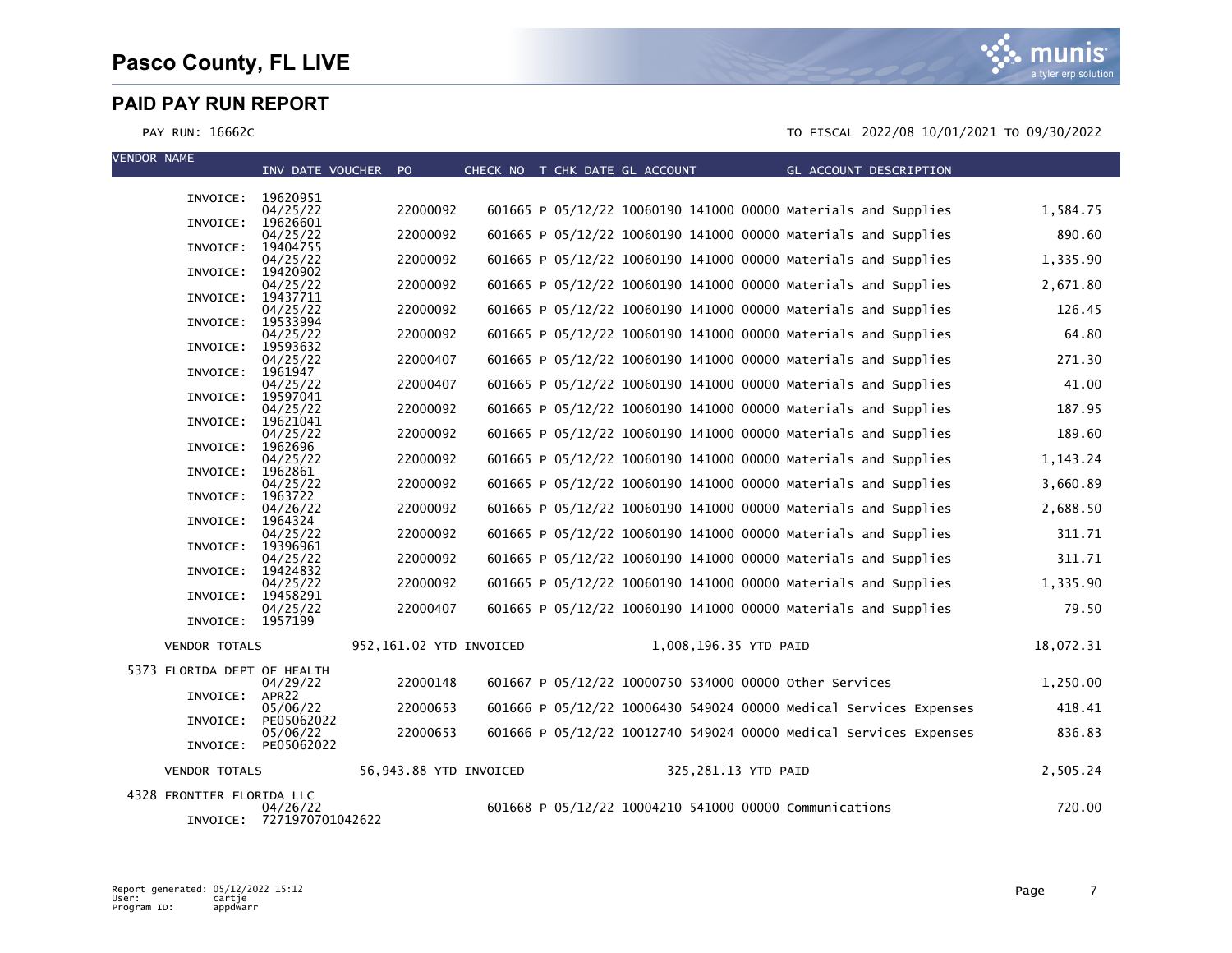VENDOR NAME

| VENUUR NAME |                             | INV DATE VOUCHER PO          |                         | CHECK NO T CHK DATE GL ACCOUNT |                                                   |                     | GL ACCOUNT DESCRIPTION                                         |           |
|-------------|-----------------------------|------------------------------|-------------------------|--------------------------------|---------------------------------------------------|---------------------|----------------------------------------------------------------|-----------|
|             |                             | 04/26/22                     |                         |                                |                                                   |                     | 601668 P 05/12/22 10004360 541000 00000 Communications         | 720.00    |
|             | INVOICE:                    | 7271970701042622<br>04/26/22 |                         |                                |                                                   |                     | 601668 P 05/12/22 10004250 541000 00000 Communications         | 720.00    |
|             | INVOICE:                    | 7271970701042622<br>05/01/22 |                         |                                |                                                   |                     | 601668 P 05/12/22 10012740 541000 00000 Communications         | 90.98     |
|             | INVOICE:                    | 8137794007050122<br>05/01/22 |                         |                                |                                                   |                     | 601668 P 05/12/22 10012740 541000 00000 Communications         | 90.98     |
|             |                             | INVOICE: 8137794249050122    |                         |                                |                                                   |                     |                                                                |           |
|             | <b>VENDOR TOTALS</b>        |                              | 378,352.23 YTD INVOICED |                                |                                                   | 451,921.17 YTD PAID |                                                                | 2,341.96  |
|             | 9545 GEOPOINT SURVEYING INC | 04/30/22                     | 22000119                |                                |                                                   |                     | 601669 P 05/12/22 10060110 534000 00000 other Services         | 15,300.24 |
|             | INVOICE:                    | 69453<br>04/30/22            | 22000119                |                                |                                                   |                     | 601669 P 05/12/22 10060130 534000 00000 other Services         | 15,300.24 |
|             | INVOICE:                    | 69453<br>04/30/22            | 22000119                |                                |                                                   |                     | 601669 P 05/12/22 10060140 534000 00000 other Services         | 7,650.12  |
|             | INVOICE: 69453              |                              |                         |                                |                                                   |                     |                                                                |           |
|             | <b>VENDOR TOTALS</b>        |                              | 240,097.72 YTD INVOICED |                                |                                                   | 307,996.76 YTD PAID |                                                                | 38,250.60 |
|             | 3498 W W GRAINGER INC       | 04/25/22                     | 22000377                |                                |                                                   |                     | 601670 P 05/12/22 10004370 552000 00000 Operating Supplies     | 183.84    |
|             | INVOICE:                    | 9290955096<br>04/25/22       | 22000377                |                                |                                                   |                     | 601670 P 05/12/22 10004370 552000 00000 Operating Supplies     | 487.94    |
|             | INVOICE:                    | 9291113901<br>04/28/22       | 22000377                |                                |                                                   |                     | 601670 P 05/12/22 10004390 552000 00000 Operating Supplies     | 540.22    |
|             | INVOICE:                    | 9295476866<br>04/25/22       | 22000377                |                                |                                                   |                     | 601670 P 05/12/22 10004270 552000 00000 Operating Supplies     | 138.11    |
|             | INVOICE:                    | 9291113885<br>04/04/22       | 22000377                |                                |                                                   |                     | 601670 P 05/12/22 10004210 552000 00000 Operating Supplies     | 292.88    |
|             |                             | INVOICE: 9267217645          |                         |                                |                                                   |                     |                                                                |           |
|             | <b>VENDOR TOTALS</b>        |                              | 359,658.11 YTD INVOICED |                                |                                                   | 376,568.51 YTD PAID |                                                                | 1,642.99  |
|             | 3700 HAWKINS INC            | 05/05/22                     | 22000016                |                                | 601671 P 05/12/22 10060130 552010 00000 Chemicals |                     |                                                                | 389.50    |
|             | INVOICE:                    | 6178014<br>05/05/22          | 22000221                |                                | 601671 P 05/12/22 10060110 552010 00000 Chemicals |                     |                                                                | 167.20    |
|             | INVOICE:                    | 6178220                      |                         |                                |                                                   |                     |                                                                |           |
|             | <b>VENDOR TOTALS</b>        |                              | 132,737.91 YTD INVOICED |                                |                                                   | 155,341.83 YTD PAID |                                                                | 556.70    |
|             | 5721 HAYES PIPE SUPPLY INC  | 05/05/22                     | 22000099                |                                |                                                   |                     | 601672 P 05/12/22 10060190 141000 00000 Materials and Supplies | 704.80    |
|             | INVOICE: 945229             | 05/05/22                     | 22000099                |                                |                                                   |                     | 601672 P 05/12/22 10060190 141000 00000 Materials and Supplies | 194.65    |
|             | INVOICE:                    | 945230<br>05/05/22           | 22000099                |                                |                                                   |                     | 601672 P 05/12/22 10060190 141000 00000 Materials and Supplies | 147.00    |
|             | INVOICE:                    | 945242                       |                         |                                |                                                   |                     |                                                                |           |

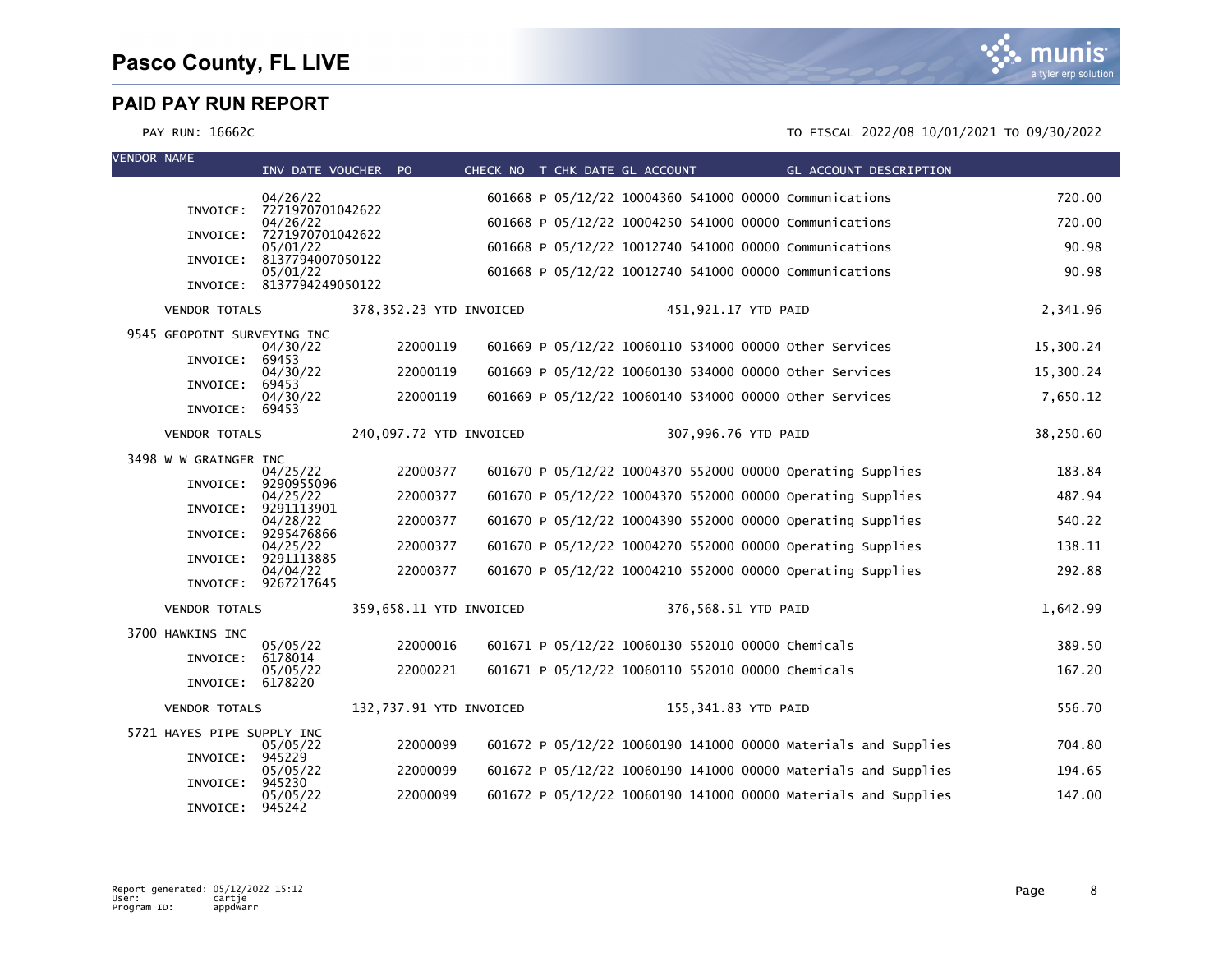VENDOR NAME



|                                           | INV DATE VOUCHER PO   |                                            | CHECK NO T CHK DATE GL ACCOUNT |                       | GL ACCOUNT DESCRIPTION                                            |            |
|-------------------------------------------|-----------------------|--------------------------------------------|--------------------------------|-----------------------|-------------------------------------------------------------------|------------|
|                                           |                       |                                            |                                |                       |                                                                   |            |
| VENDOR TOTALS                             |                       | 31,983.35 YTD INVOICED                     |                                |                       | 29,627.50 YTD PAID                                                | 1,046.45   |
| 3540 INSIGHT PUBLIC SECTOR INC            | 03/21/22              | 22001148                                   |                                |                       | 601673 P 05/12/22 10000400 546009 00000 IT Maint/Suppt Hardware/S | 143,983.12 |
|                                           | INVOICE: 1100925198   |                                            |                                |                       |                                                                   |            |
| <b>VENDOR TOTALS</b>                      |                       | 704,411.52 YTD INVOICED                    |                                |                       | 703,336.66 YTD PAID                                               | 143,983.12 |
| 4338 J H WILLIAMS OIL COMPANY INC         | 04/15/22              | 22000053                                   |                                |                       | 601674 P 05/12/22 10062060 552001 00000 Gas 011 Lubricants        | 32,722.12  |
| INVOICE:                                  | 1812821<br>04/27/22   | 22000053                                   |                                |                       | 601674 P 05/12/22 10062060 552001 00000 Gas 011 Lubricants        | 34,786.08  |
| INVOICE:                                  | 1815701<br>04/27/22   | 22000053                                   |                                |                       | 601674 P 05/12/22 10062060 552001 00000 Gas 01l Lubricants        | 30,695.26  |
| INVOICE: 18157002<br><b>VENDOR TOTALS</b> |                       | 2,626,725.31 YTD INVOICED                  |                                | 2,830,901.64 YTD PAID |                                                                   | 98,203.46  |
|                                           |                       |                                            |                                |                       |                                                                   |            |
| 9481 KANOPY INC<br>INVOICE: 295130PPU     | 04/30/22              | 22000138                                   |                                |                       | 601675 P 05/12/22 10001410 566000 00000 Library Books             | 2,168.00   |
| <b>VENDOR TOTALS</b>                      |                       | 16,514.00 YTD INVOICED                     |                                |                       | 19,024.00 YTD PAID                                                | 2,168.00   |
|                                           |                       | 2268 KONICA MINOLTA BUSINESS SOLUTIONS USA |                                |                       |                                                                   |            |
| INVOICE: 279755776                        | 04/30/22              | 22000318                                   |                                |                       | 601677 P 05/12/22 10060110 544000 00000 Rentals and Leases        | 104.52     |
|                                           | 03/31/22<br>279297280 | 22000030                                   |                                |                       | 601678 P 05/12/22 10009960 544000 00000 Rentals and Leases        | 182.38     |
| INVOICE:<br>INVOICE: 279905114            | 04/30/22              | 22000021                                   |                                |                       | 601678 P 05/12/22 10007810 544000 00000 Rentals and Leases        | 373.94     |
|                                           | 04/30/22              | 22000563                                   |                                |                       | 601677 P 05/12/22 10008040 544000 00000 Rentals and Leases        | 22.49      |
| INVOICE:<br>INVOICE: 279756138            | 279756138<br>04/30/22 | 22000563                                   |                                |                       | 601677 P 05/12/22 10008130 544000 00000 Rentals and Leases        | 16.17      |
|                                           | 04/30/22              | 22000563                                   |                                |                       | 601677 P 05/12/22 10008200 544000 00000 Rentals and Leases        | 60.96      |
| INVOICE: 279756138<br>INVOICE:            | 04/30/22<br>279756138 | 22000563                                   |                                |                       | 601677 P 05/12/22 10033200 544000 00000 Rentals and Leases        | 254.12     |
|                                           | 04/30/22              | 22000034                                   |                                |                       | 601678 P 05/12/22 10009790 544000 00000 Rentals and Leases        | 139.21     |
| INVOICE:                                  | 279756305<br>04/30/22 | 22000034                                   |                                |                       | 601678 P 05/12/22 10009870 544000 00000 Rentals and Leases        | 139.20     |
| INVOICE:                                  | 279756305<br>04/30/22 | 22000405                                   |                                |                       | 601678 P 05/12/22 10002620 544000 00000 Rentals and Leases        | 91.40      |
| INVOICE: 279755181                        | 04/30/22              | 22000405                                   |                                |                       | 601678 P 05/12/22 10002620 544000 00000 Rentals and Leases        | 90.97      |
| INVOICE: 279756000                        |                       |                                            |                                |                       |                                                                   |            |
| INVOICE: 279915353                        | 04/30/22              | 22000002                                   |                                |                       | 601677 P 05/12/22 10005940 544000 00000 Rentals and Leases        | 289.99     |
|                                           | 04/30/22              | 22000405                                   |                                |                       | 601678 P 05/12/22 10002620 544000 00000 Rentals and Leases        | 79.98      |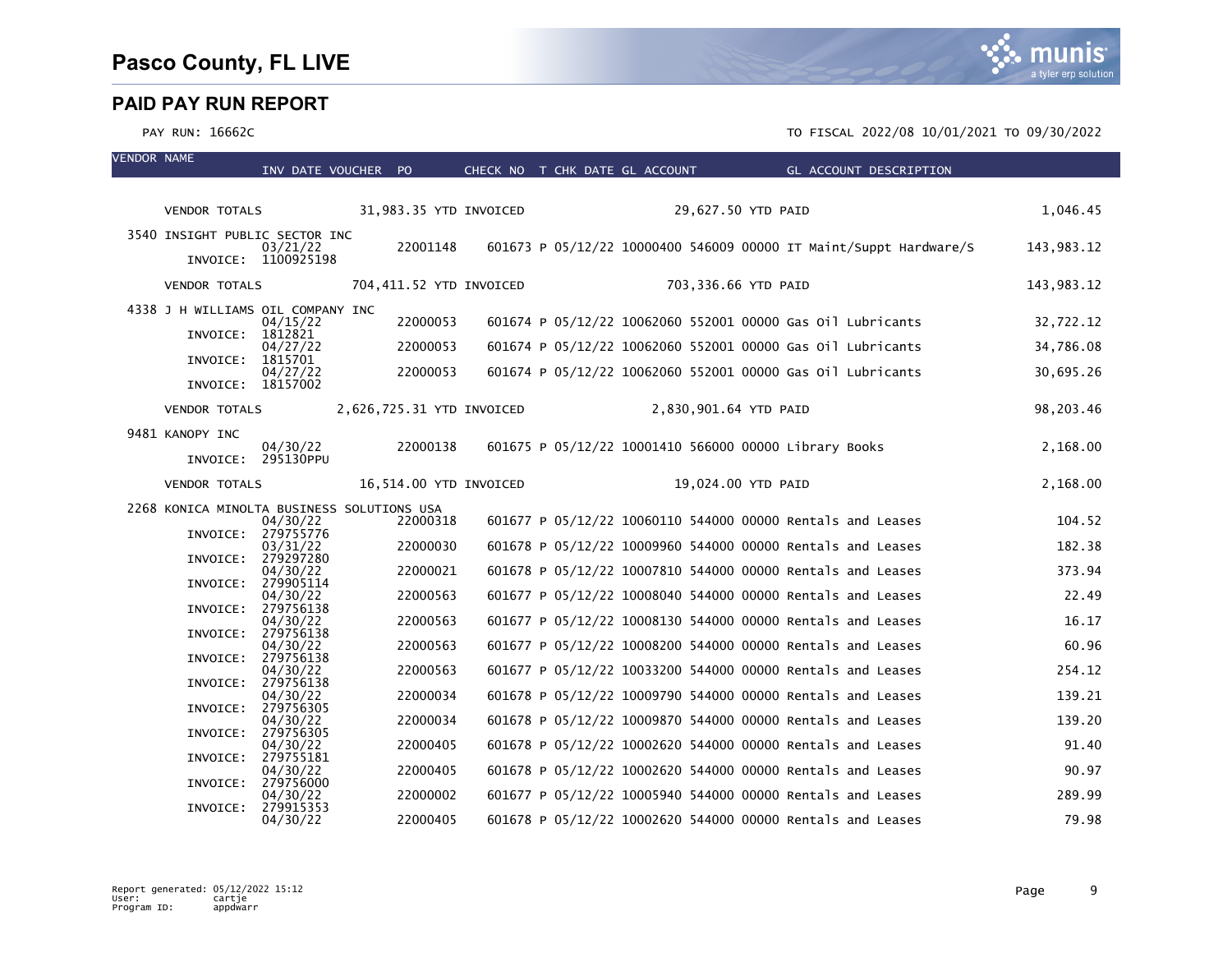

| <b>VENDOR NAME</b> |                                           | INV DATE VOUCHER PO             |                                               |  | CHECK NO T CHK DATE GL ACCOUNT |                     |                                                            | <b>Example 2</b> GL ACCOUNT DESCRIPTION                           |             |
|--------------------|-------------------------------------------|---------------------------------|-----------------------------------------------|--|--------------------------------|---------------------|------------------------------------------------------------|-------------------------------------------------------------------|-------------|
|                    |                                           | INVOICE: 279755180              |                                               |  |                                |                     |                                                            |                                                                   |             |
|                    |                                           | 04/30/22                        | 22000405                                      |  |                                |                     | 601678 P 05/12/22 10002620 544000 00000 Rentals and Leases |                                                                   | 82.08       |
|                    |                                           | INVOICE: 279755993<br>04/30/22  | 22000451                                      |  |                                |                     | 601677 P 05/12/22 10000200 544000 00000 Rentals and Leases |                                                                   | 82.96       |
|                    |                                           | INVOICE: 279904185<br>04/30/22  | 22000462                                      |  |                                |                     | 601677 P 05/12/22 10000200 544000 00000 Rentals and Leases |                                                                   | 284.82      |
|                    | INVOICE:                                  | 279915820<br>04/30/22           | 22000003                                      |  |                                |                     | 601677 P 05/12/22 10005970 544000 00000 Rentals and Leases |                                                                   | 326.09      |
|                    | INVOICE:                                  | 279757045                       |                                               |  |                                |                     |                                                            |                                                                   |             |
|                    |                                           | 04/30/22<br>INVOICE: 279915601  | 22000001                                      |  |                                |                     | 601677 P 05/12/22 10005940 544000 00000 Rentals and Leases |                                                                   | 295.75      |
|                    |                                           | 04/30/22<br>INVOICE: 279756637  | 22000041                                      |  |                                |                     | 601676 P 05/12/22 10006020 544000 00000 Rentals and Leases |                                                                   | 185.19      |
|                    |                                           | 04/30/22<br>INVOICE: 279755629  | 22000405                                      |  |                                |                     | 601678 P 05/12/22 10002620 544000 00000 Rentals and Leases |                                                                   | 80.87       |
|                    |                                           | 04/30/22                        | 22000406                                      |  |                                |                     | 601678 P 05/12/22 10002620 544000 00000 Rentals and Leases |                                                                   | 171.33      |
|                    |                                           | INVOICE: 279755072<br>04/30/22  | 22000485                                      |  |                                |                     | 601677 P 05/12/22 10026670 544000 00000 Rentals and Leases |                                                                   | 181.67      |
|                    |                                           | INVOICE: 279905360              |                                               |  |                                |                     |                                                            |                                                                   |             |
|                    | <b>VENDOR TOTALS</b>                      |                                 | 117,539.32 YTD INVOICED                       |  |                                | 135,770.03 YTD PAID |                                                            |                                                                   | 3,536.09    |
|                    |                                           |                                 | 7457 KYOCERA DOCUMENT SOLUTIONS SOUTHEAST LLC |  |                                |                     |                                                            | 601679 P 05/12/22 10006680 546003 00000 Maintenance - Office Equi | 22.67       |
|                    |                                           | 04/25/22<br>INVOICE: 55V1270186 |                                               |  |                                |                     |                                                            |                                                                   |             |
|                    | <b>VENDOR TOTALS</b>                      |                                 | 158.69 YTD INVOICED                           |  |                                | 181.36 YTD PAID     |                                                            |                                                                   | 22.67       |
|                    | 9543 LANGTON ASSOCIATES INC               |                                 |                                               |  |                                |                     |                                                            |                                                                   |             |
|                    | INVOICE: 030                              | 04/25/22                        | 22000736                                      |  |                                |                     | 601680 P 05/12/22 10000030 534000 00000 other Services     |                                                                   | 4,166.00    |
|                    |                                           |                                 |                                               |  |                                |                     |                                                            |                                                                   |             |
|                    | <b>VENDOR TOTALS</b>                      |                                 | 29,170.00 YTD INVOICED                        |  |                                | 33,344.00 YTD PAID  |                                                            |                                                                   | 4,166.00    |
|                    | 5739 MAYER ELECTRIC FINANCIAL CORPORATION | 05/04/22                        | 22000102                                      |  |                                |                     |                                                            | 601681 P 05/12/22 10060190 141000 00000 Materials and Supplies    | 36.57       |
|                    | INVOICE: 30006135                         |                                 |                                               |  |                                |                     |                                                            |                                                                   |             |
|                    | <b>VENDOR TOTALS</b>                      |                                 | 42,780.76 YTD INVOICED                        |  |                                | 44,372.31 YTD PAID  |                                                            |                                                                   | 36.57       |
|                    | 9361 MEGASCAPES LANDSCAPE AND MAINTENANCE |                                 |                                               |  |                                |                     |                                                            |                                                                   |             |
|                    | INVOICE: 30551                            | 05/02/22                        | 22000300                                      |  |                                |                     |                                                            | 601682 P 05/12/22 10036510 552008 00000 Maint Materials-Not Rds&B | 487.50      |
|                    | INVOICE: 30556                            | 05/02/22                        | 22000300                                      |  |                                |                     |                                                            | 601682 P 05/12/22 10036510 552008 00000 Maint Materials-Not Rds&B | 16, 174. 79 |
|                    | <b>VENDOR TOTALS</b>                      |                                 | 400,914.14 YTD INVOICED                       |  |                                | 430,759.36 YTD PAID |                                                            |                                                                   | 16,662.29   |
|                    |                                           |                                 |                                               |  |                                |                     |                                                            |                                                                   |             |
|                    | 3479 MERRELL BROS INC                     | 05/04/22                        | 22001276                                      |  |                                |                     | 601683 P 05/12/22 10061410 534000 00000 other Services     |                                                                   | 3.949.44    |
|                    | INVOICE: 39954                            |                                 |                                               |  |                                |                     |                                                            |                                                                   |             |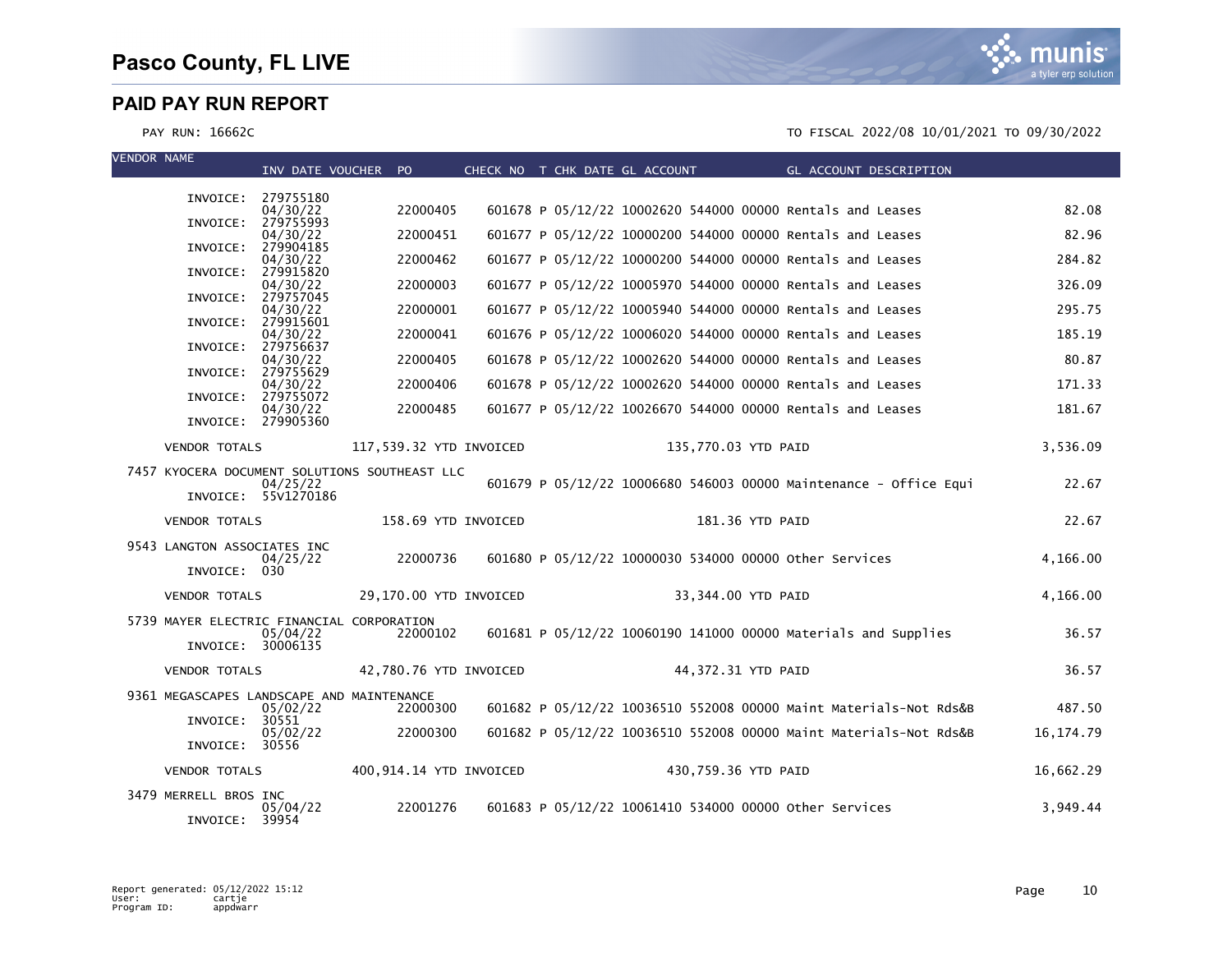VENDOR NAME



|                                     | INV DATE VOUCHER PO                      |                           | CHECK NO T CHK DATE GL ACCOUNT |                       | GL ACCOUNT DESCRIPTION                                            |            |
|-------------------------------------|------------------------------------------|---------------------------|--------------------------------|-----------------------|-------------------------------------------------------------------|------------|
| <b>VENDOR TOTALS</b>                |                                          | 1,529,849.52 YTD INVOICED |                                | 1,712,890.17 YTD PAID |                                                                   | 3,949.44   |
|                                     |                                          |                           |                                |                       |                                                                   |            |
| 8887 MIDWEST TAPE LLC               | 04/30/22                                 | 22000139                  |                                |                       | 601684 P 05/12/22 10001410 566000 00000 Library Books             | 21,222.28  |
|                                     | INVOICE: 502048055                       |                           |                                |                       |                                                                   |            |
| <b>VENDOR TOTALS</b>                |                                          | 154,141.42 YTD INVOICED   |                                | 164,051.57 YTD PAID   |                                                                   | 21,222.28  |
| 10036 ONE STOP LANDSCAPE SUPPLY LLC | 05/09/22                                 | 22001357                  |                                |                       | 601685 P 05/12/22 10026530 534000 00000 Other Services            | 1,190.21   |
| INVOICE: 050922                     |                                          |                           |                                |                       |                                                                   |            |
| <b>VENDOR TOTALS</b>                |                                          | 1,406.21 YTD INVOICED     |                                |                       | 1,190.21 YTD PAID                                                 | 1,190.21   |
| 3718 PACE ANALYTICAL SERVICES LLC   |                                          |                           |                                |                       |                                                                   |            |
|                                     | 04/29/22<br>INVOICE: 2235482555          | 22000465                  |                                |                       | 601686 P 05/12/22 10061410 534000 00000 other Services            | 122.00     |
|                                     | 05/05/22<br>INVOICE: 2235483654          | 22000465                  |                                |                       | 601686 P 05/12/22 10060110 534000 00000 other Services            | 60.00      |
|                                     | 05/05/22<br>INVOICE: 2235483697          | 22000465                  |                                |                       | 601686 P 05/12/22 10061410 534000 00000 other Services            | 103.00     |
|                                     |                                          |                           |                                |                       |                                                                   |            |
| <b>VENDOR TOTALS</b>                |                                          | 36,690.50 YTD INVOICED    |                                |                       | 36,690.50 YTD PAID                                                | 285.00     |
| 17 PASCO CARES ACT                  | 03/22/22                                 |                           |                                |                       | 601694 P 05/12/22 10033560 549004 00000 Public Assistance         | 2,600.50   |
|                                     | INVOICE: RIGGINS207623R                  |                           |                                |                       |                                                                   |            |
|                                     | 03/09/22<br>INVOICE: CARRASQUILLO206039R |                           |                                |                       | 601687 P 05/12/22 10033560 549004 00000 Public Assistance         | 7,950.00   |
| INVOICE:                            | 04/06/22<br>MARSTON207633R               |                           |                                |                       | 601689 P 05/12/22 10033560 549004 00000 Public Assistance         | 2,750.00   |
|                                     | 03/08/22                                 |                           |                                |                       | 601690 P 05/12/22 10033560 549004 00000 Public Assistance         | 3,800.00   |
| INVOICE:                            | <b>WYKEL200634R</b><br>05/02/22          |                           |                                |                       | 601692 P 05/12/22 10033560 549004 00000 Public Assistance         | 6,180.00   |
| INVOICE:                            | TERMILUS207785R<br>05/02/22              |                           |                                |                       | 601693 P 05/12/22 10033560 549004 00000 Public Assistance         | 134.78     |
| INVOICE:                            | TERMILUS207785E<br>04/22/22              |                           |                                |                       | 601691 P 05/12/22 10033560 549004 00000 Public Assistance         | 4,568.00   |
| INVOICE:                            | WOITOWITZ207713R                         |                           |                                |                       |                                                                   |            |
|                                     | 03/01/22<br>INVOICE: KIBIBA204359RA      |                           |                                |                       | 601688 P 05/12/22 10033560 549004 00000 Public Assistance         | 1,249.81   |
| <b>VENDOR TOTALS</b>                |                                          | 3,128,843.59 YTD INVOICED |                                | 3,645,313.68 YTD PAID |                                                                   | 29,233.09  |
| 1875 POSTMASTER                     |                                          |                           |                                |                       |                                                                   |            |
| INVOICE: 22001393                   | 04/28/22                                 | 22001393                  |                                |                       | 601695 P 05/12/22 10059920 542000 00000 Freight and Postage Servi | 200,000.00 |
| <b>VENDOR TOTALS</b>                |                                          | 566,120.87 YTD INVOICED   |                                | 566,061.07 YTD PAID   |                                                                   | 200,000.00 |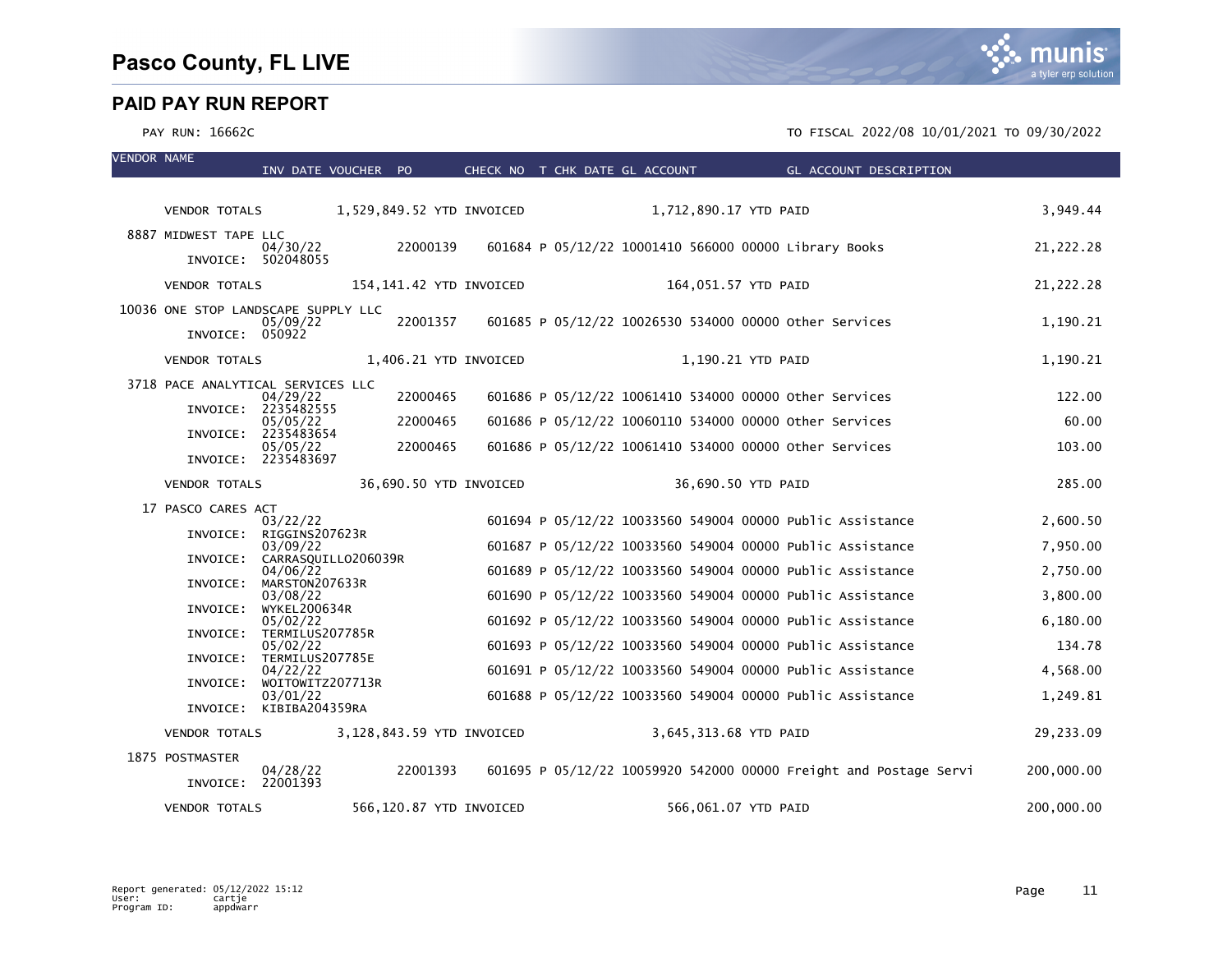| <b>VENDOR NAME</b> |                                            | INV DATE VOUCHER PO                  |                         |  | CHECK NO T CHK DATE GL ACCOUNT |                                                             | GL ACCOUNT DESCRIPTION                                         |           |
|--------------------|--------------------------------------------|--------------------------------------|-------------------------|--|--------------------------------|-------------------------------------------------------------|----------------------------------------------------------------|-----------|
|                    |                                            |                                      |                         |  |                                |                                                             |                                                                |           |
|                    | 5 REFUNDS                                  | 04/28/22                             |                         |  |                                | 601696 P 05/12/22 10003120 347215 00000 Summer Day Camp     |                                                                | 220.00    |
|                    | INVOICE:                                   | PR138551<br>04/28/22                 |                         |  |                                | 601697 P 05/12/22 10003120 347215 00000 Summer Day Camp     |                                                                | 165.00    |
|                    | INVOICE:                                   | PR138550                             |                         |  |                                |                                                             |                                                                |           |
|                    | INVOICE:                                   | 04/26/22<br>PR138544                 |                         |  |                                | 601698 P 05/12/22 10003120 347215 00000 Summer Day Camp     |                                                                | 150.00    |
|                    | <b>VENDOR TOTALS</b>                       |                                      | 980,555.23 YTD INVOICED |  |                                | 1,058,082.65 YTD PAID                                       |                                                                | 535.00    |
|                    | 10378 RENTOKIL NORTH AMERICA INC           |                                      |                         |  |                                |                                                             |                                                                |           |
|                    | INVOICE:                                   | 04/30/22<br>043022                   | 22000651                |  |                                | 601699 P 05/12/22 10001330 534000 00000 Other Services      |                                                                | 120.00    |
|                    | INVOICE:                                   | 04/30/22<br>043022                   | 22000651                |  |                                | 601699 P 05/12/22 10001350 534000 00000 other Services      |                                                                | 120.00    |
|                    | INVOICE:                                   | 04/30/22<br>043022                   | 22000651                |  |                                | 601699 P 05/12/22 10001370 534000 00000 other Services      |                                                                | 120.00    |
|                    |                                            | 04/30/22                             | 22000651                |  |                                | 601699 P 05/12/22 10001380 534000 00000 Other Services      |                                                                | 120.00    |
|                    | INVOICE:                                   | 043022<br>04/30/22                   | 22000651                |  |                                | 601699 P 05/12/22 10001400 534000 00000 other Services      |                                                                | 120.00    |
|                    | INVOICE: 043022                            |                                      |                         |  |                                |                                                             |                                                                |           |
|                    | <b>VENDOR TOTALS</b>                       |                                      | 16,103.82 YTD INVOICED  |  |                                | 16,103.82 YTD PAID                                          |                                                                | 600.00    |
|                    | 3453 STATE INDUSTRIAL PRODUCTS CORPORATION | 05/04/22                             | 22000183                |  |                                | 601700 P 05/12/22 10006430 552000 00000 Operating Supplies  |                                                                | 2,104.39  |
|                    | INVOICE:                                   | 902434764                            |                         |  |                                |                                                             |                                                                |           |
|                    |                                            | 05/04/22<br>INVOICE: 902434764       | 22000183                |  |                                | 601700 P 05/12/22 10012740 552000 00000 Operating Supplies  |                                                                | 2,104.39  |
|                    | <b>VENDOR TOTALS</b>                       |                                      | 30,056.26 YTD INVOICED  |  |                                | 30,739.97 YTD PAID                                          |                                                                | 4,208.78  |
|                    | 10588 TRINITY ELEVATOR SERVICES INC        |                                      |                         |  |                                |                                                             |                                                                |           |
|                    | INVOICE:                                   | 04/30/22<br>1276                     | 22001092                |  |                                | 601701 P 05/12/22 10000200 534000 00000 other Services      |                                                                | 5,939.20  |
|                    | INVOICE: 1304                              | 05/07/22                             | 22001092                |  |                                | 601701 P 05/12/22 10000200 534000 00000 other Services      |                                                                | 4,447.00  |
|                    | <b>VENDOR TOTALS</b>                       |                                      | 23,530.55 YTD INVOICED  |  |                                | 23,530.55 YTD PAID                                          |                                                                | 10,386.20 |
|                    | 10592 TWO TOROS LLC                        |                                      |                         |  |                                |                                                             |                                                                |           |
|                    | INVOICE: 050522                            | 05/05/22                             | 22001184                |  |                                |                                                             | 601702 P 05/12/22 10010880 548000 00000 Promotional Activities | 20,000.00 |
|                    | <b>VENDOR TOTALS</b>                       |                                      | 20,000.00 YTD INVOICED  |  |                                | 20,000.00 YTD PAID                                          |                                                                | 20,000.00 |
|                    | 15 UTILITIES REFUND                        |                                      |                         |  |                                |                                                             |                                                                |           |
|                    | INVOICE:                                   | 05/10/22<br>010018060403255          |                         |  |                                | 601703 P 05/12/22 10060190 115000 00000 Accounts Receivable |                                                                | 150.54    |
|                    |                                            | 05/10/22<br>INVOICE: 014016830057340 |                         |  |                                | 601704 P 05/12/22 10060190 115000 00000 Accounts Receivable |                                                                | 291.47    |

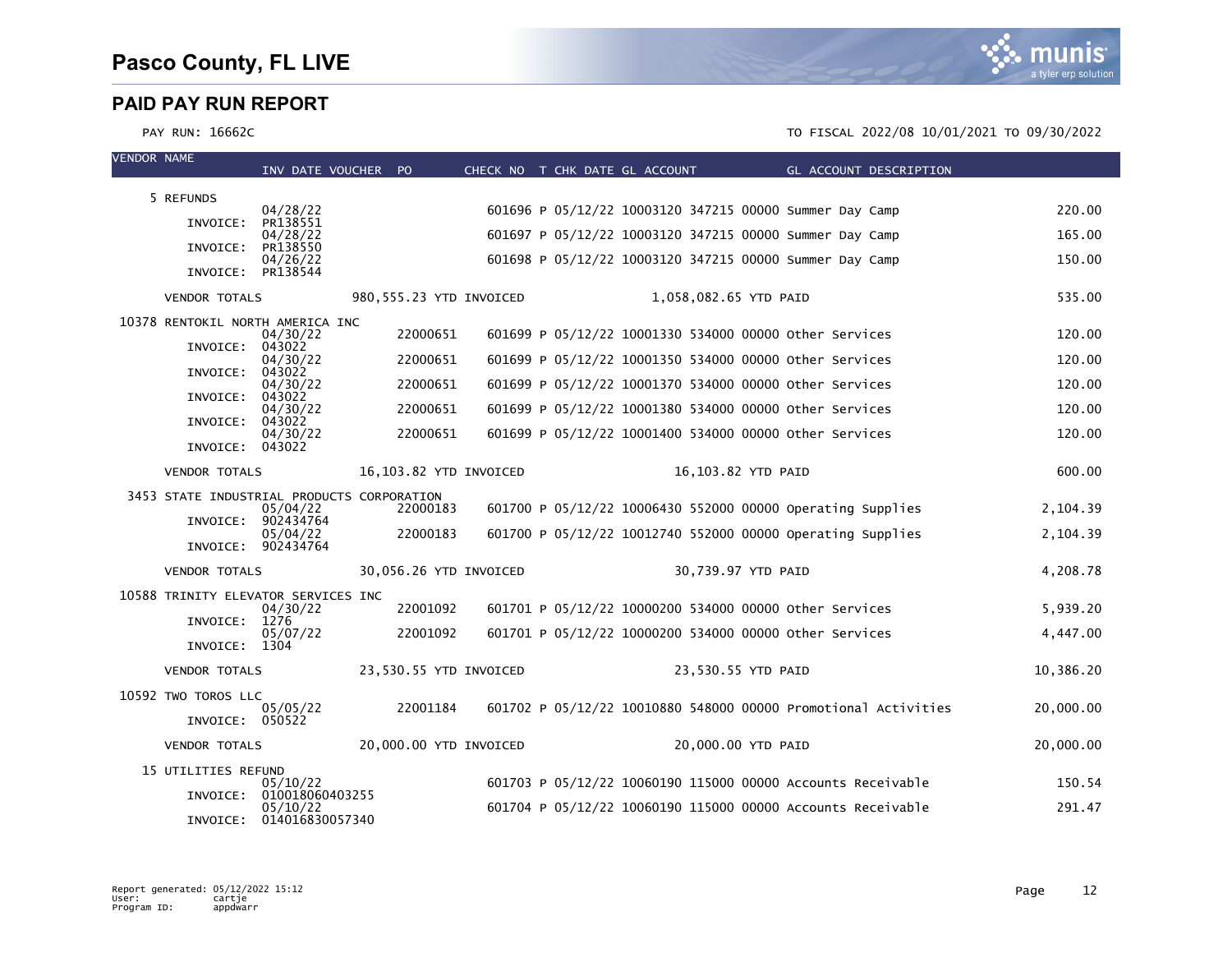| <b>VENDOR NAME</b> |          | INV DATE VOUCHER PO                  | CHECK NO T CHK DATE GL ACCOUNT |                                                             | GL ACCOUNT DESCRIPTION |        |
|--------------------|----------|--------------------------------------|--------------------------------|-------------------------------------------------------------|------------------------|--------|
|                    |          | 05/10/22                             |                                | 601705 P 05/12/22 10060190 115000 00000 Accounts Receivable |                        | 244.00 |
|                    | INVOICE: | 013852580102065<br>05/10/22          |                                | 601706 P 05/12/22 10060190 115000 00000 Accounts Receivable |                        | 188.81 |
|                    | INVOICE: | 014964920281820<br>05/10/22          |                                | 601707 P 05/12/22 10060190 115000 00000 Accounts Receivable |                        | 187.55 |
|                    | INVOICE: | 014173620150820<br>05/10/22          |                                | 601708 P 05/12/22 10060190 115000 00000 Accounts Receivable |                        | 213.15 |
|                    | INVOICE: | 013386230440235                      |                                |                                                             |                        |        |
|                    | INVOICE: | 05/10/22<br>013027540515025          |                                | 601709 P 05/12/22 10060190 115000 00000 Accounts Receivable |                        | 111.52 |
|                    | INVOICE: | 05/10/22<br>010578930228985          |                                | 601710 P 05/12/22 10060190 115000 00000 Accounts Receivable |                        | 10.14  |
|                    | INVOICE: | 05/10/22<br>010650441160200          |                                | 601711 P 05/12/22 10060190 115000 00000 Accounts Receivable |                        | 103.44 |
|                    | INVOICE: | 05/10/22<br>010650441155700          |                                | 601712 P 05/12/22 10060190 115000 00000 Accounts Receivable |                        | 32.44  |
|                    |          | 05/10/22                             |                                | 601713 P 05/12/22 10060190 115000 00000 Accounts Receivable |                        | 311.51 |
|                    | INVOICE: | 014309270305805<br>05/10/22          |                                | 601714 P 05/12/22 10060190 115000 00000 Accounts Receivable |                        | 30.50  |
|                    | INVOICE: | 010866180058420<br>05/10/22          |                                | 601715 P 05/12/22 10060190 115000 00000 Accounts Receivable |                        | 210.36 |
|                    | INVOICE: | 013305900274195<br>05/10/22          |                                | 601716 P 05/12/22 10060190 115000 00000 Accounts Receivable |                        | 72.62  |
|                    | INVOICE: | 012170410029280<br>05/10/22          |                                | 601717 P 05/12/22 10060190 115000 00000 Accounts Receivable |                        | 77.54  |
|                    | INVOICE: | 013419980241565                      |                                |                                                             |                        |        |
|                    |          | 05/10/22<br>INVOICE: 011533010321455 |                                | 601718 P 05/12/22 10060190 115000 00000 Accounts Receivable |                        | 129.49 |
|                    | INVOICE: | 05/10/22<br>011601190233895          |                                | 601719 P 05/12/22 10060190 115000 00000 Accounts Receivable |                        | 109.65 |
|                    | INVOICE: | 05/10/22<br>013968161158275          |                                | 601720 P 05/12/22 10060190 115000 00000 Accounts Receivable |                        | 22.29  |
|                    | INVOICE: | 05/10/22<br>012786850385985          |                                | 601721 P 05/12/22 10060190 115000 00000 Accounts Receivable |                        | 72.78  |
|                    |          | 05/10/22                             |                                | 601722 P 05/12/22 10060190 115000 00000 Accounts Receivable |                        | 189.92 |
|                    | INVOICE: | 011878100147785<br>05/10/22          |                                | 601723 P 05/12/22 10060190 115000 00000 Accounts Receivable |                        | 117.19 |
|                    | INVOICE: | 013979870462660<br>05/10/22          |                                | 601724 P 05/12/22 10060190 115000 00000 Accounts Receivable |                        | 15.25  |
|                    | INVOICE: | 013979870154580<br>05/10/22          |                                | 601725 P 05/12/22 10060190 115000 00000 Accounts Receivable |                        | 139.79 |
|                    | INVOICE: | 011997741159620<br>05/10/22          |                                | 601726 P 05/12/22 10060190 115000 00000 Accounts Receivable |                        | 211.52 |
|                    | INVOICE: | 012156690182860                      |                                |                                                             |                        |        |
|                    | INVOICE: | 05/10/22<br>012208370495225          |                                | 601727 P 05/12/22 10060190 115000 00000 Accounts Receivable |                        | 58.58  |
|                    | INVOICE: | 05/10/22<br>014294160322590          |                                | 601728 P 05/12/22 10060190 115000 00000 Accounts Receivable |                        | 96.37  |
|                    | INVOICE: | 05/10/22<br>014294160383420          |                                | 601729 P 05/12/22 10060190 115000 00000 Accounts Receivable |                        | 76.45  |
|                    |          | 05/10/22                             |                                | 601730 P 05/12/22 10060190 115000 00000 Accounts Receivable |                        | 353.66 |

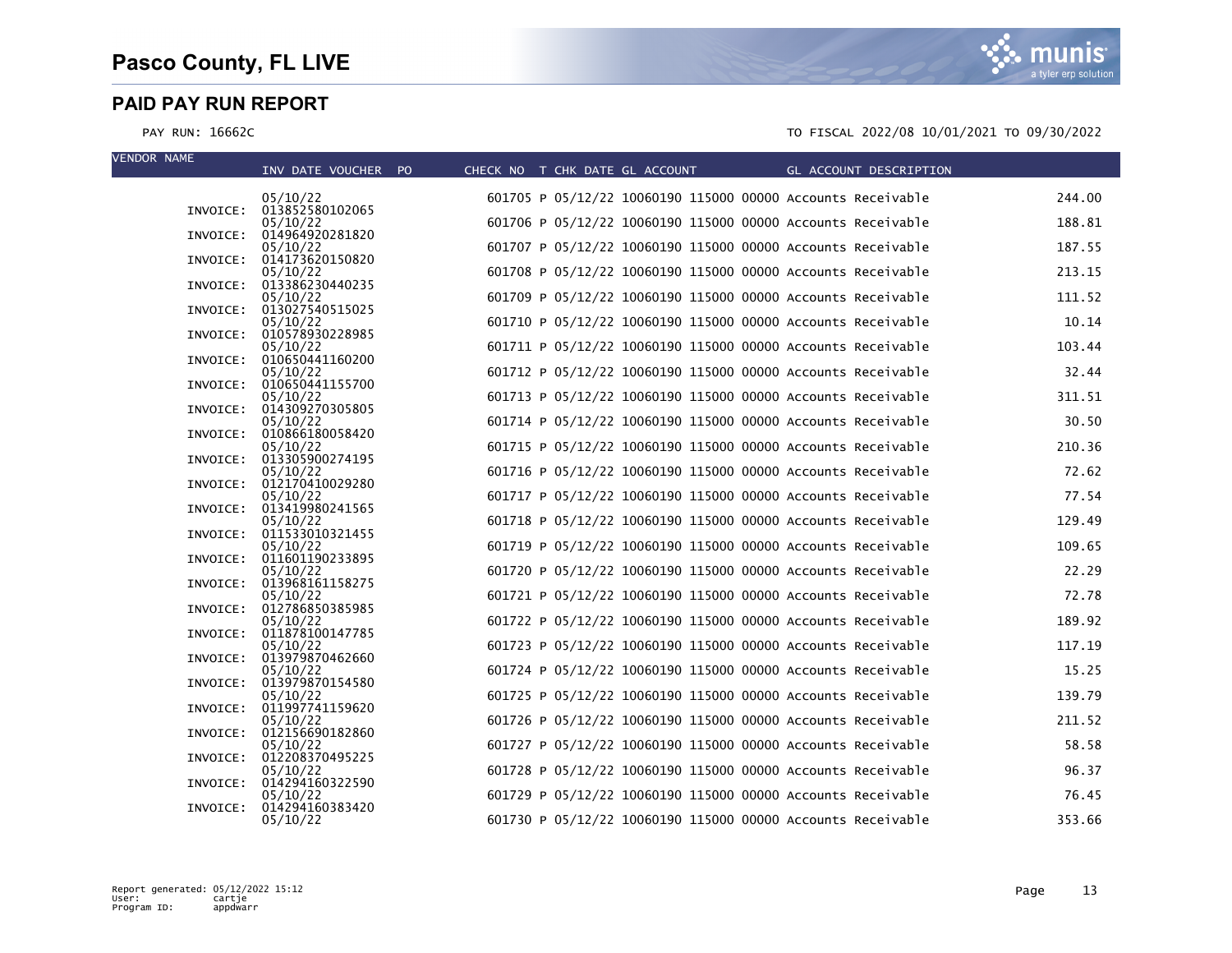| <b>VENDOR NAME</b>               | INV DATE VOUCHER PO                                    |                         |  | CHECK NO T CHK DATE GL ACCOUNT |                       | <b>Example 2018 GL ACCOUNT DESCRIPTION</b>                        |            |
|----------------------------------|--------------------------------------------------------|-------------------------|--|--------------------------------|-----------------------|-------------------------------------------------------------------|------------|
|                                  |                                                        |                         |  |                                |                       |                                                                   |            |
|                                  | INVOICE: 014266511159540<br>05/10/22                   |                         |  |                                |                       | 601731 P 05/12/22 10060190 115000 00000 Accounts Receivable       | 117.38     |
| INVOICE:                         | 013054751143465<br>05/10/22                            |                         |  |                                |                       | 601732 P 05/12/22 10060190 115000 00000 Accounts Receivable       | 60.19      |
|                                  | INVOICE: 013016920023760                               |                         |  |                                |                       |                                                                   |            |
| INVOICE:                         | 05/10/22<br>014369930248105                            |                         |  |                                |                       | 601733 P 05/12/22 10060190 115000 00000 Accounts Receivable       | 200.47     |
|                                  | 05/10/22<br>INVOICE: 013125810083570                   |                         |  |                                |                       | 601734 P 05/12/22 10060190 115000 00000 Accounts Receivable       | 20.36      |
|                                  | 05/10/22                                               |                         |  |                                |                       | 601735 P 05/12/22 10060190 115000 00000 Accounts Receivable       | 38.77      |
|                                  | INVOICE: 012622660221215<br>05/10/22                   |                         |  |                                |                       | 601736 P 05/12/22 10060190 115000 00000 Accounts Receivable       | 109.65     |
| INVOICE:                         | 013764950349585<br>05/10/22                            |                         |  |                                |                       | 601737 P 05/12/22 10060190 115000 00000 Accounts Receivable       | 30.50      |
|                                  | INVOICE: 014219940249495                               |                         |  |                                |                       |                                                                   |            |
| <b>VENDOR TOTALS</b>             |                                                        | 830,935.45 YTD INVOICED |  |                                | 1,095,098.63 YTD PAID |                                                                   | 4,405.85   |
| 8075 WARREN EQUIPMENT INC        | 01/31/22                                               | 21001492                |  |                                |                       | 601738 P 05/12/22 10062140 564000 00000 Fleet Machinery & Equipme | 60,790.00  |
| INVOICE: WEI33437                |                                                        |                         |  |                                |                       |                                                                   |            |
| INVOICE: WEI33430                | 01/29/22                                               | 21001492                |  |                                |                       | 601738 P 05/12/22 10062140 564000 00000 Fleet Machinery & Equipme | 54,090.00  |
| <b>VENDOR TOTALS</b>             |                                                        | 114,880.00 YTD INVOICED |  |                                | 114,880.00 YTD PAID   |                                                                   | 114,880.00 |
| 3709 WEST PUBLISHING CORPORATION | 05/01/22<br>INVOICE: 846265940                         | 22000458                |  |                                |                       | 601739 P 05/12/22 10006000 534000 00000 other Services            | 2,940.02   |
|                                  |                                                        | 37,437.20 YTD INVOICED  |  |                                | 43,145.98 YTD PAID    |                                                                   | 2,940.02   |
| <b>VENDOR TOTALS</b>             |                                                        |                         |  |                                |                       |                                                                   |            |
|                                  | 4336 WITHLACOOCHEE RIVER ELECTRIC COOP INC<br>05/04/22 |                         |  |                                |                       | 601740 P 05/12/22 10033720 534030 00000 Federal Contracted Servic | 300.00     |
|                                  | INVOICE: HAYES209123S<br>05/04/22                      |                         |  |                                |                       | 601740 P 05/12/22 10033720 534030 00000 Federal Contracted Servic | 300.00     |
|                                  | INVOICE: HELSEL209115S                                 |                         |  |                                |                       |                                                                   |            |
|                                  | 05/04/22<br>INVOICE: HERRMANN209116S                   |                         |  |                                |                       | 601740 P 05/12/22 10033720 534030 00000 Federal Contracted Servic | 300.00     |
| INVOICE:                         | 05/03/22<br>ALVAREZ208508S                             |                         |  |                                |                       | 601740 P 05/12/22 10033720 534030 00000 Federal Contracted Servic | 300.00     |
| INVOICE:                         | 05/05/22<br><b>JUTRAS208522S</b>                       |                         |  |                                |                       | 601740 P 05/12/22 10033720 534030 00000 Federal Contracted Servic | 300.00     |
|                                  | 05/03/22                                               |                         |  |                                |                       | 601740 P 05/12/22 10033720 534030 00000 Federal Contracted Servic | 300.00     |
| INVOICE:                         | LINDBOM208502S<br>05/03/22                             |                         |  |                                |                       | 601740 P 05/12/22 10033720 534030 00000 Federal Contracted Servic | 300.00     |
|                                  | INVOICE: TUCKER208507S<br>05/04/22                     |                         |  |                                |                       | 601740 P 05/12/22 10033720 534030 00000 Federal Contracted Servic | 300.00     |
| INVOICE:                         | LAIN209105S                                            |                         |  |                                |                       |                                                                   |            |
|                                  | 05/04/22<br>INVOICE: LIEBERSTEIN209122S                |                         |  |                                |                       | 601740 P 05/12/22 10033720 534030 00000 Federal Contracted Servic | 300.00     |

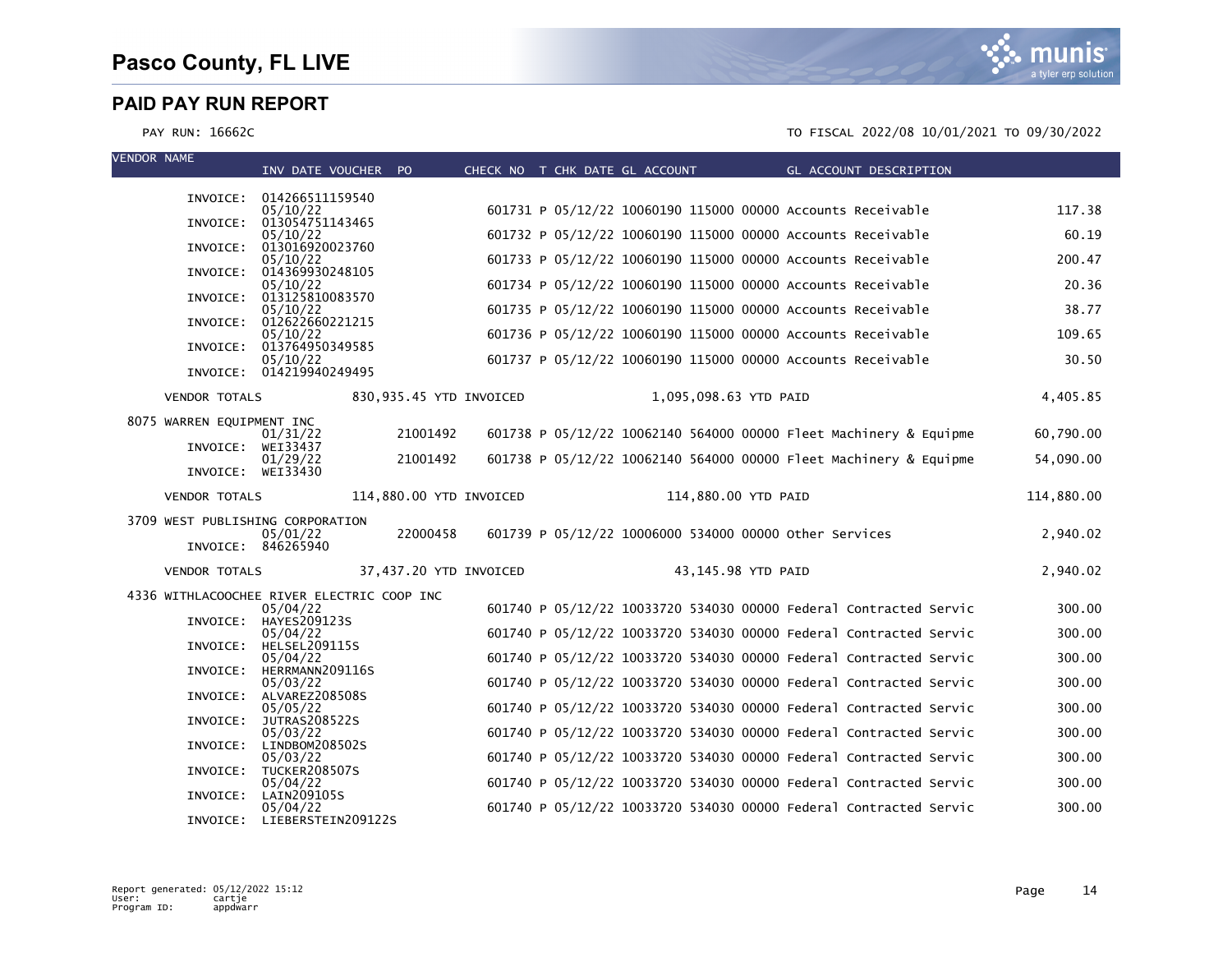PAY RUN: 16662C TO FISCAL 2022/08 10/01/2021 TO 09/30/2022

| <b>VENDOR NAME</b> |                                              | INV DATE VOUCHER PO                               |                           | CHECK NO T CHK DATE GL ACCOUNT |  |                       | GL ACCOUNT DESCRIPTION                                                                                                                 |                  |
|--------------------|----------------------------------------------|---------------------------------------------------|---------------------------|--------------------------------|--|-----------------------|----------------------------------------------------------------------------------------------------------------------------------------|------------------|
|                    |                                              | 05/04/22                                          |                           |                                |  |                       | 601740 P 05/12/22 10033720 534030 00000 Federal Contracted Servic                                                                      | 300.00           |
|                    | INVOICE:                                     | LINACEROS209114S<br>05/03/22                      |                           |                                |  |                       | 601740 P 05/12/22 10033720 534030 00000 Federal Contracted Servic                                                                      | 300.00           |
|                    | INVOICE:<br>INVOICE:                         | <b>MATTEO208503S</b><br>05/03/22<br>SPICER208512S |                           |                                |  |                       | 601740 P 05/12/22 10033720 534030 00000 Federal Contracted Servic                                                                      | 300.00           |
|                    | INVOICE:                                     | 05/04/22<br>MADDERN209101S                        |                           |                                |  |                       | 601740 P 05/12/22 10033720 534030 00000 Federal Contracted Servic                                                                      | 300.00           |
|                    | INVOICE:                                     | 05/04/22<br>MARTIN209107S                         |                           |                                |  |                       | 601740 P 05/12/22 10033720 534030 00000 Federal Contracted Servic                                                                      | 300.00           |
|                    | INVOICE:                                     | 05/04/22<br><b>MEYER209120S</b>                   |                           |                                |  |                       | 601740 P 05/12/22 10033720 534030 00000 Federal Contracted Servic                                                                      | 300.00           |
|                    | INVOICE:                                     | 05/04/22<br>MORALES209118S                        |                           |                                |  |                       | 601740 P 05/12/22 10033720 534030 00000 Federal Contracted Servic                                                                      | 300.00           |
|                    | INVOICE:                                     | 05/03/22<br><b>BROWN208509S</b>                   |                           |                                |  |                       | 601740 P 05/12/22 10033720 534030 00000 Federal Contracted Servic                                                                      | 300.00           |
|                    | INVOICE:                                     | 05/04/22<br>PERRYCOTNEY209102S                    |                           |                                |  |                       | 601740 P 05/12/22 10033720 534030 00000 Federal Contracted Servic                                                                      | 300.00           |
|                    | INVOICE:                                     | 05/04/22<br><b>PRUETT209119S</b><br>05/03/22      |                           |                                |  |                       | 601740 P 05/12/22 10033720 534030 00000 Federal Contracted Servic<br>601740 P 05/12/22 10033720 534030 00000 Federal Contracted Servic | 300.00<br>300.00 |
|                    | INVOICE:                                     | <b>BERSS208504S</b>                               |                           |                                |  |                       |                                                                                                                                        |                  |
|                    | <b>VENDOR TOTALS</b>                         |                                                   | 4,417,542.37 YTD INVOICED |                                |  | 5.115.580.87 YTD PAID |                                                                                                                                        | 6.000.00         |
|                    | 2404 XEROX CORPORATION<br>INVOICE: 016086978 | 05/01/22                                          |                           |                                |  |                       | 601741 P 05/12/22 10006680 546003 00000 Maintenance - Office Equi                                                                      | 35.36            |
|                    | <b>VENDOR TOTALS</b>                         |                                                   | 2.066.20 YTD INVOICED     |                                |  | 2.469.54 YTD PAID     |                                                                                                                                        | 35.36            |
|                    |                                              |                                                   |                           |                                |  |                       | <b>REPORT TOTALS</b>                                                                                                                   | 1,186,223.18     |
|                    |                                              |                                                   |                           |                                |  | <b>COUNT</b>          | <b>AMOUNT</b>                                                                                                                          |                  |

TOTAL PRINTED CHECKS 99 1, 186, 223.18

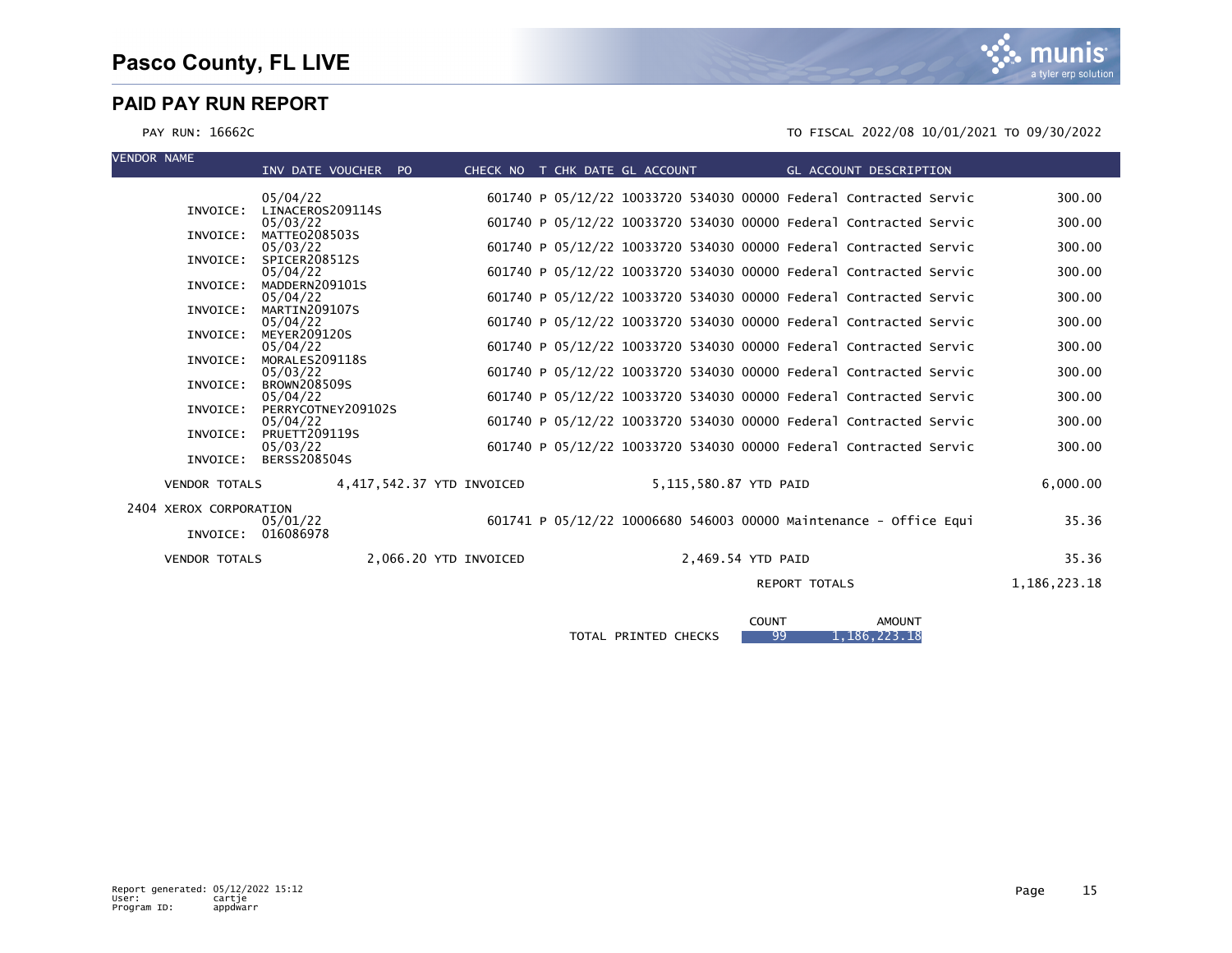| <b>VENDOR NAME</b> |                                                                                          | INV DATE VOUCHER PO                                                                                         |  | CHECK NO T CHK DATE GL ACCOUNT |  |  |                                                                                                                                                                                                      | GL ACCOUNT DESCRIPTION |                                                                  |                                          |
|--------------------|------------------------------------------------------------------------------------------|-------------------------------------------------------------------------------------------------------------|--|--------------------------------|--|--|------------------------------------------------------------------------------------------------------------------------------------------------------------------------------------------------------|------------------------|------------------------------------------------------------------|------------------------------------------|
|                    | 7007 BANK OF AMERICA NA<br>INVOICE: 051122                                               | 05/11/22                                                                                                    |  |                                |  |  | 26285 M 05/12/22 10064790 201010 00000 P-Card Payable                                                                                                                                                |                        |                                                                  | 130, 181. 22                             |
|                    | <b>VENDOR TOTALS</b>                                                                     |                                                                                                             |  | 5,479,457.26 YTD INVOICED      |  |  | 5,479,457.26 YTD PAID                                                                                                                                                                                |                        |                                                                  | 130, 181. 22                             |
|                    | 1019 FLORIDA DEPARTMENT OF REVENUE<br>INVOICE:<br>INVOICE:<br>INVOICE:<br>INVOICE: APR22 | 05/09/22<br>APR <sub>22</sub><br>05/09/22<br>APR <sub>22</sub><br>05/09/22<br>APR <sub>22</sub><br>05/09/22 |  |                                |  |  | 26286 M 05/12/22 10007170 217002 00000 Sales Tax 7% Comm Prop Le<br>26286 M 05/12/22 10007170 217001 00000 Sales Tax 9% Transient Re<br>26286 M 05/12/22 10000050 369900 00000 Miscellaneous Revenue |                        | 26286 M 05/12/22 10007170 217003 00000 Sales Tax 7% Admn/Auct/Ot | 5,290.42<br>632.35<br>376.10<br>$-55.21$ |
|                    | <b>VENDOR TOTALS</b>                                                                     |                                                                                                             |  | 37,262.93 YTD INVOICED         |  |  | 41,156.96 YTD PAID                                                                                                                                                                                   |                        |                                                                  | 6,243.66                                 |
|                    | 3362 US BANK NATIONAL ASSOCIATION<br>INVOICE: 13204907                                   | 04/26/22                                                                                                    |  |                                |  |  | 26284 M 05/12/22 10007090 534000 00000 other Services                                                                                                                                                |                        |                                                                  | 1,948.12                                 |
|                    | <b>VENDOR TOTALS</b>                                                                     |                                                                                                             |  | 55,259,278.12 YTD INVOICED     |  |  | 55,259,278.12 YTD PAID                                                                                                                                                                               |                        |                                                                  | 1,948.12                                 |
|                    |                                                                                          |                                                                                                             |  |                                |  |  | <b>REPORT TOTALS</b>                                                                                                                                                                                 |                        |                                                                  | 138,373.00                               |
|                    |                                                                                          |                                                                                                             |  |                                |  |  |                                                                                                                                                                                                      |                        |                                                                  |                                          |

|                                         | COUNT | <b>AMOUNT</b> |
|-----------------------------------------|-------|---------------|
| <b>TOTAL</b><br><b>CHECKS</b><br>MANUAL |       | 138.373.00    |

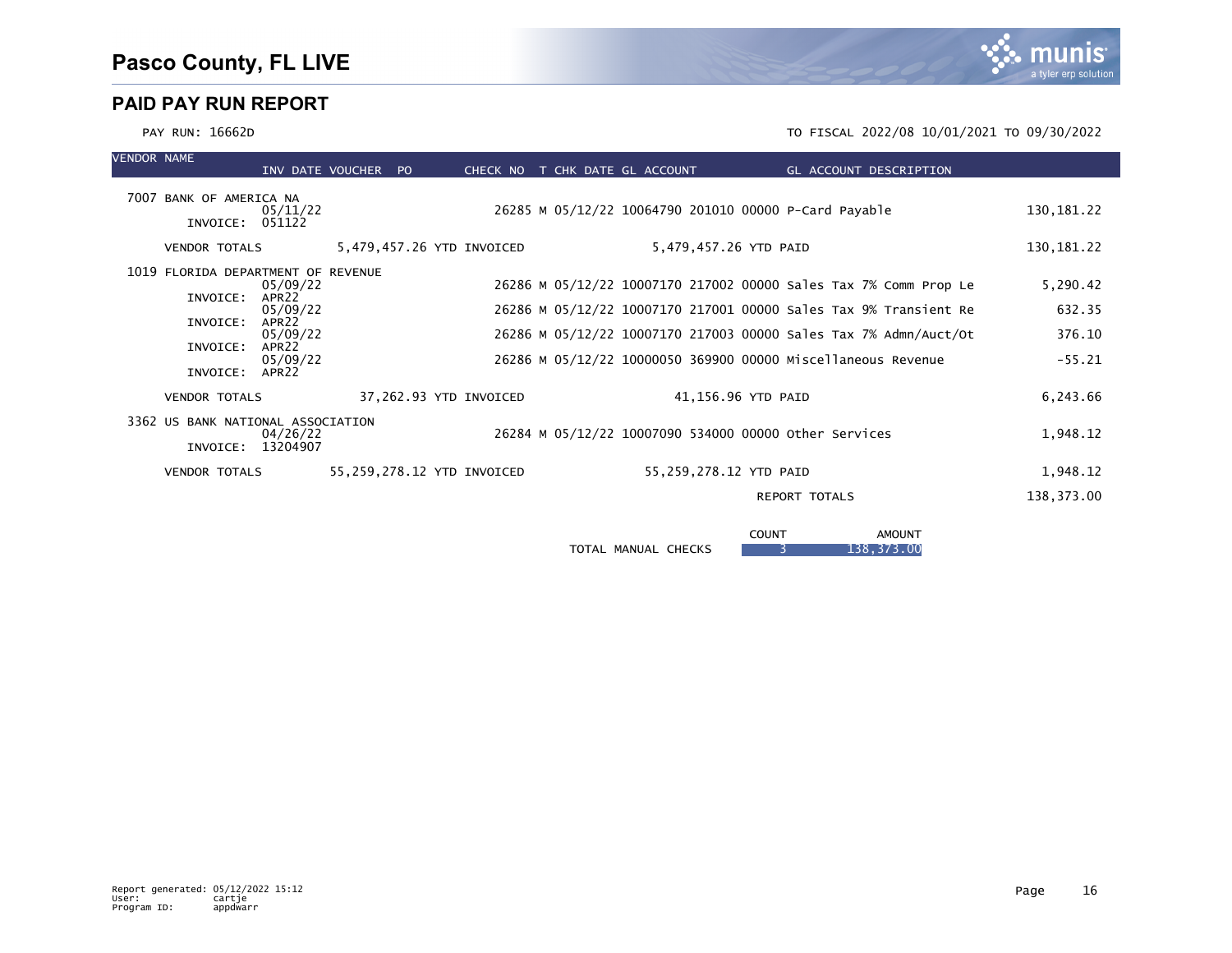



| <b>VENDOR NAME</b> |                                   | INV DATE VOUCHER PO              |                            |  | CHECK NO T CHK DATE GL ACCOUNT                    | GL ACCOUNT DESCRIPTION                                           |               |
|--------------------|-----------------------------------|----------------------------------|----------------------------|--|---------------------------------------------------|------------------------------------------------------------------|---------------|
|                    | 4368 ALLIED UNIVERSAL CORP        |                                  |                            |  |                                                   |                                                                  |               |
|                    | INVOICE: I2775099                 | 05/02/22                         | 22000015                   |  | 18032 T 05/17/22 10060110 552010 00000 Chemicals  |                                                                  | 717.00        |
|                    | INVOICE:                          | 05/03/22<br>I2775518             | 22000015                   |  | 18032 T 05/17/22 10060110 552010 00000 Chemicals  |                                                                  | 1,140.03      |
|                    | INVOICE:                          | 04/27/22<br>I2774068             | 22000015                   |  | 18032 T 05/17/22 10060110 552010 00000 Chemicals  |                                                                  | 1,648.38      |
|                    | INVOICE:                          | 04/28/22<br>I2774514             | 22000015                   |  | 18032 T 05/17/22 10060130 552010 00000 Chemicals  |                                                                  | 3,590.74      |
|                    | INVOICE:                          | 04/25/22<br>I2773408             | 22000015                   |  | 18032 T 05/17/22 10060130 552010 00000 Chemicals  |                                                                  | 2,219.12      |
|                    | INVOICE: I2775059                 | 05/02/22                         | 22000015                   |  | 18032 T 05/17/22 10060130 552010 00000 Chemicals  |                                                                  | 2,351.76      |
|                    | <b>VENDOR TOTALS</b>              |                                  | 755,483.59 YTD INVOICED    |  | 820,345.74 YTD PAID                               |                                                                  | 11,667.03     |
|                    | 4657 CONE & GRAHAM INC            |                                  |                            |  |                                                   |                                                                  |               |
|                    | INVOICE:                          | 04/25/22<br>4211P14              |                            |  | 18033 T 05/17/22 10052550 563010 21074 IOTB-Roads |                                                                  | 8,722.00      |
|                    | INVOICE:                          | 04/25/22<br>4211P14R             |                            |  |                                                   | 18033 T 05/17/22 10052210 205999 00000 Contracts Payable Retaina | $-436.10$     |
|                    | INVOICE: 3543P27                  | 04/25/22                         |                            |  | 18033 T 05/17/22 10051520 563010 20060 IOTB-Roads |                                                                  | 1,124,040.61  |
|                    | INVOICE:                          | 04/25/22<br>3543P27              |                            |  | 18033 T 05/17/22 10044860 563010 20060 IOTB-Roads |                                                                  | 373,886.66    |
|                    | INVOICE:                          | 04/25/22<br>3543P27R             |                            |  |                                                   | 18033 T 05/17/22 10051190 205999 00000 Contracts Payable Retaina | $-56, 202.03$ |
|                    | INVOICE: 3543P27R                 | 04/25/22                         |                            |  |                                                   | 18033 T 05/17/22 10044780 205999 00000 Contracts Payable Retaina | $-18,694.33$  |
|                    | <b>VENDOR TOTALS</b>              |                                  | 17,462,106.09 YTD INVOICED |  | 20,239,751.31 YTD PAID                            |                                                                  | 1,431,316.81  |
|                    | 4155 DESIGNLAB INC                |                                  |                            |  |                                                   |                                                                  |               |
|                    | INVOICE:                          | 05/04/22<br>255926               | 22000114                   |  |                                                   | 18034 T 05/17/22 10059830 552007 00000 Apparel and Other Clothin | 77.44         |
|                    | INVOICE: 255927                   | 05/04/22                         | 22000114                   |  |                                                   | 18034 T 05/17/22 10059830 552007 00000 Apparel and Other Clothin | 79.81         |
|                    | <b>VENDOR TOTALS</b>              |                                  | 305,558.05 YTD INVOICED    |  | 351,300.46 YTD PAID                               |                                                                  | 157.25        |
|                    | 4474 ELECTRIC SUPPLY OF TAMPA INC |                                  |                            |  |                                                   |                                                                  |               |
|                    |                                   | 05/02/22<br>INVOICE: S3507217001 | 22000211                   |  |                                                   | 18035 T 05/17/22 10060190 141000 00000 Materials and Supplies    | 528.81        |
|                    |                                   | 05/04/22<br>INVOICE: S3507217003 | 22000211                   |  |                                                   | 18035 T 05/17/22 10060190 141000 00000 Materials and Supplies    | $-15.00$      |
|                    |                                   | 05/03/22<br>INVOICE: S3507217002 | 22000211                   |  |                                                   | 18035 T 05/17/22 10060190 141000 00000 Materials and Supplies    | 15.00         |
|                    |                                   | 05/03/22<br>INVOICE: S3507535001 | 22000211                   |  |                                                   | 18035 T 05/17/22 10060190 141000 00000 Materials and Supplies    | 402.00        |
|                    | INVOICE:                          | 04/19/22<br>\$3503179001         | 22000211                   |  |                                                   | 18035 T 05/17/22 10060190 141000 00000 Materials and Supplies    | 622.30        |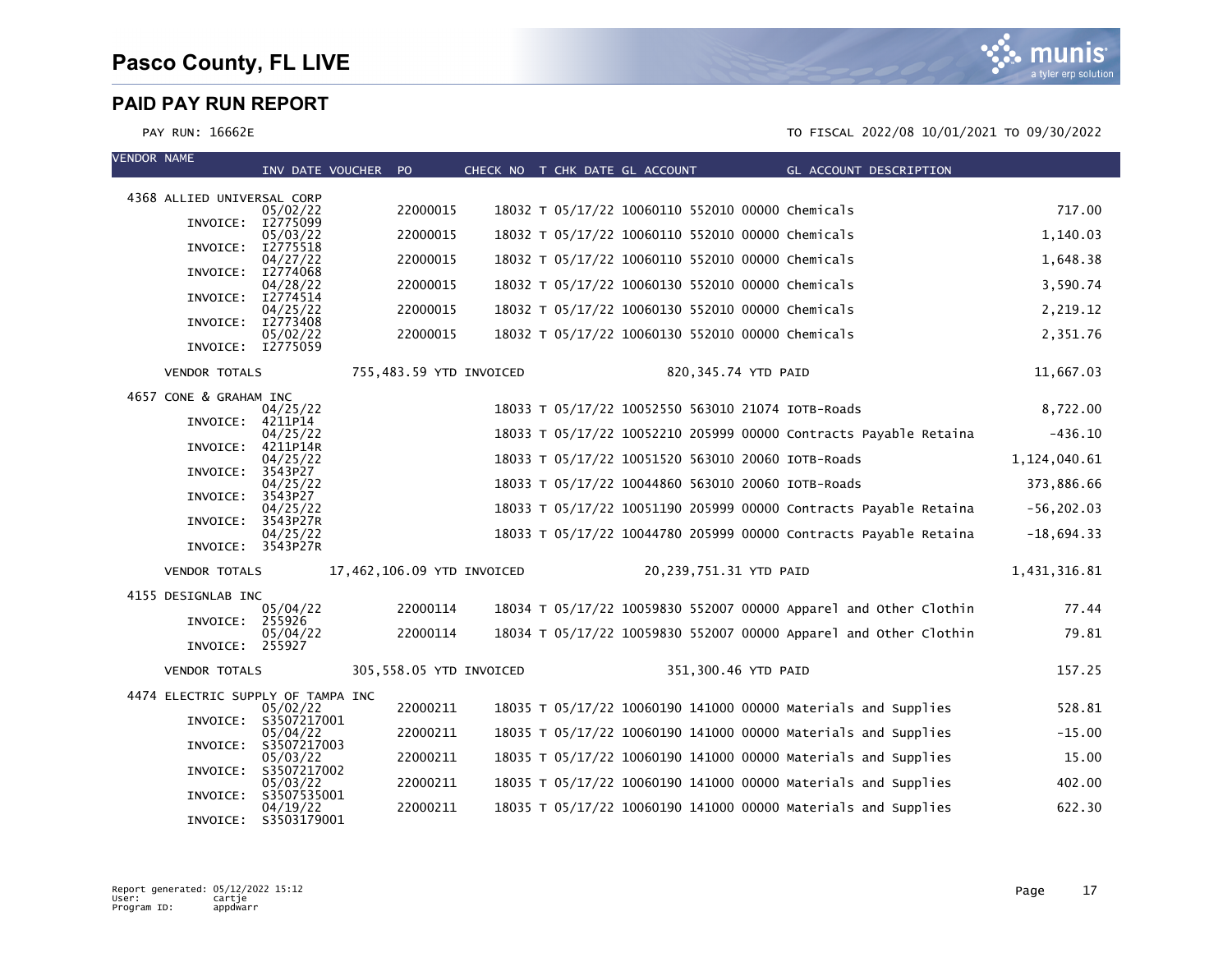

| <b>VENDOR NAME</b> |                                   | INV DATE VOUCHER PO     |                           | CHECK NO T CHK DATE GL ACCOUNT |                       | GL ACCOUNT DESCRIPTION                                           |             |
|--------------------|-----------------------------------|-------------------------|---------------------------|--------------------------------|-----------------------|------------------------------------------------------------------|-------------|
|                    |                                   | 04/19/22                | 22000211                  |                                |                       | 18035 T 05/17/22 10060190 141000 00000 Materials and Supplies    | 174.90      |
|                    | INVOICE:                          | S3503179002<br>04/19/22 | 22000211                  |                                |                       | 18035 T 05/17/22 10060190 141000 00000 Materials and Supplies    | 20.00       |
|                    |                                   | INVOICE: S3502517002    |                           |                                |                       |                                                                  |             |
|                    | <b>VENDOR TOTALS</b>              |                         | 173,641.40 YTD INVOICED   |                                | 154,641.12 YTD PAID   |                                                                  | 1,748.01    |
|                    | 9917 FISERV INC                   | 05/03/22                | 22000188                  |                                |                       | 18036 T 05/17/22 10059920 534000 00000 other Services            | 336.03      |
|                    | INVOICE: 90013148                 |                         |                           |                                |                       |                                                                  |             |
|                    | <b>VENDOR TOTALS</b>              |                         | 2,452.60 YTD INVOICED     |                                |                       | 2,796.40 YTD PAID                                                | 336.03      |
|                    | 8913 GLOBAL TRADING INC           | 12/30/21                | 22000403                  |                                |                       | 18037 T 05/17/22 10004390 552007 00000 Apparel and Other Clothin | 143.99      |
|                    | INVOICE:                          | 123039<br>12/30/21      | 22000403                  |                                |                       | 18037 T 05/17/22 10005160 552007 00000 Apparel and Other Clothin | 1,483.93    |
|                    | INVOICE: 123039                   |                         |                           |                                |                       |                                                                  |             |
|                    | <b>VENDOR TOTALS</b>              |                         | 32,713.11 YTD INVOICED    |                                |                       | 33,612.12 YTD PAID                                               | 1,627.92    |
|                    | 10066 THE NETWORK GROUP           | 04/14/22                | 22001341                  |                                |                       | 18038 T 05/17/22 10018890 534031 00000 State Contracted Services | 1,407.03    |
|                    | INVOICE:                          | 6905                    |                           |                                |                       |                                                                  |             |
|                    | INVOICE:                          | 04/14/22<br>6905        | 22001341                  |                                |                       | 18038 T 05/17/22 10032580 547000 00000 Printing and Binding      | 9,750.50    |
|                    | INVOICE:                          | 04/14/22<br>6905        | 22001341                  |                                |                       | 18038 T 05/17/22 10032920 534000 00000 other Services            | 2,652.50    |
|                    | INVOICE: 6905                     | 04/14/22                | 22001341                  |                                |                       | 18038 T 05/17/22 10033010 534000 00000 other Services            | 283.72      |
|                    | <b>VENDOR TOTALS</b>              |                         | 14,093.75 YTD INVOICED    |                                |                       | 14,093.75 YTD PAID                                               | 14,093.75   |
|                    | 5496 JON R THOGMARTIN MD PA       |                         |                           |                                |                       |                                                                  |             |
|                    | INVOICE:                          | 03/31/22<br>0301033122  |                           |                                |                       | 18039 T 05/17/22 10006590 549030 00000 Commissions Fees Costs    | 186,775.00  |
|                    | INVOICE: 6526                     | 03/31/22                |                           |                                |                       | 18039 T 05/17/22 10006590 549030 00000 Commissions Fees Costs    | 4,388.00    |
|                    | <b>VENDOR TOTALS</b>              |                         | 1,000,923.95 YTD INVOICED |                                | 1,265,708.95 YTD PAID |                                                                  | 191, 163.00 |
|                    | 5993 LANGUAGE LINE SERVICES       |                         |                           |                                |                       |                                                                  |             |
|                    | INVOICE: 10516258                 | 04/30/22                | 22000575                  |                                |                       | 18040 T 05/17/22 10026670 534000 00000 other Services            | 1,320.24    |
|                    | <b>VENDOR TOTALS</b>              |                         | 12,265.67 YTD INVOICED    |                                |                       | 13,224.20 YTD PAID                                               | 1,320.24    |
|                    | 2520 NEW VISTA BUILDERS GROUP LLC |                         |                           |                                |                       |                                                                  |             |
|                    | INVOICE: 4079P7                   | 04/30/22                |                           |                                |                       | 18041 T 05/17/22 10048850 563000 20F20 Improvements Other Than B | 95,047.31   |
|                    |                                   | 04/30/22                |                           |                                |                       | 18041 T 05/17/22 10049010 205999 00000 Contracts Payable Retaina | $-4,752.37$ |

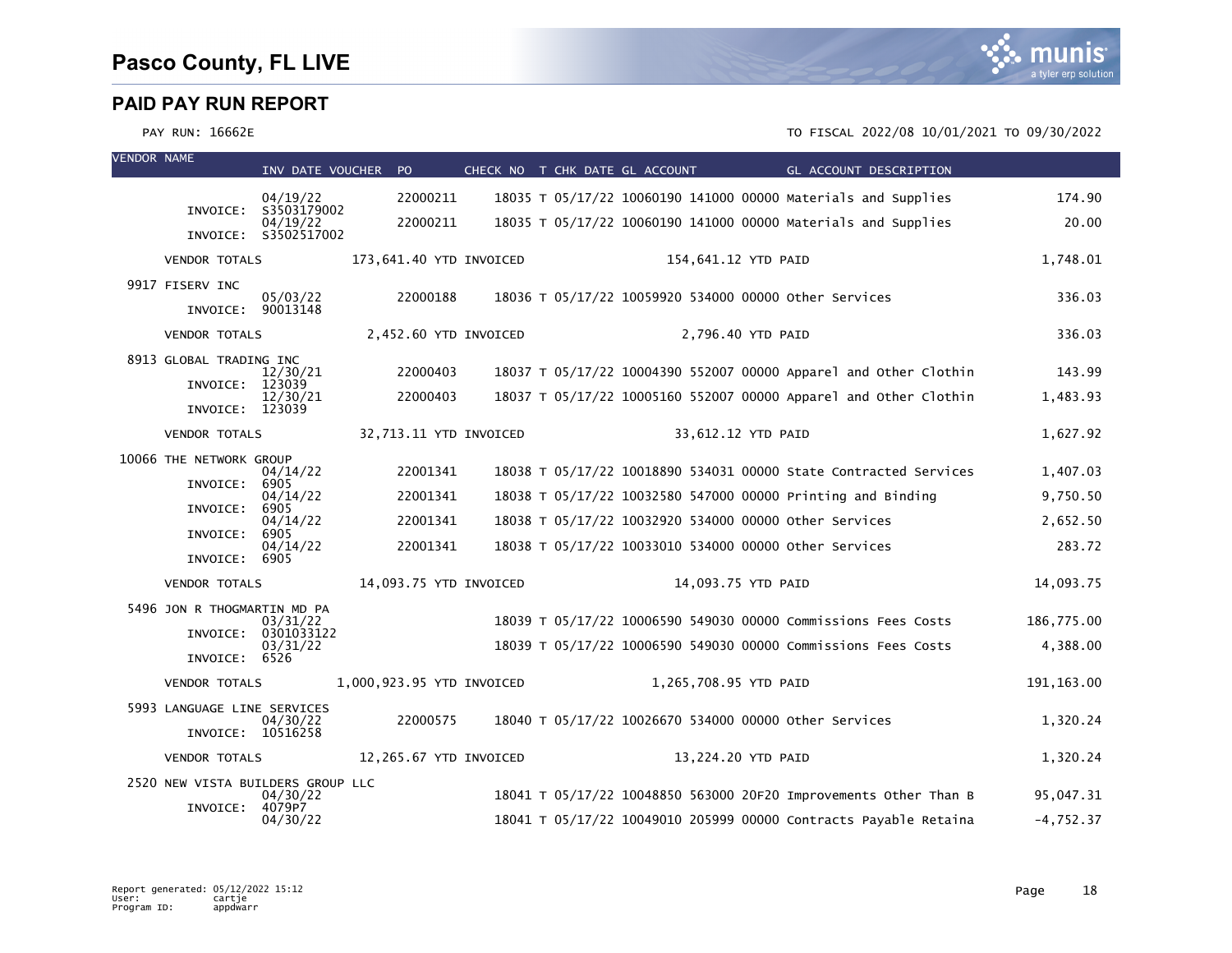|                    | PAY RUN: 16662E                          |                     |                         |          |  |                       |                                                                |                        | TO FISCAL 2022/08 10/01/2021 TO 09/30/2022 |  |
|--------------------|------------------------------------------|---------------------|-------------------------|----------|--|-----------------------|----------------------------------------------------------------|------------------------|--------------------------------------------|--|
| <b>VENDOR NAME</b> |                                          | INV DATE VOUCHER PO |                         | CHECK NO |  | T CHK DATE GL ACCOUNT |                                                                | GL ACCOUNT DESCRIPTION |                                            |  |
|                    | INVOICE: 4079P7R                         |                     |                         |          |  |                       |                                                                |                        |                                            |  |
|                    | <b>VENDOR TOTALS</b>                     |                     | 767,841.55 YTD INVOICED |          |  |                       | 945,022.25 YTD PAID                                            |                        | 90,294.94                                  |  |
|                    | 3576 PROFESSIONAL SERVICE INDUSTRIES INC | 04/30/22            | 22000984                |          |  |                       | 18042 T 05/17/22 10000240 546001 00000 Maintenance - Buildings |                        | 828.00                                     |  |
|                    | INVOICE: 00820228                        |                     |                         |          |  |                       |                                                                |                        |                                            |  |
|                    | <b>VENDOR TOTALS</b>                     |                     | 359,884.25 YTD INVOICED |          |  |                       | 493,672.60 YTD PAID                                            |                        | 828.00                                     |  |
|                    |                                          |                     |                         |          |  |                       | <b>REPORT TOTALS</b>                                           |                        | 1,744,552.98                               |  |
|                    |                                          |                     |                         |          |  |                       | <b>COUNT</b>                                                   | <b>AMOUNT</b>          |                                            |  |

TOTAL EFT TRANSFERS 11 1,744,552.98

\*\* END OF REPORT - Generated by Carter, Jessica \*\*

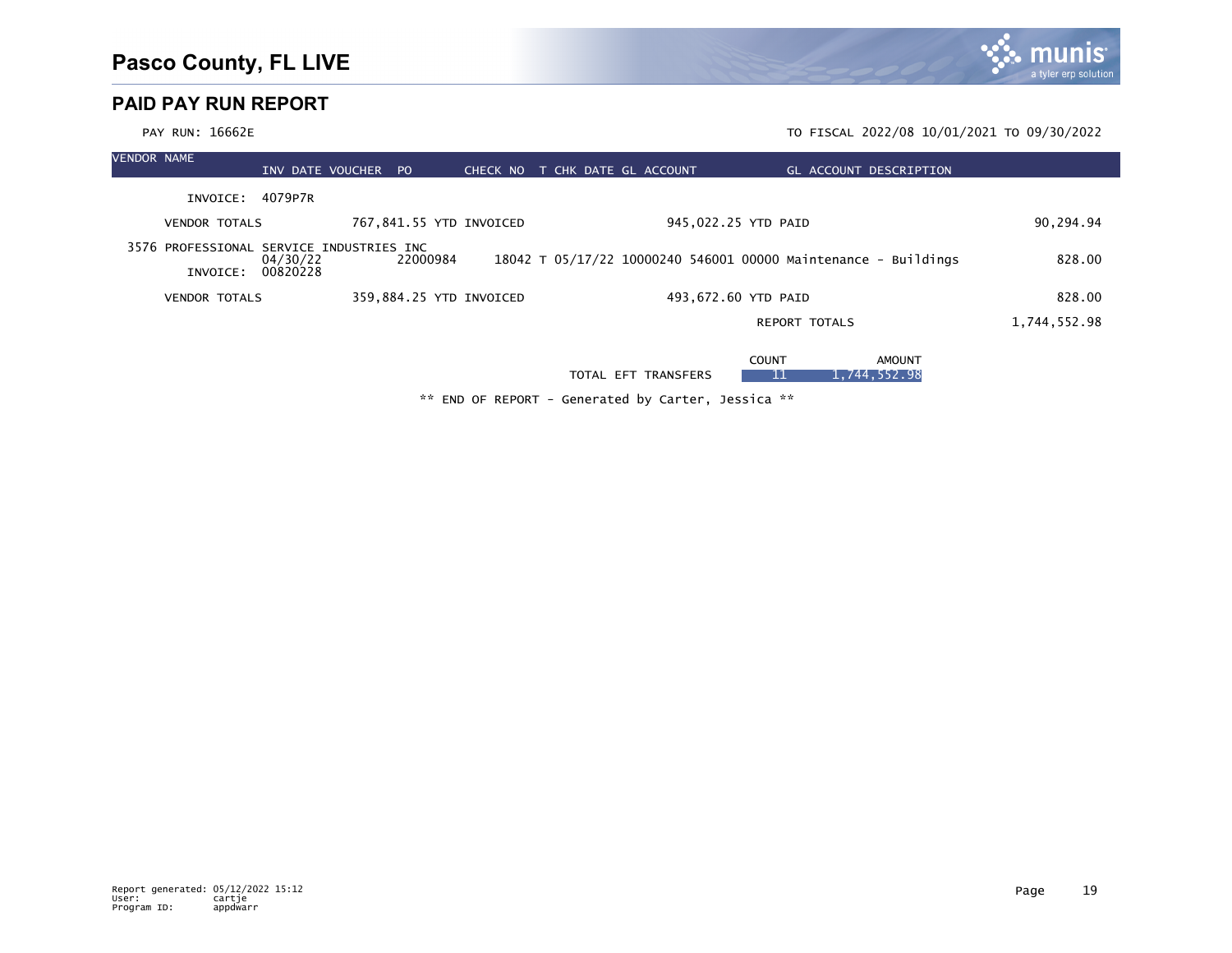| cartje                | A/P CASH DISBURSEMENTS JOURNAL                                                        |                                        |              | apcshdsb   |
|-----------------------|---------------------------------------------------------------------------------------|----------------------------------------|--------------|------------|
| CHECK NO CHK DATE     | CASH ACCOUNT: 2801-00000-000000-101064-00000-0000-000000-000-0000<br>TYPE VENDOR NAME | 3209 Ref<br>INV DATE<br>P <sub>O</sub> | PAY RUN      | <b>NET</b> |
| 29506 05/12/2022 PRTD | 15 AALIYAH TARNAWA                                                                    | 05/10/2022                             | 051222       | 40.62      |
|                       |                                                                                       | <b>CHECK</b>                           | 29506 TOTAL: | 40.62      |
| 29507 05/12/2022 PRTD | 15 AMANDA WU                                                                          | 05/10/2022                             | 051222       | 123.44     |
|                       |                                                                                       | <b>CHECK</b>                           | 29507 TOTAL: | 123.44     |
| 29508 05/12/2022 PRTD | 15 BARBARA JEAN SPRAYBERRY                                                            | 05/10/2022                             | 051222       | 168.96     |
|                       |                                                                                       | <b>CHECK</b>                           | 29508 TOTAL: | 168.96     |
| 29509 05/12/2022 PRTD | 15 BELKYS BARRIOS                                                                     | 04/25/2022                             | 051222       | 168.82     |
|                       |                                                                                       | <b>CHECK</b>                           | 29509 TOTAL: | 168.82     |
| 29510 05/12/2022 PRTD | 15 BRENDA HARRIS                                                                      | 04/25/2022                             | 051222       | 153.56     |
|                       |                                                                                       | <b>CHECK</b>                           | 29510 TOTAL: | 153.56     |
| 29511 05/12/2022 PRTD | 15 BRIAN CEBUHAR                                                                      | 04/25/2022                             | 051222       | 132.98     |
|                       |                                                                                       | <b>CHECK</b>                           | 29511 TOTAL: | 132.98     |
| 29512 05/12/2022 PRTD | 15 BRIAN REAVES                                                                       | 04/25/2022                             | 051222       | 123.51     |
|                       |                                                                                       | <b>CHECK</b>                           | 29512 TOTAL: | 123.51     |
| 29513 05/12/2022 PRTD | 15 BROOKLYNN MOORE                                                                    | 04/25/2022                             | 051222       | 123.54     |
|                       |                                                                                       | <b>CHECK</b>                           | 29513 TOTAL: | 123.54     |
| 29514 05/12/2022 PRTD | 15 CAROL HUMPHRIES                                                                    | 04/25/2022                             | 051222       | 46.50      |
|                       |                                                                                       | <b>CHECK</b>                           | 29514 TOTAL: | 46.50      |
| 29515 05/12/2022 PRTD | 15 CECILIA MCCARTNEY                                                                  | 04/25/2022                             | 051222       | 103.21     |
|                       |                                                                                       | <b>CHECK</b>                           | 29515 TOTAL: | 103.21     |

05/12/2022 14:40 Pasco County, FL LIVE |P 1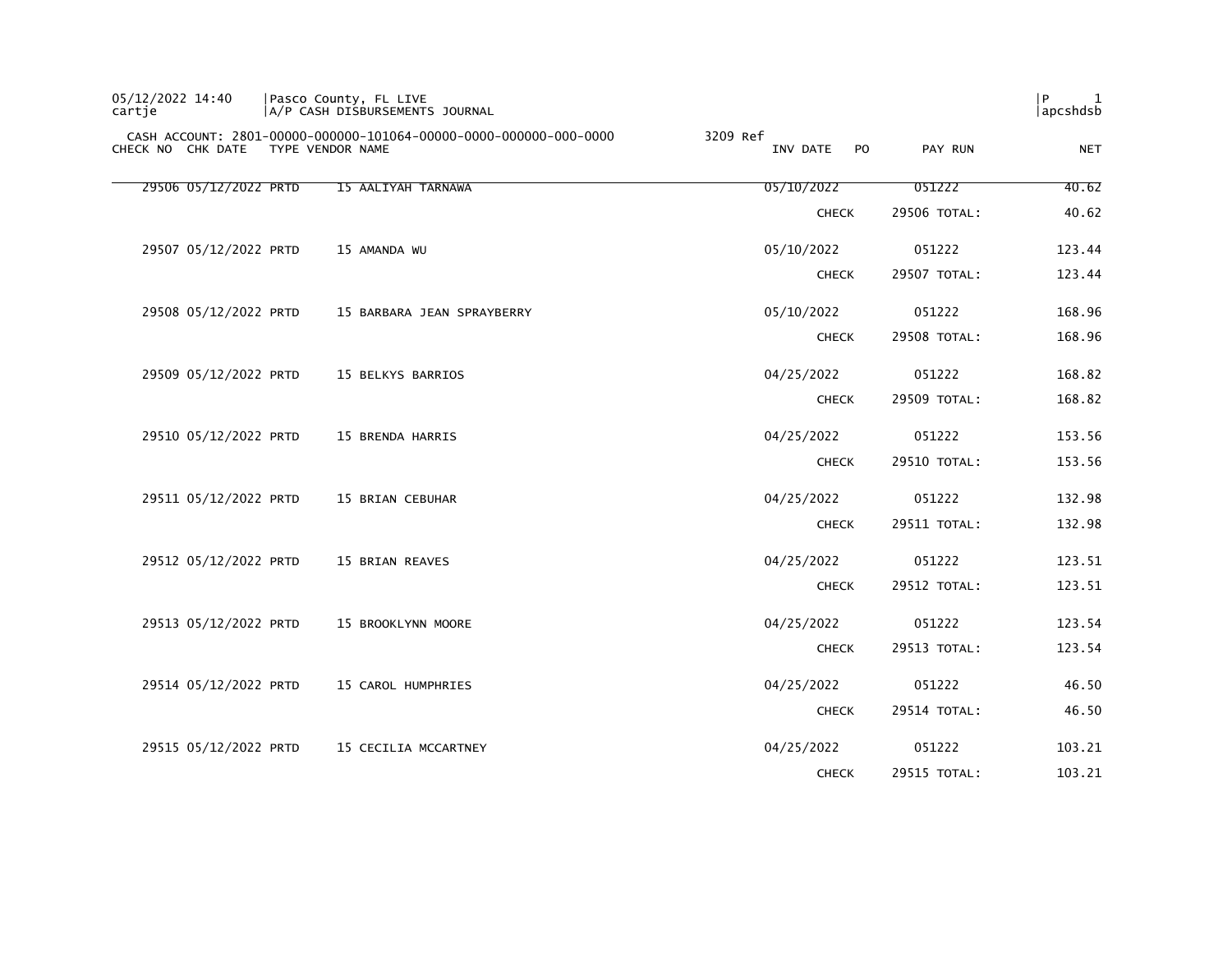| 05/12/2022 14:40<br>cartie         | Pasco County, FL LIVE<br>A/P CASH DISBURSEMENTS JOURNAL           |                             |              | l P<br>2<br>apcshdsb |
|------------------------------------|-------------------------------------------------------------------|-----------------------------|--------------|----------------------|
| CHECK NO CHK DATE TYPE VENDOR NAME | CASH ACCOUNT: 2801-00000-000000-101064-00000-0000-000000-000-0000 | 3209 Ref<br>INV DATE<br>PO. | PAY RUN      | <b>NET</b>           |
| 29516 05/12/2022 PRTD              | 15 CLAIRINE V ANDERSON                                            | 04/25/2022                  | 051222       | 106.16               |
|                                    |                                                                   | <b>CHECK</b>                | 29516 TOTAL: | 106.16               |
| 29517 05/12/2022 PRTD              | 15 CLIFF CULTRERI                                                 | 04/25/2022                  | 051222       | 72.57                |
|                                    |                                                                   | <b>CHECK</b>                | 29517 TOTAL: | 72.57                |
| 29518 05/12/2022 PRTD              | 15 COLE MACHNIK                                                   | 04/25/2022                  | 051222       | 177.23               |
|                                    |                                                                   | <b>CHECK</b>                | 29518 TOTAL: | 177.23               |
| 29519 05/12/2022 PRTD              | 15 DAMIANA DIAZ                                                   | 05/10/2022                  | 051222       | 69.38                |
|                                    |                                                                   | <b>CHECK</b>                | 29519 TOTAL: | 69.38                |
| 29520 05/12/2022 PRTD              | 15 DARWIN HOMES                                                   | 05/10/2022                  | 051222       | 172.28               |
|                                    |                                                                   | <b>CHECK</b>                | 29520 TOTAL: | 172.28               |
| 29521 05/12/2022 PRTD              | 15 DAVID WEEKLEY HOMES                                            | 04/25/2022                  | 051222       | 171.91               |
|                                    |                                                                   | <b>CHECK</b>                | 29521 TOTAL: | 171.91               |
| 29522 05/12/2022 PRTD              | 15 DEBORAH K KLEINBUB                                             | 04/25/2022                  | 051222       | 132.96               |
|                                    |                                                                   | <b>CHECK</b>                | 29522 TOTAL: | 132.96               |
| 29523 05/12/2022 PRTD              | 15 DEBORAH TURNER                                                 | 04/25/2022                  | 051222       | 157.77               |
|                                    |                                                                   | <b>CHECK</b>                | 29523 TOTAL: | 157.77               |
| 29524 05/12/2022 PRTD              | 15 DHARMESH U PATEL                                               | 04/25/2022                  | 051222       | 79.52                |
|                                    |                                                                   | <b>CHECK</b>                | 29524 TOTAL: | 79.52                |
| 29525 05/12/2022 PRTD              | 15 DYLAN T FLETCHER                                               | 04/25/2022                  | 051222       | 50.45                |
|                                    |                                                                   | <b>CHECK</b>                | 29525 TOTAL: | 50.45                |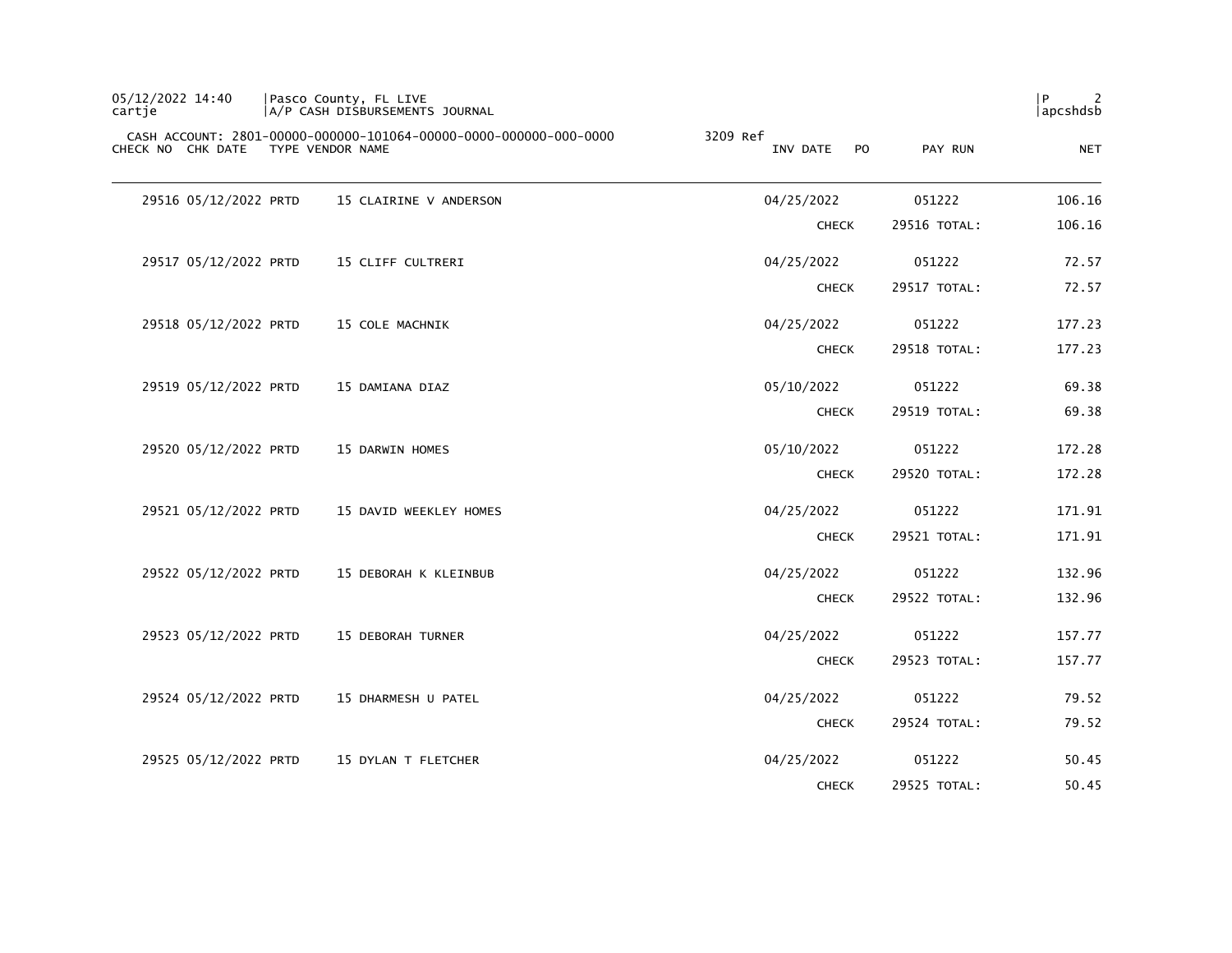| 05/12/2022 14:40<br>cartje |                       | Pasco County, FL LIVE<br>A/P CASH DISBURSEMENTS JOURNAL                               |                                   |              | P<br>3<br>apcshdsb |
|----------------------------|-----------------------|---------------------------------------------------------------------------------------|-----------------------------------|--------------|--------------------|
| CHECK NO CHK DATE          |                       | CASH ACCOUNT: 2801-00000-000000-101064-00000-0000-000000-000-0000<br>TYPE VENDOR NAME | 3209 Ref<br>INV DATE<br><b>PO</b> | PAY RUN      | <b>NET</b>         |
|                            | 29526 05/12/2022 PRTD | 15 EDGARDO RIVERA                                                                     | 04/25/2022                        | 051222       | 53.40              |
|                            |                       |                                                                                       | <b>CHECK</b>                      | 29526 TOTAL: | 53.40              |
|                            | 29527 05/12/2022 PRTD | 15 FERNANDA DIAS FERREIRA                                                             | 04/25/2022                        | 051222       | 64.25              |
|                            |                       |                                                                                       | <b>CHECK</b>                      | 29527 TOTAL: | 64.25              |
|                            | 29528 05/12/2022 PRTD | 15 FRANCEOA SOLIMAN                                                                   | 04/25/2022                        | 051222       | 131.81             |
|                            |                       |                                                                                       | <b>CHECK</b>                      | 29528 TOTAL: | 131.81             |
|                            | 29529 05/12/2022 PRTD | 15 FRANCISCO M MELLA                                                                  | 04/25/2022                        | 051222       | 140.35             |
|                            |                       |                                                                                       | <b>CHECK</b>                      | 29529 TOTAL: | 140.35             |
|                            | 29530 05/12/2022 PRTD | 15 GORDON SMITH                                                                       | 04/25/2022                        | 051222       | 149.50             |
|                            |                       |                                                                                       | <b>CHECK</b>                      | 29530 TOTAL: | 149.50             |
|                            | 29531 05/12/2022 PRTD | 15 GUY M BAIRD                                                                        | 04/25/2022                        | 051222       | 93.05              |
|                            |                       |                                                                                       | <b>CHECK</b>                      | 29531 TOTAL: | 93.05              |
|                            | 29532 05/12/2022 PRTD | 15 HAIYAN GONG                                                                        | 04/25/2022                        | 051222       | 161.00             |
|                            |                       |                                                                                       | <b>CHECK</b>                      | 29532 TOTAL: | 161.00             |
|                            | 29533 05/12/2022 PRTD | 15 HEATHER ANNE HILL                                                                  | 04/25/2022                        | 051222       | 131.95             |
|                            |                       |                                                                                       | <b>CHECK</b>                      | 29533 TOTAL: | 131.95             |
|                            | 29534 05/12/2022 PRTD | 15 JACKIE LYNN HARPER                                                                 | 04/25/2022                        | 051222       | 54.25              |
|                            |                       |                                                                                       | <b>CHECK</b>                      | 29534 TOTAL: | 54.25              |
|                            | 29535 05/12/2022 PRTD | 15 JADWIGA H GRONDIN                                                                  | 04/25/2022                        | 051222       | 46.16              |
|                            |                       |                                                                                       | <b>CHECK</b>                      | 29535 TOTAL: | 46.16              |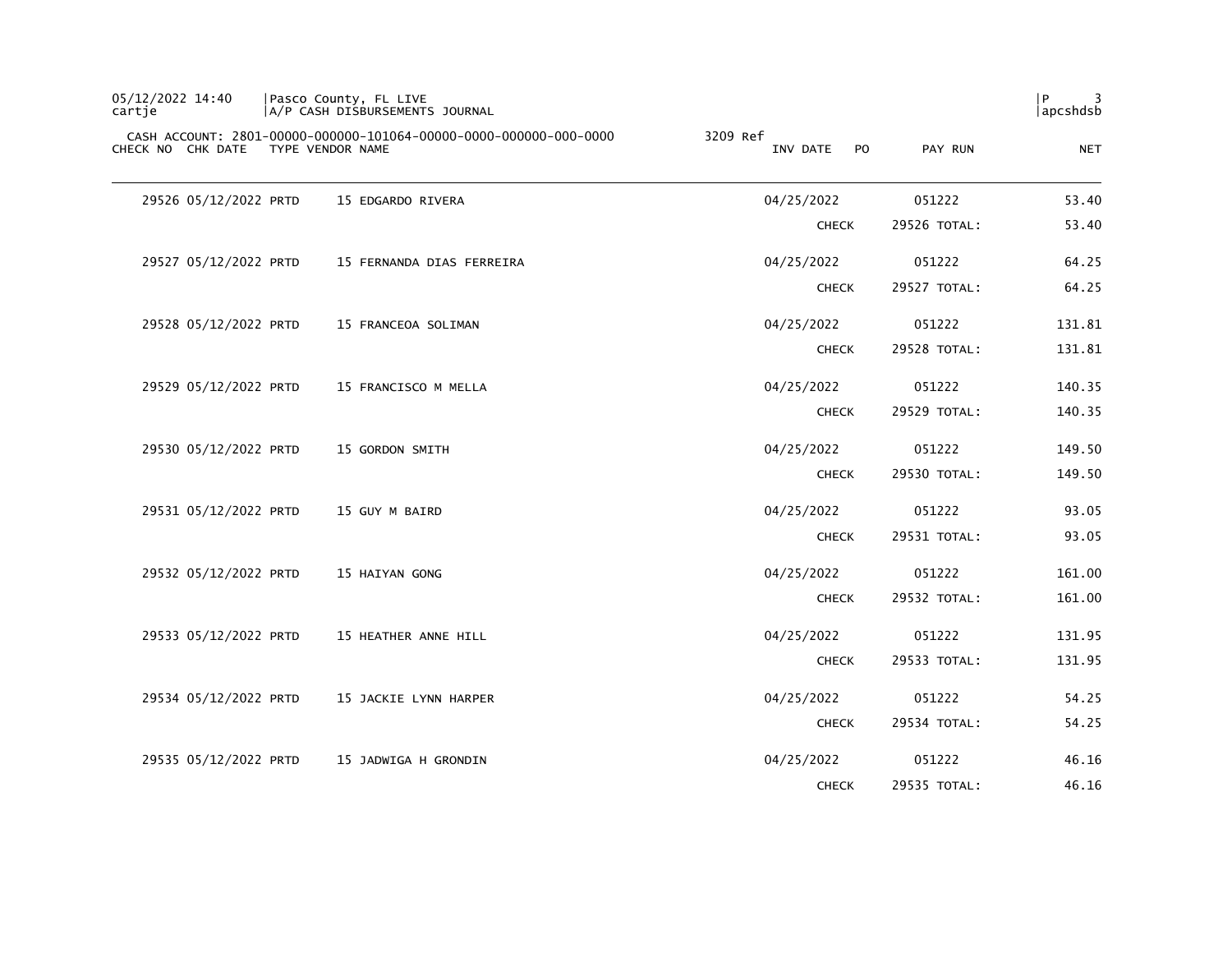| 05/12/2022 14:40<br>cartje | Pasco County, FL LIVE<br>A/P CASH DISBURSEMENTS JOURNAL                               |                                        |              | P<br>4<br>apcshdsb |
|----------------------------|---------------------------------------------------------------------------------------|----------------------------------------|--------------|--------------------|
| CHECK NO CHK DATE          | CASH ACCOUNT: 2801-00000-000000-101064-00000-0000-000000-000-0000<br>TYPE VENDOR NAME | 3209 Ref<br>INV DATE<br>P <sub>O</sub> | PAY RUN      | <b>NET</b>         |
| 29536 05/12/2022 PRTD      | 15 JAMES CRAWLEY                                                                      | 04/25/2022                             | 051222       | 117.57             |
|                            |                                                                                       | <b>CHECK</b>                           | 29536 TOTAL: | 117.57             |
| 29537 05/12/2022 PRTD      | 15 JANELLE M OKEEFE                                                                   | 04/25/2022                             | 051222       | 140.80             |
|                            |                                                                                       | <b>CHECK</b>                           | 29537 TOTAL: | 140.80             |
| 29538 05/12/2022 PRTD      | 15 JANINE D GARCIA                                                                    | 05/10/2022                             | 051222       | 50.53              |
|                            |                                                                                       | <b>CHECK</b>                           | 29538 TOTAL: | 50.53              |
| 29539 05/12/2022 PRTD      | 15 JARED TEMPLETON                                                                    | 04/25/2022                             | 051222       | 153.57             |
|                            |                                                                                       | <b>CHECK</b>                           | 29539 TOTAL: | 153.57             |
| 29540 05/12/2022 PRTD      | 15 JASON KICK                                                                         | 05/10/2022                             | 051222       | 170.86             |
|                            |                                                                                       | <b>CHECK</b>                           | 29540 TOTAL: | 170.86             |
| 29541 05/12/2022 PRTD      | 15 JEFFREY RYAN BURGESS                                                               | 05/10/2022                             | 051222       | 50.21              |
|                            |                                                                                       | <b>CHECK</b>                           | 29541 TOTAL: | 50.21              |
| 29542 05/12/2022 PRTD      | 15 JENNIE NICHOLE WHITE                                                               | 04/25/2022                             | 051222       | 8.72               |
|                            |                                                                                       | <b>CHECK</b>                           | 29542 TOTAL: | 8.72               |
| 29543 05/12/2022 PRTD      | 15 JOHN DONNELLY                                                                      | 05/10/2022                             | 051222       | 102.46             |
|                            |                                                                                       | <b>CHECK</b>                           | 29543 TOTAL: | 102.46             |
| 29544 05/12/2022 PRTD      | 15 JOHN T KNIGHT                                                                      | 05/10/2022                             | 051222       | 44.71              |
|                            |                                                                                       | <b>CHECK</b>                           | 29544 TOTAL: | 44.71              |
| 29545 05/12/2022 PRTD      | 15 JON W VOLPE                                                                        | 04/25/2022                             | 051222       | 134.97             |
|                            |                                                                                       | <b>CHECK</b>                           | 29545 TOTAL: | 134.97             |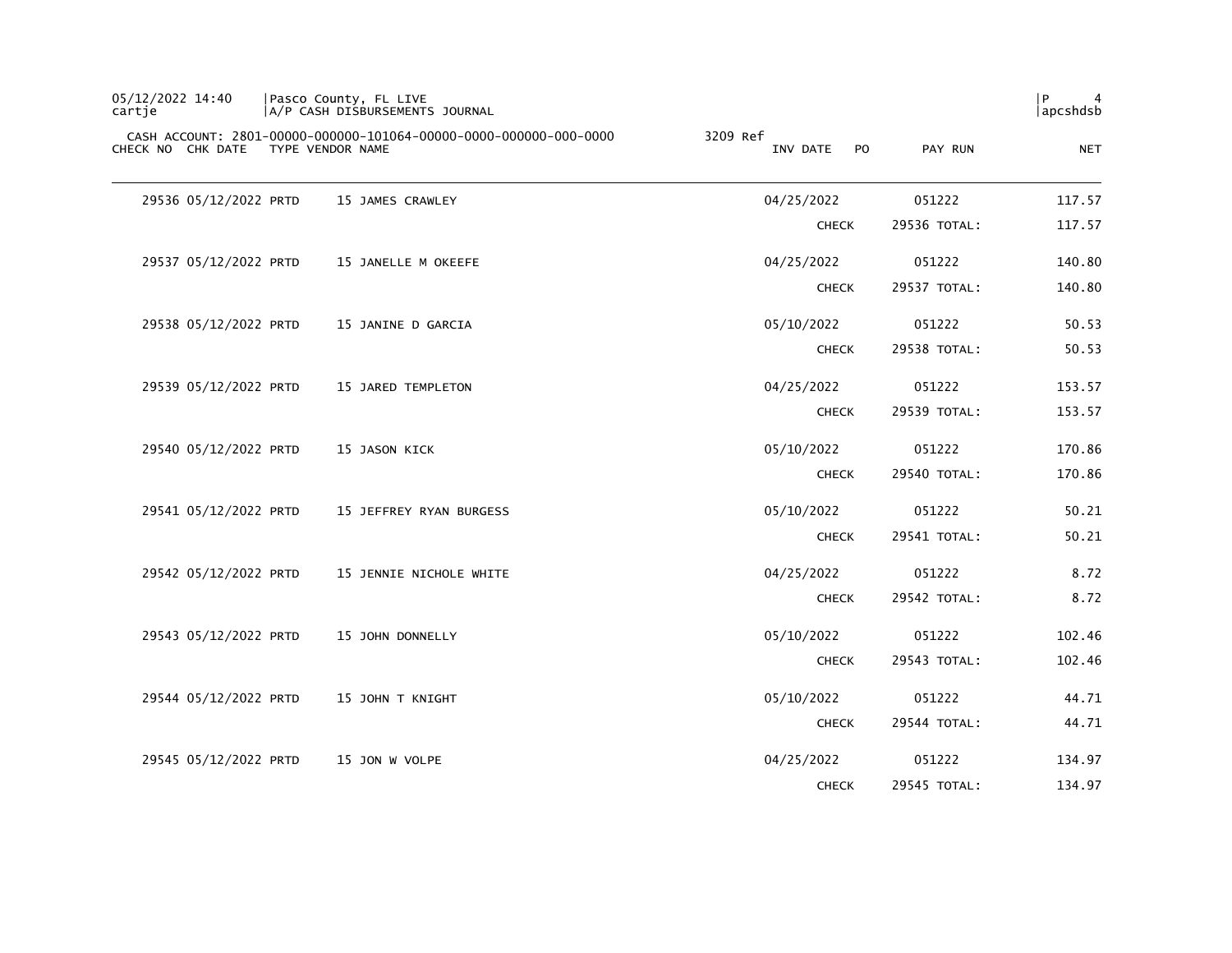| P<br> apcshdsb |              |                                        | Pasco County, FL LIVE<br> A/P CASH DISBURSEMENTS JOURNAL                              | 05/12/2022 14:40<br>cartje |
|----------------|--------------|----------------------------------------|---------------------------------------------------------------------------------------|----------------------------|
| <b>NET</b>     | PAY RUN      | 3209 Ref<br>INV DATE<br>P <sub>O</sub> | CASH ACCOUNT: 2801-00000-000000-101064-00000-0000-000000-000-0000<br>TYPE VENDOR NAME | CHECK NO CHK DATE          |
| 119.00         | 051222       | 04/25/2022                             | 15 JOSEPH L VITALE                                                                    | 29546 05/12/2022 PRTD      |
| 119.00         | 29546 TOTAL: | <b>CHECK</b>                           |                                                                                       |                            |
| 37.69          | 051222       | 05/10/2022                             | 15 JOSHUA D POE                                                                       | 29547 05/12/2022 PRTD      |
| 37.69          | 29547 TOTAL: | <b>CHECK</b>                           |                                                                                       |                            |
| 86.33          | 051222       | 04/25/2022                             | 15 JOVITA NEWMAN                                                                      | 29548 05/12/2022 PRTD      |
| 86.33          | 29548 TOTAL: | <b>CHECK</b>                           |                                                                                       |                            |
| 146.76         | 051222       | 04/25/2022                             | 15 JUAN R RODRIGUEZ                                                                   | 29549 05/12/2022 PRTD      |
| 146.76         | 29549 TOTAL: | <b>CHECK</b>                           |                                                                                       |                            |
| 122.92         | 051222       | 04/25/2022                             | 15 LE HUANG                                                                           | 29550 05/12/2022 PRTD      |
| 122.92         | 29550 TOTAL: | <b>CHECK</b>                           |                                                                                       |                            |
| 159.72         | 051222       | 05/10/2022                             | 15 LGI HOMES - FLORIDA LLC                                                            | 29551 05/12/2022 PRTD      |
| 159.72         | 29551 TOTAL: | <b>CHECK</b>                           |                                                                                       |                            |
| 25.28          | 051222       | 05/10/2022                             | 15 MACEY LEA DARIES                                                                   | 29552 05/12/2022 PRTD      |
| 25.28          | 29552 TOTAL: | <b>CHECK</b>                           |                                                                                       |                            |
| 50.34          | 051222       | 05/10/2022                             | 15 MD OLIULLAH SARKER                                                                 | 29553 05/12/2022 PRTD      |
| 50.34          | 29553 TOTAL: | <b>CHECK</b>                           |                                                                                       |                            |
| 118.89         | 051222       | 05/10/2022                             | 15 PULTE HOME CO LLC                                                                  | 29554 05/12/2022 PRTD      |
| 118.89         | 29554 TOTAL: | <b>CHECK</b>                           |                                                                                       |                            |
| 43.32          | 051222       | 05/10/2022                             | 15 ROLLEI J HARAYO                                                                    | 29555 05/12/2022 PRTD      |
| 43.32          | 29555 TOTAL: | <b>CHECK</b>                           |                                                                                       |                            |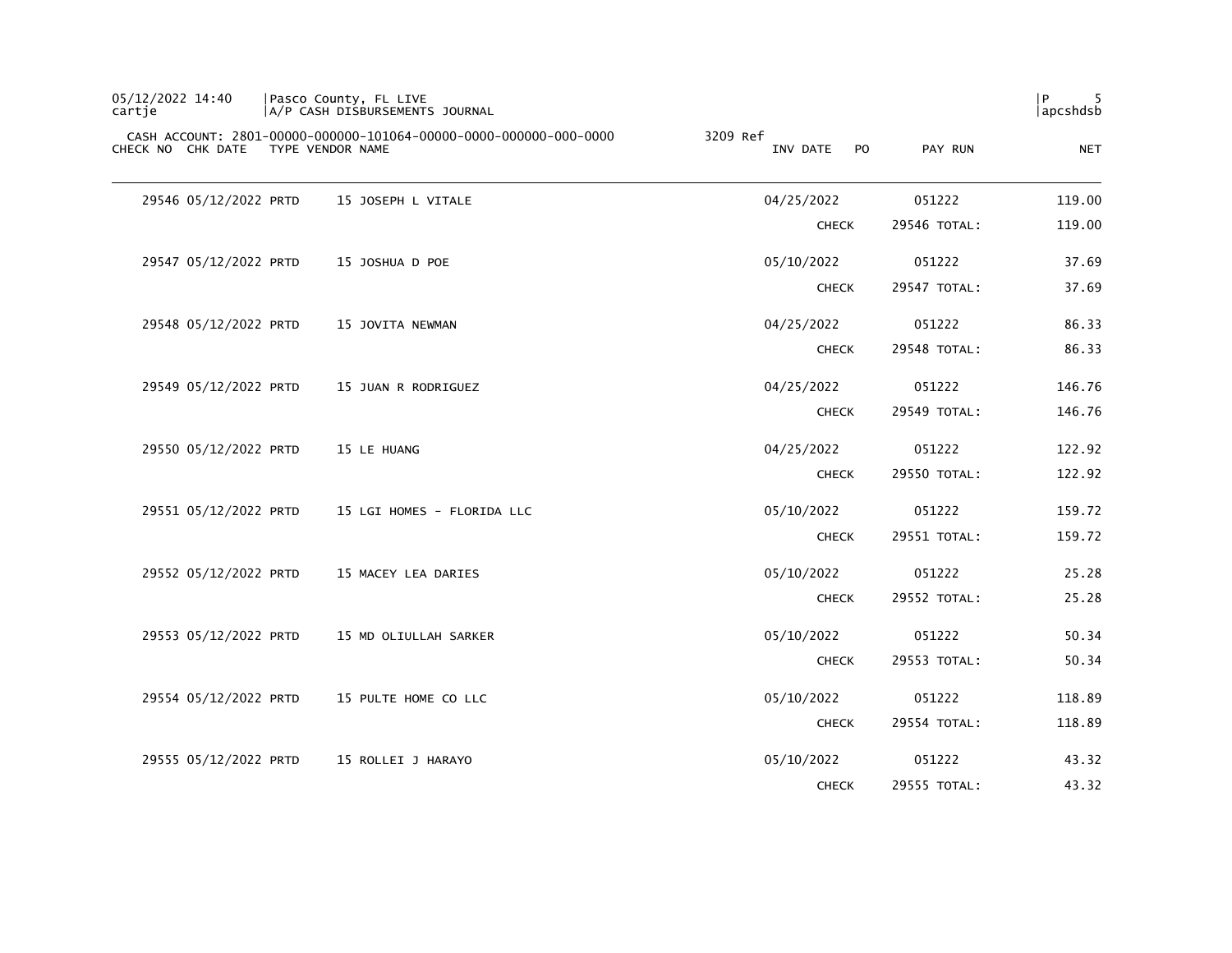| 05/12/2022 14:40<br>cartje | Pasco County, FL LIVE | A/P CASH DISBURSEMENTS JOURNAL                                    |                                   |              | l P<br>6<br>apcshdsb |
|----------------------------|-----------------------|-------------------------------------------------------------------|-----------------------------------|--------------|----------------------|
| CHECK NO CHK DATE          | TYPE VENDOR NAME      | CASH ACCOUNT: 2801-00000-000000-101064-00000-0000-000000-000-0000 | 3209 Ref<br><b>PO</b><br>INV DATE | PAY RUN      | <b>NET</b>           |
| 29556 05/12/2022 PRTD      |                       | 15 RYAN HOMES                                                     | 05/10/2022                        | 051222       | 96.98                |
|                            |                       |                                                                   | <b>CHECK</b>                      | 29556 TOTAL: | 96.98                |
| 29557 05/12/2022 PRTD      |                       | 15 RYAN HOMES                                                     | 05/10/2022                        | 051222       | 143.29               |
|                            |                       |                                                                   | <b>CHECK</b>                      | 29557 TOTAL: | 143.29               |
| 29558 05/12/2022 PRTD      |                       | 15 SHANNON R MARTIN                                               | 05/10/2022                        | 051222       | 39.25                |
|                            |                       |                                                                   | <b>CHECK</b>                      | 29558 TOTAL: | 39.25                |
| 29559 05/12/2022 PRTD      |                       | 15 SMYTHE & ASSOCIATES REALTY LLC                                 | 05/10/2022                        | 051222       | 184.35               |
|                            |                       |                                                                   | <b>CHECK</b>                      | 29559 TOTAL: | 184.35               |
| 29560 05/12/2022 PRTD      |                       | 15 STARLIGHT HOMES FLORIDA LLC                                    | 05/10/2022                        | 051222       | 155.38               |
|                            |                       |                                                                   | <b>CHECK</b>                      | 29560 TOTAL: | 155.38               |
| 29561 05/12/2022 PRTD      |                       | 15 TABITHA LEE MCGRAW                                             | 05/10/2022                        | 051222       | 31.62                |
|                            |                       |                                                                   | <b>CHECK</b>                      | 29561 TOTAL: | 31.62                |
| 29562 05/12/2022 PRTD      |                       | 15 VIVIAN J BRANDT                                                | 05/10/2022                        | 051222       | 121.77               |
|                            |                       |                                                                   | <b>CHECK</b>                      | 29562 TOTAL: | 121.77               |
| 29563 05/12/2022 PRTD      |                       | 15 YI ZHANG DUENSKIE                                              | 05/10/2022                        | 051222       | 110.41               |
|                            |                       |                                                                   | <b>CHECK</b>                      | 29563 TOTAL: | 110.41               |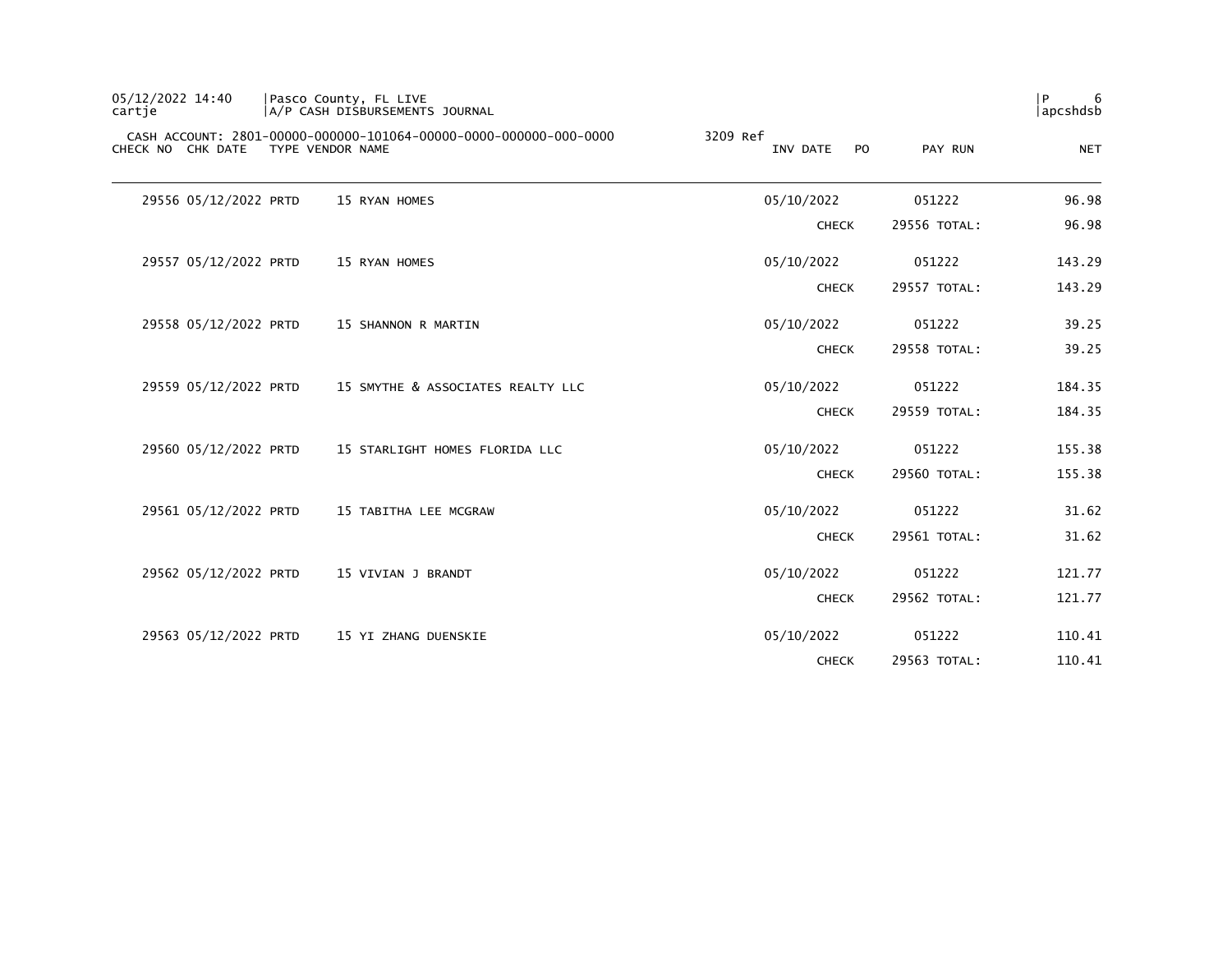05/12/2022 14:40 Pasco County, FL LIVE Production of the control of the control of the control of the control o cartje |A/P CASH DISBURSEMENTS JOURNAL |apcshdsb

NUMBER OF CHECKS 58 \*\*\* CASH ACCOUNT TOTAL \*\*\* 6,168.79

|                                                  | COUNT | <b>AMOUNT</b>              |
|--------------------------------------------------|-------|----------------------------|
|                                                  |       | ------- ------------------ |
| <b>CHECKS</b><br>PRINTED<br><b>TOTAL</b><br>ברוש | 58    | 70<br>168                  |

\*\*\* GRAND TOTAL \*\*\* 6,168.79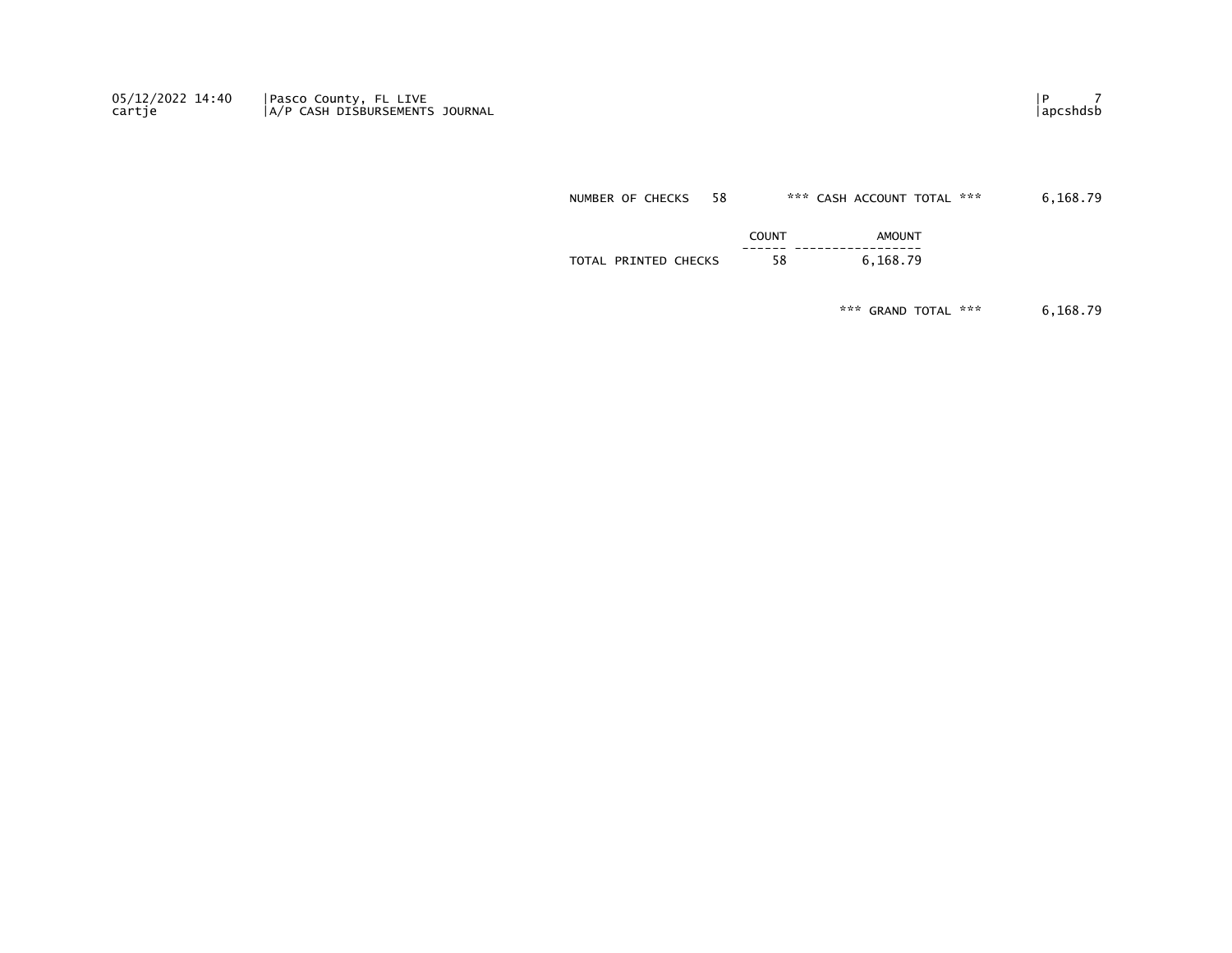| 05/12/2022 14:40<br>cartje                                                   |          | Pasco County, FL LIVE <br>A/P CASH DISBURSEMENTS JOURNAL |                  | JOURNAL ENTRIES TO BE CREATED                               |              |           | $\mathsf{P}$<br>8<br> apcshdsb |
|------------------------------------------------------------------------------|----------|----------------------------------------------------------|------------------|-------------------------------------------------------------|--------------|-----------|--------------------------------|
| CLERK: cartje                                                                |          |                                                          |                  |                                                             |              |           |                                |
| YEAR PER<br>JNL<br>SRC ACCOUNT<br>EFF DATE                                   | JNL DESC | REF 1 REF 2                                              | REF <sub>3</sub> | ACCOUNT DESC<br>LINE DESC                                   | T OB         | DEBIT     | CREDIT                         |
| $\overline{20}22$ 8<br>1008<br>05/12/2022 051222                             |          | 051222                                                   |                  | Vouchers Payable<br>AP CASH DISBURSEMENTS JOURNAL           |              | 6,168.79  |                                |
| APP 2801-00000-000000-101064-00000-0000-000000-000-0000<br>05/12/2022 051222 |          | 051222                                                   |                  | JPMorgan 3209 Util Refunds<br>AP CASH DISBURSEMENTS JOURNAL |              |           | 6,168.79                       |
|                                                                              |          |                                                          |                  | GENERAL LEDGER TOTAL                                        |              | 6,168.79  | 6,168.79                       |
| APP 2801-00000-000000-207401-00000-0000-000000-000-0000<br>05/12/2022 051222 |          | 051222                                                   |                  | D/T Water&Wstwtr Unit Fund                                  |              | 6,168.79  |                                |
| 05/12/2022 051222                                                            |          | 051222                                                   |                  | Equity In Pooled Cash                                       |              |           | 6,168.79                       |
|                                                                              |          |                                                          |                  | SYSTEM GENERATED ENTRIES TOTAL                              |              | 6,168.79  | 6,168.79                       |
|                                                                              |          |                                                          |                  | JOURNAL 2022/08/1008                                        | <b>TOTAL</b> | 12,337.58 | 12,337.58                      |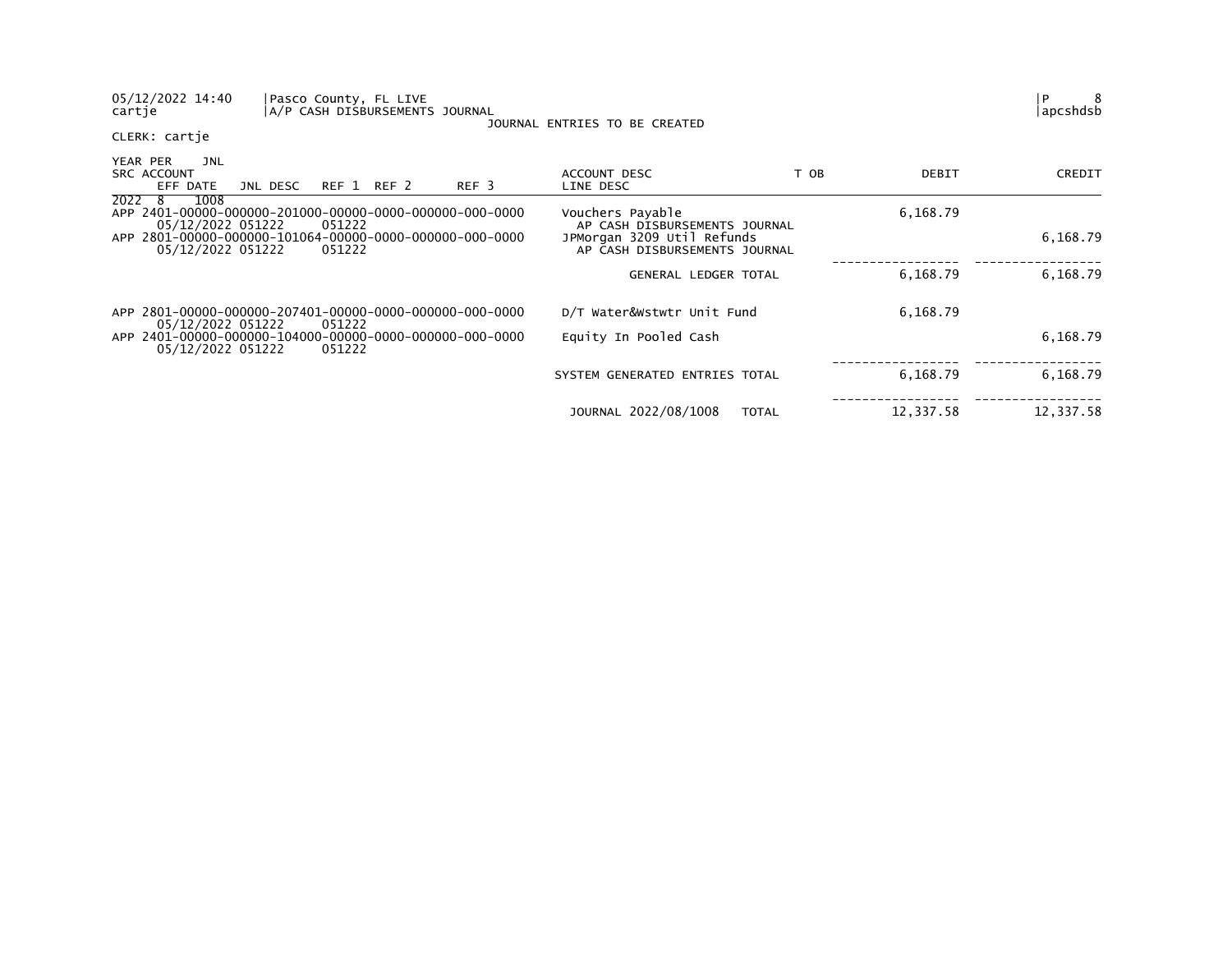| 05/12/2022 14:40<br>cartje        | Pasco County, FL LIVE<br>A/P CASH DISBURSEMENTS JOURNAL                                                                                 | JOURNAL ENTRIES TO BE CREATED                            |          | 9<br>P<br>apcshdsb |
|-----------------------------------|-----------------------------------------------------------------------------------------------------------------------------------------|----------------------------------------------------------|----------|--------------------|
| <b>FUND</b><br>ACCOUNT            | YEAR PER<br>EFF DATE<br>JNL                                                                                                             | ACCOUNT DESCRIPTION                                      | DEBIT    | CREDIT             |
| 2401 Water & Wastewater Unit Fund | 05/12/2022<br>2022<br>1008<br>- ბ                                                                                                       | Equity In Pooled Cash<br>Vouchers Payable                | 6,168.79 | 6,168.79           |
|                                   |                                                                                                                                         | <b>FUND TOTAL</b>                                        | 6,168.79 | 6,168.79           |
| 2801 Board Pooled Cash            | 2022 8<br>1008 05/12/2022<br>2801-00000-000000-101064-00000-0000-000000-000-0000<br>2801-00000-000000-207401-00000-0000-000000-000-0000 | JPMorgan 3209 Util Refunds<br>D/T Water&Wstwtr Unit Fund | 6,168.79 | 6,168.79           |
|                                   |                                                                                                                                         | <b>FUND TOTAL</b>                                        | 6,168.79 | 6,168.79           |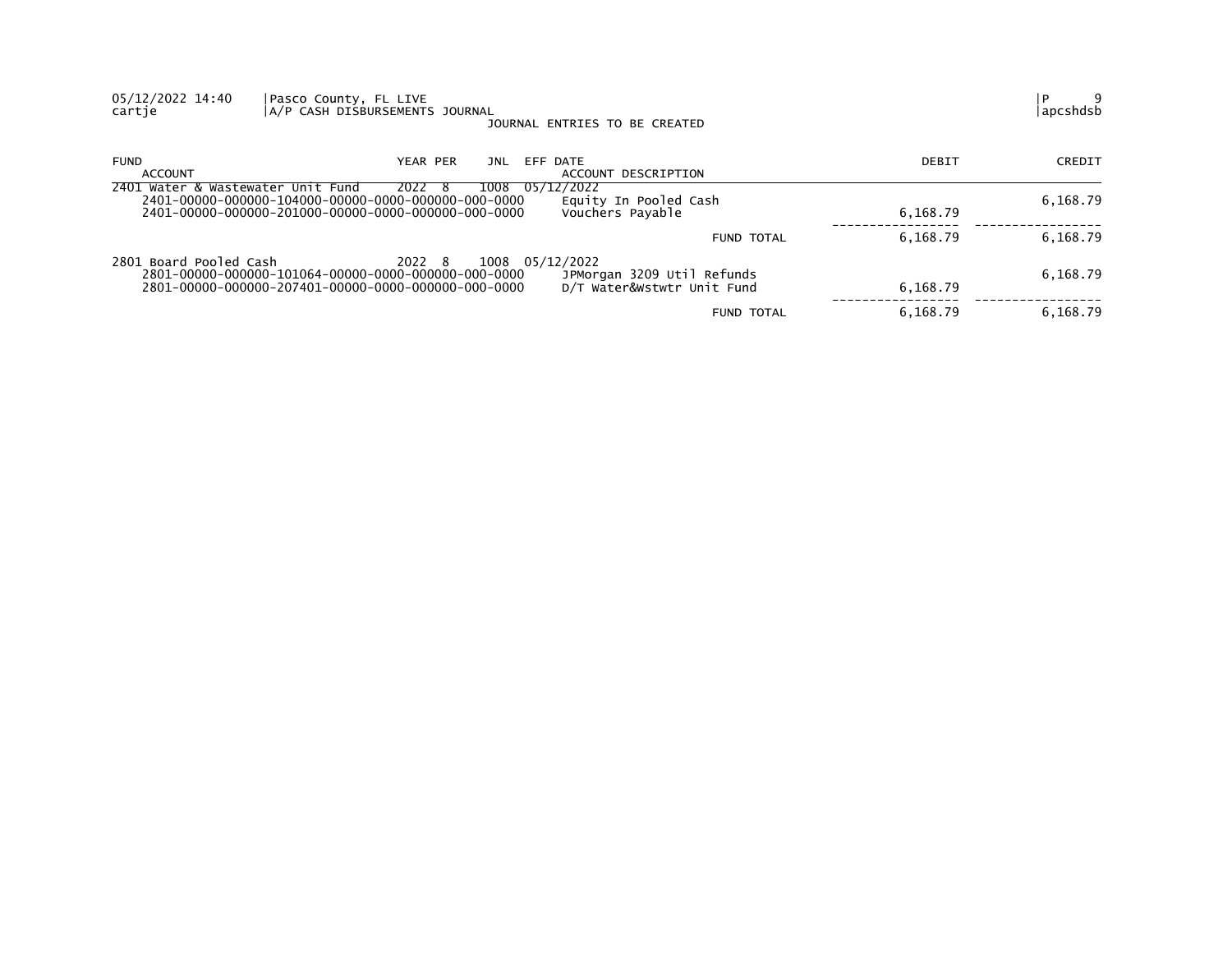| 05/12/2022 14:40<br>cartje                                  | Pasco County, FL LIVE<br>A/P CASH DISBURSEMENTS JOURNAL | JOURNAL ENTRIES TO BE CREATED |              |          | 10<br>  apcshdsb |
|-------------------------------------------------------------|---------------------------------------------------------|-------------------------------|--------------|----------|------------------|
| <b>FUND</b>                                                 |                                                         |                               |              | DUE TO   | DUE FR           |
| 2401 Water & Wastewater Unit Fund<br>2801 Board Pooled Cash |                                                         |                               |              | 6,168.79 | 6,168.79         |
|                                                             |                                                         |                               | <b>TOTAL</b> | 6,168.79 | 6,168.79         |

\*\* END OF REPORT - Generated by Carter, Jessica \*\*